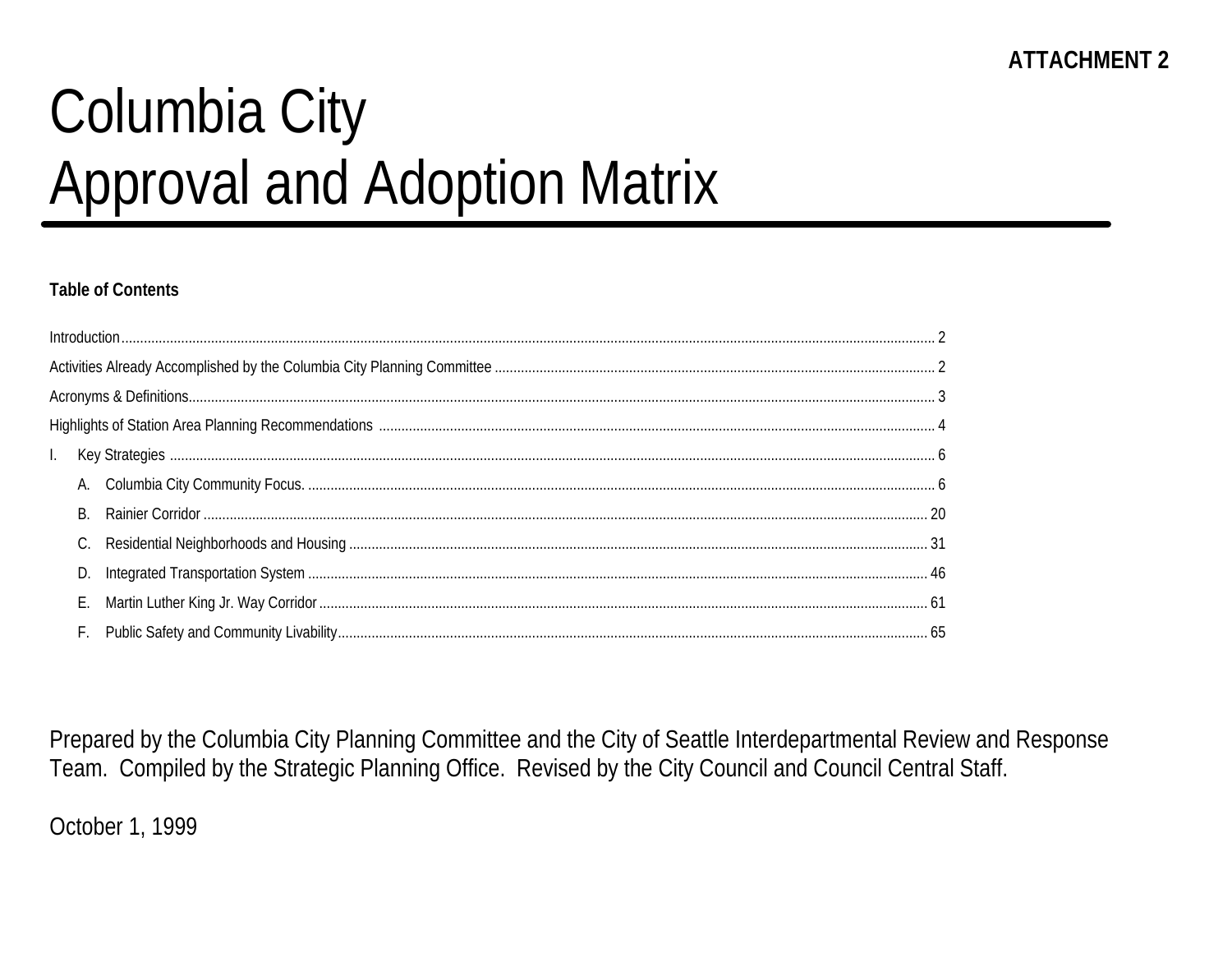## **Introduction**

# **PURPOSE, STRUCTURE AND FUNCTION OF THE APPROVAL AND ADOPTION MATRIX**

Through the City of Seattle's Neighborhood Planning Program, 37 neighborhoods all over Seattle are preparing neighborhood plans. These plans enable people in neighborhoods to articulate a collective vision for growth and change over the next 20 years and identify activities to help them achieve that vision. The plans are also intended to flesh out the City's Comprehensive Plan. Because each plan is unique, this Approval and Adoption Matrix has been designed as a standard format for the City to establish its work program in response to the recommended activities proposed in the specific neighborhood plan and to identify implementation actions to be factored into future work plans and tracked over time. The development of the Sector Implementation plans and a central database will be the primary tools to track implementation of the activities in all the neighborhood plan matrices over time.

The matrix is divided into two sections:

I. *Key Strategies*: usually complex projects or related activities that the neighborhood considers critical to the successful implementation of the neighborhood plan.

The neighborhood planning group or its consultant generally fills in the Activity, Priority, Time Frame, Cost Estimate and Implementor columns. The City Response column reflects City department comments as compiled by the Strategic Planning Office. The City Action column in Section II and the narrative response to each Key Strategy are initially filled in by City departments, then reviewed, changed if appropriate, and finalized by City Council. Staff from almost every City department have participated in these planning efforts and in the preparation of this Matrix. Ultimately, the City Council will approve the Matrix and recognize the neighborhood plan by resolution. Some neighborhood recommendations may need to be examined on a city-wide basis before the City can provide an appropriate response. This is usually because similar recommendations are being pursued in many neighborhoods and the City will need clear policy direction to ensure a consistent city-wide response. Such recommendations are being referred to the "Policy Docket", a list of policy issues that will be presented to City Council for further discussion and action.

# **ACTIVITIES ALREADY ACCOMPLISHED BY THE COLUMBIA CITY PLANNING COMMITTEE**

#### *P-2 Pedestrian Overlay Zone*

Worked with the City to create a P-2 Pedestrian Overlay Zone along Rainier Avenue S in the Columbia City and Hillman City cores. This will help strengthen and reinforce the Columbia City urban village as a pedestrian-oriented neighborhood center. The P-2 Pedestrian Overlay Zone will reduce parking requirements for businesses and limit uses to those that generally create pedestrian activity.

#### *Neighborhood Revitalization Area*

The City obtained HUD approval of a neighborhood revitalization area in Southeast Seattle that includes Columbia City. This program will result in regulatory flexibility as it relates to the use of federal funds for specific and achievable community revitalization objectives and could result in access to new funds for neighborhood based efforts which meet neighborhood plan objectives. The Columbia City planning area benefits from

inclusion in this program and groups such as HomeSight and SEED will be provided new tools to help meet community needs.

#### *Multifamily Tax Abatement Program*

Made Columbia City planning area (including the homeownership zone) eligible for the City's Multifamily Tax Exemption Program. State law, RCW 84.14, allows Seattle to offer a property tax exemption as an incentive for the development of new multi-family housing, both ownership and rental. The neighborhood places a high value on use of the program for condominium projects. The program exempts the portion of property tax attributable to the building for ten years. This tool could be used in concert with other incentives to attract the type of market rate development desired for the neighborhood, including housing produced for the home ownership zone. All projects which receive tax exemption will be subject to design review. The program will be reviewed annually to evaluate its effectiveness.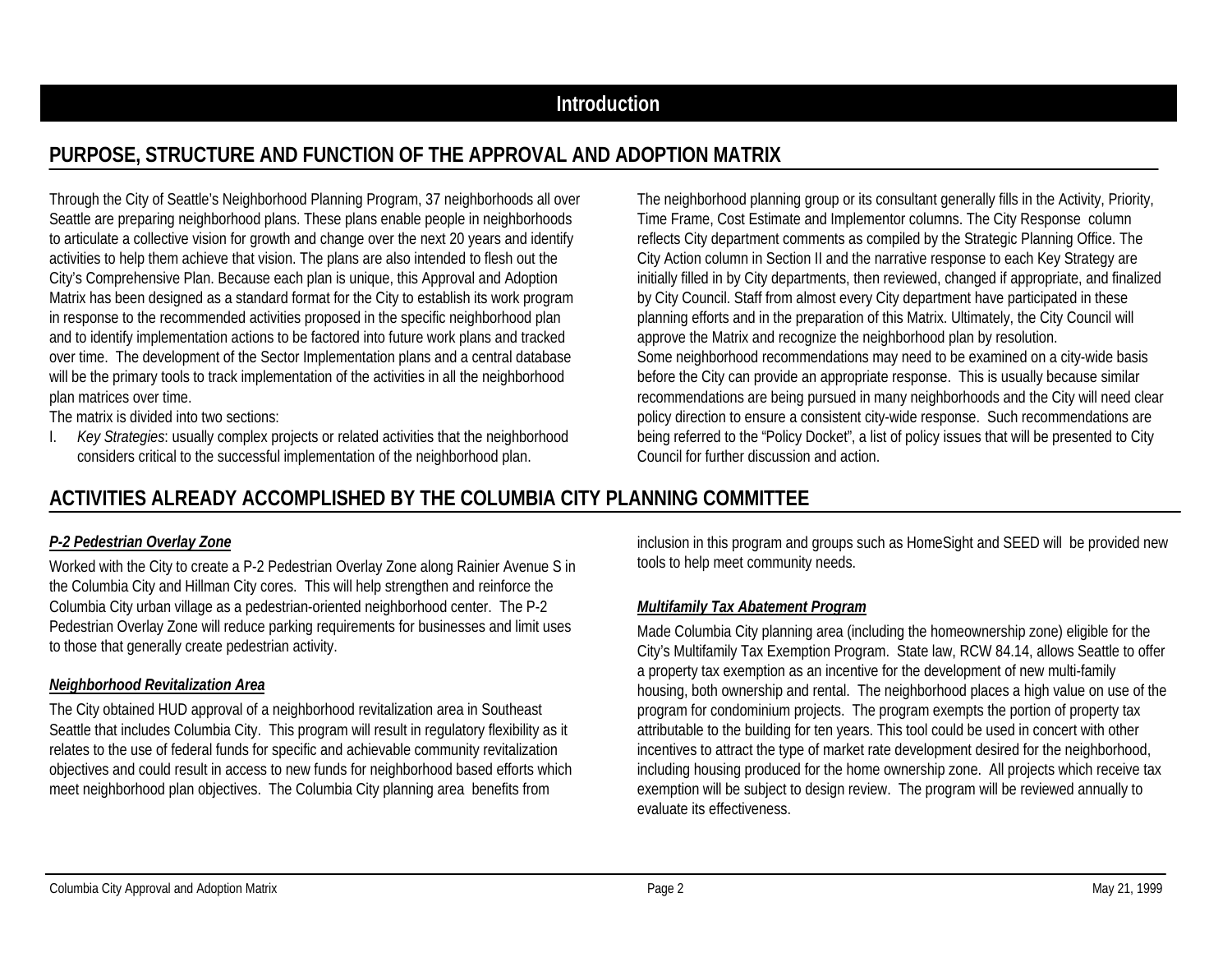# **Acronyms & Definitions**

| <b>DCLU</b> Department of Design, Construction and Land Use (City of Seattle)                                               | <b>ROW</b> Right-of-way                                                                                                       |  |  |  |  |  |
|-----------------------------------------------------------------------------------------------------------------------------|-------------------------------------------------------------------------------------------------------------------------------|--|--|--|--|--|
| <b>DON</b> Department of Neighborhoods (City of Seattle)                                                                    | <b>RPZ</b> Restricted Parking Zones                                                                                           |  |  |  |  |  |
| <b>DPR</b> Department of Parks and Recreation (City of Seattle)                                                             | <b>SAC</b> Seattle Arts Commission (City of Seattle)                                                                          |  |  |  |  |  |
| <b>EIF</b> Early Implementation Funds                                                                                       | <b>SAP</b> Station Area Planning Team (a work unit led by of SPO, the team includes many                                      |  |  |  |  |  |
| <b>ESD</b> Executive Services Department (City of Seattle)                                                                  | departments)                                                                                                                  |  |  |  |  |  |
| <b>GMR</b> General Mailed Release (DCLU Publication)                                                                        | <b>SCL</b> Seattle City Light (City of Seattle)                                                                               |  |  |  |  |  |
| <b>HSD</b> Human Services Department (formerly a part of the Department of Housing and<br>Human Services) (City of Seattle) | <b>SEATRAN</b> Seattle Transportation Department (formerly part of Seattle Engineering<br>Department [SED]) (City of Seattle) |  |  |  |  |  |
| <b>KC Metro</b> King County Metro Transit Division                                                                          | <b>SEED</b> Southeast Effective Development                                                                                   |  |  |  |  |  |
| <b>MOSC</b> Mayor's Office for Senior Citizens, a section of HSD's Aging and Disabilities                                   | <b>SESAC</b> Southeast Seattle Arts Council                                                                                   |  |  |  |  |  |
| Services Division.                                                                                                          | <b>SHA</b> Seattle Housing Authority                                                                                          |  |  |  |  |  |
| <b>NMF</b> Neighborhood Matching Fund (Department of Neighborhoods)                                                         | <b>Sound Transit</b> (formerly Regional Transit Authority [RTA])                                                              |  |  |  |  |  |
| NPO Neighborhood Planning Office (City of Seattle)                                                                          | <b>SPD</b> Seattle Police Department (City of Seattle)                                                                        |  |  |  |  |  |
| OED Office of Economic Development (City of Seattle)                                                                        | SPL Seattle Public Library (City of Seattle)                                                                                  |  |  |  |  |  |
| <b>OFE</b> Office for Education (City of Seattle, Strategic Planning Office)                                                | SPO Strategic Planning Office (formerly part of Office of Management and Planning                                             |  |  |  |  |  |
| OH Office of Housing (formerly a part of the Department of Housing and Human                                                | [OMP]) (City of Seattle)                                                                                                      |  |  |  |  |  |
| Services) (City of Seattle)                                                                                                 | <b>SPU</b> Seattle Public Utilities (City of Seattle)                                                                         |  |  |  |  |  |
| <b>OIR</b> Office of Intergovernmental Relations (City of Seattle)                                                          | <b>SSD</b> Seattle School District                                                                                            |  |  |  |  |  |
| <b>OUC</b> Office of Urban Conservation (City of Seattle, Department of Neighborhoods)                                      | <b>WSDOT</b> Washington State Department of Transportation                                                                    |  |  |  |  |  |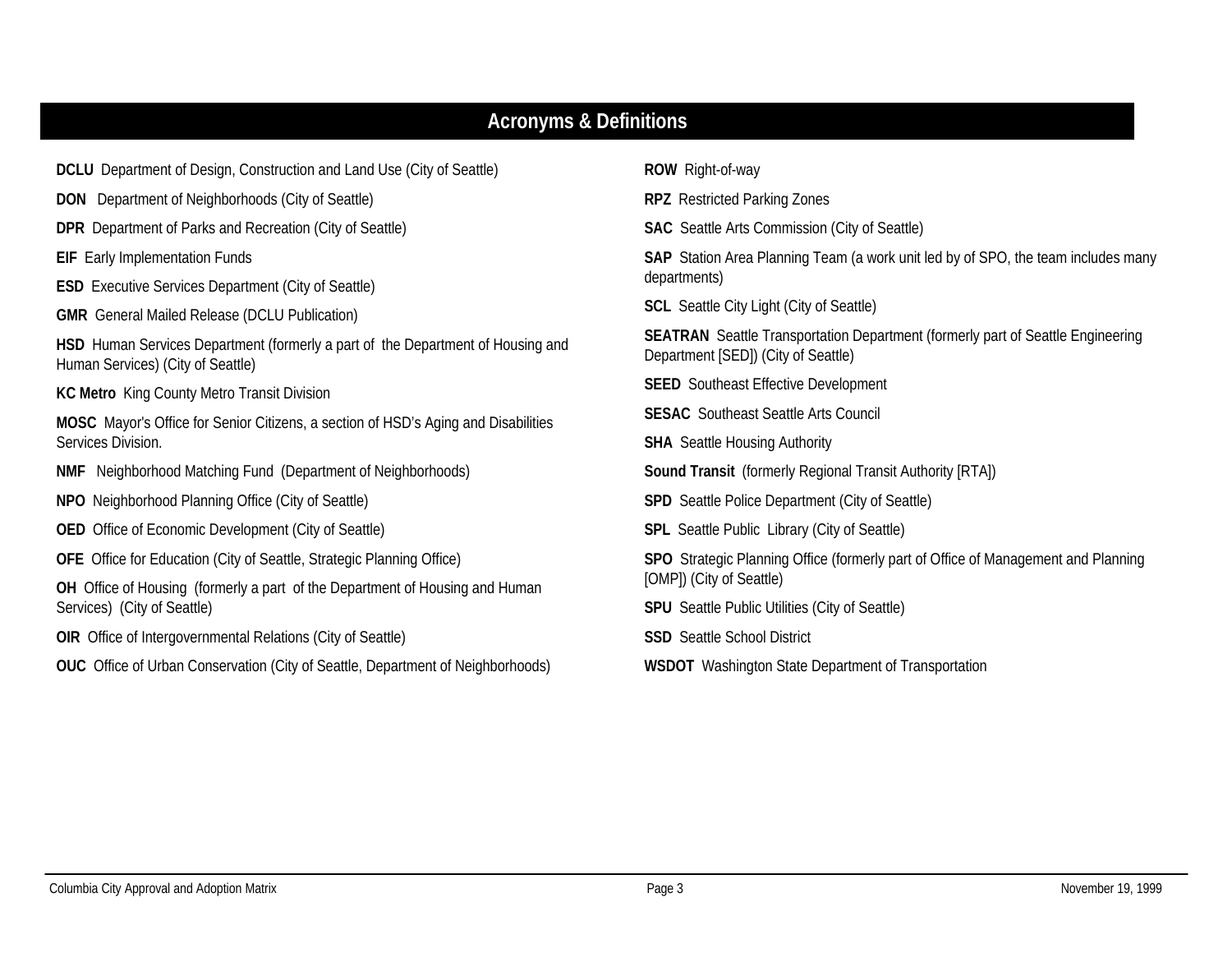# **HIGHLIGHTS OF STATION AREA PLANNING RECOMMENDATIONS**

(All of the recommendations listed below are separately identified in the following matrix. At the neighborhood planning group's request they are compiled here together to provide a comprehensive summary of the various recommendations.)

The development of a Sound Transit light rail transit (LRT) corridor and station within Columbia City will be the community's most important revitalization opportunity in the early 21st century. To realize this opportunity, the community and the City, in cooperation with Sound Transit, must plan a focused set of actions that minimizes the intrusive aspects of the LRT corridor and maximizes the positive redevelopment and transportation related benefits.

The Columbia City/Hillman City/Genesee Neighborhood Plan was prepared prior to Sound Transit's selection of a final LRT corridor alignment or station location. Because of the uncertainty regarding a critical element in the community's future, the plan's recommendations for the Columbia City core and the MLK corridor have necessarily been less specific than if there were a solid corridor and station design proposal. However, the top priority for community and City efforts during the next several years must be to continue to plan, fund and construct the civic improvements and private redevelopment to complement the LRT station for the benefit of the community To this end, the following recommendations assume highest priority. Some recommendations are to be accomplished regardless of the station location while others depend on a specific station site. In general, the focus of efforts in the Columbia City core should be on constructing the indicated public improvements and joint development projects in the core and to improve the MLK streetscape and residential community along that corridor. Because MLK has been preliminarily selected as a station site, substantially more extensive traffic, aesthetic and environmental improvements, as well as redevelopment projects, will be needed along the MLK corridor and substantially more extensive public investment must be made in the core to maintain the community's commercial and civic focus.

Note: In February 1999, the Sound Transit Board voted and approved a preliminary preferred light rail alignment that would emerge from a tunnel under Beacon Hill, to an aerial station in the McClellan area, touching down to a surface alignment on MLK Jr. Way. The exact station location to serve the Columbia City area is still being determined, but Sound Transit and the City have worked with the community to determine that it will be north of S Edmunds and south of S Alaska.

The following station area actions are included in the recommendations related to station area planning within this matrix:

#### **Key station area actions regardless of which station is selected:**

- •Provide curb, gutter, sidewalk, and street tree improvements on residential streets within the Columbia City core.
- •Improve pedestrian access between Rainier Vista and the Columbia City business district.
- •Strengthen Columbia Park and expand the Columbia City Library.
- •Give special consideration towards private property loss compensation and assist in relocating residents.
- •Rezone areas zoned L-2 and L3-RC, west of Rainier Avenue, between S. Lilac Street and S. Genesee Street, to LDT.
- •Reduce the height limit at the Columbia Plaza/Seafirst Bank site from 65 to 40 feet.
- •Develop car/bus drop off sites close to the transit station.
- •Conduct a detailed transportation analysis of all major north-south transportation corridors within the areas influenced by the ¼ mile station area planning boundary.
- •Develop a bus loop system connecting area neighborhoods to the transit station.
- Maintain current mobility standards along Martin Luther King Jr. Way.
- •Improve bicycle access on Martin Luther King Jr. Way or Rainier Avenue S.

#### **Key station area actions if the Columbia City underground station site is selected:**

- •Integrate the primary station entry into the redevelopment of the Columbia Plaza site.
- •Create station entries at 37th Avenue S., S Edmunds Street and off of Rainier Ave. S.
- •Preserve historic streetfront buildings in Columbia City.
- •Provide streetscape improvements on 37th Avenue S (above light rail tunnel route) including street trees, curbs, gutters, new sidewalks, street furniture, signage, etc.
- •Develop a linear park with separated pathways along the west side of Rainier Avenue S north of S Alaska.
- •Improve the streetscape and residential community along Martin Luther King Jr. Way S.

#### **Key actions if one of the MLK at-grade or elevated station sites is selected**:

- •Coordinate the development of the station and alignment with the redevelopment of the Rainier Vista public housing garden community.
- Provide for streetscape and pedestrian improvements such as widened sidewalks, landscaping, street trees, and improved sidewalks on MLK to mitigate for rail alignment and limited street crossings.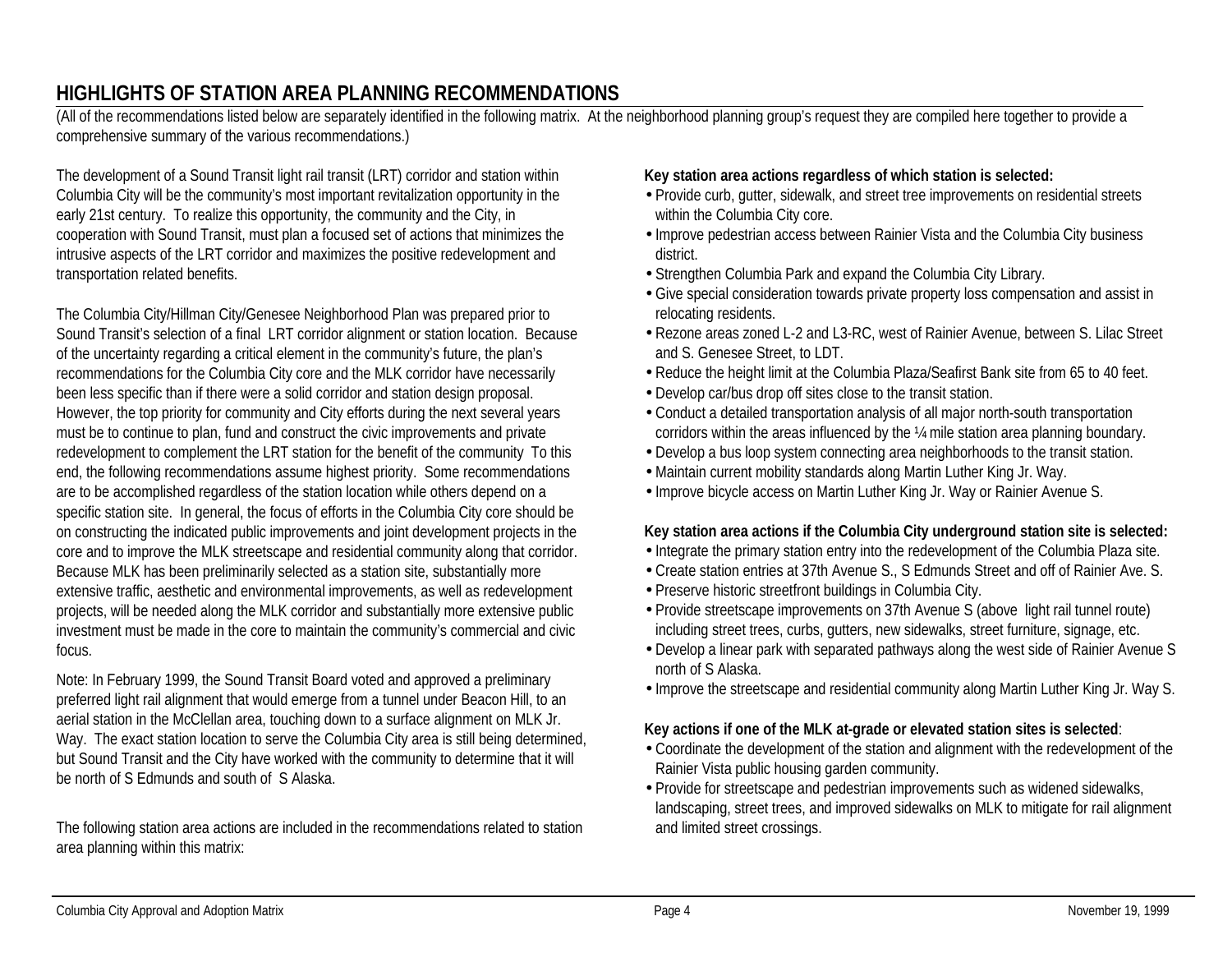- •Provide for effective signalization and traffic control at the MLK / S Alaska intersection to enhance pedestrian safety while maintaining good mobility standards.
- •Explore the option of closing off 31st Avenue S between S Alaska and MLK to increase redevelopment opportunities.
- •Explore opportunities to create a small park/open space area near the southeast corner of MLK and S Alaska in conjunction with condemnation for alignment and possible closure of 31st Avenue S.
- •Develop a stairclimb/pedestrian access from the Beacon Hill area towards the transit station.
- •Add bicycle and pedestrian improvements on Columbia Way S / S Alaska Street up to Beacon Hill.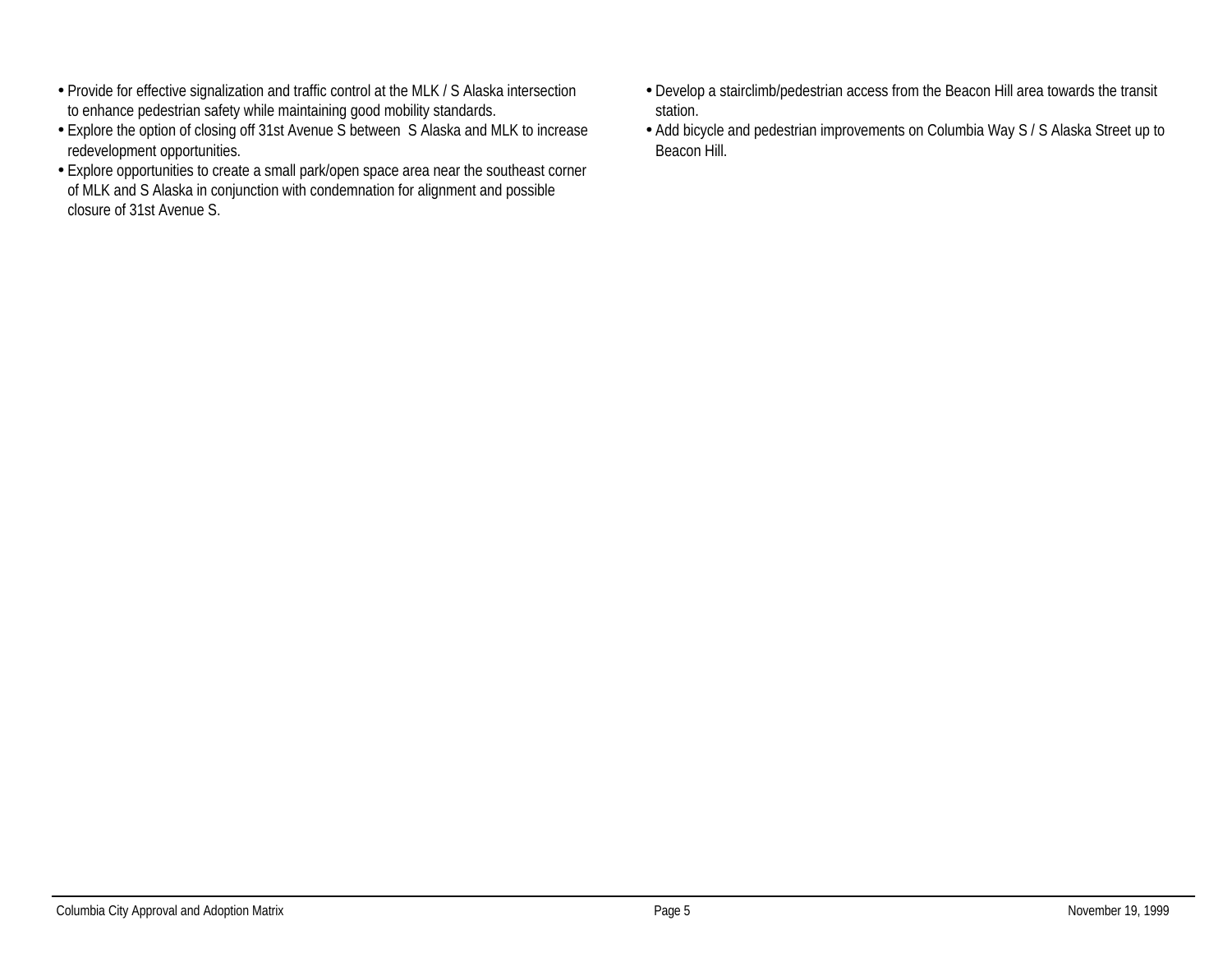# **I. Key Strategies**

Each Key Strategy consists of activities for a single complex project or theme that the neighborhood considers critical to achieving its vision for the future. While the Key Strategies are high priorities for the neighborhood, they are also part of a twenty-year plan, so the specific activities within each Key Strategy may be implemented over the span of many years.

The Executive recognizes the importance of the Key Strategies to the neighborhood that developed them. Given the number of Key Strategies that will be proposed from the 37 planning areas, priorities will have to be set and projects phased over time. The Executive will coordinate efforts to sort through the Key Strategies. During this sorting process, the departments will work together to create a Sector Implementation plan which includes evaluation of Key Strategy elements. This may include developing rough cost

estimates for the activities within each Key Strategy; identifying potential funding sources and mechanisms; establishing priorities for the Key Strategies within each plan, as well as priorities among plans; and developing phased implementation and funding strategies. The City will involve neighborhoods in a public process so that neighborhoods can help to establish citywide priorities. Activities identified in this section will be included in the City's tracking database for monitoring neighborhood plan implementation.

The department most involved with the activities for a Key Strategy is designated as the lead. Otherwise, DON is designated as the lead. Other participating departments are also identified.

The City Response lists activities already underway, and other tasks that the City has committed to commence during 1999-2000.

# **A. COLUMBIA CITY COMMUNITY FOCUS**

### **Description**

Goal: Strengthen the Columbia City Core as a historic, mixed-use, pedestrian oriented community focus.

Columbia City has the opportunity to be South Seattle's premier community-based center for cultural and commercial activity. To achieve this, the plan recommends intensification of commercial and residential uses while maintaining the "small town" historic scale, integrating the transportation system, and improving community services. Because the core is the community's central focus, pedestrian connections reaching outward are a high priority, as are the improvement of Columbia Park and the greening of Orca School's westside playfield. Public/private efforts should be undertaken to develop key parcels within the core to help ensure quality and contributing development.

## **Integrated City Response**

This strategy is consistent with the Comprehensive Plan. The Executive supports the neighborhood's efforts to foster development in close proximity to the light rail station by providing pedestrian and bicycle improvements, transit improvements, public open spaces, plazas, and streetscape improvements.

A number of recommendations are already being considered as part of the station area planning process. In addition, the City Council has passed an interim ordinance that prevents specific types of new auto-oriented development from occurring within 1/4 mile of proposed light rail stations until station area planning (SAP) is complete.

The final report SAP staff submits to Council, at the end of 1999, will include a list of recommended actions from all the neighborhood plans, (including the Columbia City Approval and Adoption Matrix) relating to station area planning. This list will also detail the recommended actions and issues that still need additional work or consideration. The SAP final report will also include background information from the station area planning process and identify legislation or further resources needed to implement the recommended actions.

Council can then choose to forward recommendations that were not finalized to the appropriate department for further staff work and also to the Neighborhood Development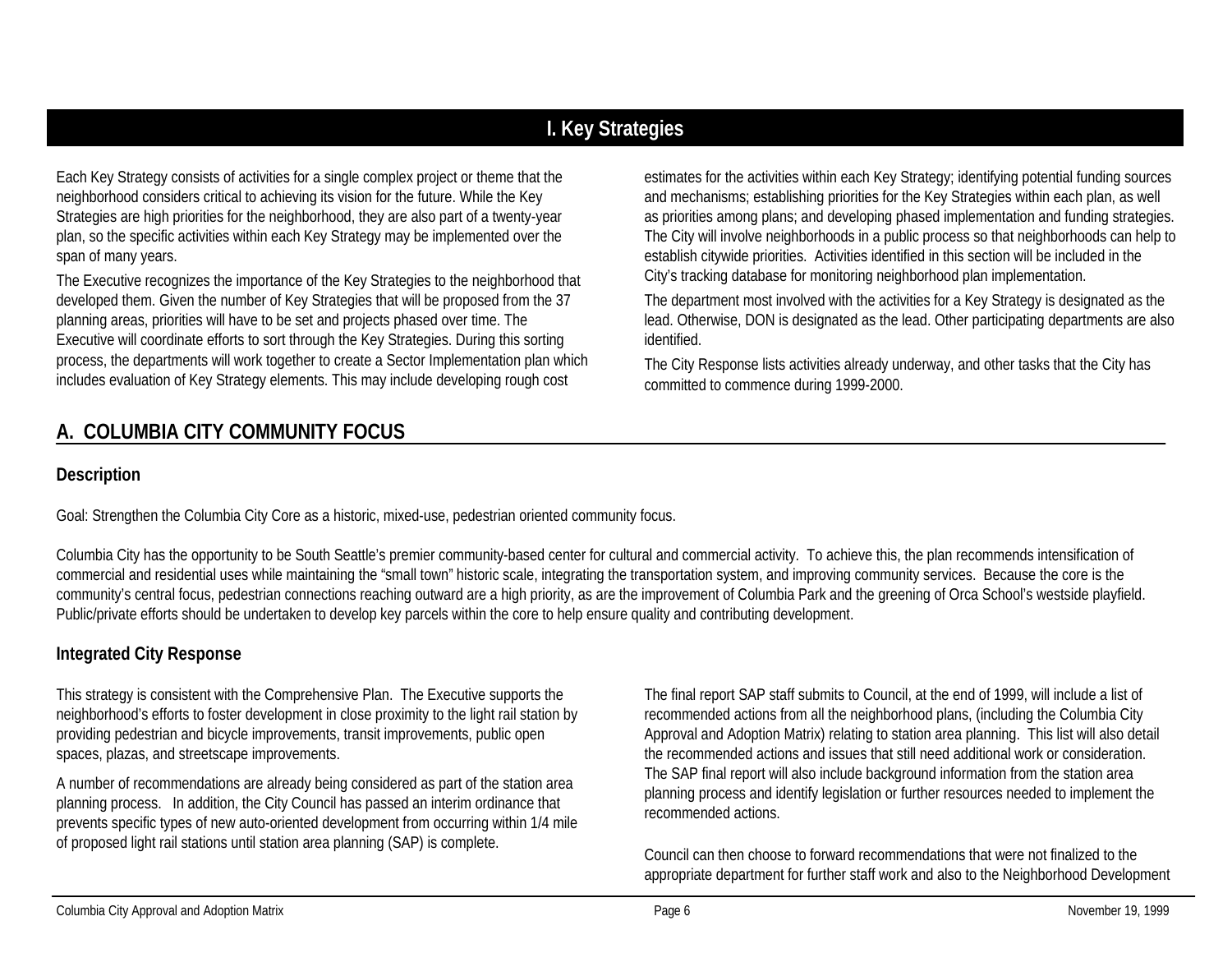Manager (NDM) for tracking. These additional recommendations will already be included in the central database as activities for departments to complete and the NDMS to monitor. Each activity as originally written in the matrix will also be included in the database with a cross reference to the recommendation in the SAP final report.

While directed toward a single goal, the individual activities in this strategy could be implemented independently of one another. The NMF and Neighborhood EIF may provide funding for some of the less expensive items, while other recommendations will require additional resources for further concept development and eventual implementation. Priorities will need to be identified through the City's sector implementation plans to focus City efforts once resources are identified and become available.

#### **Lead Department:** DON

**Participating Departments:** SEATRAN, DPR, SPO, OED, SPD, Library

#### **Activities Already Underway**

1. As part of light rail SAP, in March 1999 the Seattle City Council passed an ordinance relating to land use and zoning for the areas within approximately 1/4 mile of 10 of the 16 light rail stations planned for the City. Ordinance 119394 recognizes that the station area planning process is designed to encourage transit-oriented development near stations. Because detailed station area plans, due to the City Council by the end of 1999, may include proposals to change the City's zoning to achieve transitoriented development, the ordinance imposed interim regulations that enable the City to temporarily prohibit new land uses that are incompatible, certain auto oriented uses, with transit-oriented development.

2. The City's station area planning team is considering the activities in this and other neighborhood plans.

#### **Tasks to be Undertaken in 1999-2000**

- 1. Policy Docket Issues:
- a) The City's current policies and practices on sidewalk maintenance, construction and related drainage requirements are currently being reviewed by SEATRAN. SEATRAN's report and recommendations will be presented to Council in 1999. A second and related policy analysis will explore placing special emphasis on funding opportunities for designated walking areas, such as designated urban villages. SEATRAN will present recommendations to the Council on funding options in January 2000.
- b) An analysis of whether, and if so how, the current service delivery and vehicular circulation function of alleys can be maintained while also integrating alleys into the streetscape, internal pedestrian circulation and residential and business needs of the neighborhood will be presented to Council in second quarter 2000.
- 3. SEATRAN will review specific recommendations regarding streetscape and intersection improvements as they are forwarded by the neighborhood.
- 4. DPR, SEATRAN and SPD will hold discussions to finalize solutions for addressing safety issues around Rainier Playfield in 1999.
- 5. A reader board sign to announce Rainier Community Center, SEED and general community activities will be installed at Rainier Avenue S and S Alaska in 1999.
- 6. Identify those activities in this Key Strategy that are good candidates for next steps for implementation considering priorities, possible funding sources and departmental staffing capabilities through the Southeast sector implementation plan.
- 7. Identify next steps for continued implementation.

|        | I A. COLUMBIA CITY COMMUNITY FOCUS.                                                                                                                                                                                                                                                                   |          |               |                  |                            |                                                                                                                                                                                                                                                                                                    |
|--------|-------------------------------------------------------------------------------------------------------------------------------------------------------------------------------------------------------------------------------------------------------------------------------------------------------|----------|---------------|------------------|----------------------------|----------------------------------------------------------------------------------------------------------------------------------------------------------------------------------------------------------------------------------------------------------------------------------------------------|
|        | <b>Activity</b>                                                                                                                                                                                                                                                                                       | Priority | Time<br>Frame | Cost<br>Estimate | Implementor                | <b>City Response</b>                                                                                                                                                                                                                                                                               |
|        | A1 - Capital Infrastructure                                                                                                                                                                                                                                                                           |          |               |                  |                            |                                                                                                                                                                                                                                                                                                    |
| $A1-a$ | Develop the 37th Avenue S. tunnel light rail transit (LRT)<br>route with an underground transit station at 37th Avenue S.<br>and S. Edmunds Street to provide a centralized transit<br>station and build upon Columbia City's opportunity to<br>become South Seattle's premier community-based center | High     | Long term     |                  | Sound Transit<br>SPO (SAP) | Ultimately, light rail alignment, station locations, system<br>construction and system operation are the responsibility<br>of Sound Transit. In February 1999, the Sound Transit<br>Board voted and approved a preliminary preferred light<br>rail alignment that would emerge from a tunnel under |

## **A. COLUMBIA CITY COMMUNITY FOCUS**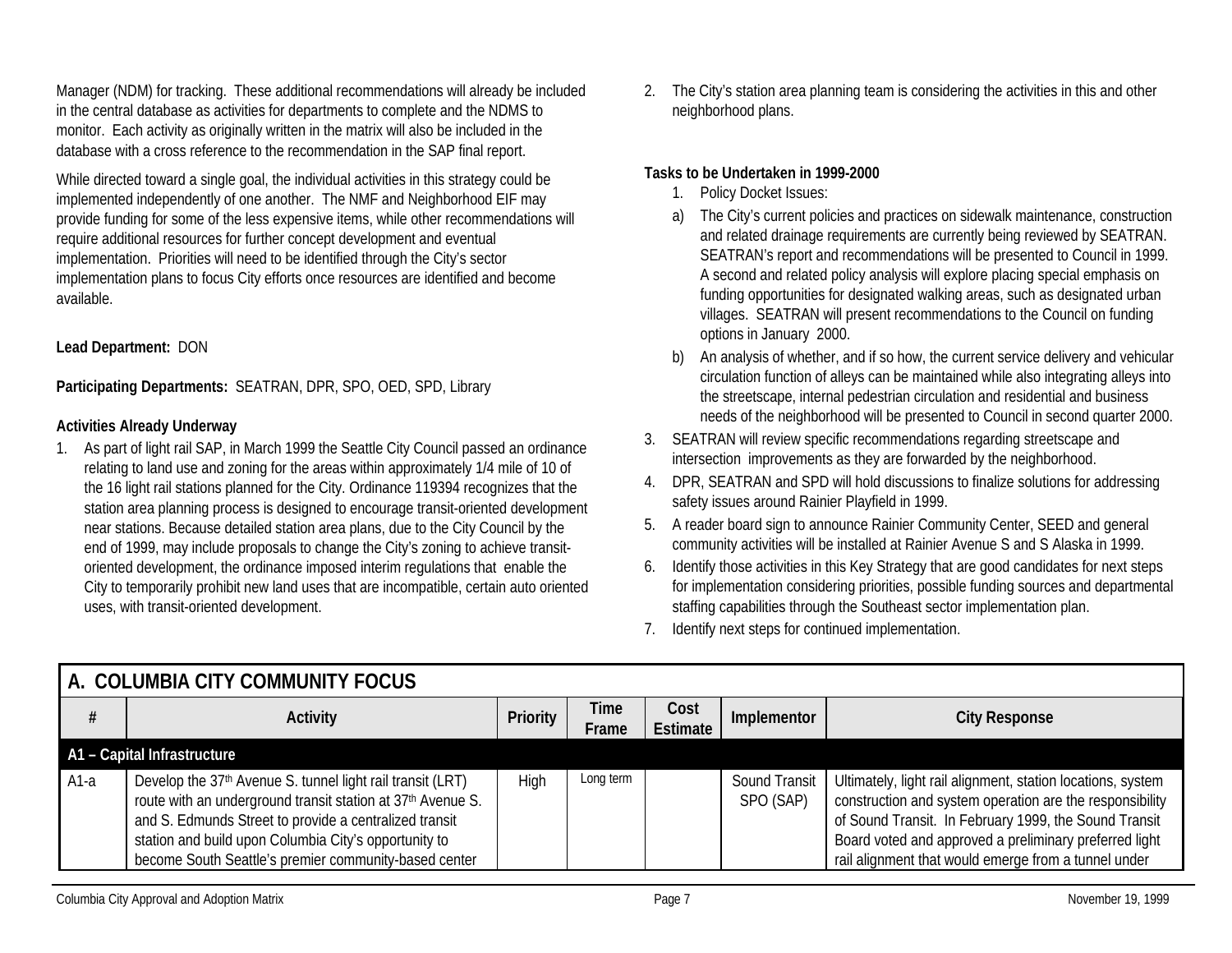|        | A. COLUMBIA CITY COMMUNITY FOCUS                                                                                                                                                                                                                                                                                                                                                                                                                                                                                                                                                                                                                                                                                                                                                                                                           |                 |                                                                                                 |                         |                                     |                                                                                                                                                                                                                                                                                                                                                                                                                                                                                                                                                                                                                                                                                                                                                                                                                                                                                                                             |
|--------|--------------------------------------------------------------------------------------------------------------------------------------------------------------------------------------------------------------------------------------------------------------------------------------------------------------------------------------------------------------------------------------------------------------------------------------------------------------------------------------------------------------------------------------------------------------------------------------------------------------------------------------------------------------------------------------------------------------------------------------------------------------------------------------------------------------------------------------------|-----------------|-------------------------------------------------------------------------------------------------|-------------------------|-------------------------------------|-----------------------------------------------------------------------------------------------------------------------------------------------------------------------------------------------------------------------------------------------------------------------------------------------------------------------------------------------------------------------------------------------------------------------------------------------------------------------------------------------------------------------------------------------------------------------------------------------------------------------------------------------------------------------------------------------------------------------------------------------------------------------------------------------------------------------------------------------------------------------------------------------------------------------------|
| $\#$   | Activity                                                                                                                                                                                                                                                                                                                                                                                                                                                                                                                                                                                                                                                                                                                                                                                                                                   | <b>Priority</b> | <b>Time</b><br>Frame                                                                            | Cost<br><b>Estimate</b> | Implementor                         | <b>City Response</b>                                                                                                                                                                                                                                                                                                                                                                                                                                                                                                                                                                                                                                                                                                                                                                                                                                                                                                        |
|        | for cultural and commercial activity. If a Martin Luther King<br>Jr. Way S route is chosen, provide substantially more<br>public and private investment in the Columbia City Core.                                                                                                                                                                                                                                                                                                                                                                                                                                                                                                                                                                                                                                                         |                 |                                                                                                 |                         |                                     | Beacon Hill, to an aerial station in the McClellan area,<br>touching down to a surface alignment on MLK Jr. Way S.<br>The exact station location to serve the Columbia City<br>area is still being determined, but Sound Transit and the<br>City have worked with the community to determine that it<br>will be north of S Edmunds and south of S Alaska.<br>The City will work with Sound Transit to ensure that<br>mitigation addresses impacts resulting from the<br>construction and operation of light rail - especially for<br>property and business owners. As appropriate, the<br>City's Station Area Planning effort will explore<br>opportunities to provide substantially more public and<br>private investment in the Columbia City Core to<br>implement this Key Strategy.                                                                                                                                     |
| $A1-b$ | Provide street, sidewalk, street tree, and alley<br>improvements in existing single family neighborhoods. A<br>capital improvement plan for the existing single family<br>neighborhoods should be developed in conjunction with<br>home ownership zone strategies for new housing and<br>preservation of existing housing. Many streets within the<br>low and moderate income single family areas of Columbia<br>City are in poor repair. Sidewalks, curbs and gutters do not<br>exist or are deteriorated. Alleys are not paved or are in<br>poor repair. Neighborhood residents do not have the<br>resources to make improvements through local<br>improvement districts. City investment in infrastructure<br>would contribute to the appearance, longevity and stability<br>of the area and could help attract new infill development. | High            | Where<br>possible,<br>implement<br>in<br>conjunction<br>with light<br>rail<br>improve-<br>ments |                         | SEATRAN,<br>SPO (SAP),<br>community | The City's Station Area Planning effort is working on<br>ways to integrate the light rail station into the surrounding<br>community. Opportunities to create better connections<br>and provide pedestrian improvements are an important<br>focus of this work. S Edmunds St, from MLK Jr. Way S<br>to Rainier Ave S, will receive particular attention.<br>Improvements to this street would be to connect the light<br>rail station on MLK Jr. Way S. to the Columbia City<br>business area on Rainier Ave S.<br>For other locations and overall neighborhood streetscape<br>improvements, SEATRAN has general comments on the<br>different types of desired improvements. These are<br>provided below:<br><b>Street Trees:</b><br>SEATRAN's Arborist's Office is willing to join with other<br>departments and the community to develop a master<br>planting and maintenance plan for the neighborhood's<br>street trees. |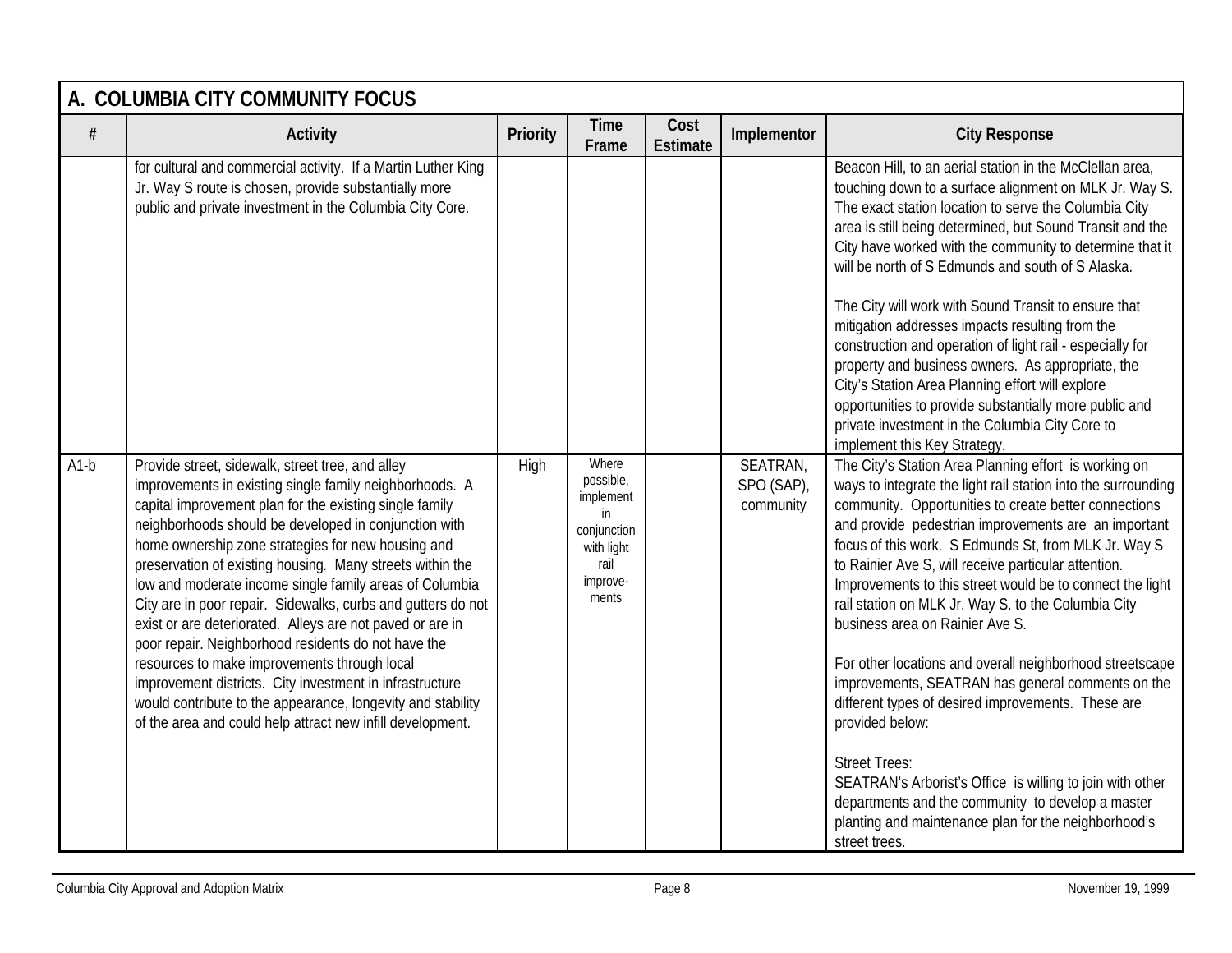|      | A. COLUMBIA CITY COMMUNITY FOCUS |          |                      |                         |             |                                                                                                                                                                                                                                                                                                                                                                                                                                                                                                                                                                                                                                                                                                      |  |  |  |
|------|----------------------------------|----------|----------------------|-------------------------|-------------|------------------------------------------------------------------------------------------------------------------------------------------------------------------------------------------------------------------------------------------------------------------------------------------------------------------------------------------------------------------------------------------------------------------------------------------------------------------------------------------------------------------------------------------------------------------------------------------------------------------------------------------------------------------------------------------------------|--|--|--|
| $\#$ | <b>Activity</b>                  | Priority | <b>Time</b><br>Frame | Cost<br><b>Estimate</b> | Implementor | <b>City Response</b>                                                                                                                                                                                                                                                                                                                                                                                                                                                                                                                                                                                                                                                                                 |  |  |  |
|      |                                  |          |                      |                         |             | The "plantability" of various locations along Rainier Ave S<br>depends upon the individual characteristics of each<br>location - key considerations include the condition of<br>overhead wiring, sidewalk widths, and lighting.<br>The NMF and SCL's Urban Tree Replacement Program<br>could be possible resources for a street tree planting<br>project.                                                                                                                                                                                                                                                                                                                                            |  |  |  |
|      |                                  |          |                      |                         |             | The Urban Tree Replacement Program provides<br>communities with a minimum of 100 trees. SCL works<br>with communities to assess project sites, provide trees,<br>prepare planting sites, and provide limited care for open<br>space or street side plantings. Community volunteers<br>and residents plant the trees and the adjacent property<br>owners assume ownership and maintenance. All projects<br>are reviewed by the City Arborist for permit approval.                                                                                                                                                                                                                                     |  |  |  |
|      |                                  |          |                      |                         |             | Street improvements:<br>In general, street improvement fund sources do not<br>provide money for work on nonarterial streets. The<br>limited amount of money SEATRAN has for nonarterial<br>street maintenance is focused toward our chipseal<br>program. This program's aim is to extend the pavement<br>life for asphalt streets in residential areas. It does this by<br>sealing the street with an oil coat and strengthening the<br>pavement with rock pressed into the oil coat. This work<br>was most recently done in the Columbia City<br>neighborhood in 1994. Based on the current level of<br>funding it is anticipated additional chip sealing will be<br>done in Columbia City in 2005. |  |  |  |
|      |                                  |          |                      |                         |             | Sidewalks:<br>SEATRAN has some limited funding for sidewalk<br>improvements. The amount of funding is small relative                                                                                                                                                                                                                                                                                                                                                                                                                                                                                                                                                                                 |  |  |  |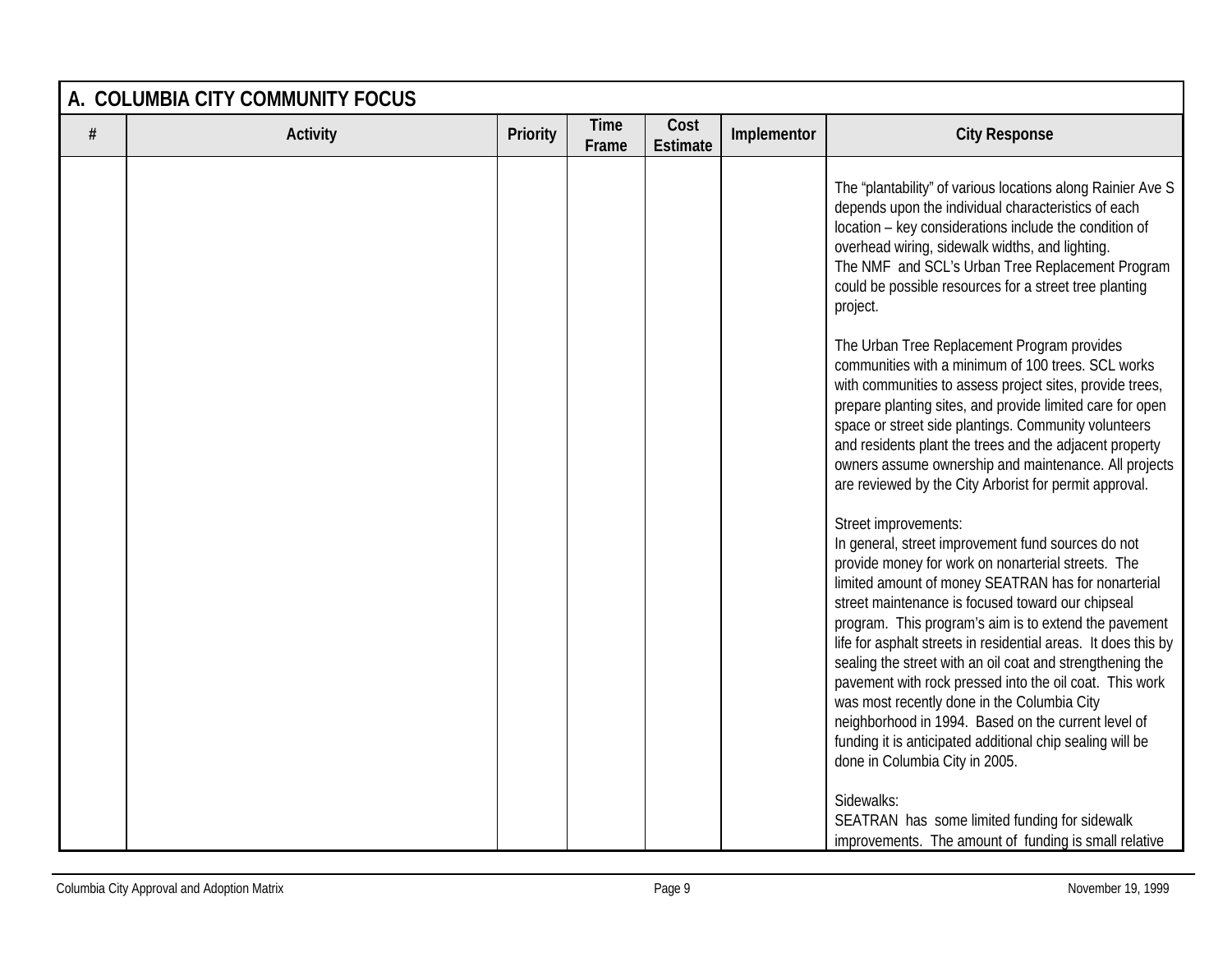| A. COLUMBIA CITY COMMUNITY FOCUS |                 |          |                      |                         |             |                                                                                                                                                                                                                                                                                                                                                                                                                                                                                                                                                                                                                                                                                                                                                                                                                                                                                                                                                                                                                                                                                                                                                                                                                                                                                                                                                                                                                                                                                                                                                                                                                                                                                                                                                                                                                                                                           |  |  |
|----------------------------------|-----------------|----------|----------------------|-------------------------|-------------|---------------------------------------------------------------------------------------------------------------------------------------------------------------------------------------------------------------------------------------------------------------------------------------------------------------------------------------------------------------------------------------------------------------------------------------------------------------------------------------------------------------------------------------------------------------------------------------------------------------------------------------------------------------------------------------------------------------------------------------------------------------------------------------------------------------------------------------------------------------------------------------------------------------------------------------------------------------------------------------------------------------------------------------------------------------------------------------------------------------------------------------------------------------------------------------------------------------------------------------------------------------------------------------------------------------------------------------------------------------------------------------------------------------------------------------------------------------------------------------------------------------------------------------------------------------------------------------------------------------------------------------------------------------------------------------------------------------------------------------------------------------------------------------------------------------------------------------------------------------------------|--|--|
| $\#$                             | <b>Activity</b> | Priority | <b>Time</b><br>Frame | Cost<br><b>Estimate</b> | Implementor | <b>City Response</b>                                                                                                                                                                                                                                                                                                                                                                                                                                                                                                                                                                                                                                                                                                                                                                                                                                                                                                                                                                                                                                                                                                                                                                                                                                                                                                                                                                                                                                                                                                                                                                                                                                                                                                                                                                                                                                                      |  |  |
|                                  |                 |          |                      |                         |             | to the need for sidewalk maintenance and repair<br>citywide. Its use tends to be focused on sidewalk<br>locations for which the City assumes maintenance<br>responsibility - including landings at street corners, alley<br>crossings over sidewalks, and locations where sidewalk<br>damage is caused by the roots of City street trees.<br>Otherwise, sidewalk maintenance and improvement is<br>held as the responsibility of adjacent property owners.<br>Public funding of new sidewalk construction would<br>require a change in City policy. Issues regarding<br>construction and maintenance of sidewalks have been<br>referred to the Policy Docket. The City's current policies<br>and practices on sidewalk maintenance, construction<br>and related drainage requirements are currently being<br>reviewed by SEATRAN. SEATRAN's report and<br>recommendations will be presented to Council in 1999.<br>A second and related policy analysis will explore placing<br>special emphasis on funding opportunities for designated<br>walking areas, such as designated urban villages.<br>SEATRAN will present recommendations to the Council<br>on funding options in January 2000.<br>Alleys: Currently, adjacent property owners are<br>responsible for improving and maintaining alleys. Use<br>of public funding for alley construction and maintenance<br>work would require a change in City policy. An analysis<br>of whether, and if so how, the current service delivery<br>and vehicular circulation function of alleys can be<br>maintained while also integrating alleys into the<br>streetscape, internal pedestrian circulation and<br>residential and business needs of the neighborhood will<br>be presented to Council in second quarter 2000.<br>Overall Streetscape Improvements:<br>The City's SAP staff, with neighborhood involvement, will |  |  |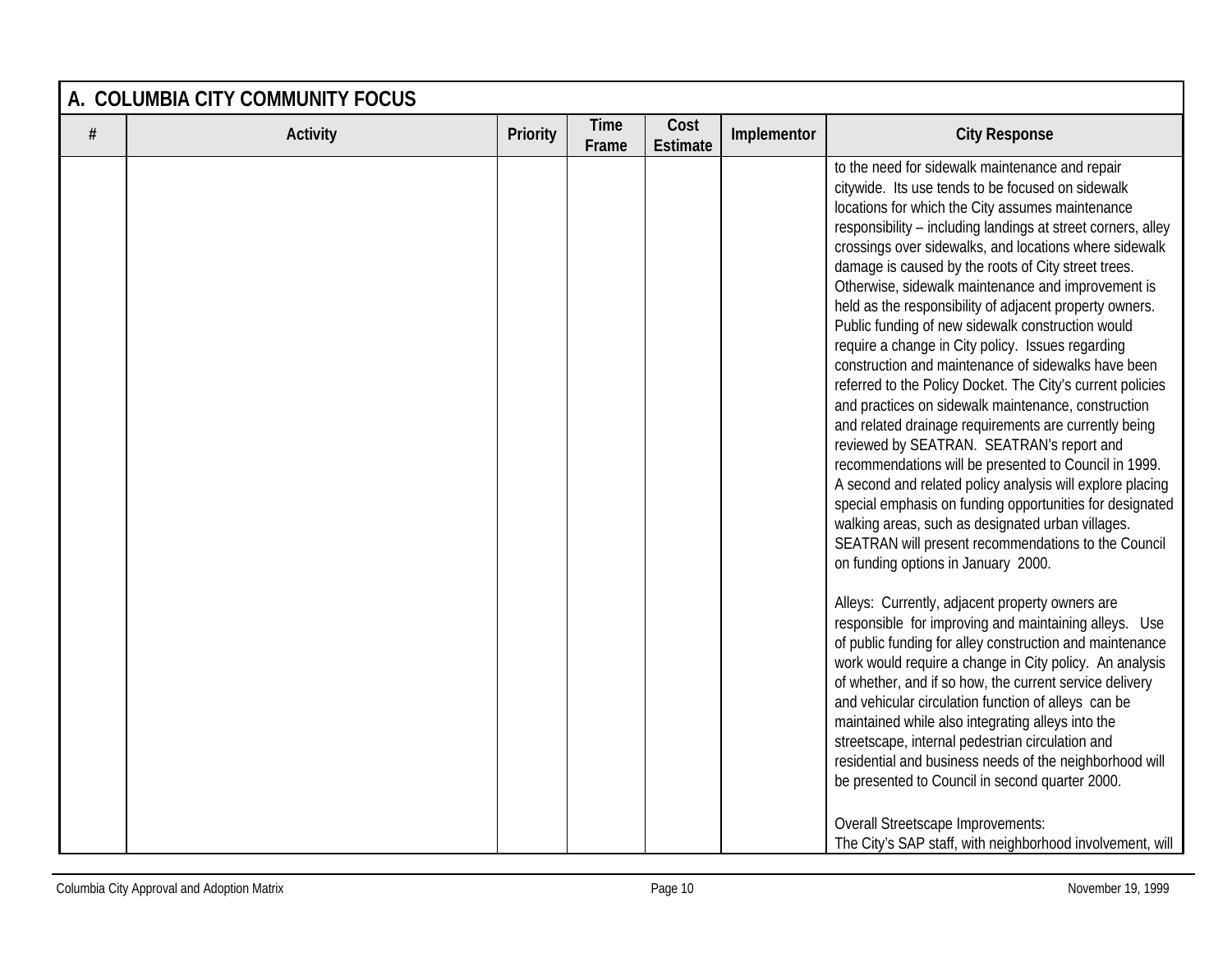|        | A. COLUMBIA CITY COMMUNITY FOCUS                                                                                                                                                                                                                                                                                                                                                                                                                                                                                                                                                   |                 |                      |                         |                                       |                                                                                                                                                                                                                                                                                                                                                                                                                                                                                                                                                                                                                                                                                                                                                                                                                                                                                                                                                                                                                                                                                                                                                    |  |  |  |
|--------|------------------------------------------------------------------------------------------------------------------------------------------------------------------------------------------------------------------------------------------------------------------------------------------------------------------------------------------------------------------------------------------------------------------------------------------------------------------------------------------------------------------------------------------------------------------------------------|-----------------|----------------------|-------------------------|---------------------------------------|----------------------------------------------------------------------------------------------------------------------------------------------------------------------------------------------------------------------------------------------------------------------------------------------------------------------------------------------------------------------------------------------------------------------------------------------------------------------------------------------------------------------------------------------------------------------------------------------------------------------------------------------------------------------------------------------------------------------------------------------------------------------------------------------------------------------------------------------------------------------------------------------------------------------------------------------------------------------------------------------------------------------------------------------------------------------------------------------------------------------------------------------------|--|--|--|
| $\#$   | <b>Activity</b>                                                                                                                                                                                                                                                                                                                                                                                                                                                                                                                                                                    | <b>Priority</b> | <b>Time</b><br>Frame | Cost<br><b>Estimate</b> | Implementor                           | <b>City Response</b>                                                                                                                                                                                                                                                                                                                                                                                                                                                                                                                                                                                                                                                                                                                                                                                                                                                                                                                                                                                                                                                                                                                               |  |  |  |
|        |                                                                                                                                                                                                                                                                                                                                                                                                                                                                                                                                                                                    |                 |                      |                         |                                       | explore opportunities for improving the surrounding<br>pedestrian system and neighborhood streetscape during<br>SAP. Coordination with SEATRAN and Sound Transit<br>will be critical.<br>Overall, this is a very broad request. To give good<br>technical feedback to the community on street<br>improvement ideas, SEATRAN needs the following kinds<br>of information: 1) the specific project location, 2) a rough<br>proposal/sketch for the proposed street design, and 3) a<br>description of how the change would accommodate the<br>kinds of travel that would be affected by the proposal --<br>car, truck, transit, bike, and pedestrian.<br>Capital Improvement Plan: SEATRAN does not have<br>funding to do a plan of this magnitude or to implement<br>the elements that would be included in such a plan.<br>Funding to implement a capital improvement plan must<br>be available in order to make the plan valuable. The<br>neighborhood could work on their own to outline and<br>prioritize the most important improvements needed in the<br>neighborhood. SEATRAN can then focus resources on<br>evaluating individual projects. |  |  |  |
| $A1-c$ | Enhance Rainier Playfield. Develop unique park entryway<br>features at both Rainier Ave S entrances, particularly at S<br>Alaska Street to improve the connection with Columbia<br>City, Columbia Park, and the Genesee Business District.<br>Enhance crosswalks at both intersections to improve safety<br>and visibility. Develop landscaped stairclimbs at both<br>Rainier Ave S entrances to enhance neighborhood access<br>to the park. Develop a pathway around the interior of the<br>park. Improve the pedestrian connection between the park<br>and the community center. | High            |                      |                         | DPR,<br>SEATRAN,<br>SPD,<br>community | DPR has an agreement with Pepsi Co. to install a<br>reader board sign at Rainier Avenue S and S Alaska<br>Street to announce Rainier Community Center, SEED<br>and general community activities in a variety of<br>languages. DPR is also supportive of the concept of<br>landscaped stairs; however, there is no current funding<br>available for this project.<br>DPR is working with SEATRAN and the Police<br>Department to address safety issues at the intersections<br>around the playfield. SEATRAN has developed a<br>preliminary plan for improvements on 38th Avenue S,<br>between the playfield and the community center, that                                                                                                                                                                                                                                                                                                                                                                                                                                                                                                         |  |  |  |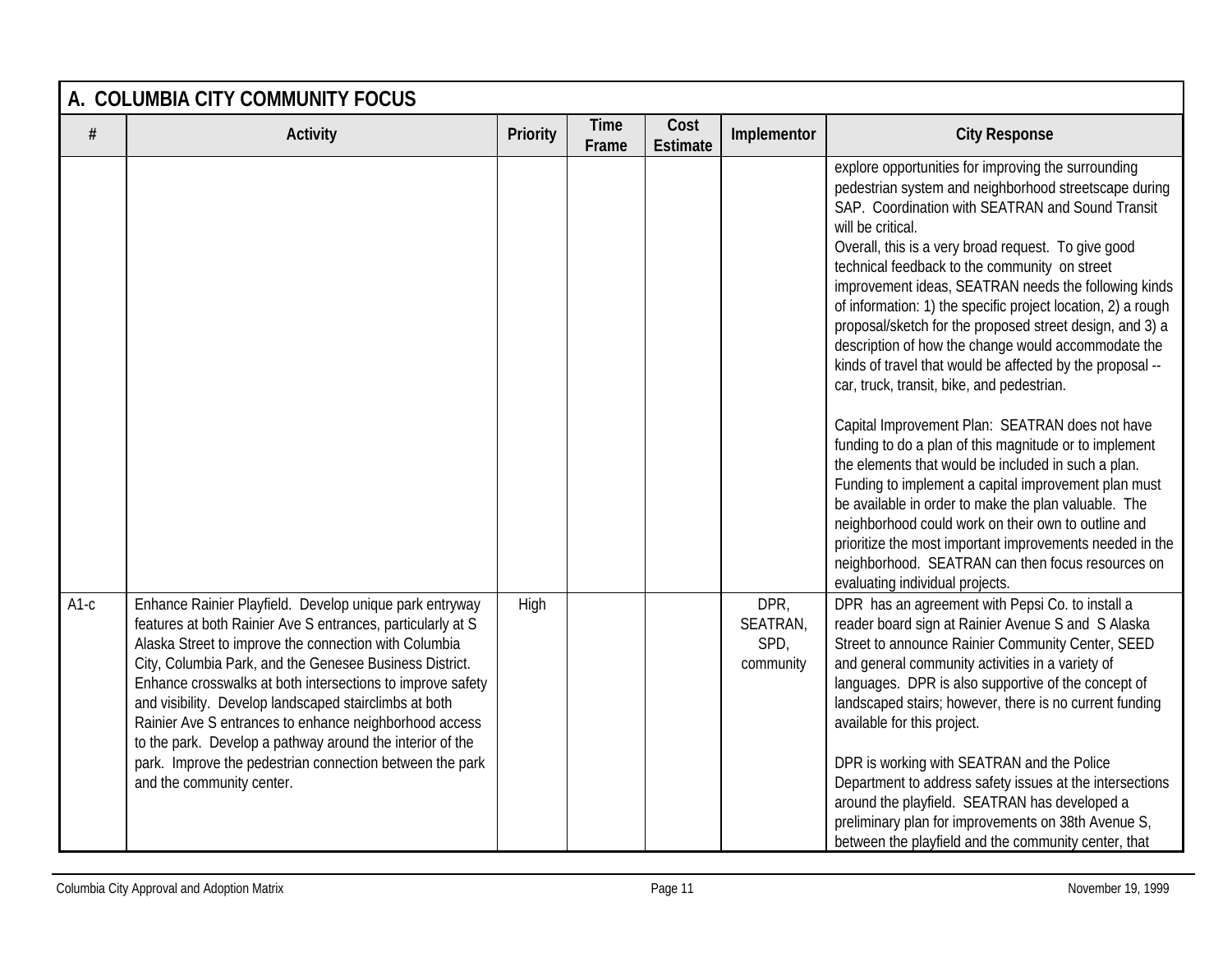|        | A. COLUMBIA CITY COMMUNITY FOCUS                                                                                                                                                                                                                                              |          |                                                                            |                         |                               |                                                                                                                                                                                                                                                                                                                                                                                                                                                                                                                                                                                                                                                                                                                                                                                                                                                                |  |  |  |
|--------|-------------------------------------------------------------------------------------------------------------------------------------------------------------------------------------------------------------------------------------------------------------------------------|----------|----------------------------------------------------------------------------|-------------------------|-------------------------------|----------------------------------------------------------------------------------------------------------------------------------------------------------------------------------------------------------------------------------------------------------------------------------------------------------------------------------------------------------------------------------------------------------------------------------------------------------------------------------------------------------------------------------------------------------------------------------------------------------------------------------------------------------------------------------------------------------------------------------------------------------------------------------------------------------------------------------------------------------------|--|--|--|
| $\#$   | <b>Activity</b>                                                                                                                                                                                                                                                               | Priority | <b>Time</b><br>Frame                                                       | Cost<br><b>Estimate</b> | Implementor                   | <b>City Response</b>                                                                                                                                                                                                                                                                                                                                                                                                                                                                                                                                                                                                                                                                                                                                                                                                                                           |  |  |  |
|        |                                                                                                                                                                                                                                                                               |          |                                                                            |                         |                               | was presented to the Community Center Advisory<br>Council in December. Further discussion will occur to<br>finalize solutions. DPR has collaborated with the Rainier<br>Little League on a King County Youth Sportsfield Grant<br>and NMF grant to improve the three fields at Rainier<br>Playfield. In addition, DPR currently has the following<br>unfunded improvements listed in its Major Maintenance<br>Plan: basketball courts; irrigation and drainage; sewer<br>and drainage rehabilitation; and tennis court upgrade.<br>DPR does not have funding for the type of improvements<br>listed in the plan and would recommend that the<br>community consider applying for NMF grants for<br>entryway enhancements and other planning and design.<br>DPR will work with the community on design and<br>construction if an external grant source is found. |  |  |  |
|        |                                                                                                                                                                                                                                                                               |          |                                                                            |                         |                               | SPD is available to provide a Crime Prevention through<br>Environmental Design review for any enhancements<br>made at this playfield. SPD recommends that these<br>principles be incorporated at the design phase instead of<br>the implementation phase.                                                                                                                                                                                                                                                                                                                                                                                                                                                                                                                                                                                                      |  |  |  |
| $A1-d$ | Enhance Columbia Park (a.k.a. Columbia Green).<br>Although one of the community's most valued assets,<br>Columbia Park is underutilized and in need of<br>improvements. Hire a landscape architect to work with the<br>community and create an improvement plan for the park. | High     |                                                                            |                         | DPR,<br>community             | Additional discussions about this project will be part of<br>SAP. The City is supportive of creating an improvement<br>plan for this park but has not identified funding for<br>developing a plan at this time. If the community would<br>like to move forward more quickly on this<br>recommendation they can seek alternative funding<br>sources. The NMF or EIF are possible funding sources.                                                                                                                                                                                                                                                                                                                                                                                                                                                               |  |  |  |
| $A1-e$ | Improve the pedestrian connection between Rainier Vista<br>and Columbia City. Provide sidewalks, landscaping, street<br>trees, lighting, and signage improvements to S Alaska and<br>S Edmunds streets from Martin Luther King Jr. Way S to<br>Rainier Avenue S.              | High     | Examine in<br>detail<br>during the<br>station area<br>planning<br>process. |                         | SEATRAN,<br>SHA, SPO<br>(SAP) | Improving pedestrian connections is a goal of the Station<br>Area Planning effort. Plans call for making substantial<br>improvements to South Edmunds Street - creating an<br>attractive pedestrian connection between the business<br>district and light rail station - and improving the<br>connection from Rainier Vista to Columbia City.                                                                                                                                                                                                                                                                                                                                                                                                                                                                                                                  |  |  |  |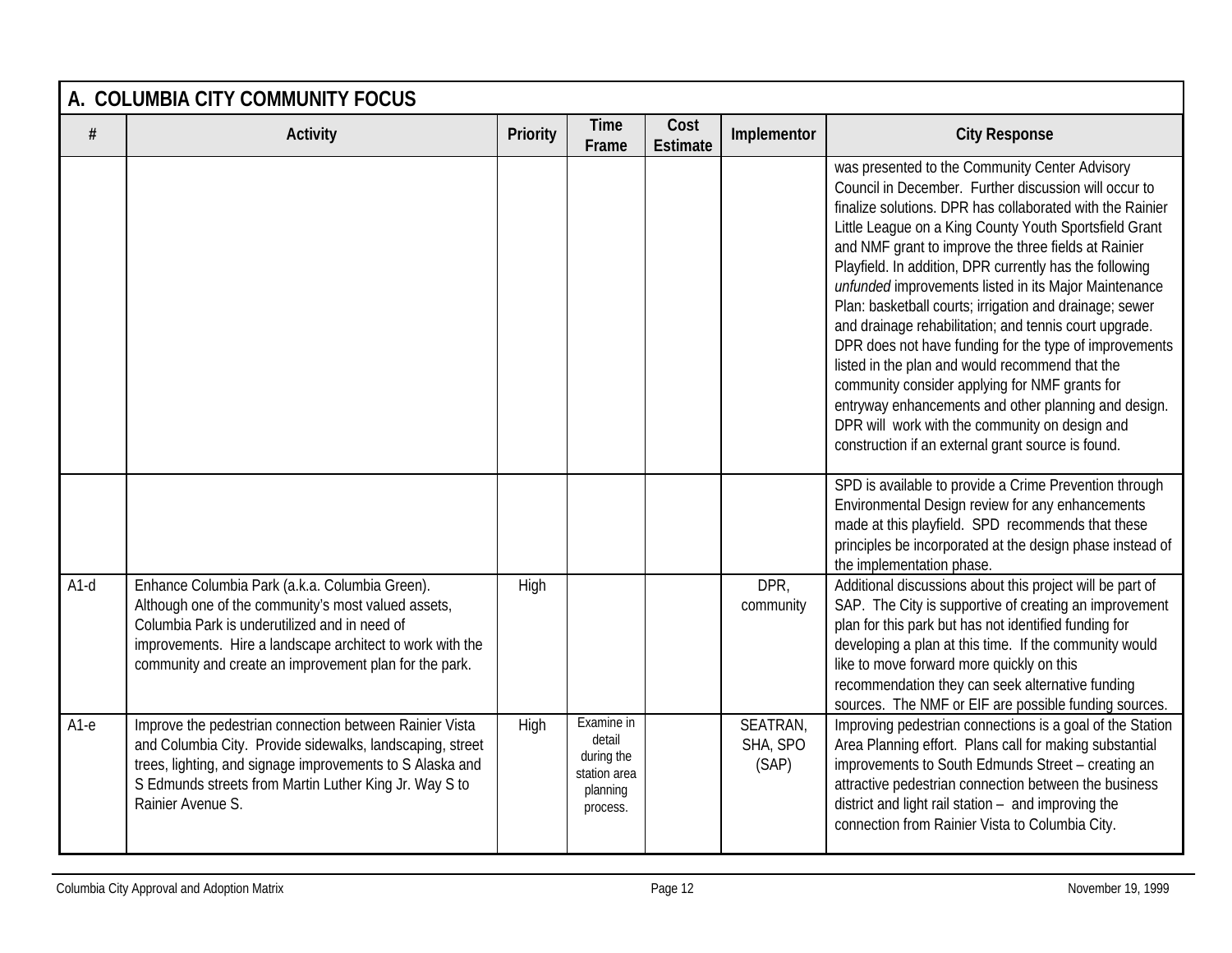|        | A. COLUMBIA CITY COMMUNITY FOCUS                                                                                                                                                                                                                                                                                                                                                                                                         |                 |                                                                                                            |                         |                                                 |                                                                                                                                                                                                                                                                                                                                                                                                                                                                                                                                                                                                                                                                                                                                                                                                  |  |  |  |
|--------|------------------------------------------------------------------------------------------------------------------------------------------------------------------------------------------------------------------------------------------------------------------------------------------------------------------------------------------------------------------------------------------------------------------------------------------|-----------------|------------------------------------------------------------------------------------------------------------|-------------------------|-------------------------------------------------|--------------------------------------------------------------------------------------------------------------------------------------------------------------------------------------------------------------------------------------------------------------------------------------------------------------------------------------------------------------------------------------------------------------------------------------------------------------------------------------------------------------------------------------------------------------------------------------------------------------------------------------------------------------------------------------------------------------------------------------------------------------------------------------------------|--|--|--|
| #      | <b>Activity</b>                                                                                                                                                                                                                                                                                                                                                                                                                          | <b>Priority</b> | <b>Time</b><br>Frame                                                                                       | Cost<br><b>Estimate</b> | Implementor                                     | <b>City Response</b>                                                                                                                                                                                                                                                                                                                                                                                                                                                                                                                                                                                                                                                                                                                                                                             |  |  |  |
|        |                                                                                                                                                                                                                                                                                                                                                                                                                                          |                 |                                                                                                            |                         |                                                 | SHA has been awarded a HOPE VI grant from HUD<br>for \$35 million to redevelop the Rainier Vista<br>development into a mixed income community with a new<br>street grid and increased density to support light rail use.<br>This project will provide an excellent opportunity for the<br>City, SHA, and Sound Transit to strengthen the<br>connections among Rainier Vista, the Columbia City<br>business district, and the Edmunds light rail station.<br>The City's SAP staff, with neighborhood involvement, is<br>exploring opportunities for improving the surrounding<br>pedestrian system during SAP. Coordination with<br>SEATRAN and Sound Transit will be critical                                                                                                                    |  |  |  |
| $A1-f$ | Provide streetscape improvements in the business district<br>core. Extend the signature streetscape pattern/elements of<br>Columbia City's Historic District on Rainier Ave S,<br>northward from S Edmunds Street to S Alaska Street and<br>on side streets just off of Rainier Ave S, as streetfront<br>redevelopment occurs. This includes brick paving patterns,<br>street lights, landscaping, and street furniture<br>improvements. | Med             | Contingent<br>upon<br>redevelop-<br>ment<br>activity.                                                      |                         | Developers<br>(as re-<br>development<br>occurs) | See response to A1-b.<br>SEATRAN would want to review suggested improvement<br>ideas to ensure that they would not present safety or<br>operational problems in the street or sidewalk area. Any<br>conceptual drawings that could be provided would assist<br>SEATRAN in this review.                                                                                                                                                                                                                                                                                                                                                                                                                                                                                                           |  |  |  |
| $A1-g$ | Reduce the total number of travel lanes on Rainier Ave S<br>within Columbia City from four to two, plus a center turn<br>lane. Although this would serve as a traffic calming<br>measure, it can improve efficiency by moving left-turning<br>vehicles out of the through lanes. It may also provide<br>additional space for bicycle lanes.                                                                                              | Med             | Contingent<br>upon<br>alignment,<br>street<br>improve-<br>ments and<br>findings<br>from future<br>studies. |                         | SEATRAN                                         | A change like this needs to be considered very carefully.<br>Rainier Ave S is a principal arterial and a heavy carrier of<br>local, regional, and transit traffic. This plan suggests -<br>and SEATRAN supports - improvement to this street's<br>pedestrian character. The plan includes ideas for<br>exploring bike-related improvements along these streets.<br>65. In addition, as a major street, how Rainier Ave S<br>operates affects the operation of the street system<br>district-wide. A redesign that would reduce the street<br>capacity would push traffic to other streets - arterial and<br>nonarterial - and affect how they operate. It seems<br>likely, too, that the street's operation would be affected<br>by changes made to MLK Jr. Way S to carry future light<br>rail. |  |  |  |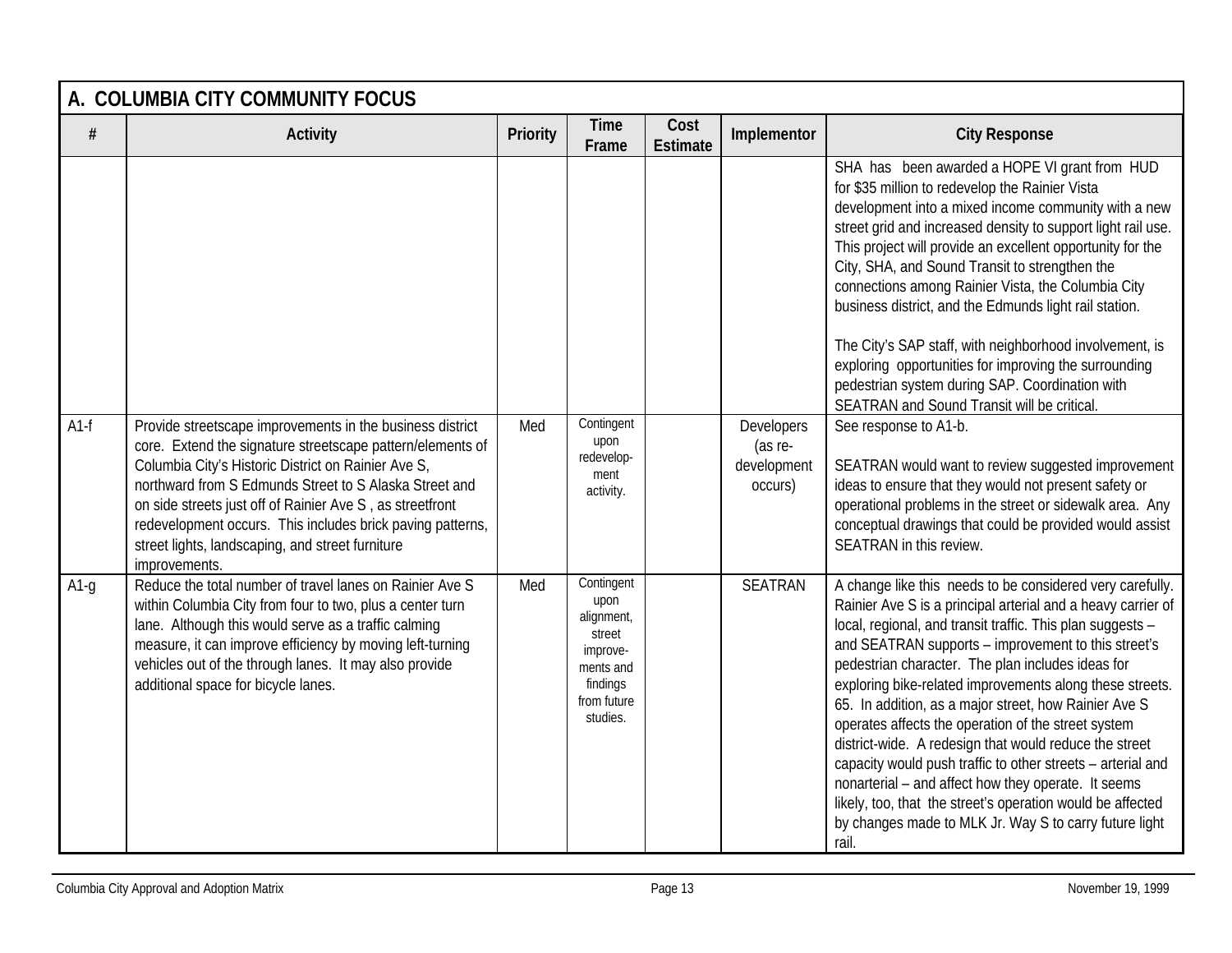|        | A. COLUMBIA CITY COMMUNITY FOCUS                                                                                                                                                                                                                                                                                                                                                                                                                                                                                                                                                                                                                                                                                                    |                 |                                                                |                         |                                                    |                                                                                                                                                                                                                                                                                                                                                                                                                                                                                                                                                                                                                                                                                                                                                                          |  |  |  |  |
|--------|-------------------------------------------------------------------------------------------------------------------------------------------------------------------------------------------------------------------------------------------------------------------------------------------------------------------------------------------------------------------------------------------------------------------------------------------------------------------------------------------------------------------------------------------------------------------------------------------------------------------------------------------------------------------------------------------------------------------------------------|-----------------|----------------------------------------------------------------|-------------------------|----------------------------------------------------|--------------------------------------------------------------------------------------------------------------------------------------------------------------------------------------------------------------------------------------------------------------------------------------------------------------------------------------------------------------------------------------------------------------------------------------------------------------------------------------------------------------------------------------------------------------------------------------------------------------------------------------------------------------------------------------------------------------------------------------------------------------------------|--|--|--|--|
| $\#$   | Activity                                                                                                                                                                                                                                                                                                                                                                                                                                                                                                                                                                                                                                                                                                                            | <b>Priority</b> | <b>Time</b><br>Frame                                           | Cost<br><b>Estimate</b> | Implementor                                        | <b>City Response</b>                                                                                                                                                                                                                                                                                                                                                                                                                                                                                                                                                                                                                                                                                                                                                     |  |  |  |  |
|        |                                                                                                                                                                                                                                                                                                                                                                                                                                                                                                                                                                                                                                                                                                                                     |                 |                                                                |                         |                                                    | The suggested change could have the potential to<br>congest Rainier Ave S itself, and affect safety and<br>operations on adjacent arterials, and nonarterial streets.<br>At this time and as described, SEATRAN does not<br>support this change; however, pending future studies of<br>Rainier Ave S and MLK Jr Way S done as part of station<br>area planning/construction mitigation, the proposed<br>change may be feasible. SEATRAN can look for other<br>ways to incorporate bicycle traffic into the streetscape.                                                                                                                                                                                                                                                  |  |  |  |  |
| $A1-h$ | Create angled parking on side streets within the business<br>district core. This will help to provide more parking for<br>Columbia City businesses. The streets include S Angeline,<br>between 38th Ave S and 39th Ave S; S. Edmunds one<br>block east of Rainier Ave S; S Ferdinand, on the east side<br>of Rainier Ave S; and on S Hudson, one block west of<br>Rainier Ave S. In conjunction with these improvements,<br>enhance the existing angled parking area on S Hudson,<br>east of Rainier Ave S, by providing paving and striping<br>improvements. Ensure, however, that all parking revisions<br>do not conflict with other recommendations, including<br>sidewalk, landscaping, and other streetscape<br>improvements. | Med             | A study on<br>the<br>project's<br>feasibility is<br>essential. |                         | SEATRAN,<br>community                              | SEATRAN staff worked with community members in<br>investigating the potential and workability of placing<br>angled parking on these streets. This has included<br>identifying local streets where installation of angled<br>parking could work operationally.<br>The work done by SEATRAN reviewing angled parking<br>locations has been presented to neighborhood<br>proponents so that these ideas can be reviewed by<br>affected businesses and residents. A key toward<br>pursuing street changes like this is in ensuring there is<br>understanding of these changes and strong support for<br>them among affected businesses and residents. The<br>community can work with adjacent businesses and<br>residents to develop the consensus needed to pursue<br>them. |  |  |  |  |
|        | A2 - Regulatory Measures. (Refer to C2 for all zone change recommendations)                                                                                                                                                                                                                                                                                                                                                                                                                                                                                                                                                                                                                                                         |                 |                                                                |                         |                                                    |                                                                                                                                                                                                                                                                                                                                                                                                                                                                                                                                                                                                                                                                                                                                                                          |  |  |  |  |
| $A2-a$ | Develop measures to inform prospective business owners<br>within Columbia City of the Historic District designation.<br>This is essential at the business license stage to inform<br>businesses of the requirements for signage, exterior work,<br>etc., within a historic district.                                                                                                                                                                                                                                                                                                                                                                                                                                                | Med             | Implement<br>as soon as<br>possible.                           |                         | Community,<br>Landmark<br>Committee,<br>DCLU, OED. | As part of its Main Street Program, SEED's Main Street<br>Coordinator welcomes new businesses to the Columbia<br>City business district and provides a variety of assistance<br>and information to both existing and new businesses<br>regarding the area's historic district designation.<br>The most effective method to notify new businesses of                                                                                                                                                                                                                                                                                                                                                                                                                      |  |  |  |  |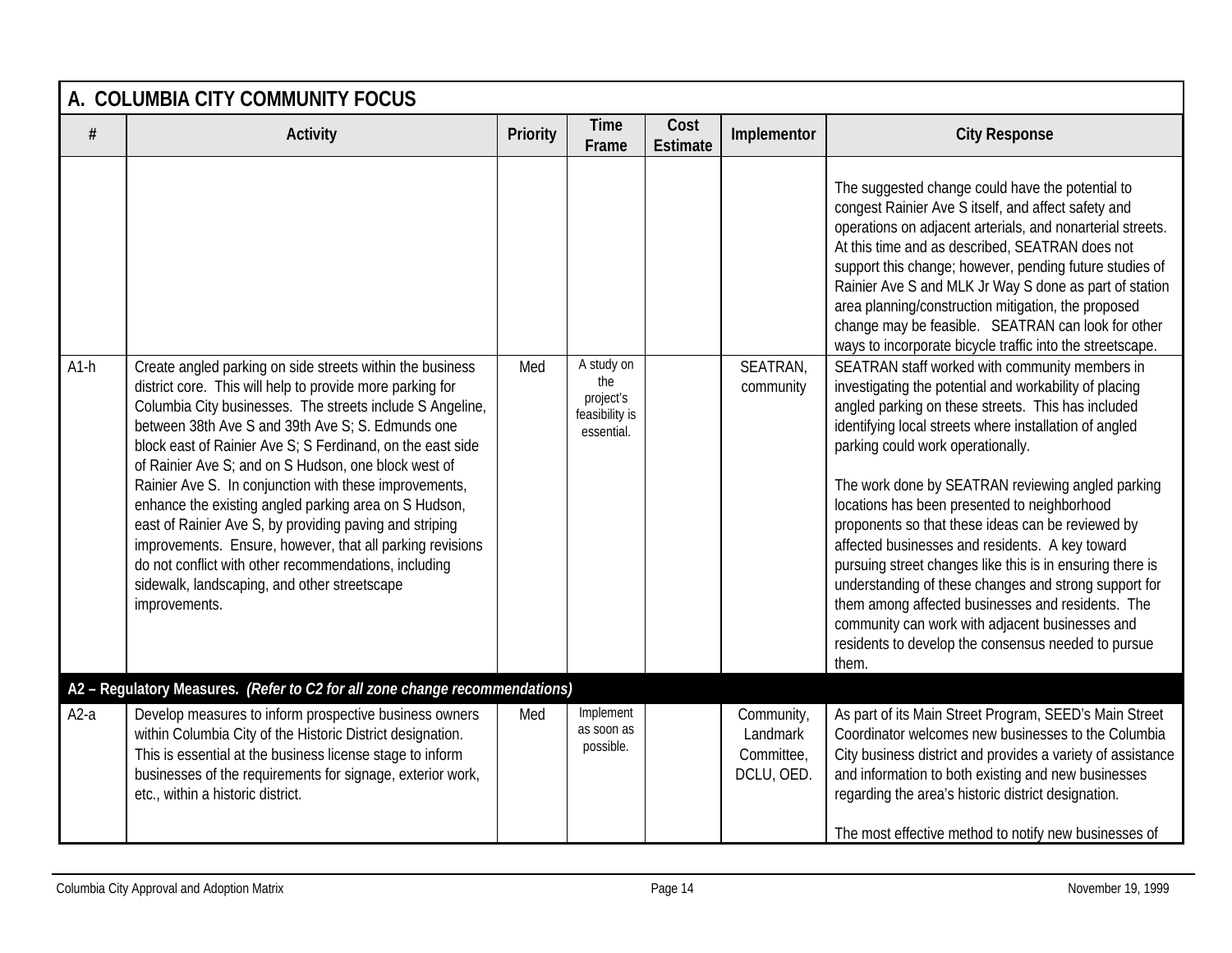|             | A. COLUMBIA CITY COMMUNITY FOCUS                     |          |                      |                         |             |                                                                                                                                                                                                                                                                                                                                                                                                                                                                                                                                                                                                                                                                                                                                                                                                                                                                                                                                                                                                                                                                                                                                                                                                                                                                                                                                                                                                                                                                                                                                                                                                                                                                                                                                                                 |  |  |
|-------------|------------------------------------------------------|----------|----------------------|-------------------------|-------------|-----------------------------------------------------------------------------------------------------------------------------------------------------------------------------------------------------------------------------------------------------------------------------------------------------------------------------------------------------------------------------------------------------------------------------------------------------------------------------------------------------------------------------------------------------------------------------------------------------------------------------------------------------------------------------------------------------------------------------------------------------------------------------------------------------------------------------------------------------------------------------------------------------------------------------------------------------------------------------------------------------------------------------------------------------------------------------------------------------------------------------------------------------------------------------------------------------------------------------------------------------------------------------------------------------------------------------------------------------------------------------------------------------------------------------------------------------------------------------------------------------------------------------------------------------------------------------------------------------------------------------------------------------------------------------------------------------------------------------------------------------------------|--|--|
| #           | <b>Activity</b>                                      | Priority | <b>Time</b><br>Frame | Cost<br><b>Estimate</b> | Implementor | <b>City Response</b>                                                                                                                                                                                                                                                                                                                                                                                                                                                                                                                                                                                                                                                                                                                                                                                                                                                                                                                                                                                                                                                                                                                                                                                                                                                                                                                                                                                                                                                                                                                                                                                                                                                                                                                                            |  |  |
|             |                                                      |          |                      |                         |             | the Columbia City Landmark District designation may be<br>to encourage area property owners and commercial real<br>estate brokers to inform interested tenants of the<br>Landmark District designation and to encourage<br>prospective tenants to contact SEED's Main Street<br>Coordinator or the Rainier Chamber of Commerce for<br>additional information. SEED's Main Street Coordinator<br>will continue to work with the Columbia City Landmark<br>District coordinator to provide information to new and<br>prospective business owners.<br>The Landmarks Preservation Board and Columbia City<br>Landmark District Review Committee, in reviewing<br>applications, are guided by the adopted guidelines in the<br>Columbia City Landmark District Ordinance, the adopted<br>Columbia City Landmark District design guidelines and<br>the Secretary of the Interior's Standards for<br>Rehabilitation. These specify materials, colors, signage,<br>planting, and other design-related considerations which<br>are to be allowed, encouraged, limited or excluded from<br>the District. Changes to buildings, structures, and other<br>property may only occur with a Certificate of Approval<br>from the Landmarks Preservation Board. The Columbia<br>City Landmark District Review Committee is currently<br>reviewing the ordinance and is considering changes to a<br>number of design aspects in the district.<br>DCLU does not have a role at the business license<br>stage. DCLU's role begins at the application stage of a<br>land use or building permit. DCLU verifies conformance<br>with Landmarks Preservation Board and Landmark<br>District Review Committee requirements as part of any<br>land use or building permit review process. |  |  |
| A3-Programs |                                                      |          |                      |                         |             |                                                                                                                                                                                                                                                                                                                                                                                                                                                                                                                                                                                                                                                                                                                                                                                                                                                                                                                                                                                                                                                                                                                                                                                                                                                                                                                                                                                                                                                                                                                                                                                                                                                                                                                                                                 |  |  |
| $A3-a$      | Develop a parking management plan for Columbia City. | Med      |                      |                         | Rainier     | The City's SAP staff are discussing ways to discourage                                                                                                                                                                                                                                                                                                                                                                                                                                                                                                                                                                                                                                                                                                                                                                                                                                                                                                                                                                                                                                                                                                                                                                                                                                                                                                                                                                                                                                                                                                                                                                                                                                                                                                          |  |  |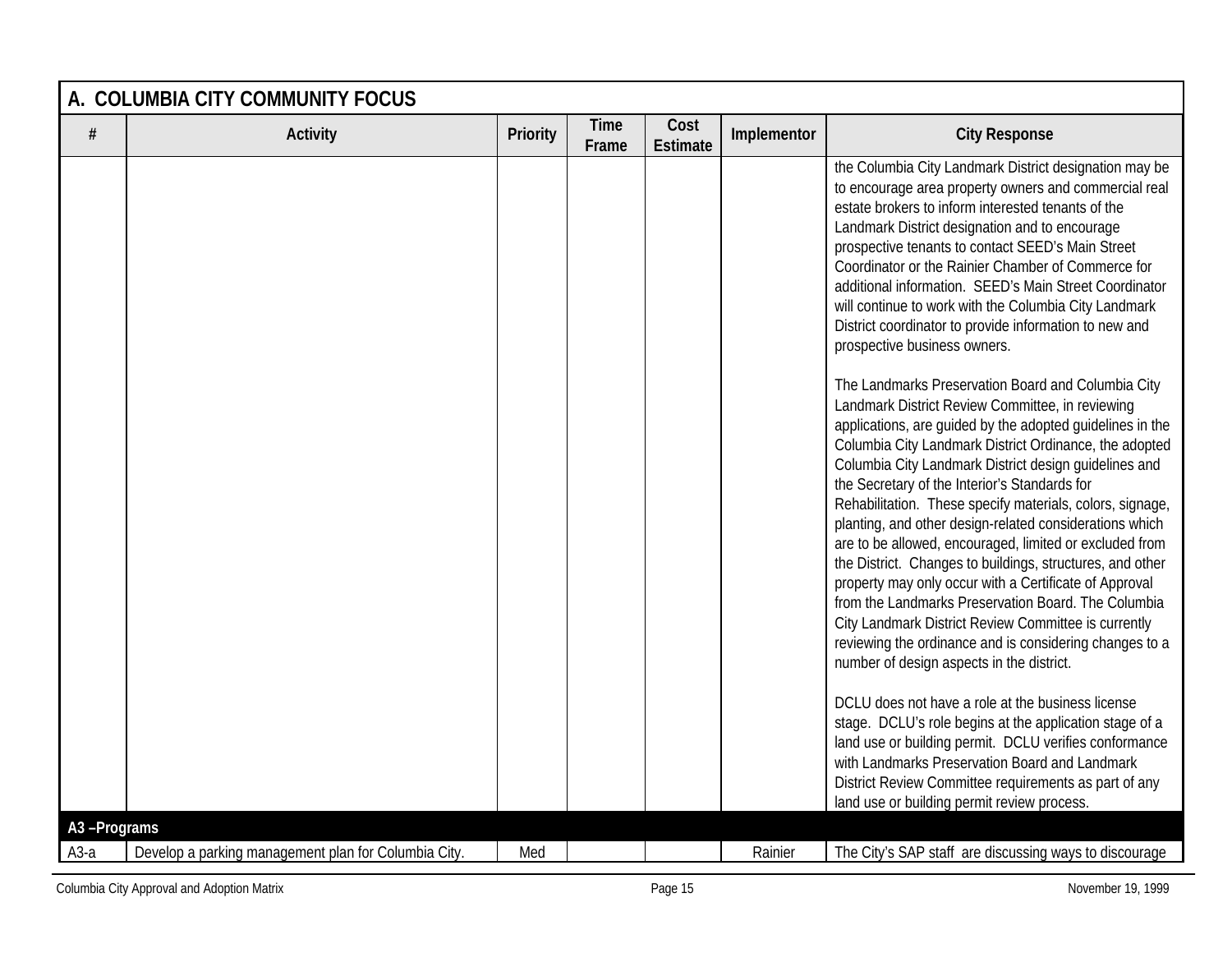|      | A. COLUMBIA CITY COMMUNITY FOCUS                                                                                                                                            |          |                      |                         |                                   |                                                                                                                                                                                                                                                                                                                                                                                                                                                                                                                                                                                                                                                                                                                                                                                                                                                                                                                                                                                                                                                                                                                                                                                                                                                                                                                                                                                                                                                                                                                                                                                                                |  |  |  |  |
|------|-----------------------------------------------------------------------------------------------------------------------------------------------------------------------------|----------|----------------------|-------------------------|-----------------------------------|----------------------------------------------------------------------------------------------------------------------------------------------------------------------------------------------------------------------------------------------------------------------------------------------------------------------------------------------------------------------------------------------------------------------------------------------------------------------------------------------------------------------------------------------------------------------------------------------------------------------------------------------------------------------------------------------------------------------------------------------------------------------------------------------------------------------------------------------------------------------------------------------------------------------------------------------------------------------------------------------------------------------------------------------------------------------------------------------------------------------------------------------------------------------------------------------------------------------------------------------------------------------------------------------------------------------------------------------------------------------------------------------------------------------------------------------------------------------------------------------------------------------------------------------------------------------------------------------------------------|--|--|--|--|
| $\#$ | <b>Activity</b>                                                                                                                                                             | Priority | <b>Time</b><br>Frame | Cost<br><b>Estimate</b> | Implementor                       | <b>City Response</b>                                                                                                                                                                                                                                                                                                                                                                                                                                                                                                                                                                                                                                                                                                                                                                                                                                                                                                                                                                                                                                                                                                                                                                                                                                                                                                                                                                                                                                                                                                                                                                                           |  |  |  |  |
|      | Seek formal approval for public use of the area's private<br>parking lots. Manage employee parking in ways that<br>reduce impacts on customer/visitor parking availability. |          |                      |                         | Chamber,<br>community,<br>SEATRAN | hide-and-ride parking and to develop parking<br>management strategies during SAP. Operation of the<br>light rail station will likely have an impact on the local<br>parking system, although it is not yet clear what this<br>impact will be - as the station is not designed and in<br>operation. SEATRAN agrees that maintaining a<br>functional parking system will need to be addressed as<br>the station goes into operation. Several parking<br>management strategies, including Restricted Parking<br>Zones (RPZs), can be used to deal with the commuter<br>parking problems that might be expected around a<br>station. The combination of strategies that would best<br>address station-related parking impacts will be clarified<br>through SAP.<br>The community can take steps to begin these studies by<br>working with consultants during SAP work. Possible<br>funding could be through the NMF. The Executive has<br>several parking projects underway which may be able to<br>inform work on parking issues in Columbia City. The<br>community may want to wait until this parking projects<br>are complete before pursuing an neighborhood specific<br>study. These include:<br>1. SPO is conducting a comprehensive, though focused,<br>parking study to provide background information that will<br>provide the basis for recommending approaches or<br>solutions for parking requirements for certain land uses;<br>specific parking management strategies to promote<br>transit-oriented development around Sound Transit<br>stations; and on-street parking restrictions that minimize |  |  |  |  |
|      |                                                                                                                                                                             |          |                      |                         |                                   | "hide-and-ride" parking around Sound Transit stations.<br>The SPO study methodology will allow the City to apply<br>the recommendations particular to the Sound Transit<br>light rail station areas to other neighborhoods as                                                                                                                                                                                                                                                                                                                                                                                                                                                                                                                                                                                                                                                                                                                                                                                                                                                                                                                                                                                                                                                                                                                                                                                                                                                                                                                                                                                  |  |  |  |  |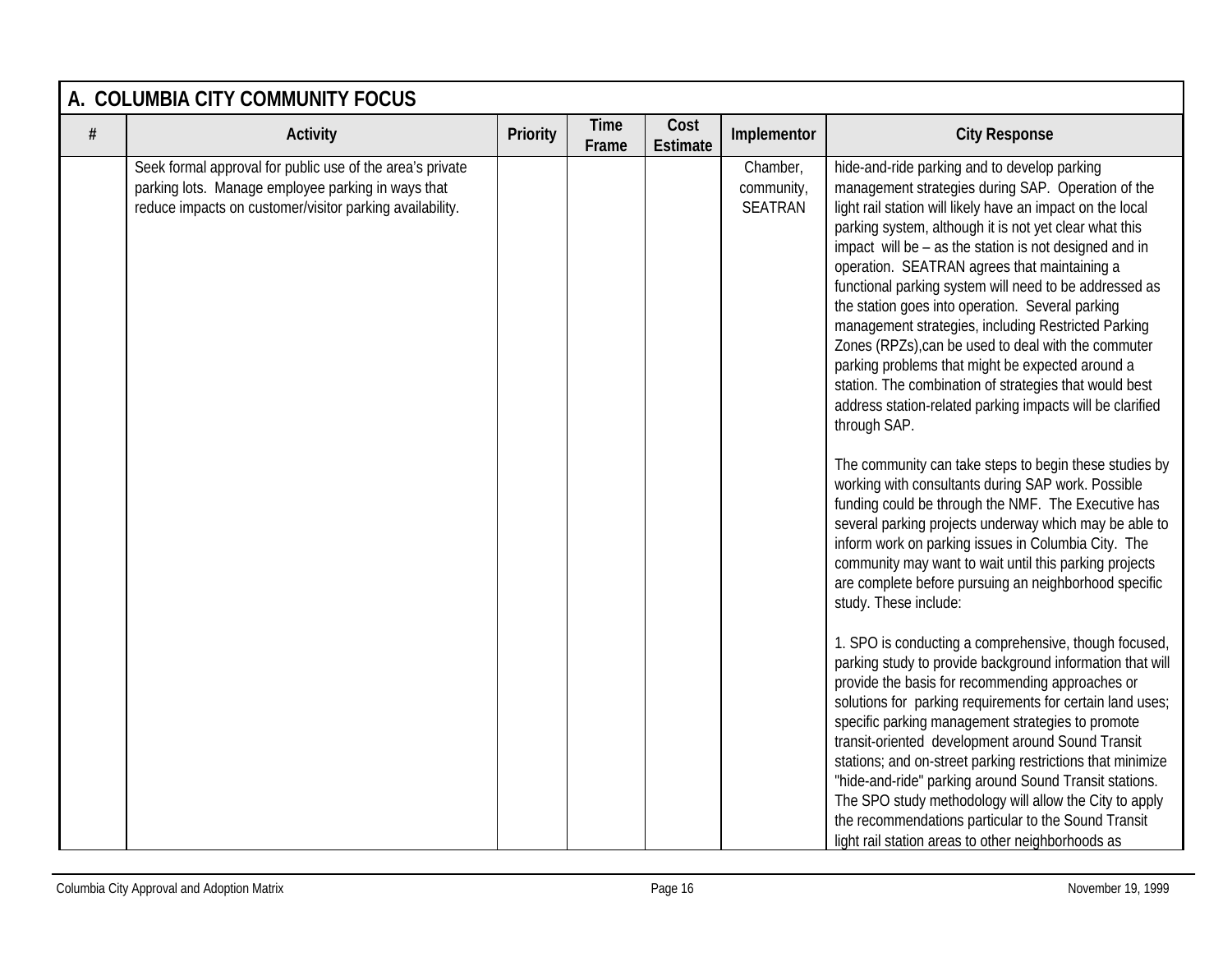|        | A. COLUMBIA CITY COMMUNITY FOCUS                                                                                                                                                                                                                                                                                                                                                                                                                                                                                                                                                                                                                                                                                          |          |                                                                                                                       |                         |                                                                       |                                                                                                                                                                                                                                                                                                                                                                                                                                                                                                                                                                                                                                                                                                                                                                                                                                                                                                                                                                                                                                                                                                                                                                                                                                                                                                                                                                                                                                                                                                                                                                                                                                                      |  |  |  |  |
|--------|---------------------------------------------------------------------------------------------------------------------------------------------------------------------------------------------------------------------------------------------------------------------------------------------------------------------------------------------------------------------------------------------------------------------------------------------------------------------------------------------------------------------------------------------------------------------------------------------------------------------------------------------------------------------------------------------------------------------------|----------|-----------------------------------------------------------------------------------------------------------------------|-------------------------|-----------------------------------------------------------------------|------------------------------------------------------------------------------------------------------------------------------------------------------------------------------------------------------------------------------------------------------------------------------------------------------------------------------------------------------------------------------------------------------------------------------------------------------------------------------------------------------------------------------------------------------------------------------------------------------------------------------------------------------------------------------------------------------------------------------------------------------------------------------------------------------------------------------------------------------------------------------------------------------------------------------------------------------------------------------------------------------------------------------------------------------------------------------------------------------------------------------------------------------------------------------------------------------------------------------------------------------------------------------------------------------------------------------------------------------------------------------------------------------------------------------------------------------------------------------------------------------------------------------------------------------------------------------------------------------------------------------------------------------|--|--|--|--|
| $\#$   | <b>Activity</b>                                                                                                                                                                                                                                                                                                                                                                                                                                                                                                                                                                                                                                                                                                           | Priority | <b>Time</b><br>Frame                                                                                                  | Cost<br><b>Estimate</b> | Implementor                                                           | <b>City Response</b>                                                                                                                                                                                                                                                                                                                                                                                                                                                                                                                                                                                                                                                                                                                                                                                                                                                                                                                                                                                                                                                                                                                                                                                                                                                                                                                                                                                                                                                                                                                                                                                                                                 |  |  |  |  |
| $A4-a$ | A4 - Special Opportunities<br>Redevelop the Columbia Plaza site. Originally the<br>Tradewell Supermarket, this structure, built in 1957,<br>ignores both the historic pattern of streetfront buildings on<br>Rainier Ave S and Columbia Park in the rear, and detracts<br>from the ambiance of the neighborhood. Redeveloping this<br>key site consistent with the neighborhood's traditional<br>historic pattern not only would strengthen the appearance<br>of Rainier Ave S and Columbia Green, but could provide a<br>vibrant mix of uses including retail, housing, and offices.<br>The site's redevelopment should also incorporate a<br>permanent location for the Farmers Market (connected to<br>Columbia Park). | High     | Incorporate<br>the site's<br>redevelop-<br>ment into<br>the station<br>area<br>planning<br>process<br>during<br>1999. |                         | Property<br>owners,<br>SEED, Rainier<br>Chamber,<br>OED,<br>Community | appropriate.<br>2. DCLU, as part of an interdepartmental effort, has<br>begun to look for ways to allow flexibility in the Land Use<br>Code to provide off-street parking. The scope for this<br>project includes: allowing new development to provide<br>additional parking (principal use parking), creating more<br>opportunity for shared parking, and revising development<br>standards such as those for allowed distance between<br>uses and their off-site parking, and appropriate street-<br>level treatment for parking structures. DCLU is<br>scheduled to present recommendations to Council by the<br>end of 1999.<br>Columbia Plaza's location along S Edmunds St makes it<br>a key factor in efforts to integrate the Edmunds light rail<br>station with the Columbia City business district.<br>OED staff are working with SEED in its efforts to identify<br>and contact the property owner of the Columbia Plaza<br>building, located at 4801 Rainier Ave S. Previously a<br>Tradewell Grocery Store, the facility is currently used for<br>several retail operations. As discussed at a recent<br>interdepartmental meeting, the Columbia City<br>Neighborhood Plan identifies the need to redevelop this<br>key site consistent with the neighborhood's traditional<br>historic character. The community believes<br>redevelopment of the identified site would strengthen the<br>appearance of Rainier Ave S and could provide a vibrant<br>mix of uses, including retail, housing, and office space,<br>and serve as a permanent home for the Columbia City<br>Farmers Market. SEED is interested in acquiring the<br>parcel. |  |  |  |  |
| $A4-b$ | Green Columbia Elementary School's (Orca) Playground.<br>The playground on the west side of the school currently                                                                                                                                                                                                                                                                                                                                                                                                                                                                                                                                                                                                          | High     |                                                                                                                       |                         | School<br><b>District</b>                                             | DPR understands that the school and community are<br>working on a greening proposal for the school site. DPR                                                                                                                                                                                                                                                                                                                                                                                                                                                                                                                                                                                                                                                                                                                                                                                                                                                                                                                                                                                                                                                                                                                                                                                                                                                                                                                                                                                                                                                                                                                                         |  |  |  |  |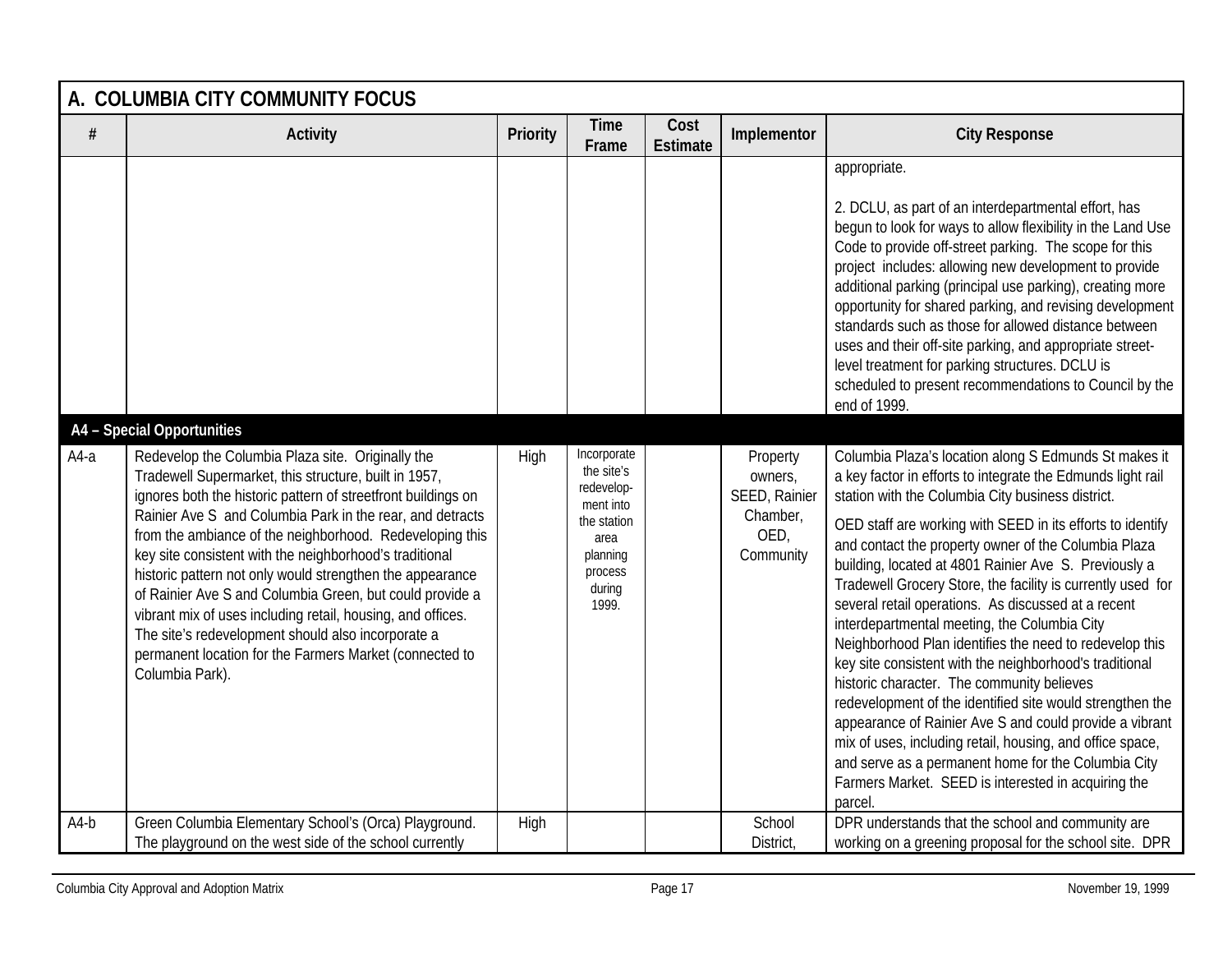|        | A. COLUMBIA CITY COMMUNITY FOCUS                                                                                                                                                                                                                                                                                                                                |             |                                                                                   |                         |                                                         |                                                                                                                                                                                                                                                                                                                                                                                                                                                                                                                                                                                                                                                                                                                                                                                                                                                            |  |  |  |  |  |
|--------|-----------------------------------------------------------------------------------------------------------------------------------------------------------------------------------------------------------------------------------------------------------------------------------------------------------------------------------------------------------------|-------------|-----------------------------------------------------------------------------------|-------------------------|---------------------------------------------------------|------------------------------------------------------------------------------------------------------------------------------------------------------------------------------------------------------------------------------------------------------------------------------------------------------------------------------------------------------------------------------------------------------------------------------------------------------------------------------------------------------------------------------------------------------------------------------------------------------------------------------------------------------------------------------------------------------------------------------------------------------------------------------------------------------------------------------------------------------------|--|--|--|--|--|
| $\#$   | <b>Activity</b>                                                                                                                                                                                                                                                                                                                                                 | Priority    | <b>Time</b><br>Frame                                                              | Cost<br><b>Estimate</b> | Implementor                                             | <b>City Response</b>                                                                                                                                                                                                                                                                                                                                                                                                                                                                                                                                                                                                                                                                                                                                                                                                                                       |  |  |  |  |  |
|        | looks like an abandoned parking lot with its cracked asphalt<br>and chain link fence. Breaking up the starkness of the<br>playground with "green" elements would contribute to<br>improving the image of the neighborhood.                                                                                                                                      |             |                                                                                   |                         | community<br><b>DPR</b>                                 | has encouraged the principal and community to discuss<br>design options, as they share a mutual interest in<br>improving the site. The Orca School project may be<br>eligible for Grey to Green funding through DPR in 1999.<br>This funding does not cover design work. Planning and<br>design work could be funded through the NMF.<br>Community efforts to improve both Rainier Playfield and<br>Orca School should be coordinated with work already<br>completed by other community groups focusing on each<br>effort.<br>The City's Station Area Planning effort is considering                                                                                                                                                                                                                                                                       |  |  |  |  |  |
|        |                                                                                                                                                                                                                                                                                                                                                                 |             |                                                                                   |                         |                                                         | potential streetscape improvement alternatives for S<br>Edmunds St from MLK Jr. Way S to Rainier Ave S, which<br>borders the Columbia Elementary School site                                                                                                                                                                                                                                                                                                                                                                                                                                                                                                                                                                                                                                                                                               |  |  |  |  |  |
| $A4-c$ | Find a permanent home for Columbia City's Farmers<br>Market. Incorporate provisions for a Farmers Market site in<br>the redevelopment of the Columbia Plaza site and<br>Columbia Park improvements.                                                                                                                                                             | High        | Incorporate<br>into the<br>station area<br>planning<br>process<br>during<br>1999. |                         | Property<br>owners,<br>developers,<br>community,<br>OED | The OED is currently working with SEED to identify and<br>contact the owner of the Columbia Plaza site. The<br>objective is to determine the feasibility of SEED<br>acquiring the site, which could serve as the permanent<br>home for the Columbia City Farmers Market.                                                                                                                                                                                                                                                                                                                                                                                                                                                                                                                                                                                   |  |  |  |  |  |
| $A4-d$ | Participate in efforts to expand the Columbia City Library.<br>Work with the Seattle Library to develop an expansion plan<br>for the Columbia City branch library. Special attention will<br>be paid to the needs of school age children, residents of<br>Rainier Vista, and the blind. Retain architectural integrity of<br>historic structure with expansion. | Med<br>High |                                                                                   |                         | Library, City,<br>community,<br><b>DON</b>              | The Seattle Public Library has identified a number of<br>libraries for renovations and expansions in the "Libraries<br>for All" plan. This plan includes the Columbia City library<br>with a projected completion date of 2003. Columbia City<br>is the smallest of the Seattle branch libraries funded by<br>Carnegie grants. It is currently 5,838 square feet. The<br>proposed addition of 5,440 square feet will effectively<br>double its current size. It will have a total program space<br>of 11,278 square feet including: more seating; an<br>expanded book collection; special areas serving children,<br>young adults, and adults; more computer work stations<br>and instructional areas; modern electrical, mechanical<br>and air conditioning systems; a more efficient lobby,<br>circulation desk, and staff area; and additional parking. |  |  |  |  |  |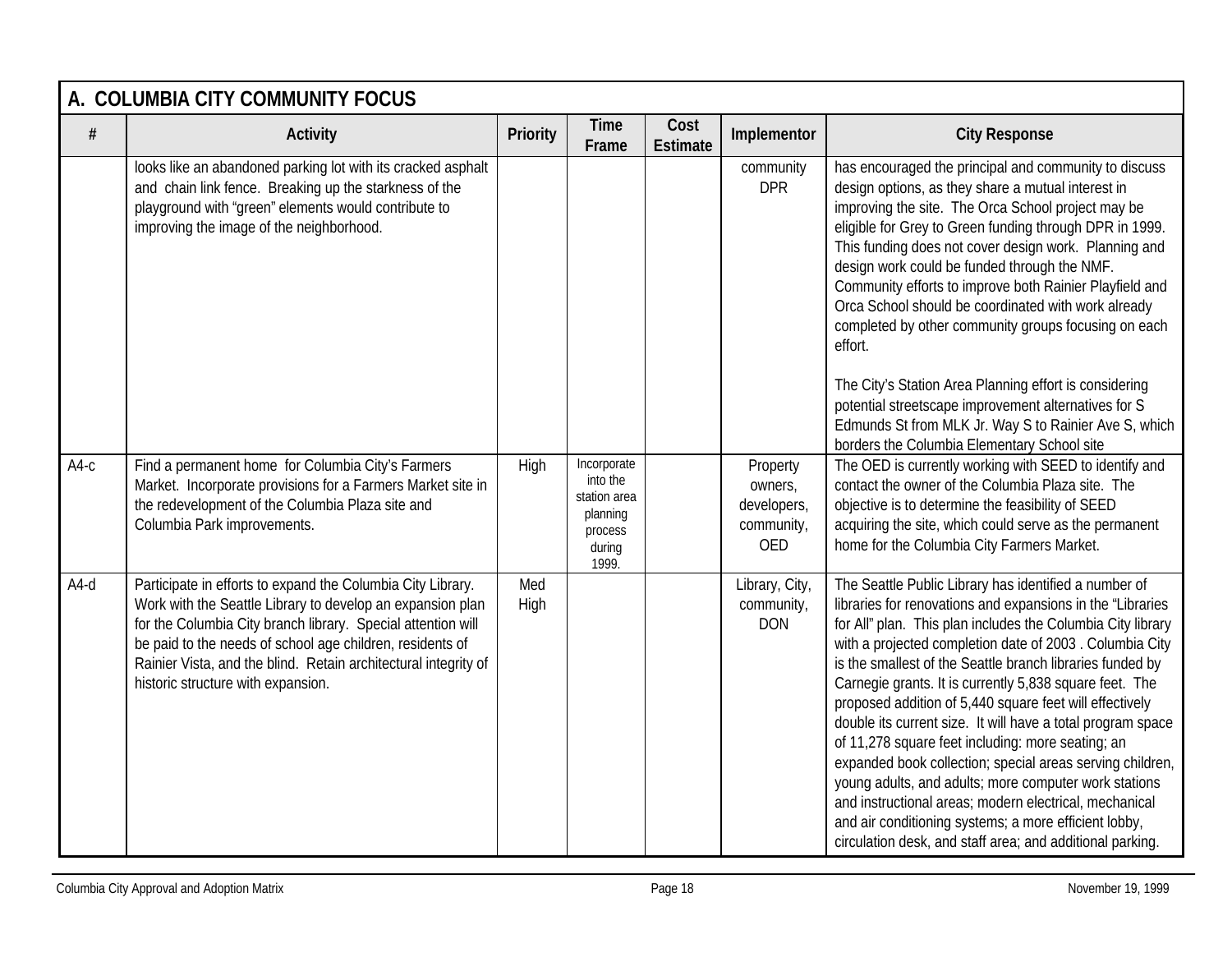|        | A. COLUMBIA CITY COMMUNITY FOCUS                                                                                                                                                                                                                                                                                                                                                                                                                                                                                                                                                                                                                                                                                                                                                                                                                                                 |             |                                                     |                         |                                    |                                                                                                                                                                                                                                                                                                                                                                     |  |  |  |  |
|--------|----------------------------------------------------------------------------------------------------------------------------------------------------------------------------------------------------------------------------------------------------------------------------------------------------------------------------------------------------------------------------------------------------------------------------------------------------------------------------------------------------------------------------------------------------------------------------------------------------------------------------------------------------------------------------------------------------------------------------------------------------------------------------------------------------------------------------------------------------------------------------------|-------------|-----------------------------------------------------|-------------------------|------------------------------------|---------------------------------------------------------------------------------------------------------------------------------------------------------------------------------------------------------------------------------------------------------------------------------------------------------------------------------------------------------------------|--|--|--|--|
|        | <b>Activity</b>                                                                                                                                                                                                                                                                                                                                                                                                                                                                                                                                                                                                                                                                                                                                                                                                                                                                  | Priority    | <b>Time</b><br>Frame                                | Cost<br><b>Estimate</b> | Implementor                        | <b>City Response</b>                                                                                                                                                                                                                                                                                                                                                |  |  |  |  |
|        |                                                                                                                                                                                                                                                                                                                                                                                                                                                                                                                                                                                                                                                                                                                                                                                                                                                                                  |             |                                                     |                         |                                    | The neighborhood will be invited to participate in design<br>and service development discussions for the expanded<br>library. Any changes to the exterior of the existing<br>building and any new addition will need to be reviewed<br>by the Columbia City Landmark District Review<br>Committee and reviewed and approved by the<br>Landmarks Preservation Board. |  |  |  |  |
| $A4-e$ | Enhance and promote the Rainier Valley Cultural Center.<br>Provide improvements such as new signage. Integrate the<br>events of the cultural center into the community                                                                                                                                                                                                                                                                                                                                                                                                                                                                                                                                                                                                                                                                                                           | Med<br>High |                                                     |                         | SESAC,<br>community,<br><b>DON</b> | This is primarily a community activity. Funding for<br>improvements could be pursued through the NMF.                                                                                                                                                                                                                                                               |  |  |  |  |
| $A4-f$ | Open an art gallery on Rainier Avenue in Columbia City<br>This is a high priority of Southeast Seattle Arts Council<br>(SESAC). Provide gallery space at the street level with<br>artist live/work space above.                                                                                                                                                                                                                                                                                                                                                                                                                                                                                                                                                                                                                                                                  | Med         |                                                     |                         | SESAC,<br>community                | This gallery is already open. The success of this<br>endeavor represents future opportunities for the planning<br>group to partner with SEED, the Chamber and local<br>property owners to discuss and strategize about future<br>project-specific opportunities.                                                                                                    |  |  |  |  |
| $A4-q$ | Redevelop the Furon site if current activities cease. Furon,<br>an aerospace, medical, and computer components<br>manufacturing industry, occupies the largest piece of<br>property under single ownership along Rainier Avenue S,<br>within the Columbia City area (approximately 4.5 acres).<br>Although Furon has been a valuable source of employment<br>in Columbia City since 1955, the site represents a valuable<br>redevelopment opportunity should Furon's activities cease<br>in the near future. If this occurs, a combination of<br>pedestrian oriented neighborhood services, retail, office,<br>and residential uses would be appropriate at this location.<br>Redevelopment here would be an opportunity to<br>substantially improve the streetscape of S Hudson and S<br>Dawson streets, and 37th Avenue S, in addition to the<br>Rainier Avenue S streetfront. | Med         | Depends<br>on when<br>Furon<br>activities<br>cease. |                         | Property<br>owners,<br>SEED, OED   | As Furon's lease approaches expiration, OED will on a<br>continual basis talk with Furon concerning the company's<br>future plans for conducting business in the current<br>location.                                                                                                                                                                               |  |  |  |  |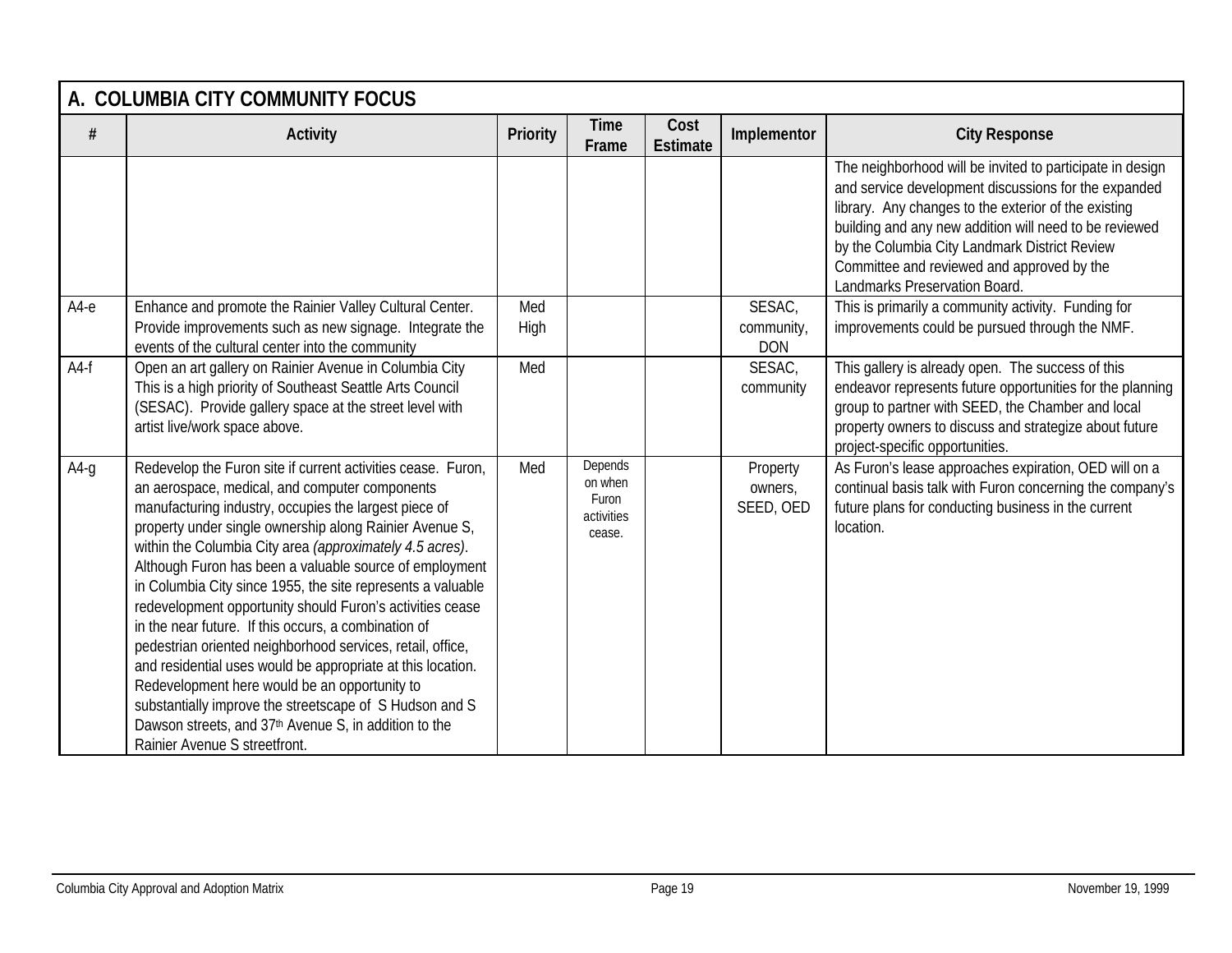# **B. RAINIER CORRIDOR**

## **Description**

Goal: Enhance the Rainier Corridor as a series of commercial districts and neighborhood centers along an efficient transportation corridor.

Rainier Avenue S is often thought of as a homogenous commercial corridor, when in fact there are several individual district segments that each have their own character and opportunities. The fundamental strategy of the Rainier Corridor is to focus on these specific areas by recommending regulatory activities and capital improvements that reinforce and strengthen their identity.

## **Integrated City Response**

This strategy is consistent with the Comprehensive Plan. The Executive supports the neighborhood's desire to improve the overall streetscape and operation of major community arterials. However, the City relies upon this major arterial to carry a significant amount of traffic, and any change on this arterial has the potential to shift traffic onto local, residential streets.

A number of recommendations are already being considered as part of the station area planning process. In addition, the City Council has passed an interim ordinance that prevents specific types of new auto-oriented development from occurring within 1/4 mile of proposed light rail stations until station area planning (SAP) is complete.

The final report SAP staff submits to Council, at the end of 1999, will include a list of recommended actions from all the neighborhood plans, (including the Columbia City Approval and Adoption Matrix), relating to station area planning. This list will also detail the recommended actions and issues that still need additional work or consideration. The SAP final report will also include background information from the station area planning process and identify legislation or further resources needed to implement the recommended actions.

Council can then choose to forward recommendations that were not finalized to the appropriate department for further staff work and also to the Neighborhood Development Manager (NDM) for tracking. These additional recommendations will already be included in the central database as activities for departments to complete and the NDMS to monitor. Each activity as originally written in the matrix will also be included in the database with a cross reference to the recommendation in the SAP final report.

While directed toward a single goal, the individual activities in this strategy could be implemented independently of one another.

**Lead Department:** SEATRAN

**Participating Departments:** SPO, DPR, DCLU, SCL, DON

#### **Activities Already Underway**

- 1. As part of light rail SAP, in March 1999 the Seattle City Council passed an ordinance relating to land use and zoning for the areas within approximately 1/4 mile of 10 of the 16 light rail stations planned for the City. Ordinance 119394 recognizes that the station area planning process is designed to encourage transit-oriented development near stations. Because detailed station area plans, due to the City Council by the end of 1999, may include proposals to change the City's zoning to achieve transitoriented development, the ordinance imposed interim regulations that enable the City to temporarily prohibit new land uses that are incompatible, certain auto oriented uses, with transit-oriented development.
- 2. The City's station area planning team is considering the activities in this and other plans.

#### **Tasks to be Undertaken in 1999-2000**

- 1. SEATRAN will review community developed gateway design and streetscape ideas to ensure they will not present safety or operational problems.
- 2. SEATRAN will upgrade crosswalk markings along Rainier Avenue S.
- 3. Policy Docket Issues: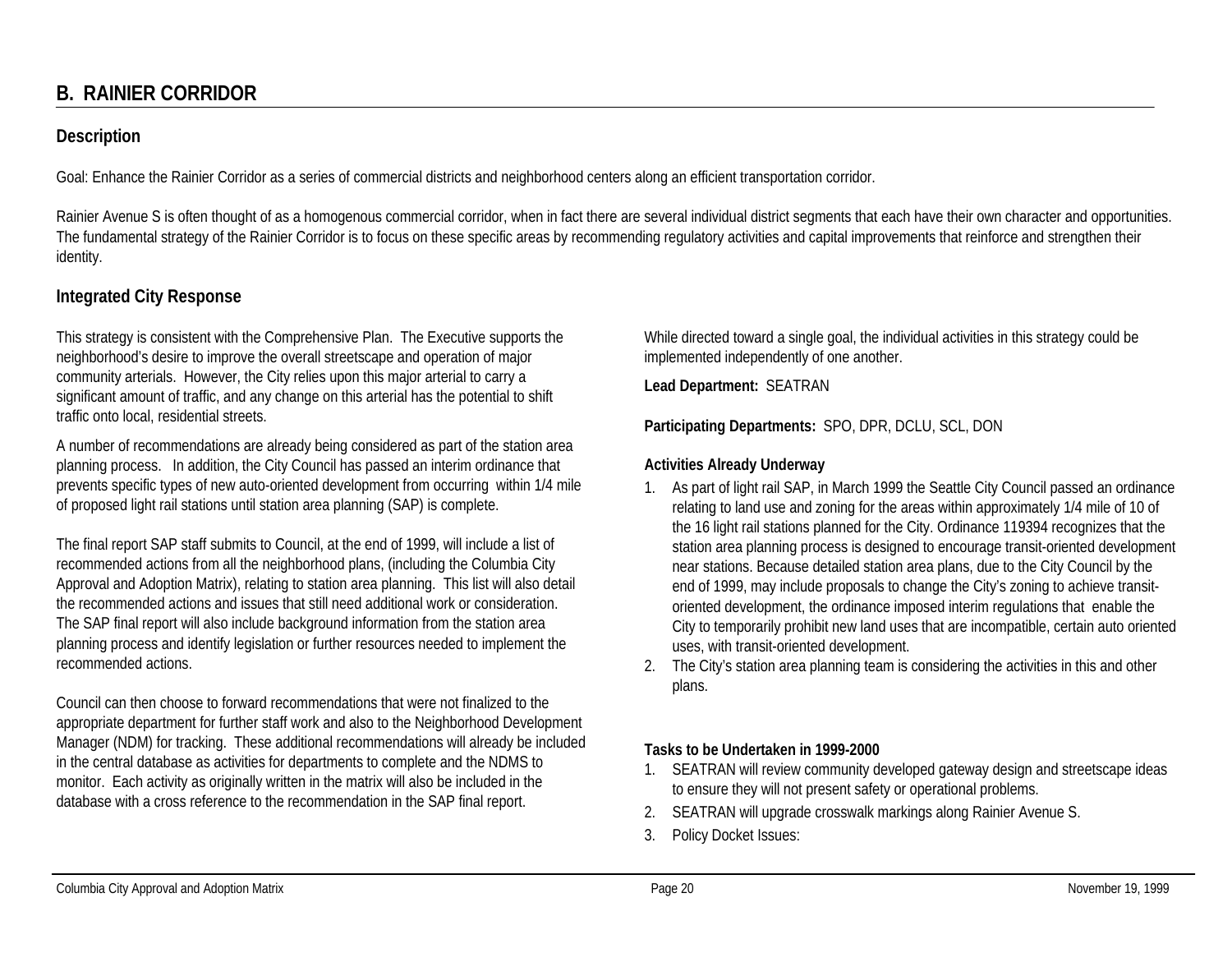- a) A report on results of the pedestrian push-button study and the crosswalk safety study and how new policies respond to the range of neighborhood recommendations is due to Council in 1999.
- b) A progress report and preliminary recommendations regarding Key Pedestrian and Green Streets is due to Council in 1999.
- c) A review of existing City lighting policies, analysis and recommendations is due to Council in 1999.
- 4. OED will continue to work with SEED on their land acquisition efforts for Phase II of Rainier Valley Square.
- 5. Identify those activities in this Key Strategy that are good candidates for next steps for implementation considering priorities, possible funding sources and departmental staffing capabilities through the southeast sector implementation plan.
- 6. Identify next steps for continued implementation.

|        | <b>B. RAINIER CORRIDOR</b>                                                                                                                                                                                                                                                                                                                                                                                                                                                                                                                                                                                                                   |                 |                      |                  |             |                                                                                                                                                                                                                                                                                                                                                                                                                                                                                                                                                                                                                                                                                                                                                                                                                                                                                                                                                                                                                                                                                                             |  |  |  |  |  |
|--------|----------------------------------------------------------------------------------------------------------------------------------------------------------------------------------------------------------------------------------------------------------------------------------------------------------------------------------------------------------------------------------------------------------------------------------------------------------------------------------------------------------------------------------------------------------------------------------------------------------------------------------------------|-----------------|----------------------|------------------|-------------|-------------------------------------------------------------------------------------------------------------------------------------------------------------------------------------------------------------------------------------------------------------------------------------------------------------------------------------------------------------------------------------------------------------------------------------------------------------------------------------------------------------------------------------------------------------------------------------------------------------------------------------------------------------------------------------------------------------------------------------------------------------------------------------------------------------------------------------------------------------------------------------------------------------------------------------------------------------------------------------------------------------------------------------------------------------------------------------------------------------|--|--|--|--|--|
| #      | <b>Activity</b>                                                                                                                                                                                                                                                                                                                                                                                                                                                                                                                                                                                                                              | <b>Priority</b> | <b>Time</b><br>Frame | Cost<br>Estimate | Implementor | <b>City Response</b>                                                                                                                                                                                                                                                                                                                                                                                                                                                                                                                                                                                                                                                                                                                                                                                                                                                                                                                                                                                                                                                                                        |  |  |  |  |  |
|        | <b>B1</b> - Capitol Infrastructure                                                                                                                                                                                                                                                                                                                                                                                                                                                                                                                                                                                                           |                 |                      |                  |             |                                                                                                                                                                                                                                                                                                                                                                                                                                                                                                                                                                                                                                                                                                                                                                                                                                                                                                                                                                                                                                                                                                             |  |  |  |  |  |
| $B1-a$ | Resurface Rainier Avenue S. with concrete to reduce the<br>need for maintenance, increase the life expectancy of<br>the street, and improve the pedestrian environment.<br>Heavy bus and truck volumes and poor road conditions,<br>particularly in the Hillman City and Darigold areas, are<br>increasing the need to substantially improve the surface<br>of Rainier Avenue S. Poor drainage contributes to a<br>harsh pedestrian environment due to splashing water<br>from passing cars onto sidewalks. Where possible,<br>restore curbs to 6" height to enhance pedestrian safety<br>and discourage cars from parking on the sidewalks. | High            |                      |                  | SEATRAN     | This is a long-term maintenance issue. The<br>timing and extent of paving done along the street<br>will depend upon the amount of funding made<br>available for paving work citywide. While the<br>City supports this idea funding for paving<br>projects is extremely limited citywide and is not<br>expected to increase in the foreseeable future. A<br>State grant paid for the paving of the outside<br>lanes along Rainier Avenue S. in the vicinity of<br>Rainier Square. This grant project was done, in<br>part, to facilitate bus service in the area. The<br>City could explore partnering with Metro to<br>pursue additional grant funding for paving along<br>Rainier Avenue S.<br>Efforts have been made to expand our funding<br>base to do more paving - including the pursuit of<br>the Street Utility and the Transportation Bond --<br>but they have not succeeded. SEATRAN is<br>continuing to look for new sources of funding to<br>expand their paving services. Until these<br>funding sources are realized, the level of funding<br>SEATRAN has in their budget to maintain streets |  |  |  |  |  |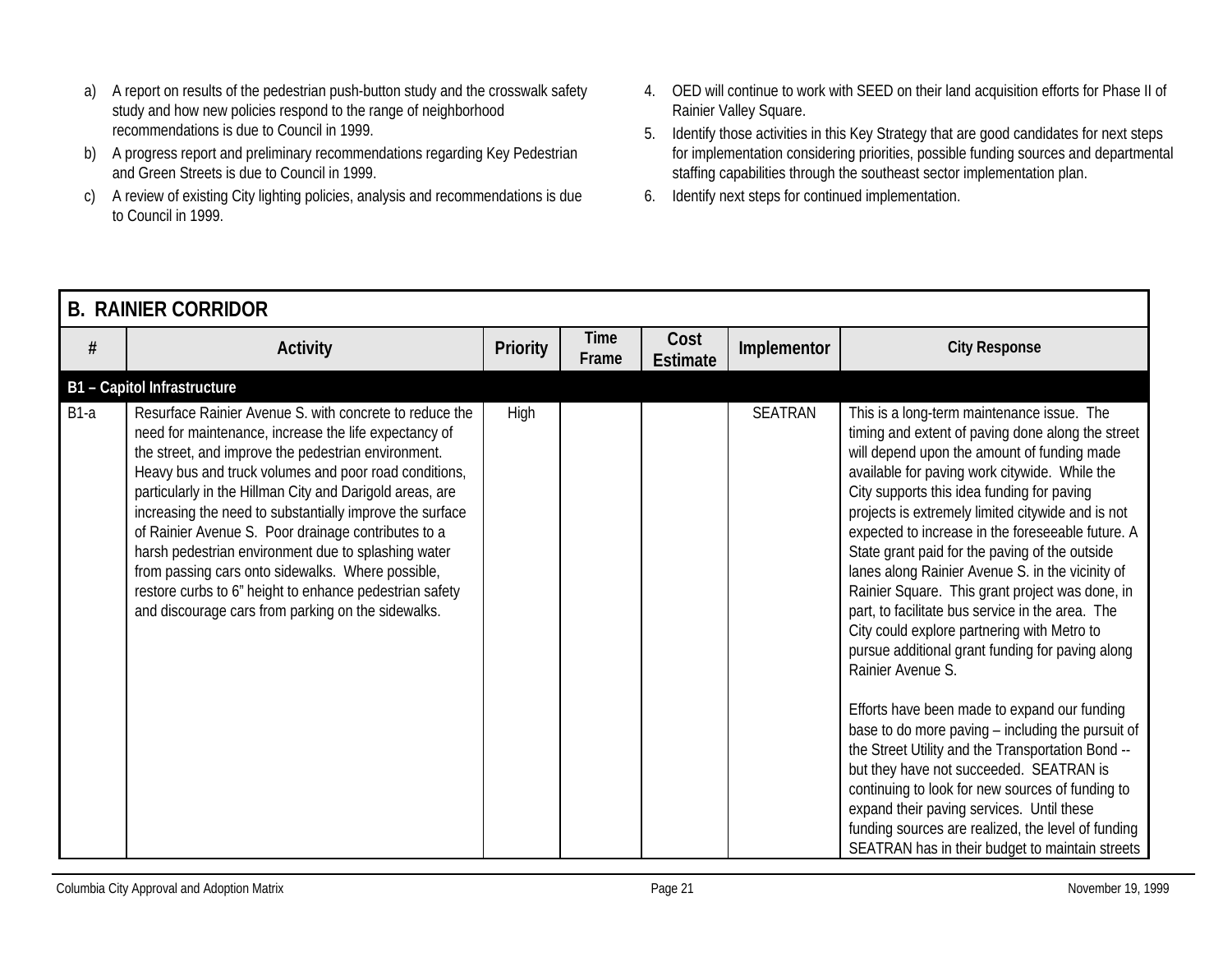|        | <b>B. RAINIER CORRIDOR</b>                                                                                                                                                                                                                                                                                                                                                                            |          |                          |                         |                       |                                                                                                                                                                                                                                                                                                                                                                                                                                                                                                                                                                                                                                                                                                                                                                                                                                                          |  |  |  |  |
|--------|-------------------------------------------------------------------------------------------------------------------------------------------------------------------------------------------------------------------------------------------------------------------------------------------------------------------------------------------------------------------------------------------------------|----------|--------------------------|-------------------------|-----------------------|----------------------------------------------------------------------------------------------------------------------------------------------------------------------------------------------------------------------------------------------------------------------------------------------------------------------------------------------------------------------------------------------------------------------------------------------------------------------------------------------------------------------------------------------------------------------------------------------------------------------------------------------------------------------------------------------------------------------------------------------------------------------------------------------------------------------------------------------------------|--|--|--|--|
| #      | <b>Activity</b>                                                                                                                                                                                                                                                                                                                                                                                       | Priority | <b>Time</b><br>Frame     | Cost<br><b>Estimate</b> | Implementor           | <b>City Response</b>                                                                                                                                                                                                                                                                                                                                                                                                                                                                                                                                                                                                                                                                                                                                                                                                                                     |  |  |  |  |
|        |                                                                                                                                                                                                                                                                                                                                                                                                       |          |                          |                         |                       | and sidewalks will continue to be small relative<br>to the capital paving needs citywide.                                                                                                                                                                                                                                                                                                                                                                                                                                                                                                                                                                                                                                                                                                                                                                |  |  |  |  |
| $B1-b$ | Develop gateway treatments incorporating public art at<br>the major entries to Genesee and Hillman City. For<br>Hillman City, install gateway features near S Lucile<br>Street in the north, and S Juneau Street in the south.<br>For Genesee, install a gateway feature at the southern<br>end near S Oregon Street.                                                                                 | High     |                          |                         | SEATRAN,<br>community | The City supports the design and<br>implementation of gateway treatments to identify<br>Genesee and Hillman City. One resource the<br>community can use to pursue the development<br>of gateways is the NMF.<br>While the development of gateways is<br>essentially a community based activity,<br>SEATRAN would want to review suggested<br>improvement ideas and standards for work in the<br>right-of-way to ensure they would not present<br>safety or operational problems.                                                                                                                                                                                                                                                                                                                                                                         |  |  |  |  |
| B1-c   | Make traffic signals more pedestrian friendly. The<br>present traffic signal cycles on Rainier Avenue S. are so<br>long that they cause pedestrians to be restless and cross<br>the street illegally. Reducing the response time for<br>pedestrian activated signals and including automatic<br>WALK signals for each cycle will increase safety and<br>promote pedestrian activity in Columbia City. | High     | Implement<br>immediately |                         | <b>SEATRAN</b>        | Pedestrian signal issues have been referred to<br>the Policy Docket for consideration by Council.<br>SEATRAN has recently modified their policy on<br>placing pedestrian push buttons at crosswalks<br>and is testing its recently modified policy. A<br>report on results of this study and how the new<br>policy responds to the range of neighborhood<br>recommendations will be reported to Council in<br>1999. A report on the crosswalk safety study will<br>also be given at the same time.<br>Potential problems from changes to signal<br>operations on heavily traveled streets like<br>Rainier Ave S. include:<br>added congestion/delay to traffic and transit;<br>increased running of red lights by impatient<br>$\bullet$<br>drivers; and<br>diversion of traffic onto other streets less<br>suited to carrying arterial through-traffic. |  |  |  |  |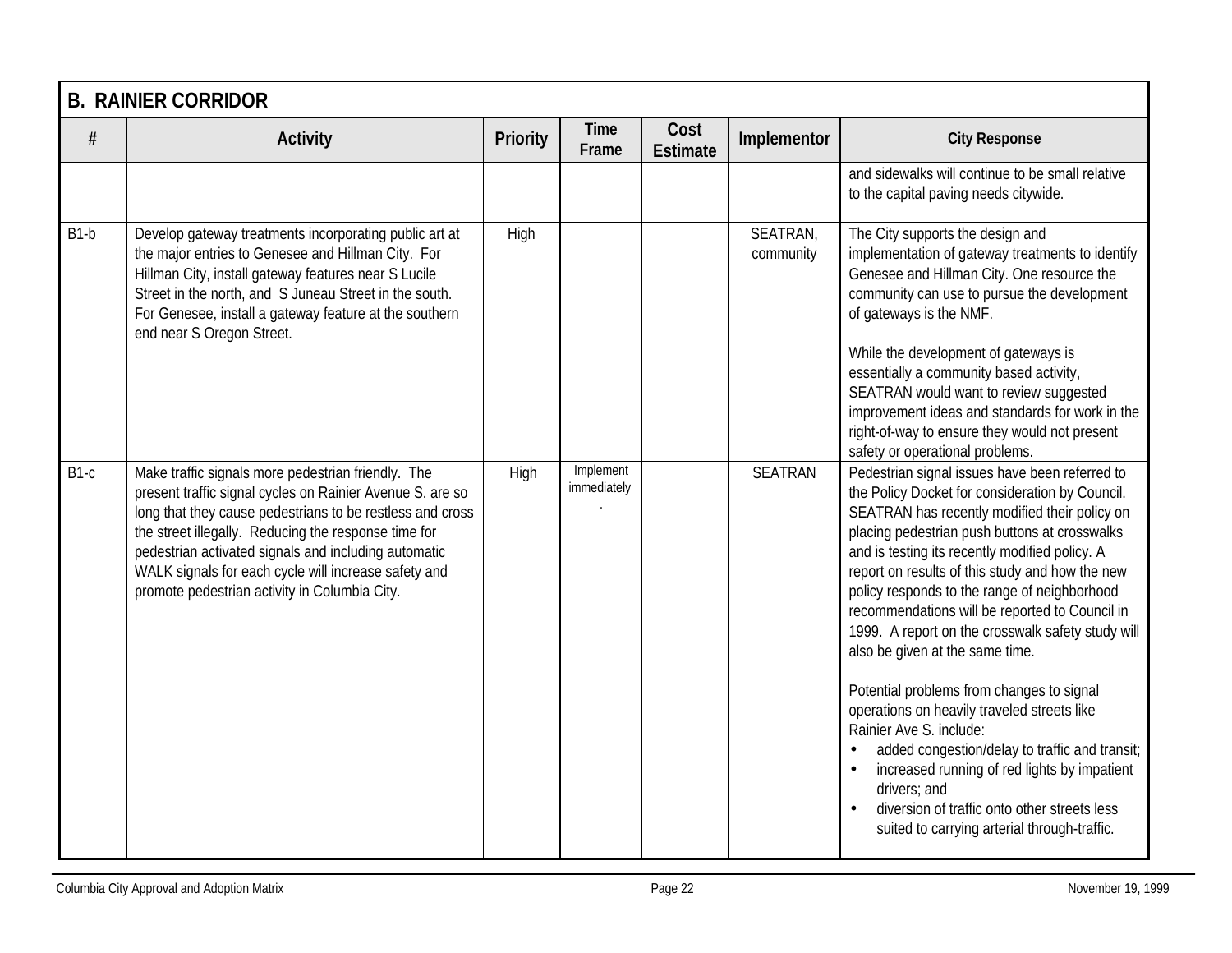|        | <b>B. RAINIER CORRIDOR</b>                                                                                                                                                                                                                                                            |          |                      |                         |                |                                                                                                                                                                                                                                                                                                                                                                                                                                                                                                                                                                                                                                       |  |  |  |
|--------|---------------------------------------------------------------------------------------------------------------------------------------------------------------------------------------------------------------------------------------------------------------------------------------|----------|----------------------|-------------------------|----------------|---------------------------------------------------------------------------------------------------------------------------------------------------------------------------------------------------------------------------------------------------------------------------------------------------------------------------------------------------------------------------------------------------------------------------------------------------------------------------------------------------------------------------------------------------------------------------------------------------------------------------------------|--|--|--|
| $\#$   | <b>Activity</b>                                                                                                                                                                                                                                                                       | Priority | <b>Time</b><br>Frame | Cost<br><b>Estimate</b> | Implementor    | <b>City Response</b>                                                                                                                                                                                                                                                                                                                                                                                                                                                                                                                                                                                                                  |  |  |  |
|        |                                                                                                                                                                                                                                                                                       |          |                      |                         |                | With respect to the set-up of automatic WALK<br>signals, current SEATRAN practice is that:                                                                                                                                                                                                                                                                                                                                                                                                                                                                                                                                            |  |  |  |
|        |                                                                                                                                                                                                                                                                                       |          |                      |                         |                | In heavily-used pedestrian crossing areas,<br>SEATRAN will remove pedestrian<br>pushbuttons and operate a signal as 'fixed<br>timed" (so that the WALK signal always<br>appears with a green light) if pedestrians<br>are at the crossing for 75 percent of the<br>signal's cycles for the majority (12 or more<br>hours of the day).<br>At intersections where the crossing is used<br>for 50 percent of the signal's cycles at peak<br>times, SEATRAN will explore operating the<br>signal 'fixed timed" with an automatic WALK<br>during pedestrian peak hours - and a non-<br>automatic WALK signal during the non-peak<br>times. |  |  |  |
|        |                                                                                                                                                                                                                                                                                       |          |                      |                         |                | If there are signalized intersections about which<br>community members have immediate safety<br>concerns, these can be sent directly to<br>SEATRAN traffic operations staff. The following<br>information should be forwarded to SEATRAN:<br>the specific location(s)<br>$\bullet$<br>a specific description of the problem(s)<br>$\bullet$<br>a neighborhood contact, with phone number<br>$\bullet$                                                                                                                                                                                                                                 |  |  |  |
| $B1-d$ | Improve the visibility of crosswalks. Improving<br>pedestrian crossing designs, such as brick, textured<br>concrete or cobblestone crosswalks, and/or restriping<br>existing crosswalks promotes pedestrian activity and<br>improves safety. Add new crosswalks where<br>appropriate. | High     |                      |                         | <b>SEATRAN</b> | Crosswalk issues have been referred to the<br>Policy Docket for consideration by Council.<br>SEATRAN is conducting a study of crosswalk<br>safety. SEATRAN will use the results of this<br>study to reconsider its crosswalk policy. A report<br>on both pedestrian signals and the crosswalk<br>safety study is due to Council in 1999.<br>SEATRAN funding for restriping crosswalks has                                                                                                                                                                                                                                             |  |  |  |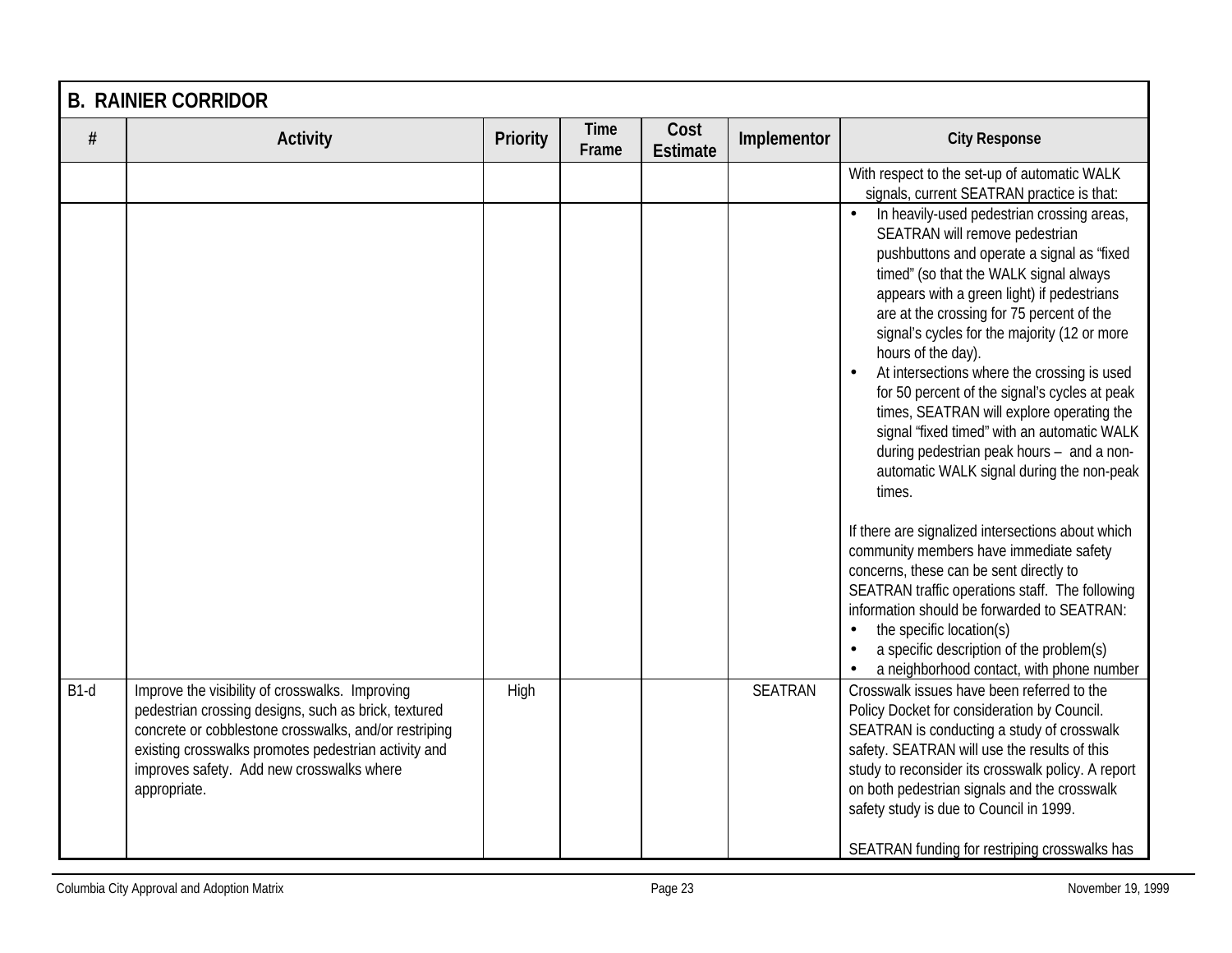|   | <b>B. RAINIER CORRIDOR</b> |          |                      |                         |             |                                                                                                                                                                                                                                                                                                                                                                                                                                                                                                                                                                                                                                                                                                                                                                                                                                                                                                                                                                                                                                                                                                                            |  |  |  |
|---|----------------------------|----------|----------------------|-------------------------|-------------|----------------------------------------------------------------------------------------------------------------------------------------------------------------------------------------------------------------------------------------------------------------------------------------------------------------------------------------------------------------------------------------------------------------------------------------------------------------------------------------------------------------------------------------------------------------------------------------------------------------------------------------------------------------------------------------------------------------------------------------------------------------------------------------------------------------------------------------------------------------------------------------------------------------------------------------------------------------------------------------------------------------------------------------------------------------------------------------------------------------------------|--|--|--|
| # | <b>Activity</b>            | Priority | <b>Time</b><br>Frame | Cost<br><b>Estimate</b> | Implementor | <b>City Response</b>                                                                                                                                                                                                                                                                                                                                                                                                                                                                                                                                                                                                                                                                                                                                                                                                                                                                                                                                                                                                                                                                                                       |  |  |  |
|   |                            |          |                      |                         |             | been roughly doubled in the last year. With this,<br>SEATRAN is focusing on upgrading existing<br>marked crosswalks to the more visible, more<br>durable ladder style marking. Upgrading the<br>markings of the crosswalks along Rainier<br>Avenue S is a high priority in this work and is<br>included in SEATRAN's work plan to be<br>completed in 1999.<br>It would be possible to explore using different<br>materials to mark crosswalks. SEATRAN's<br>experience is that installation of decorative<br>crosswalks - using materials like pavers - is<br>expensive to install and maintain. In other<br>locations where this has been tried at community<br>request, SEATRAN has heard some community<br>members say, in retrospect, that they might have<br>chosen to invest in other kinds of street<br>improvements in their neighborhood over this.<br>If there is strong interest in maintaining this idea<br>as a priority over other planning-related projects,<br>SEATRAN will need to work with the<br>neighborhood to estimate costs and identify<br>some basic design parameters for this kind of<br>work. |  |  |  |
|   |                            |          |                      |                         |             | If there are specific crossing locations - marked<br>or unmarked - that community members would<br>like reviewed for pedestrian safety, these<br>concerns can be presented directly to SEATRAN<br>for review. The following information should be<br>forwarded to SEATRAN:<br>the specific location(s)<br>$\bullet$<br>a specific description of the problem(s)<br>a neighborhood contact, with phone number<br>$\bullet$                                                                                                                                                                                                                                                                                                                                                                                                                                                                                                                                                                                                                                                                                                  |  |  |  |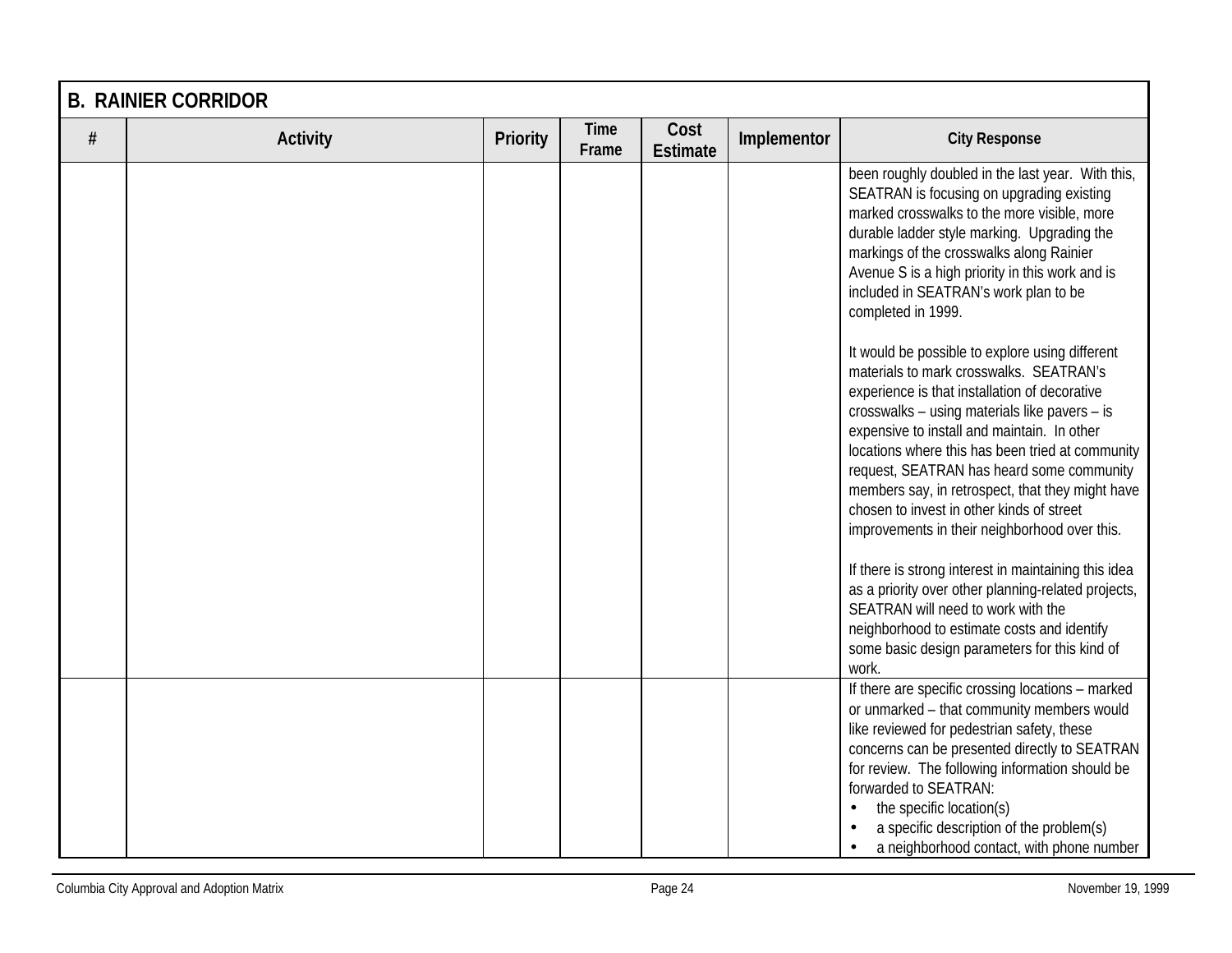|        | <b>B. RAINIER CORRIDOR</b>                                                                                                                                                                                                                                                                                                                                                                                    |          |                                                                                                                                                             |                         |                                                                             |                                                                                                                                                                                                                                                                                                                                                                                                                                                                                                                                                                                                                                                                                                                                                                                                                                                                                                                                                                                                        |  |  |  |  |
|--------|---------------------------------------------------------------------------------------------------------------------------------------------------------------------------------------------------------------------------------------------------------------------------------------------------------------------------------------------------------------------------------------------------------------|----------|-------------------------------------------------------------------------------------------------------------------------------------------------------------|-------------------------|-----------------------------------------------------------------------------|--------------------------------------------------------------------------------------------------------------------------------------------------------------------------------------------------------------------------------------------------------------------------------------------------------------------------------------------------------------------------------------------------------------------------------------------------------------------------------------------------------------------------------------------------------------------------------------------------------------------------------------------------------------------------------------------------------------------------------------------------------------------------------------------------------------------------------------------------------------------------------------------------------------------------------------------------------------------------------------------------------|--|--|--|--|
| $\#$   | <b>Activity</b>                                                                                                                                                                                                                                                                                                                                                                                               | Priority | <b>Time</b><br>Frame                                                                                                                                        | Cost<br><b>Estimate</b> | Implementor                                                                 | <b>City Response</b>                                                                                                                                                                                                                                                                                                                                                                                                                                                                                                                                                                                                                                                                                                                                                                                                                                                                                                                                                                                   |  |  |  |  |
| $B1-e$ | Develop signature streetscape treatments and<br>pedestrian features for Genesee and Hillman City<br>business district cores. Include local artwork, kiosks, bus<br>shelters, and signage that can help identify and<br>distinguish the business districts.                                                                                                                                                    | Med High | Higher cost<br>(than<br>activity B1-b<br>makes this<br>a longer<br>term<br>activity,<br>possibly<br>dependent<br>upon<br>redevelopm<br>ent activity.        |                         | Community,<br>SEATRAN,<br>property<br>owners<br>(redevelopment<br>activity) | The City supports the development of signature<br>design features in the Genesee and Hillman City<br>business cores. One resource the community<br>can pursue to develop a design plan is the NMF.<br>SEATRAN will review suggested improvement<br>ideas and standards for work in the right-of-way<br>so that the department can assist in providing<br>quidance and ensure these projects will not<br>present safety or operational problems.                                                                                                                                                                                                                                                                                                                                                                                                                                                                                                                                                        |  |  |  |  |
| $B1-f$ | In conjunction with the Rainier/Columbia City LRT<br>alignment, develop a linear park with separated<br>pathways along Rainier Avenue S. north of S Alaska.<br>The park would lie within the strip of land between the<br>LRT line and Rainier Avenue S. Also provide<br>opportunities for redevelopment in key locations that<br>complement the park, pathways, and Genesee business<br>district activities. | Med High | Dependent<br>on the<br>alignment of<br>LRT<br>system.<br>Station area<br>planning<br>started in<br>mid 1999,<br>with<br>construction<br>from 2001-<br>2003. |                         | Sound Transit,<br>DPR,<br>community                                         | In February 1999, the Sound Transit Board<br>voted and approved a preliminary preferred light<br>rail alignment that would emerge from a tunnel<br>under Beacon Hill, to an aerial station in the<br>McClellan area, touching down to a surface<br>alignment on MLK Jr. Way S. The exact station<br>location to serve the Columbia City area is still<br>being determined, but Sound Transit and the<br>City have worked with the community to<br>determine that it will be north of S Edmunds and<br>south of S Alaska. Because the station will be<br>located on MLK Jr. Way S, rather than Rainier<br>Ave S., this recommendation will have to be<br>carefully considered.<br>This proposal may also have a significant<br>maintenance impact if the intent of the park is to<br>buffer the business district which is heavily used.<br>A schematic or conceptual drawing would be<br>useful for DPR to work with the community to<br>evaluate the feasibility and impact of such a<br>green space. |  |  |  |  |
| $B1-g$ | Designate Rainier Avenue S. a Key Pedestrian Street<br>between S. Genesee Street and S. Juneau Street. This                                                                                                                                                                                                                                                                                                   | Med      | Implement<br>with the<br>adoption of                                                                                                                        |                         | SEATRAN,<br>SP <sub>O</sub>                                                 | Issues regarding Key Pedestrian and Green<br>Streets have been referred to the Policy Docket                                                                                                                                                                                                                                                                                                                                                                                                                                                                                                                                                                                                                                                                                                                                                                                                                                                                                                           |  |  |  |  |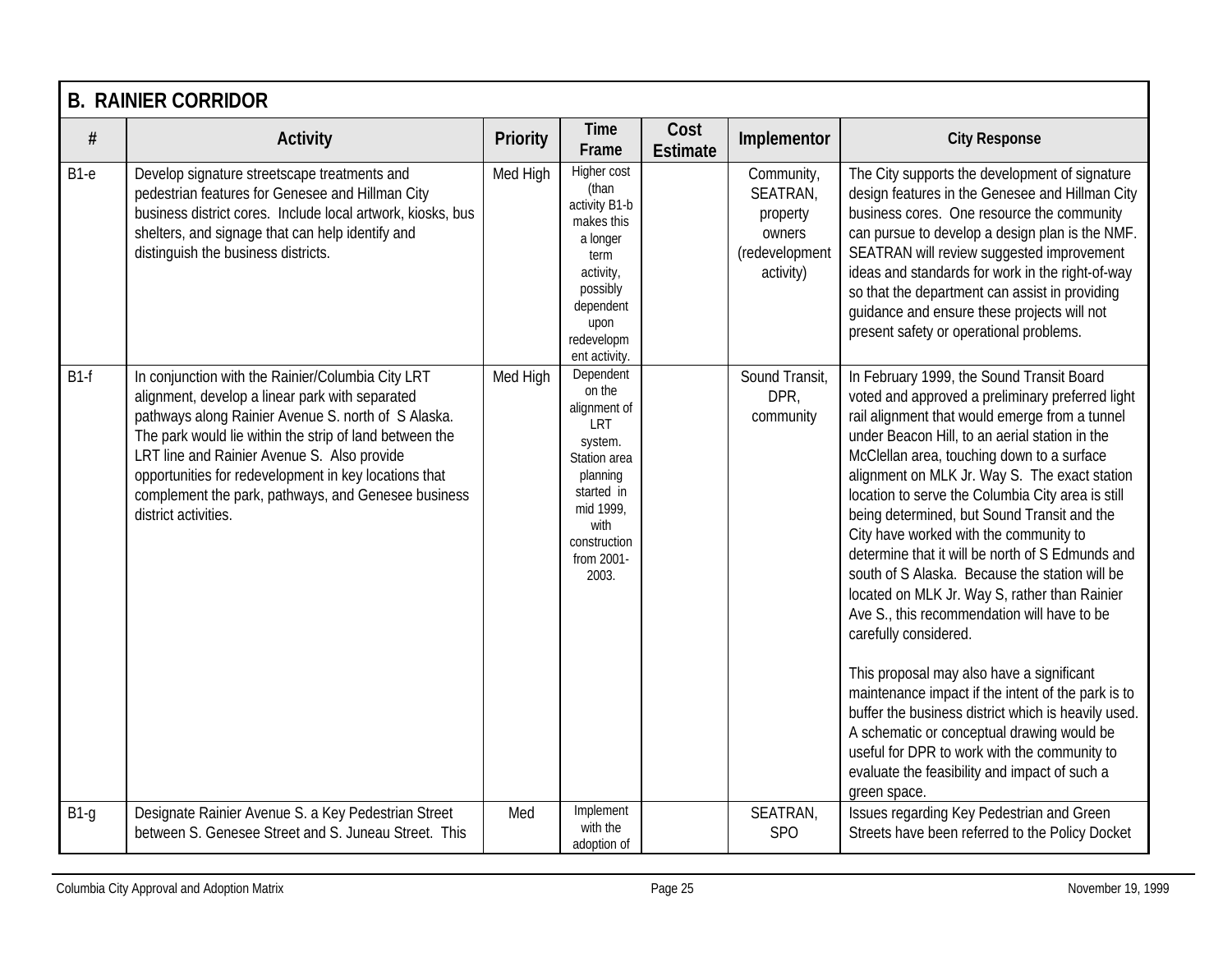|        | <b>B. RAINIER CORRIDOR</b>                                                                                                                                                              |                 |                      |                         |                         |                                                                                                                                                                                                                                                                                                                                                                                                                                                                                                                                                                                                                                                                                                                                                                                                                                                                                                 |  |  |  |  |
|--------|-----------------------------------------------------------------------------------------------------------------------------------------------------------------------------------------|-----------------|----------------------|-------------------------|-------------------------|-------------------------------------------------------------------------------------------------------------------------------------------------------------------------------------------------------------------------------------------------------------------------------------------------------------------------------------------------------------------------------------------------------------------------------------------------------------------------------------------------------------------------------------------------------------------------------------------------------------------------------------------------------------------------------------------------------------------------------------------------------------------------------------------------------------------------------------------------------------------------------------------------|--|--|--|--|
| $\#$   | <b>Activity</b>                                                                                                                                                                         | <b>Priority</b> | <b>Time</b><br>Frame | Cost<br><b>Estimate</b> | Implementor             | <b>City Response</b>                                                                                                                                                                                                                                                                                                                                                                                                                                                                                                                                                                                                                                                                                                                                                                                                                                                                            |  |  |  |  |
|        | can help set priorities for pedestrian-related<br>improvements throughout the corridor.                                                                                                 |                 | this plan.           |                         |                         | for consideration by Council. A progress report<br>and preliminary recommendations are due to<br>Council Committee in 1999. This<br>recommendation will be reviewed again when<br>that policy analysis is completed.<br>Regardless of classification, SEATRAN suggests<br>that where communities have a clear idea of<br>what improvements they would like to pursue<br>along streets, they present these ideas to<br>SEATRAN for review and feedback. The<br>purpose of this review would not only be to<br>check the safety and operational aspects of<br>these ideas, but to alert SEATRAN staff to the<br>kinds of improvements a community is seeking<br>and to enable staff to share ideas on how to<br>pursue workable ideas.                                                                                                                                                            |  |  |  |  |
| $B1-h$ | Limit curb cuts along Rainier Avenue S., from S.<br>Charlestown Street to S. Orcas Street to one per site.<br>Encourage adjacent sites to share driveways and<br>possibly parking lots. | Med             | Ongoing              |                         | DCLU,<br><b>SEATRAN</b> | The standards in the Land Use Code balance<br>the need for access to property and public<br>safety. For most new development in Columbia<br>City, curb cuts would be limited to one per parcel<br>(non-residential uses require a two-way driveway<br>which is a minimum of 20' or two one-way<br>driveways (entrance and exit) a minimum of 12'<br>each); single purpose residential development<br>will be limited to one curb cut per parcel; and<br>pedestrian zones also limit curb cuts to one per<br>parcel. On the lots with substantial street<br>frontage, two or more curb cuts per parcel could<br>be permitted. SEATRAN provides technical<br>support to DCLU when there are questions<br>about the operation of a proposed driveway.<br>The Land Use Code does allow shared<br>driveways but a caution here is that the use the<br>driveway is serving must be a permitted use in |  |  |  |  |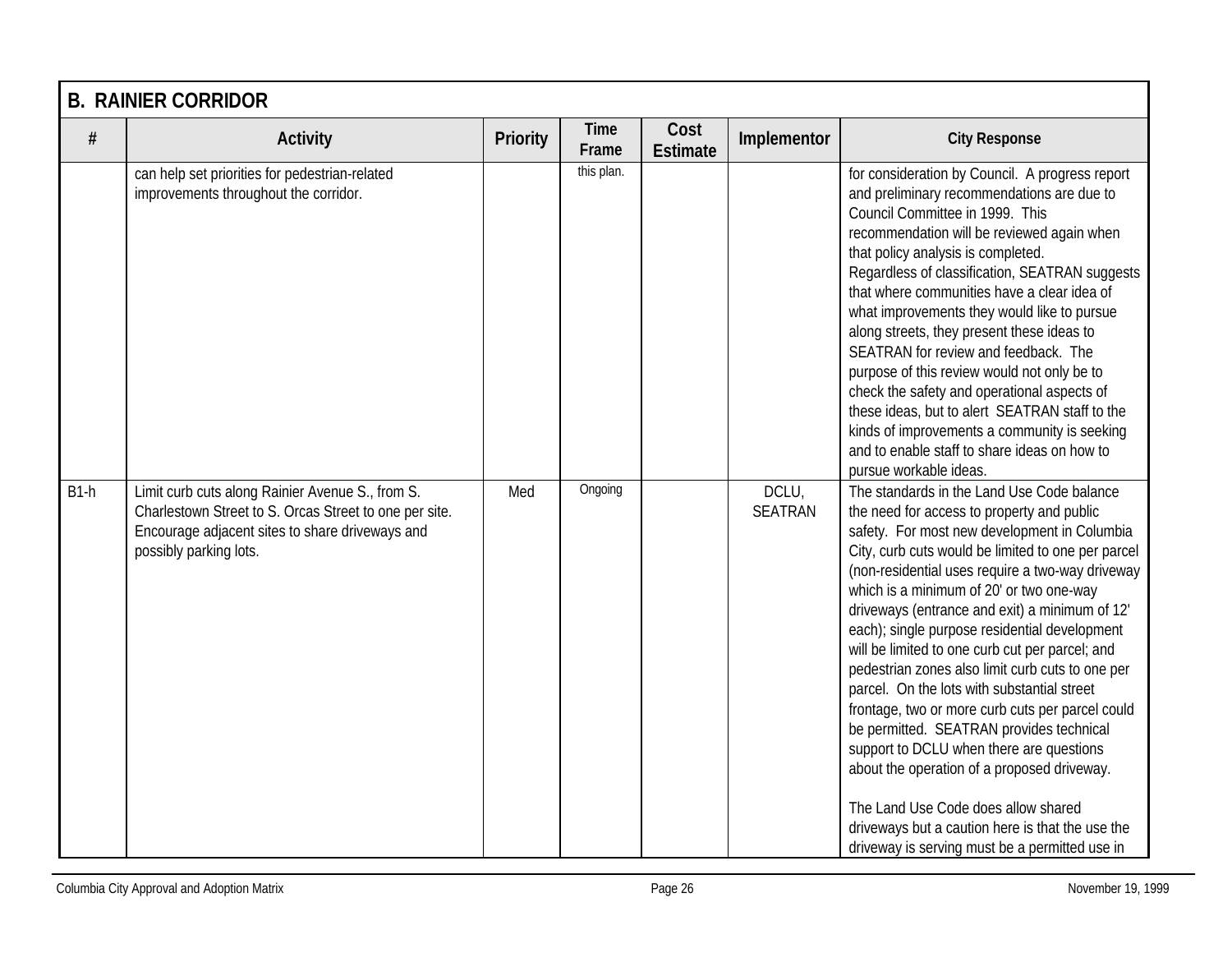|        | <b>B. RAINIER CORRIDOR</b>                                                                                                                                                                                                                                                                                                   |          |                      |                         |                |                                                                                                                                                                                                                                                                                                                                                                                                                                                                                                                                                                                                                                                                     |  |  |  |
|--------|------------------------------------------------------------------------------------------------------------------------------------------------------------------------------------------------------------------------------------------------------------------------------------------------------------------------------|----------|----------------------|-------------------------|----------------|---------------------------------------------------------------------------------------------------------------------------------------------------------------------------------------------------------------------------------------------------------------------------------------------------------------------------------------------------------------------------------------------------------------------------------------------------------------------------------------------------------------------------------------------------------------------------------------------------------------------------------------------------------------------|--|--|--|
| $\#$   | <b>Activity</b>                                                                                                                                                                                                                                                                                                              | Priority | <b>Time</b><br>Frame | Cost<br><b>Estimate</b> | Implementor    | <b>City Response</b>                                                                                                                                                                                                                                                                                                                                                                                                                                                                                                                                                                                                                                                |  |  |  |
|        |                                                                                                                                                                                                                                                                                                                              |          |                      |                         |                | the zone. For example, if a driveway is being<br>shared on a single family zoned lot but is serving<br>a multifamily use, then they would not be able to<br>share the driveway because the driveway<br>serving a multifamily use would not be permitted<br>in a single family zoned lot.                                                                                                                                                                                                                                                                                                                                                                            |  |  |  |
|        |                                                                                                                                                                                                                                                                                                                              |          |                      |                         |                | As part of the SPO parking study, DCLU, as part<br>of an interdepartmental effort, has begun to look<br>for ways to allow flexibility in the Land Use Code<br>to provide off-street parking. The scope for this<br>project includes looking at: allowing new<br>developments to provide additional parking<br>(principal use parking), creating more<br>opportunity for shared parking, and revising<br>development standards such as those for<br>allowed distance between uses and their off-site<br>parking, and appropriate street-level treatment<br>for parking structures. DCLU is scheduled to<br>present recommendations to Council by the end<br>of 1999. |  |  |  |
| $B1-i$ | Reconfigure intersections with wider than normal<br>approaches along Rainier Ave S. to shorten pedestrian<br>walking distance. This includes intersections at obtuse<br>angles and/or more than one cross-street that increase<br>the amount of street that pedestrians must cross. (e.g.,<br>Brandon, Charlestown/Letitia). | Med      |                      |                         | <b>SEATRAN</b> | SEATRAN has a program that installs curb<br>bulbs at locations like these to narrow pedestrian<br>crossing distances. If there are specific, priority<br>locations (possibly Brandon, Charlestown and<br>Letitia) community members would like to be<br>reviewed for improvements through this<br>program, please forward those locations to the<br>department.                                                                                                                                                                                                                                                                                                     |  |  |  |
| $B1-j$ | Narrow the east (Genesee) approach at the intersection<br>of Rainier Avenue S. and S. Genesee Street. This is a<br>potentially hazardous intersection where cars turning to<br>or from Genesee have the impression that they do not<br>need to stop and pedestrians are unsure when to cross                                 | Med      |                      |                         | <b>SEATRAN</b> | In response to this request, SEATRAN reviewed<br>this idea. The cost of this work is estimated at<br>roughly \$270,000. However, there is no funding<br>in SEATRAN's existing budget for making this<br>change to the street. Much of the projected cost                                                                                                                                                                                                                                                                                                                                                                                                            |  |  |  |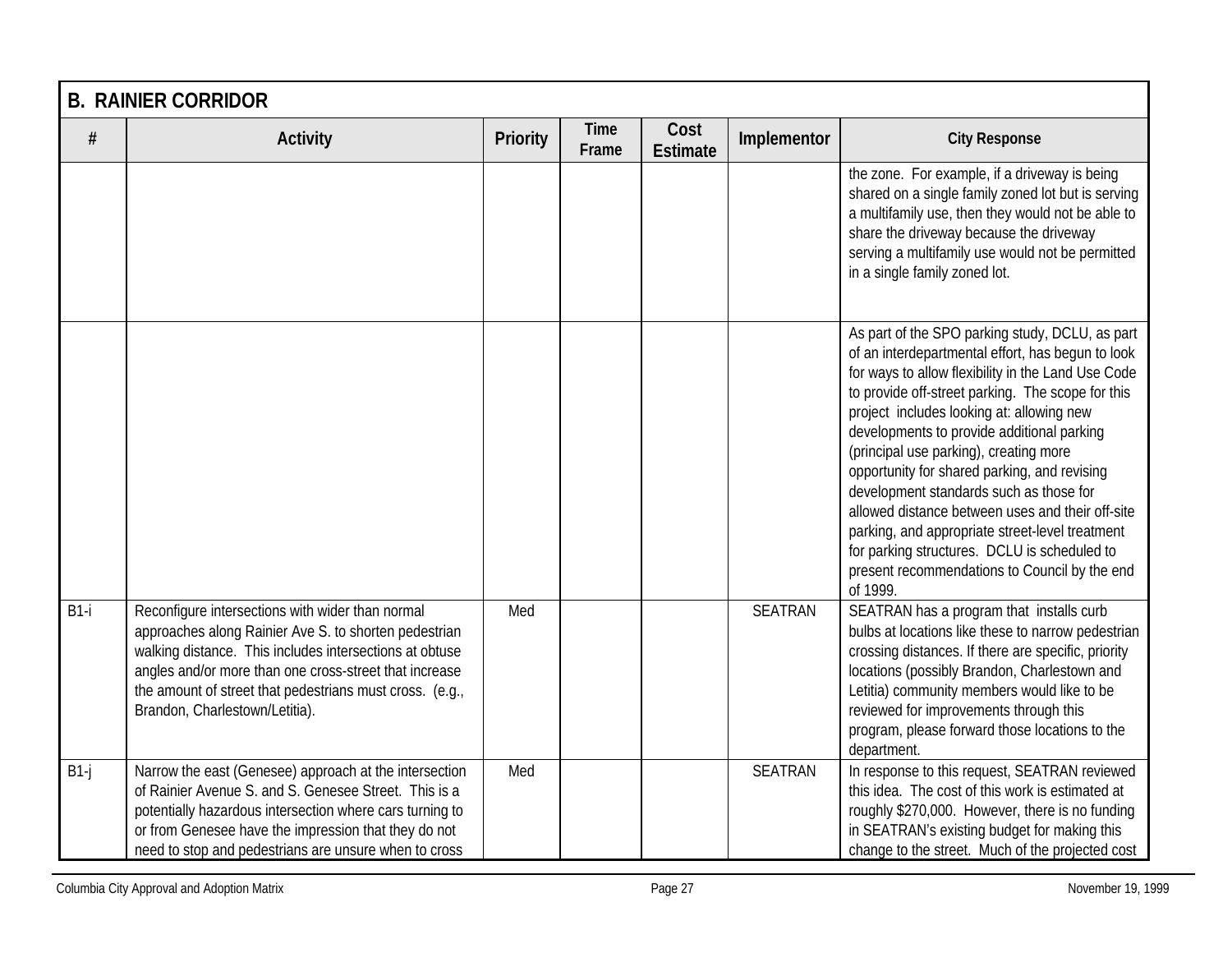|        | <b>B. RAINIER CORRIDOR</b>                                                                                                                                                  |          |                                                         |                         |                                              |                                                                                                                                                                                                                                                                                                                                                                                                                                                                                                                                                                                                                                                                                                                                                                                                                                                                                                                                                                    |  |  |  |
|--------|-----------------------------------------------------------------------------------------------------------------------------------------------------------------------------|----------|---------------------------------------------------------|-------------------------|----------------------------------------------|--------------------------------------------------------------------------------------------------------------------------------------------------------------------------------------------------------------------------------------------------------------------------------------------------------------------------------------------------------------------------------------------------------------------------------------------------------------------------------------------------------------------------------------------------------------------------------------------------------------------------------------------------------------------------------------------------------------------------------------------------------------------------------------------------------------------------------------------------------------------------------------------------------------------------------------------------------------------|--|--|--|
| $\#$   | <b>Activity</b>                                                                                                                                                             | Priority | <b>Time</b><br>Frame                                    | Cost<br><b>Estimate</b> | Implementor                                  | <b>City Response</b>                                                                                                                                                                                                                                                                                                                                                                                                                                                                                                                                                                                                                                                                                                                                                                                                                                                                                                                                               |  |  |  |
|        | to/from the islands. Reduce the curb radius to a<br>standard dimension, remove islands, and maintain<br>sufficient room for buses and trucks to turn.                       |          |                                                         |                         |                                              | is attributable to the relocation of signal poles<br>and drainage that would be required.<br>SEATRAN sees some advantages with the<br>suggested change, including shortening the<br>crossing distance for pedestrians across Rainier<br>Avenue S. This would also slow traffic turning<br>right to and from South Genesee Street.<br>Disadvantages associated with the change<br>would include high cost; reduction in the capacity<br>of the intersection and added traffic delay at the<br>intersection; and tighter turning radii at the<br>intersection corners would constrict the ability of<br>larger trucks to make right hand turns to and<br>from South Genesee Street.<br>If the neighborhood indicates that these<br>proposed intersection improvements are of the<br>highest priority, SEATRAN can pursue the<br>improvements provided funding can be<br>identified. The neighborhood should seriously<br>compare this recommendation to other costly |  |  |  |
| $B1-k$ | Plant more street trees. Most of the Rainier Avenue S.<br>corridor has a softening canopy of street trees. Continue<br>this pattern by infilling street trees where absent. | Med      | Implement<br>during<br>redevelopm<br>ent, if<br>needed. |                         | SEATRAN,<br>community,<br>property<br>owners | recommendation such as concreting Rainier.<br>The City Arborist's Office, located within<br>SEATRAN, is willing to join with other<br>departments and the community to develop a<br>planting and maintenance strategy for this street.<br>The "plantability" of various locations along the<br>street depends upon the individual<br>characteristics of each location - key<br>considerations include the condition of overhead<br>wiring, sidewalk widths, and lighting.<br>From experience, SEATRAN believes that the<br>NMF and SCL's Urban Tree Replacement                                                                                                                                                                                                                                                                                                                                                                                                    |  |  |  |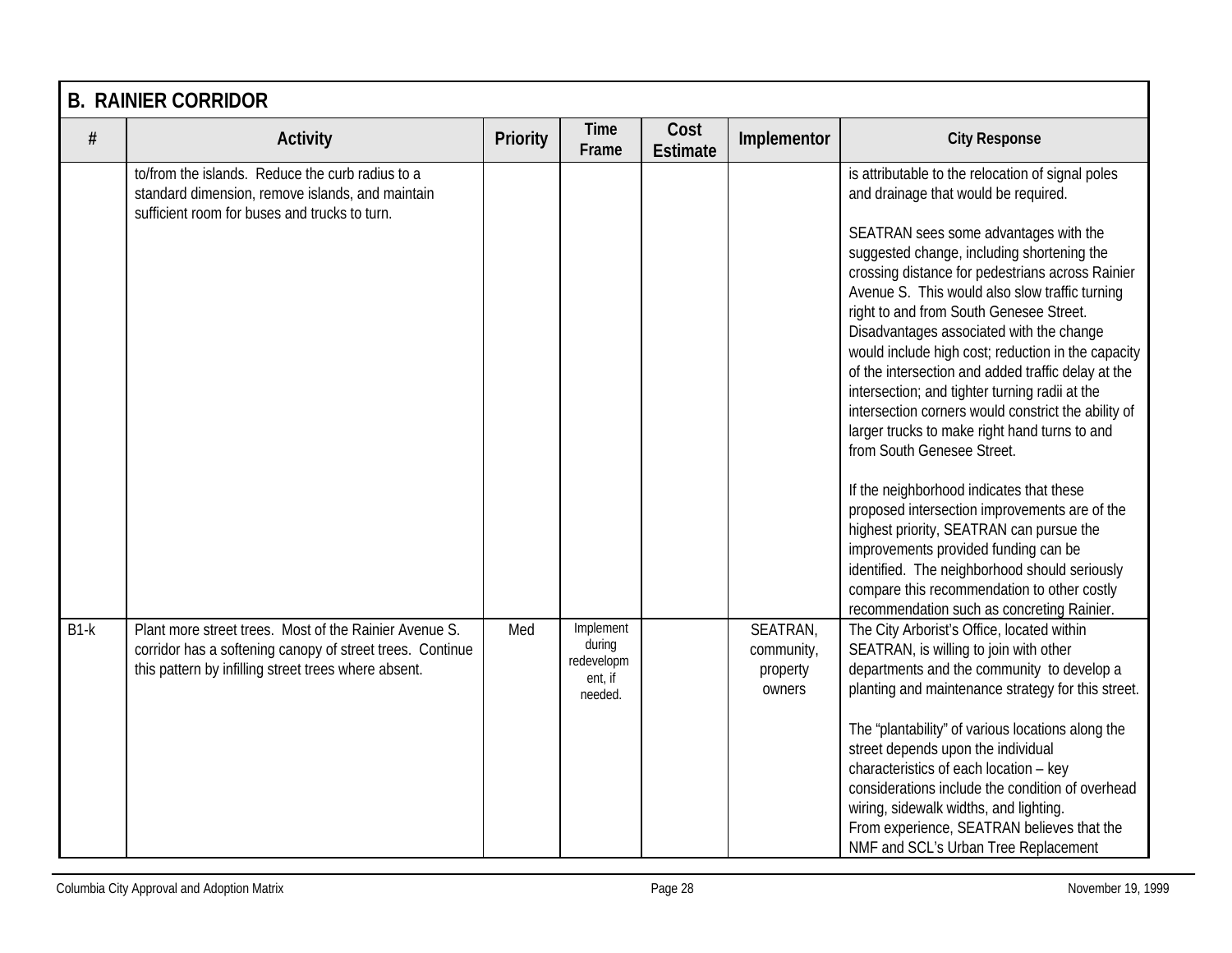|        | <b>B. RAINIER CORRIDOR</b>                                                                                                                                                                                                                                                                                                                                                                         |          |               |                         |                               |                                                                                                                                                                                                                                                                                                                                                                                                                                                                                                                                                                                                                                                                                                                                                                                                                                                                                                                               |  |  |  |
|--------|----------------------------------------------------------------------------------------------------------------------------------------------------------------------------------------------------------------------------------------------------------------------------------------------------------------------------------------------------------------------------------------------------|----------|---------------|-------------------------|-------------------------------|-------------------------------------------------------------------------------------------------------------------------------------------------------------------------------------------------------------------------------------------------------------------------------------------------------------------------------------------------------------------------------------------------------------------------------------------------------------------------------------------------------------------------------------------------------------------------------------------------------------------------------------------------------------------------------------------------------------------------------------------------------------------------------------------------------------------------------------------------------------------------------------------------------------------------------|--|--|--|
| #      | <b>Activity</b>                                                                                                                                                                                                                                                                                                                                                                                    | Priority | Time<br>Frame | Cost<br><b>Estimate</b> | Implementor                   | <b>City Response</b>                                                                                                                                                                                                                                                                                                                                                                                                                                                                                                                                                                                                                                                                                                                                                                                                                                                                                                          |  |  |  |
|        |                                                                                                                                                                                                                                                                                                                                                                                                    |          |               |                         |                               | Program are possible resources for this kind of<br>work.<br>The Urban Tree Replacement Program provides<br>communities with a minimum of 100 trees. SCL<br>works with communities to assess project sites,<br>provide trees, prepare planting sites, and provide<br>limited care for open space or street side<br>plantings. Community volunteers and residents<br>plant the trees and the adjacent property owners<br>assume ownership and maintenance. All<br>projects are reviewed by the City Arborist for<br>permit approval.                                                                                                                                                                                                                                                                                                                                                                                            |  |  |  |
| $B1-I$ | Provide more pedestrian-oriented street lighting along<br>the Rainier Corridor. Many areas along Rainier Avenue<br>S are dark and intimidating, and thus deter pedestrian<br>activity. Specific sites include the core of Hillman City<br>and sidewalks adjacent to Rainier Playfield and the<br>Darigold facility.<br>B2 - Regulatory Measures (Refer to C2 for all zone change recommendations.) | Med      |               |                         | SCL,<br>SEATRAN,<br>community | Issues regarding lighting have been referred to<br>the Policy Docket for consideration by Council.<br>A review of existing City policies, analysis and<br>recommendations are due to Council in 1999.<br>DPR will work with the community to strategize<br>how specific lighting improvements for parks<br>might be funded. The community should provide<br>DPR specific information about park sites that<br>are in need of additional security lighting. In<br>recent work, SEATRAN made lighting<br>improvements along Rainier Avenue S. With the<br>aid of grant money aimed largely at signal<br>improvements, SEATRAN and KC Metro were<br>able to leverage funding to make a series of<br>lighting improvements in the vicinity of bus stops<br>along the street. These improvements extended<br>along Rainier Avenue S from South Jackson<br>Street to 56 <sup>th</sup> Avenue S. This work was<br>completed in 1997. |  |  |  |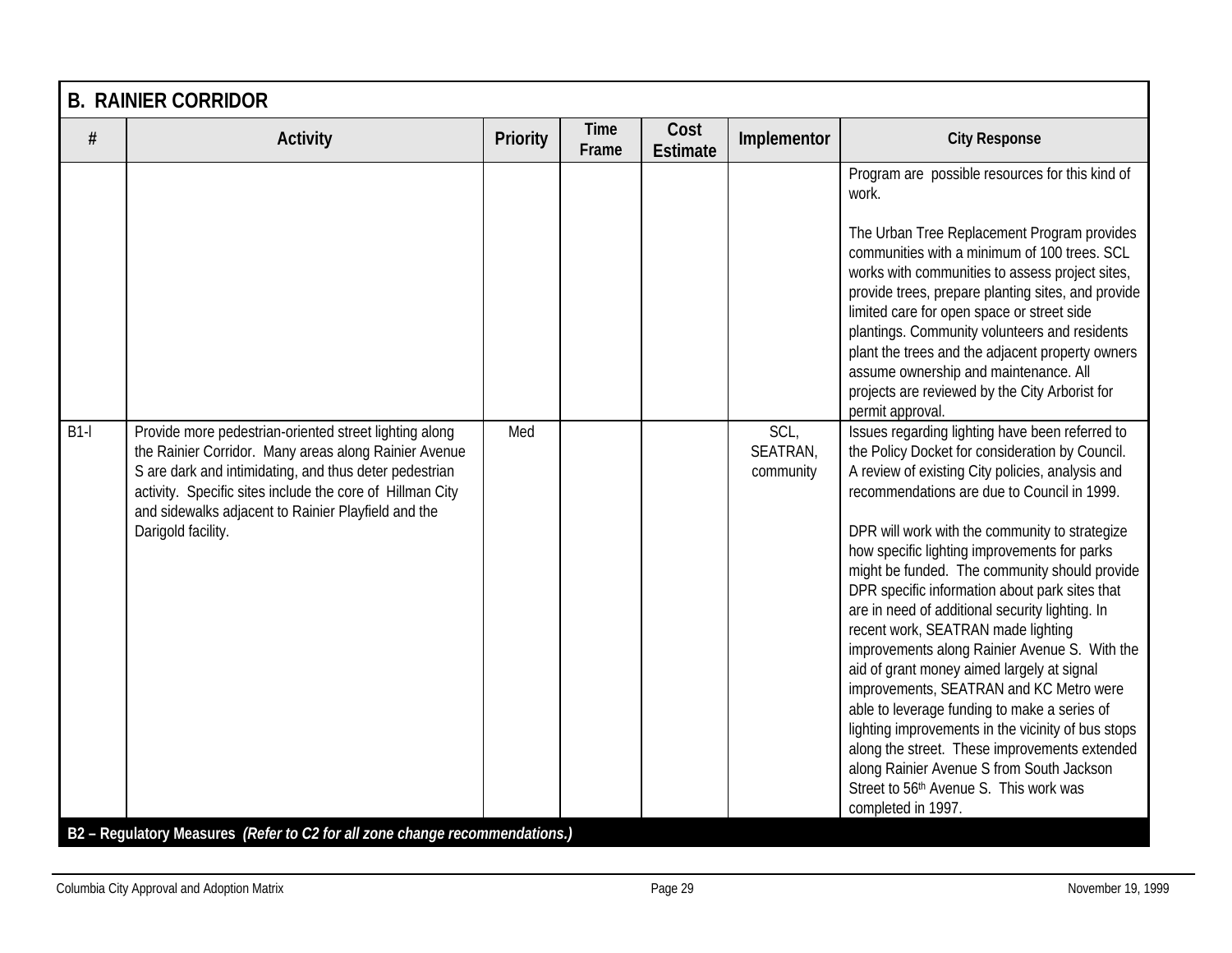|        | <b>B. RAINIER CORRIDOR</b>                                                                                                                                                                                                                     |                 |                      |                         |                                                                          |                                                                                                                                                                                                                                                                                                                                                                                                                                                                                                                                                                                             |  |  |  |
|--------|------------------------------------------------------------------------------------------------------------------------------------------------------------------------------------------------------------------------------------------------|-----------------|----------------------|-------------------------|--------------------------------------------------------------------------|---------------------------------------------------------------------------------------------------------------------------------------------------------------------------------------------------------------------------------------------------------------------------------------------------------------------------------------------------------------------------------------------------------------------------------------------------------------------------------------------------------------------------------------------------------------------------------------------|--|--|--|
| $\#$   | <b>Activity</b>                                                                                                                                                                                                                                | <b>Priority</b> | <b>Time</b><br>Frame | Cost<br><b>Estimate</b> | Implementor                                                              | <b>City Response</b>                                                                                                                                                                                                                                                                                                                                                                                                                                                                                                                                                                        |  |  |  |
|        | <b>B4</b> - Special Opportunities                                                                                                                                                                                                              |                 |                      |                         |                                                                          |                                                                                                                                                                                                                                                                                                                                                                                                                                                                                                                                                                                             |  |  |  |
| $B4-a$ | Develop/redevelop vacant and run down properties<br>along the corridor. Work with SEED, property owners,<br>realtors, and developers to target properties within the<br>Rainier corridor for acquisition, redevelopment or co-<br>development. | High            |                      |                         | Property<br>owners, SEED,<br>Rainier<br>Chamber,<br>OED, OH<br>community | The planning group has identified the key<br>players who should be involved in this effort.<br>The planning group should continue to<br>coordinate with OED and OH and invite OED<br>and OH staff to participate in future discussions<br>regarding the subject matter.                                                                                                                                                                                                                                                                                                                     |  |  |  |
| $B4-b$ | Support the Rainier Valley Square II development as a<br>mixed-use (commercial and residential) project with a<br>pedestrian focus along Rainier Avenue S. (see D4-b)                                                                          | Med High        |                      |                         | SEED, Rainier<br>Chamber,<br>OED,<br>community                           | The proposed Rainier Valley Square Phase II<br>expansion represents the continued partnership<br>among the City of Seattle, SEED and Gramor<br>Development Corporation. Phase II is expected<br>to create jobs; remove blight; increase public<br>safety; strengthen the local economy; and<br>promote additional reinvestment in commercial<br>and residential development. OED is currently<br>working with SEED on their land acquisition<br>efforts. Phase II will be designed to physically<br>link Phase I and II so that the intersection has an<br>expanded retail node appearance. |  |  |  |
| $B4-c$ | Promote the development of artists' lofts and galleries in<br>Hillman City.                                                                                                                                                                    | Low             |                      |                         | SEED, Rainier<br>Chamber, OH,<br>City,<br>community,<br><b>SAC</b>       | OH supports the creation of artists' lofts and is<br>currently working with the Seattle Arts<br>Commission on this issue.                                                                                                                                                                                                                                                                                                                                                                                                                                                                   |  |  |  |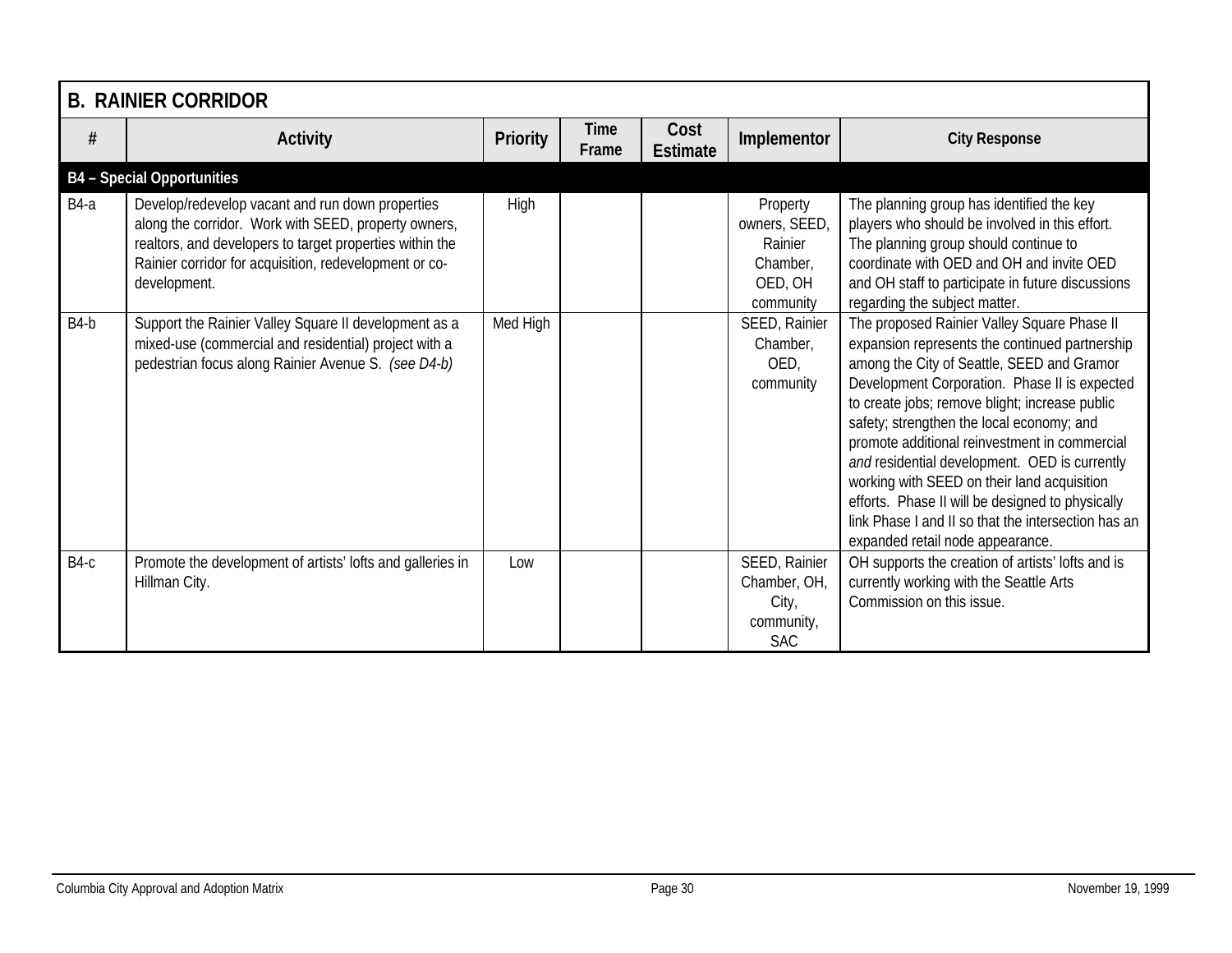## **Description**

Goal: Strengthen the quality of existing residential areas and provide opportunities and incentives for market rate housing**.**

Columbia City housing development is lagging far behind *Seattle's Comprehensive Plan* housing growth projections. Only 11% of the 20-Year growth estimate, or 5 units of housing a year, have been added since 1994. Without (1) changes in zoning, (2) addition of new tools to stimulate development, and (3) demonstration of successful market rate multifamily housing development, new multifamily housing development is likely to be nearly nonexistent for the foreseeable future. This plan recommends a set of integrated strategies, meant to stimulate new multifamily housing developments which are assets to the community, and which support the revitalization and strengthening of commercial centers. Existing singlefamily housing is the heart and soul of the Columbia City planning area and must be protected, improved, and expanded. This plan also recommends strategies which would accomplish this goal.

## **Integrated City Response**

This strategy is consistent with the Comprehensive Plan. The Executive supports the neighborhood's efforts to develop housing strategies that allow residents to live in 'clean, safe, affordable neighborhoods.' A number of these activities provide good policy direction and seek to continue or expand existing programs such as homeownership and down payment assistance programs.

City departments are already working on several of the activities in this key strategy. A number of recommendations are also being considered as part of the station area planning process. The final report SAP staff submits to Council, at the end of 1999, will include a list of recommended actions from all the neighborhood plans, (including the Columbia City Approval and Adoption Matrix) relating to station area planning. This list will also detail the recommended actions and issues that still need additional work or consideration. The SAP final report will also include background information from the station area planning process and identify legislation or further resources needed to implement the recommended actions.

Council can then choose to forward recommendations that were not finalized to the appropriate department for further staff work and also to the Neighborhood Development Manager (NDM) for tracking. These additional recommendations will already be included in the central database as activities for departments to complete and the NDMS to monitor. Each activity as originally written in the matrix will also be included in the database with a cross reference to the recommendation in the SAP final report.

Other activities will require the neighborhood to take a lead role with support from appropriate City departments. The proposed rezone package is a major element of this strategy and will be brought forward for consideration with the plan.

While directed toward a single goal, the individual activities in this strategy could be implemented independently of one another.

**Lead Department:** OH

#### **Participating Departments:** SEATRAN, DCLU, SPU, SCL, OED, SAP

## **Activities Already Underway**

- 1. As part of light rail SAP, in March 1999 the Seattle City Council passed an ordinance relating to land use and zoning for the areas within approximately 1/4 mile of 10 of the 16 light rail stations planned for the City. Ordinance 119394 recognizes that the station area planning process is designed to encourage transit-oriented development near stations. Because detailed station area plans, due to the City Council by the end of 1999, may include proposals to change the City's zoning to achieve transitoriented development, the ordinance imposed interim regulations that enable the City to temporarily prohibit new land uses that are incompatible, certain auto oriented uses, with transit-oriented development.
- 2. The City's station area planning activities is considering the activities in this and other plans.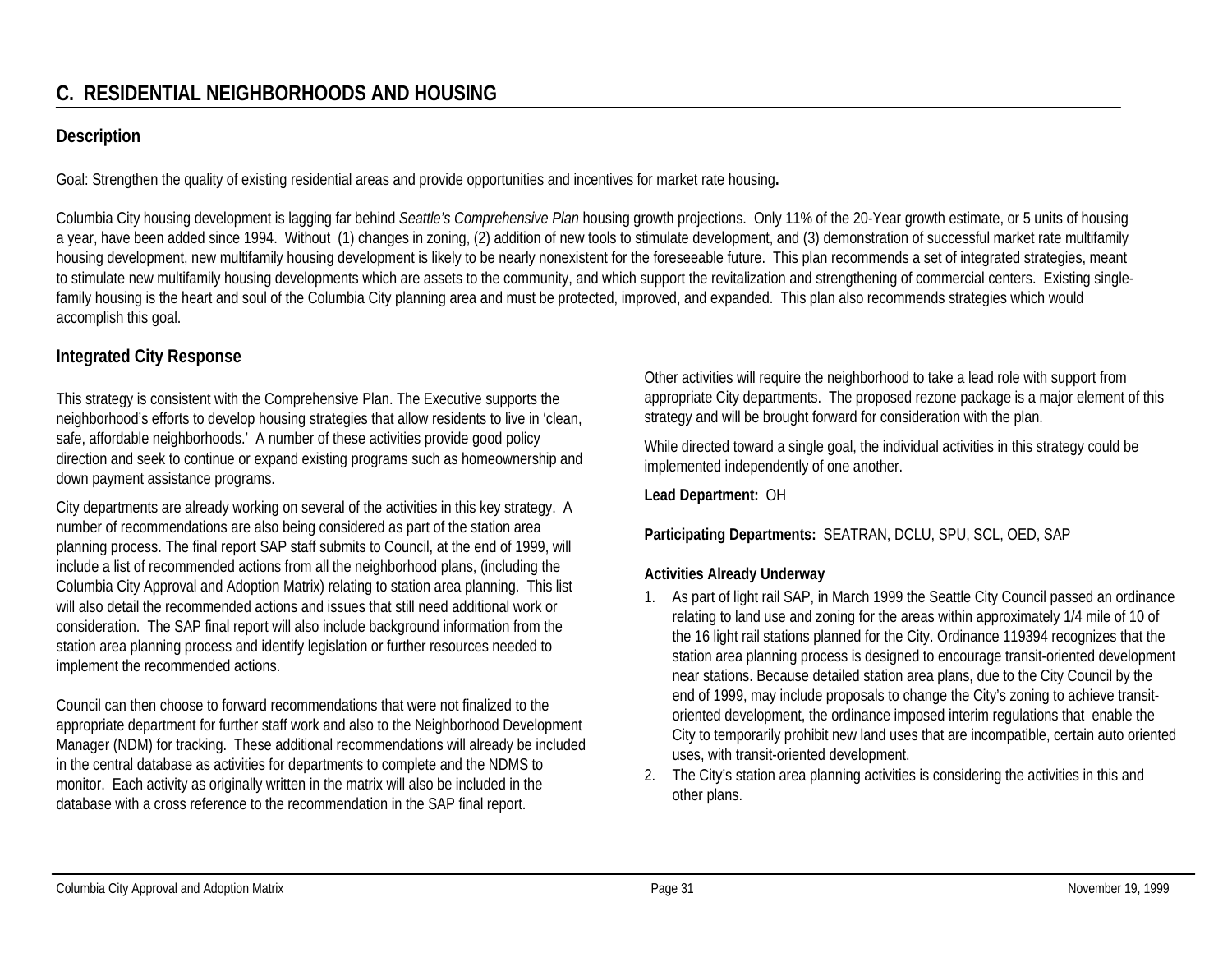#### **Tasks to be Undertaken in 1999-2000**

- 2. Policy Docket Issues: A briefing on the legal and fiscal constraints, options, opportunities and implications of waiving utility fees and requirements will be made to Council by the beginning of 1st quarter 2000.
- 3. DCLU will address design guidelines proposed by neighborhoods in three phases. First, fully developed neighborhood design guidelines will be reviewed and possible adopted. Other neighborhood-developed guidelines and design recommendations will be reviewed in order to include common design elements in the revision of the City-wide design review program. This work is underway and DCLU is scheduled to make recommendations to the City Council in the fourth quarter, 1999. DCLU will also review other neighborhood design guidelines as they are developed by the neighborhoods. Once design guidelines are developed by the neighborhood, DCLU

will conduct a preliminary review of the design guidelines to determine in which phases of DCLU's review they belong.

- 4. OH & OED will continue to work with HomeSight on the Nojii Gardens and with SEED on the housing component of Rainier Valley Square II.
- 5. OH is currently completing a program evaluation of the REACH program. The results of the evaluation, along with recommendations for restructuring of the program, will be presented to the Mayor and the City Council in 1999.
- 6. Identify those activities in this Key Strategy that are good candidates for next steps for implementation considering priorities, possible funding sources and departmental staffing capabilities through the southeast sector implementation plan.
- 7. Identify next steps for continued implementation.

| l C. RESIDENTIAL NEIGHBORHOODS AND HOUSING |                                                                                                                                                                                                                                                                                                                                   |                 |               |                         |                       |                       |  |
|--------------------------------------------|-----------------------------------------------------------------------------------------------------------------------------------------------------------------------------------------------------------------------------------------------------------------------------------------------------------------------------------|-----------------|---------------|-------------------------|-----------------------|-----------------------|--|
|                                            | <b>Activity</b>                                                                                                                                                                                                                                                                                                                   | <b>Priority</b> | Time<br>Frame | Cost<br><b>Estimate</b> | Implementor           | <b>City Response</b>  |  |
|                                            | C1 - Capital Infrastructure                                                                                                                                                                                                                                                                                                       |                 |               |                         |                       |                       |  |
| $C1-a$                                     | Provide street, sidewalk, street tree, and alley<br>improvements in existing single family<br>neighborhoods. In addition to the Columbia City<br>single family area (see A1-c), provide<br>improvements on 37th Avenue S between S<br>Genesee and S Dakota streets and 30th Avenue S.<br>between S Alaska and S Angeline Streets. | High            |               |                         | SEATRAN,<br>community | See response to A1-b. |  |

#### Columbia City Approval and Adoption Matrix Page 32 November 19, 1999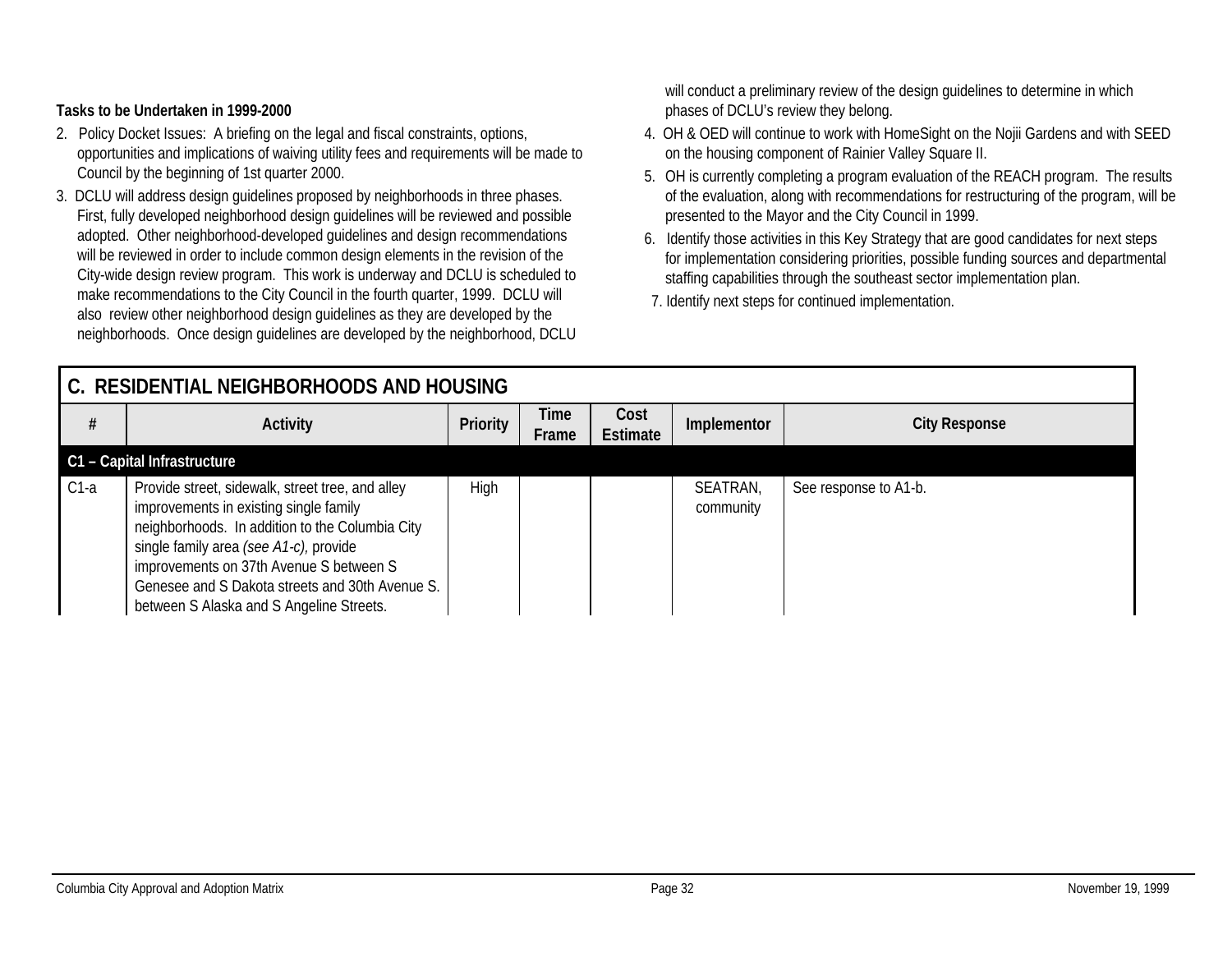|        | C. RESIDENTIAL NEIGHBORHOODS AND HOUSING                                                                                                                                                                                                                                                                                                                                                                                 |          |                                                                |                         |                                    |                                                                                                                                                                                                                                                                                                                                                                                                                |
|--------|--------------------------------------------------------------------------------------------------------------------------------------------------------------------------------------------------------------------------------------------------------------------------------------------------------------------------------------------------------------------------------------------------------------------------|----------|----------------------------------------------------------------|-------------------------|------------------------------------|----------------------------------------------------------------------------------------------------------------------------------------------------------------------------------------------------------------------------------------------------------------------------------------------------------------------------------------------------------------------------------------------------------------|
| #      | <b>Activity</b>                                                                                                                                                                                                                                                                                                                                                                                                          | Priority | <b>Time</b><br>Frame                                           | Cost<br><b>Estimate</b> | Implementor                        | <b>City Response</b>                                                                                                                                                                                                                                                                                                                                                                                           |
| $C1-b$ | Identify options for City of Seattle utility incentives<br>for new development. Identify methods of City<br>provision of offsite improvements and utilities<br>normally required of housing developers such as<br>sidewalks and street improvements. Developers of<br>new market rate multifamily housing in the Rainier                                                                                                 | Med      |                                                                |                         | SPU, SCL,<br>SEED, OH,<br>LAW, OED | Currently, SCL provides energy conservation incentives<br>through the Builtsmart program for both market rate and<br>"affordable" multifamily developments. Utility<br>Assistance Programs provide lower utility bills for low-<br>income homeowners and renters.                                                                                                                                              |
|        | Ave S and Martin Luther King Jr Way S corridors<br>are virtual pioneers in this market. No new<br>multifamily housing has been developed in these<br>corridors since the 1960's. Consider a variety of<br>City-provided infrastructure and utility incentives to<br>attract market rate housing development in these<br>corridors.                                                                                       |          |                                                                |                         |                                    | This is a major City policy issue warranting discussion<br>outside of neighborhood planning especially when the<br>focus is "market rate" housing. Two policy docket items<br>will help address this issue. First, a briefing on legal<br>and fiscal constraints, options, opportunities and<br>implications of waiving fees and requirements will be<br>made to Council by the beginning of 1st Quarter 2000. |
|        |                                                                                                                                                                                                                                                                                                                                                                                                                          |          |                                                                |                         |                                    | Second, a briefing on Housing and Regulatory<br>Programs will be made to Council at the end of 1999, or<br>early 2000; however, an exact date is still to be<br>scheduled. These recommendations will be reviewed<br>again after the policy discussion on utilities and housing<br>programs.                                                                                                                   |
|        | C2 - Regulatory Measures                                                                                                                                                                                                                                                                                                                                                                                                 |          |                                                                |                         |                                    |                                                                                                                                                                                                                                                                                                                                                                                                                |
| $C2-c$ | Amend all Commercial (C) zones in the planning<br>area to allow single purpose residential<br>development outright, except where a particular<br>property is needed to support light rail stations.<br>This change would not prohibit any commercial use<br>now possible, but would give a property owner<br>more choices for development of a particular<br>property and may encourage some residential<br>development. | High     | 1999.<br>Implement<br>with the<br>adoption<br>of this<br>plan. |                         | <b>DCLU</b>                        | DCLU supports these changes and is working with the<br>neighborhood to further refine their proposal.<br>Legislation has been submitted to the Council with the<br>neighborhood plan.                                                                                                                                                                                                                          |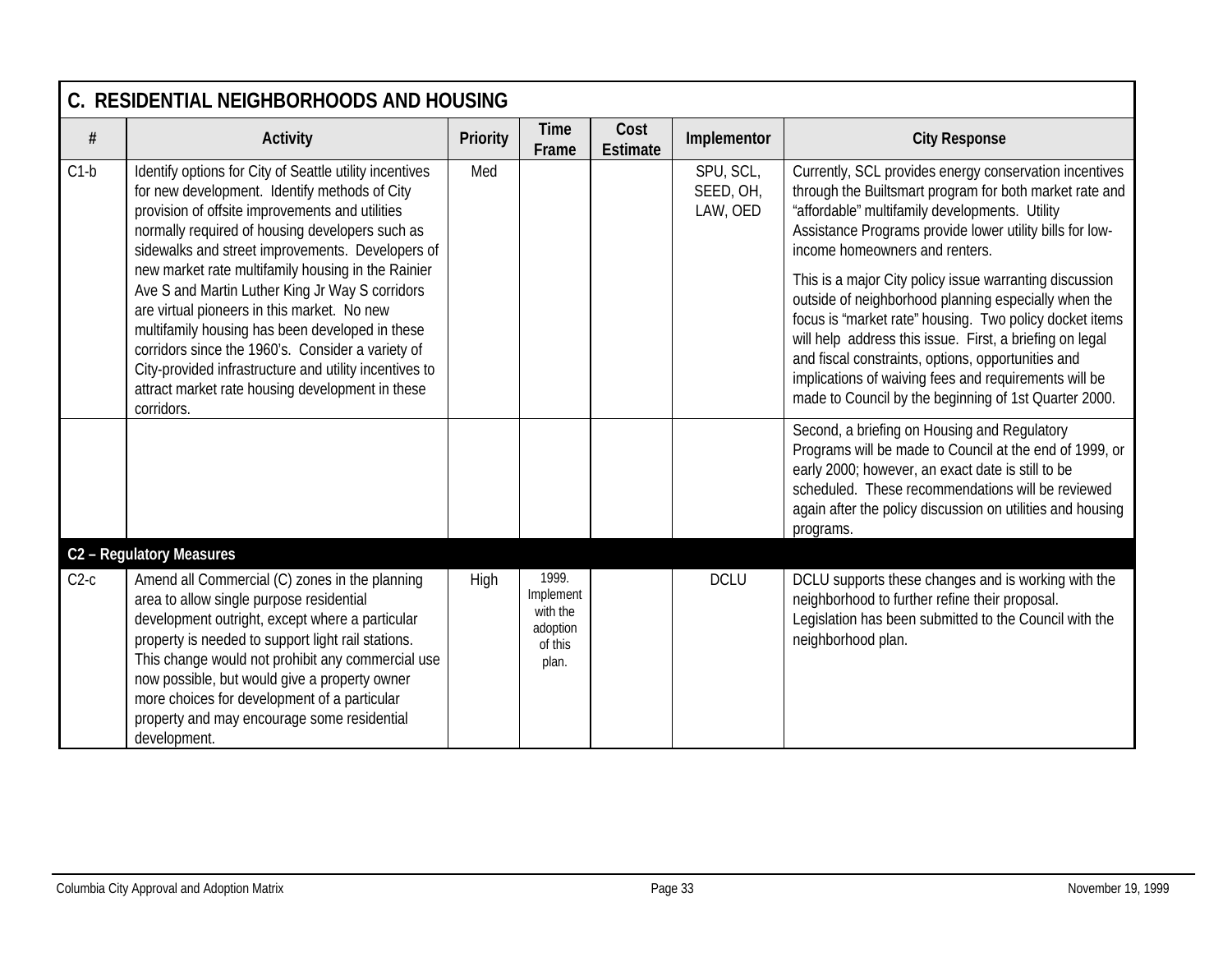|        | C. RESIDENTIAL NEIGHBORHOODS AND HOUSING                                                                                                                                                                                                                                                                                                                                                                                                                                   |                 |                                                                |                         |             |                                                                                                                                                                                                                                                                                                         |  |  |  |  |
|--------|----------------------------------------------------------------------------------------------------------------------------------------------------------------------------------------------------------------------------------------------------------------------------------------------------------------------------------------------------------------------------------------------------------------------------------------------------------------------------|-----------------|----------------------------------------------------------------|-------------------------|-------------|---------------------------------------------------------------------------------------------------------------------------------------------------------------------------------------------------------------------------------------------------------------------------------------------------------|--|--|--|--|
| #      | <b>Activity</b>                                                                                                                                                                                                                                                                                                                                                                                                                                                            | <b>Priority</b> | Time<br>Frame                                                  | Cost<br><b>Estimate</b> | Implementor | <b>City Response</b>                                                                                                                                                                                                                                                                                    |  |  |  |  |
| $C2-d$ | Allow single purpose residential development<br>outright in all proposed Neighborhood<br>Commercial/Residential (NC/R) zones in the<br>planning area.                                                                                                                                                                                                                                                                                                                      | <b>High</b>     | 1999.<br>Implement<br>with the<br>adoption<br>of this<br>plan. |                         | <b>DCLU</b> | Procedurally, this will first require rezoning to NC/R<br>(none currently exists in the planning area) and then<br>require the single purpose residential amendment to the<br>Land Use Code. DCLU supports these changes and<br>has submitted legislation to the Council with the<br>neighborhood plan. |  |  |  |  |
| $C2-e$ | Relax the storefront commercial requirements for<br>mixed use structures in all Neighborhood<br>Commercial/Residential (NC/R) zoned areas within<br>the planning area. Specifically, this means not<br>requiring the 80% nonresidential facade coverage<br>for mixed-use structures, while allowing for<br>unlimited residential density in mixed-use<br>structures (unlimited density is already provided for<br>in single purpose residential uses in the NC/R<br>zone). | <b>High</b>     | 1999.<br>Implement<br>with the<br>adoption<br>of this<br>plan. |                         | <b>DCLU</b> | DCLU believes this will be accomplished once SPR is<br>allowed outright per C2-d above. No other text<br>amendments are necessary.                                                                                                                                                                      |  |  |  |  |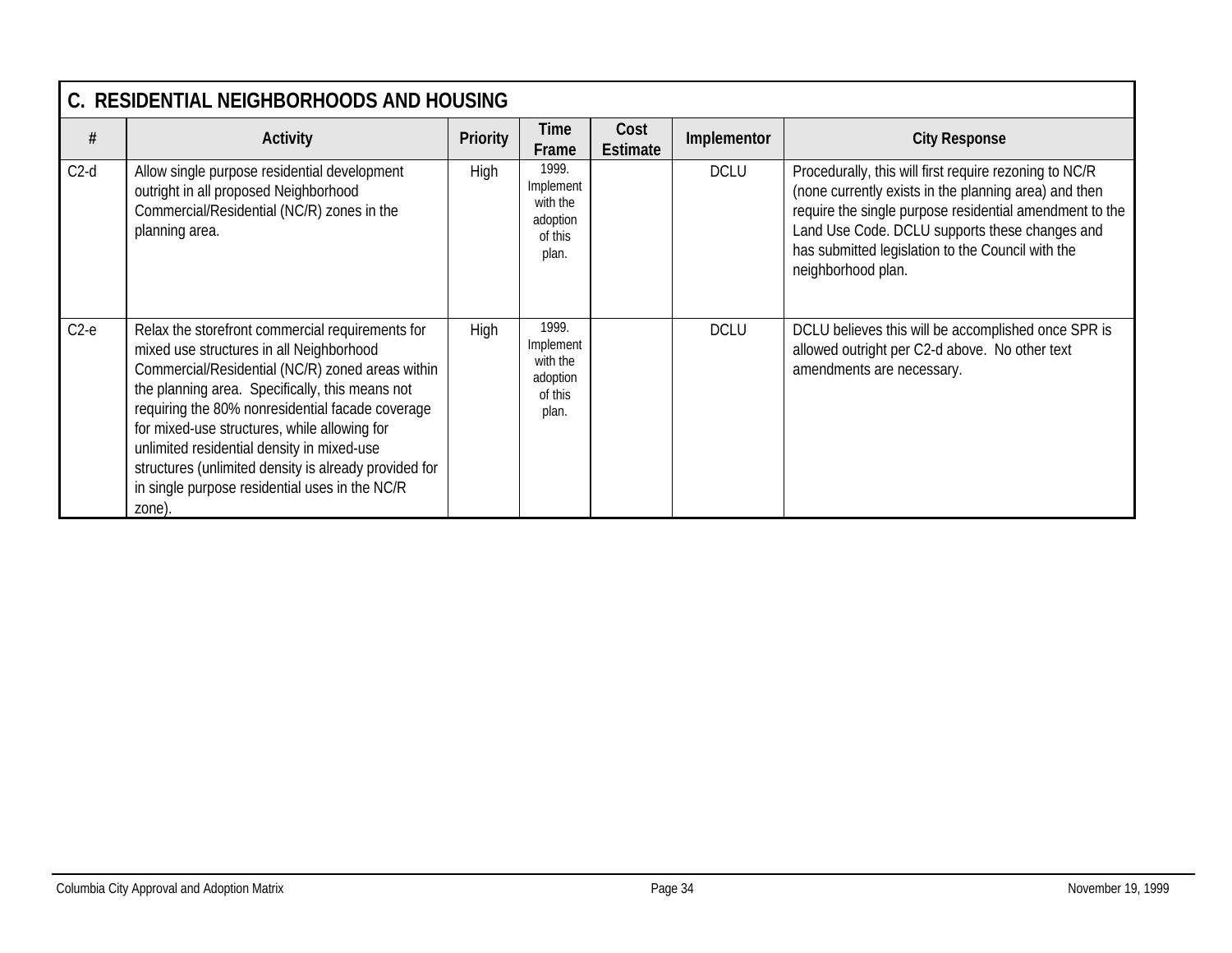|        | C. RESIDENTIAL NEIGHBORHOODS AND HOUSING                                                                                                                                                                                                                                                                                                                                                                                                                                                                                                                                                                                                                                                                                                                                                                                                                                                                                                                                                                                                                                                                                                                                                                                                                                                                                                                                                                                                                                                                                                                                                                                                                                                                    |          |                      |                         |             |                                                                                                                                                                                                                                                                                                                                                                                                                                                                                                                                                                                                                                                                                                                                                                                                                                                                                                                                                                                                                                                                                                                                                                                                                                                        |  |  |  |
|--------|-------------------------------------------------------------------------------------------------------------------------------------------------------------------------------------------------------------------------------------------------------------------------------------------------------------------------------------------------------------------------------------------------------------------------------------------------------------------------------------------------------------------------------------------------------------------------------------------------------------------------------------------------------------------------------------------------------------------------------------------------------------------------------------------------------------------------------------------------------------------------------------------------------------------------------------------------------------------------------------------------------------------------------------------------------------------------------------------------------------------------------------------------------------------------------------------------------------------------------------------------------------------------------------------------------------------------------------------------------------------------------------------------------------------------------------------------------------------------------------------------------------------------------------------------------------------------------------------------------------------------------------------------------------------------------------------------------------|----------|----------------------|-------------------------|-------------|--------------------------------------------------------------------------------------------------------------------------------------------------------------------------------------------------------------------------------------------------------------------------------------------------------------------------------------------------------------------------------------------------------------------------------------------------------------------------------------------------------------------------------------------------------------------------------------------------------------------------------------------------------------------------------------------------------------------------------------------------------------------------------------------------------------------------------------------------------------------------------------------------------------------------------------------------------------------------------------------------------------------------------------------------------------------------------------------------------------------------------------------------------------------------------------------------------------------------------------------------------|--|--|--|
| $\#$   | <b>Activity</b>                                                                                                                                                                                                                                                                                                                                                                                                                                                                                                                                                                                                                                                                                                                                                                                                                                                                                                                                                                                                                                                                                                                                                                                                                                                                                                                                                                                                                                                                                                                                                                                                                                                                                             | Priority | <b>Time</b><br>Frame | Cost<br><b>Estimate</b> | Implementor | <b>City Response</b>                                                                                                                                                                                                                                                                                                                                                                                                                                                                                                                                                                                                                                                                                                                                                                                                                                                                                                                                                                                                                                                                                                                                                                                                                                   |  |  |  |
| $C2-f$ | Change all Neighborhood Commercial (NC) zoned<br>areas to Neighborhood Commercial/Residential 2<br>with 40 foot height limits (NCR-2/40), with some<br>exceptions noted below. This change does not<br>change the potential for a broad range of single<br>purpose or mixed commercial uses. The effects<br>are: (1) more choices for property owners, (2)<br>increased potential for residential single purpose or<br>mixed use buildings, (3) a mix of commercial uses<br>more compatible with neighborhood pedestrian<br>oriented business districts and residential areas,<br>and (4) height maximums for the Rainier Corridor<br>of 40 feet. The 65 feet allowable heights are<br>generally out of scale with existing and planned<br>uses along the Rainier corridor. The potential for<br>very dense, large scale development would detract<br>from the vision of a low to medium scale<br>commercial and residential area which makes<br>immediate and sensitive transitions to adjacent<br>single-family neighborhoods. A "small town" scale<br>is desired, rather than a dense, urban, "downtown"<br>feel. Exceptions:<br>Retain the 65 foot height limit on the west side<br>1.<br>of 38th Avenue S adjacent to S Alaska Street,<br>which lies at a lower elevation and<br>immediately across from an existing $\pm 60$ foot<br>high multi family residential building (rezone<br>from NC3-65 to NC/R-2-65).<br>Retain the existing 30 foot height limit on the<br>2.<br>property bounded by S. Dakota Street, 36th<br>Avenue S., S. Adams Street, and 37th Avenue<br>S.<br>Retain existing zoning within the P-2 overlay<br>3.<br>zones in Hillman City (NC2-40) and Columbia<br>City (NC3-40). | High     | 1999.                |                         | <b>DCLU</b> | The City supports the neighborhood's proposal to<br>rezone these areas (designated as rezones H, K, M, P,<br>R, U and V) from various Neighborhood Commercial<br>designations to NC2/R-40. DCLU has prepared the<br>rezone analysis and the rezone ordinance amending<br>the official zoning map and has submitted them to<br>Council for their consideration along with the Columbia<br>City plan.<br>One of the proposed rezones to NC2/R-40, designated<br>as rezone E in the rezone analysis, is not supported by<br>either the City or the neighborhood plan. The last bullet<br>(8) of this activity indicates that if the MLK Way light rail<br>alignment is selected the proposed rezone of site E<br>should be reconsidered during the station area planning<br>process.<br>1, 2, 6. The City supports the other proposed rezones<br>listed in the exceptions, including: rezone $O(H1)$ ,<br>rezone L $(\#2)$ , rezone N $(\#6)$ . DCLU has prepared the<br>rezone analysis and the rezone ordinance amending<br>the official zoning map and has submitted them to<br>Council for their consideration along with the Columbia<br>City plan.<br>3, 4, 5. The City supports retention of existing zoning<br>as specified in numbers 3, 4, & 5. |  |  |  |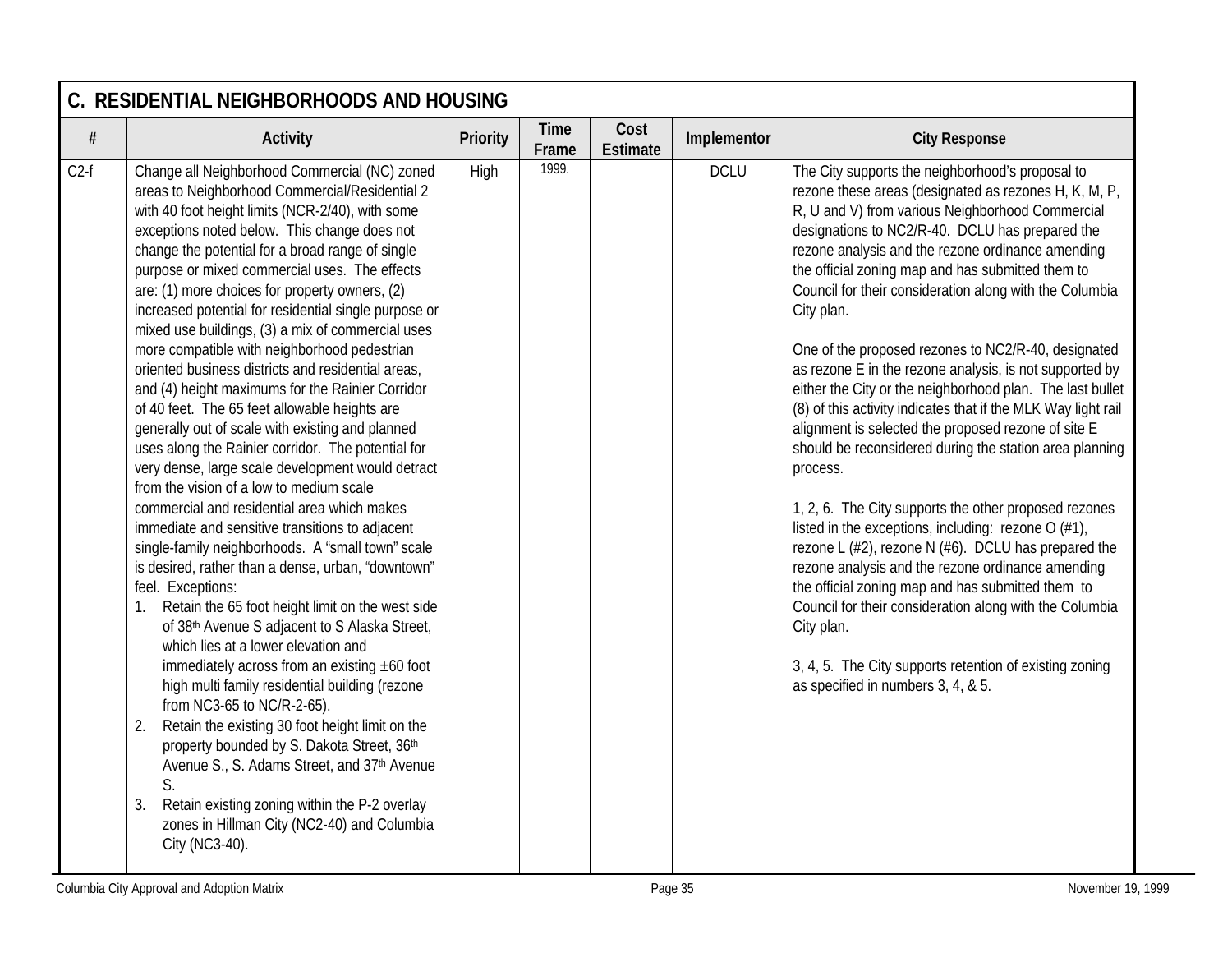| $\#$ | <b>Activity</b>                                                                                | Priority | <b>Time</b><br>Frame | Cost<br><b>Estimate</b> | Implementor | <b>City Response</b>                                      |
|------|------------------------------------------------------------------------------------------------|----------|----------------------|-------------------------|-------------|-----------------------------------------------------------|
|      | Retain existing zoning (NC3-40) on properties<br>4.                                            |          |                      |                         |             | 7. The proposed NC/R zone north of S Lilac Street has     |
|      | bounded by Edmunds, Ferdinand, 37th, and                                                       |          |                      |                         |             | been included in the North Rainier Neighborhood Plan      |
|      | the Columbia City P-2 overlay zone boundary.                                                   |          |                      |                         |             | for immediate adoption. The potential NC/R zone south     |
|      | 5.<br>Retain existing zoning (NC3-40) on the first                                             |          |                      |                         |             | of S Lucile Street is not proposed in the North Rainier   |
|      | parcel immediately east of the P-2 overlay                                                     |          |                      |                         |             | Neighborhood Plan for adoption at this time. A future     |
|      | zone boundary, on the north side of                                                            |          |                      |                         |             | amendment to the urban village boundary could be          |
|      | Ferdinand.                                                                                     |          |                      |                         |             | considered in the future, to include the area south of S  |
|      | Retain the NC designation on parcels fronting<br>6.                                            |          |                      |                         |             | Lucile Street.                                            |
|      | Rainier Avenue (rezone from NC3-65 to NC2-                                                     |          |                      |                         |             | 8. One of the proposed rezones to NC2/R-40,               |
|      | 40) on the east side of the street between                                                     |          |                      |                         |             | designated as rezone E in the rezone analysis, is not     |
|      | Alaska and Angeline streets.                                                                   |          |                      |                         |             | supported by either the City or the neighborhood plan. If |
|      | NOTE: Proposed NC/R zone changes outside<br>7.                                                 |          |                      |                         |             | the MLK Way light rail alignment is selected the          |
|      | of the designated Urban Village boundary                                                       |          |                      |                         |             | proposed rezone of site E should be reconsidered          |
|      | shall be recommendations only. These zone                                                      |          |                      |                         |             | during the station area planning process.                 |
|      | changes include proposed NC/R areas north<br>of S. Lilac Street and south of S. Lucile Street. |          |                      |                         |             |                                                           |
|      |                                                                                                |          |                      |                         |             |                                                           |
|      | Currently, properties lying outside of                                                         |          |                      |                         |             |                                                           |
|      | designated urban village boundaries are<br>ineligible for the NC/R zoning. The plan,           |          |                      |                         |             |                                                           |
|      | therefore, recommends either a future                                                          |          |                      |                         |             |                                                           |
|      | amendment to the Columbia City/Hillman                                                         |          |                      |                         |             |                                                           |
|      | City/Genesee Urban Village Boundary to                                                         |          |                      |                         |             |                                                           |
|      | match the designated Planning Area boundary                                                    |          |                      |                         |             |                                                           |
|      | referenced in the plan or a policy change by                                                   |          |                      |                         |             |                                                           |
|      | the City to allow for the NC/R designation                                                     |          |                      |                         |             |                                                           |
|      | within non-urban village areas or                                                              |          |                      |                         |             |                                                           |
|      | neighborhood planning area boundaries.                                                         |          |                      |                         |             |                                                           |
|      | Implement all zone changes with the adoption<br>8.                                             |          |                      |                         |             |                                                           |
|      | of this plan, with the following exceptions:                                                   |          |                      |                         |             |                                                           |
|      | Conduct the Columbia Plaza site rezone                                                         |          |                      |                         |             |                                                           |
|      | (NC3-65 to NC3-40) during the station-area                                                     |          |                      |                         |             |                                                           |
|      | planning process; reconsider the zoning on                                                     |          |                      |                         |             |                                                           |
|      | the NC1 zoned property adjacent to the S                                                       |          |                      |                         |             |                                                           |
|      | Alaska Street/Martin Luther King Jr. Way S.                                                    |          |                      |                         |             |                                                           |
|      | intersection during the station area planning                                                  |          |                      |                         |             |                                                           |
|      | process should a LRT station be selected to                                                    |          |                      |                         |             |                                                           |
|      | Columbia City Approva anti-Awithin the immediate area on MLK.                                  |          |                      |                         | Page 36     | November 19, 1999                                         |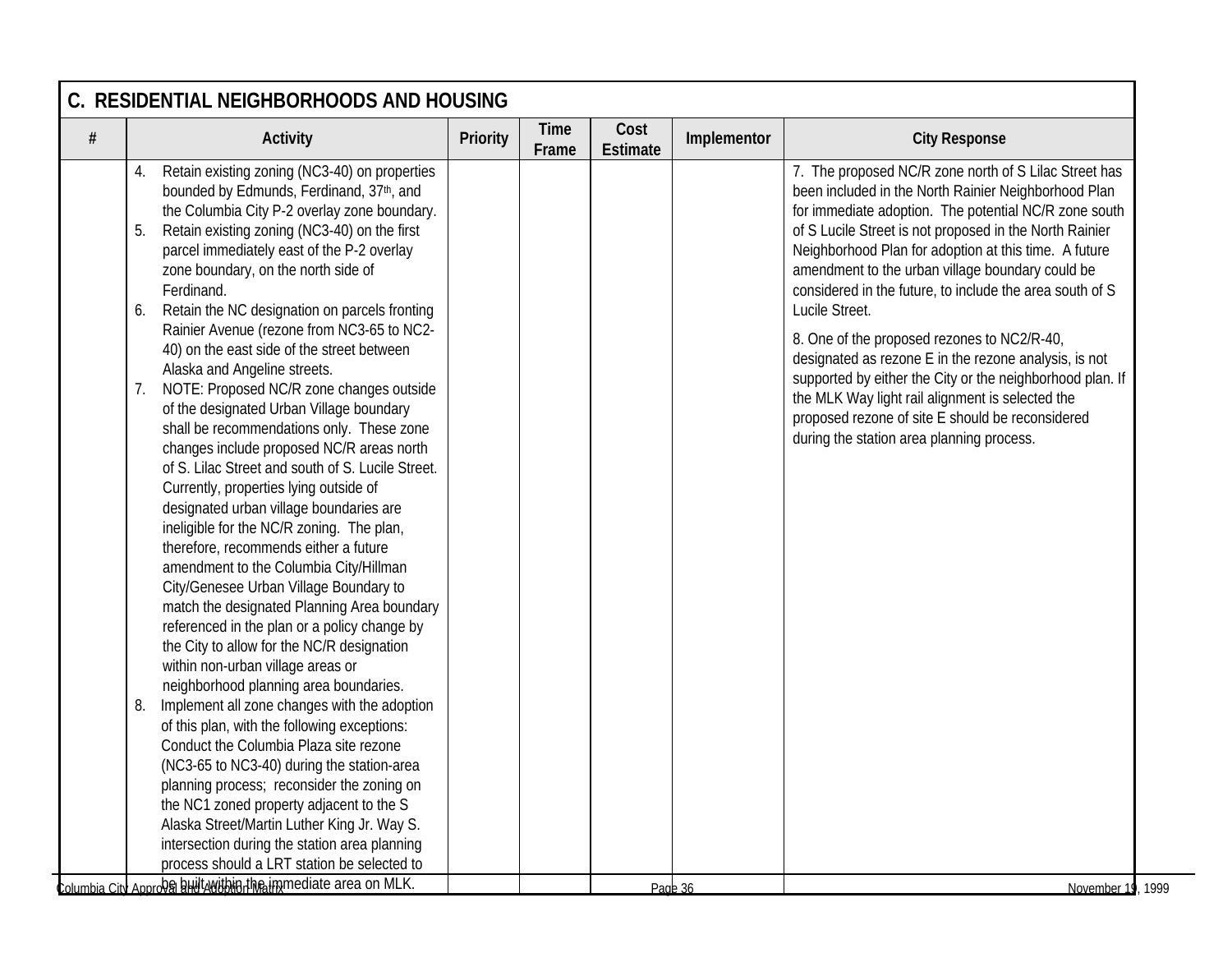|        | C. RESIDENTIAL NEIGHBORHOODS AND HOUSING                                                                                                                                                                                                                                                                                                                                                                                                                                                                                                                                                                                                                                                                                                                                                                                                                                                                                                                                                                                                                                                                                                                                                                                                                                                                                                                                                                                                                                                                                                                                            |                 |                                                                |                         |             |                                                                                                                                                                                                                                                                                                                                                                               |  |  |  |  |
|--------|-------------------------------------------------------------------------------------------------------------------------------------------------------------------------------------------------------------------------------------------------------------------------------------------------------------------------------------------------------------------------------------------------------------------------------------------------------------------------------------------------------------------------------------------------------------------------------------------------------------------------------------------------------------------------------------------------------------------------------------------------------------------------------------------------------------------------------------------------------------------------------------------------------------------------------------------------------------------------------------------------------------------------------------------------------------------------------------------------------------------------------------------------------------------------------------------------------------------------------------------------------------------------------------------------------------------------------------------------------------------------------------------------------------------------------------------------------------------------------------------------------------------------------------------------------------------------------------|-----------------|----------------------------------------------------------------|-------------------------|-------------|-------------------------------------------------------------------------------------------------------------------------------------------------------------------------------------------------------------------------------------------------------------------------------------------------------------------------------------------------------------------------------|--|--|--|--|
| #      | <b>Activity</b>                                                                                                                                                                                                                                                                                                                                                                                                                                                                                                                                                                                                                                                                                                                                                                                                                                                                                                                                                                                                                                                                                                                                                                                                                                                                                                                                                                                                                                                                                                                                                                     | <b>Priority</b> | <b>Time</b><br>Frame                                           | Cost<br><b>Estimate</b> | Implementor | <b>City Response</b>                                                                                                                                                                                                                                                                                                                                                          |  |  |  |  |
| $C2-g$ | Rezone the Commercial 2 (C-2) zoned area south<br>of Columbia City to Neighborhood Commercial 2<br>(NC-2/40) west of 39th Avenue S and<br>Neighborhood Commercial/Residential 2 (NCR-<br>2/40) east of 39th Avenue S. Allow single purpose<br>residential uses by right on those portions of the<br>proposed NC2-40 zoned property that front on S<br>Dawson Street, S Hudson Street, and 37th Avenue<br>S. This selects zoning classifications for this<br>planning area which prohibit auto oriented uses.<br>The effects of this action are: (1 to discourage<br>large-scale auto-oriented commercial uses at the<br>south end of the historic district, (2) to increase the<br>potential for single purpose residential<br>development (except on the portion of the property<br>that fronts on Rainier Ave S west of 39th Avenue S,<br>where nonresidential uses are required unless<br>through a conditional use permit) and (3) to<br>continue to encourage a broad range of<br>commercial uses compatible with neighborhood<br>commercial districts. Reduce the maximum<br>allowed height to 40 feet from 65 feet. The 65 feet<br>allowable heights are out of scale with existing and<br>planned uses along the Rainier corridor. The<br>potential for very dense, large scale development<br>would detract from the vision of a low to medium<br>scale commercial and residential area which<br>makes immediate and sensitive transitions to<br>adjacent single-family neighborhoods. A "small<br>town" scale is desired, rather than a dense, urban,<br>"downtown" feel. | High            | 1999.<br>Implement<br>with the<br>adoption<br>of this<br>plan. |                         | <b>DCLU</b> | The City supports the neighborhood's proposal to<br>rezone these areas (designated as rezones S and T)<br>from Commercial C2-65 to NC2 40 and NC2/R-40<br>respectively. DCLU has prepared the rezone analysis<br>and the rezone ordinance amending the official zoning<br>map and has submitted them to Council for their<br>consideration along with the Columbia City plan. |  |  |  |  |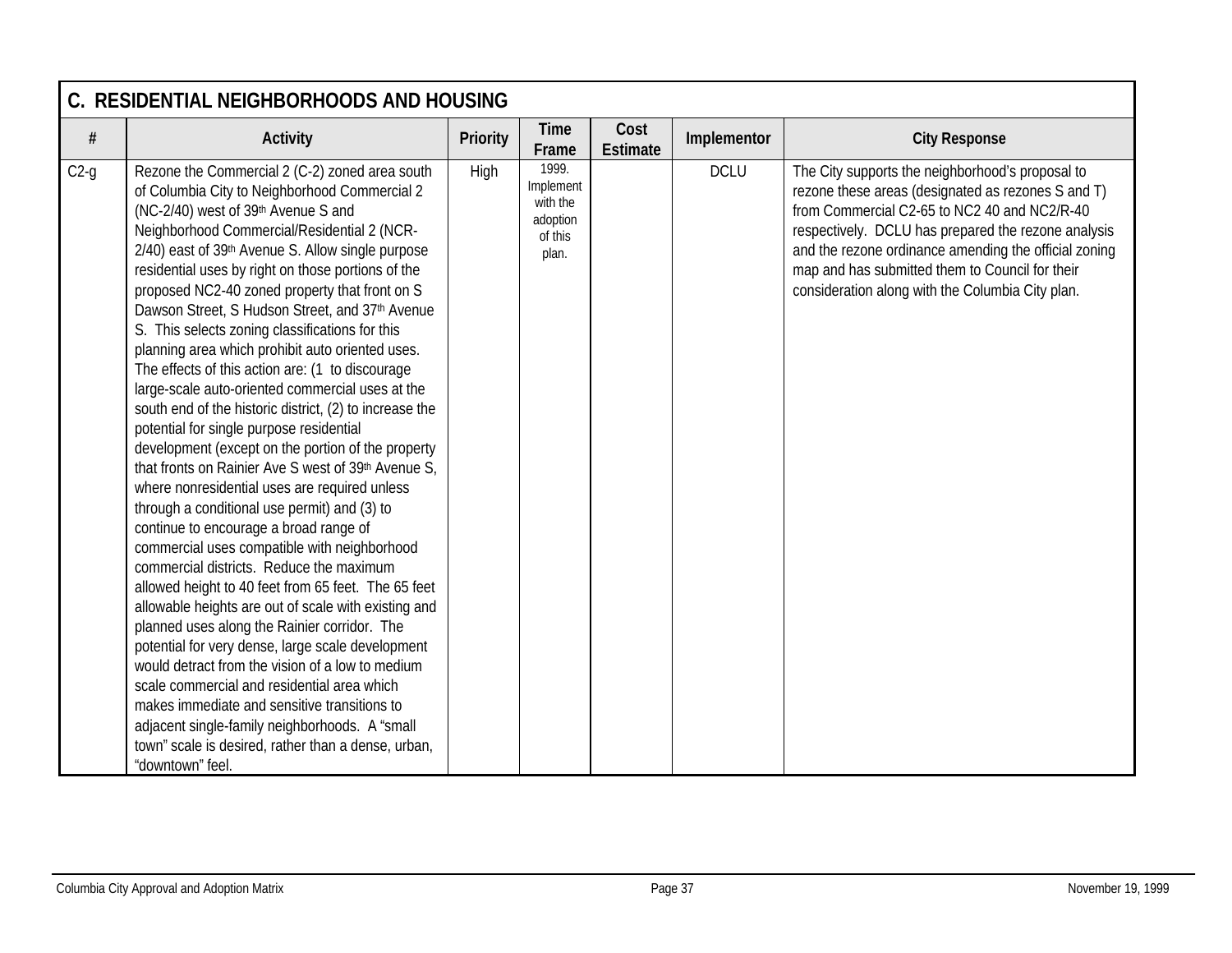|        | C. RESIDENTIAL NEIGHBORHOODS AND HOUSING                                                                                                                                                                                                                                                                                                                                                                                                                                                                                                                                                                                                                                                                                                                                                                                                                              |                 |                                                                                                                           |                         |             |                                                                                                                                                                                                                                                                                                                                                                          |  |  |  |  |
|--------|-----------------------------------------------------------------------------------------------------------------------------------------------------------------------------------------------------------------------------------------------------------------------------------------------------------------------------------------------------------------------------------------------------------------------------------------------------------------------------------------------------------------------------------------------------------------------------------------------------------------------------------------------------------------------------------------------------------------------------------------------------------------------------------------------------------------------------------------------------------------------|-----------------|---------------------------------------------------------------------------------------------------------------------------|-------------------------|-------------|--------------------------------------------------------------------------------------------------------------------------------------------------------------------------------------------------------------------------------------------------------------------------------------------------------------------------------------------------------------------------|--|--|--|--|
| $\#$   | <b>Activity</b>                                                                                                                                                                                                                                                                                                                                                                                                                                                                                                                                                                                                                                                                                                                                                                                                                                                       | <b>Priority</b> | <b>Time</b><br>Frame                                                                                                      | Cost<br><b>Estimate</b> | Implementor | <b>City Response</b>                                                                                                                                                                                                                                                                                                                                                     |  |  |  |  |
| $C2-h$ | Rezone currently Lowrise 3 (L-3) zoned areas<br>south and west of Zion Prep to Lowrise<br>Duplex/Triplex (LDT). These areas are mostly in<br>single-family use, with some duplex/triplex<br>structures and one apartment building.                                                                                                                                                                                                                                                                                                                                                                                                                                                                                                                                                                                                                                    | High            | 1999.<br>Reconsid-<br>er<br>proposal<br>if MLK/<br>Edmunds                                                                |                         | <b>DCLU</b> | The City does not support this proposal, and the<br>neighborhood indicates that this rezone (designated as<br>rezone F) should be reconsidered during the station<br>area planning process given that the MLK Jr. Way S<br>light rail alignment was selected in the preliminary                                                                                          |  |  |  |  |
|        | Preservation of the single family residential<br>character is highly desirable and the existing high<br>intensity multifamily zoning causes disinvestment<br>and pressure for redevelopment. Changing the<br>zoning to Lowrise Duplex/Triplex reflects the<br>existing use and better encourages reinvestment in<br>single-family houses, (especially in concert with<br>other planned single-family efforts in the<br>neighborhood).                                                                                                                                                                                                                                                                                                                                                                                                                                 |                 | LRT<br>station is<br>chosen<br>(consider<br>appropria-<br>te zoning<br>in the<br>station-<br>area<br>planning<br>process) |                         |             | alignment decision. Given its proximity to the future<br>light rail station, retention of low-density single-family<br>uses in this location will conflict with the goals of<br>fostering transit-oriented development.                                                                                                                                                  |  |  |  |  |
| $C2-i$ | Rezone the area on the east side of Martin Luther<br>King Jr. Way S starting one lot deep -south from S<br>Hudson southward to S Dawson, to Lowrise 4 -<br>Residential/Commercial (L-4 RC) from Commercial<br>1 (C1 40). This area is currently in multifamily<br>residential use. This zoning change would<br>preserve existing residential and encourage new<br>residential. Single purpose apartment buildings<br>would be allowed. A limited number of commercial<br>uses, which are compatible with residential uses,<br>would be allowed outright or in mixed use buildings<br>including: personal and household retail, medical<br>services, restaurants without cocktail lounges,<br>offices, food processing and craft work. This idea<br>should be considered going southward on MLK<br>outside of the Columbia City planning area for the<br>same reasons. | High            | 1999.<br>Implement<br>with the<br>adoption<br>of this<br>plan.                                                            |                         | <b>DCLU</b> | The City supports the neighborhood's proposal to<br>rezone this area (designated as rezone G) from<br>Commercial C1-40 to Lowrise/Residential Commercial<br>L4/RC. DCLU has prepared the rezone analysis and<br>the rezone ordinance amending the official zoning map<br>and has submitted them to Council for their<br>consideration along with the Columbia City plan. |  |  |  |  |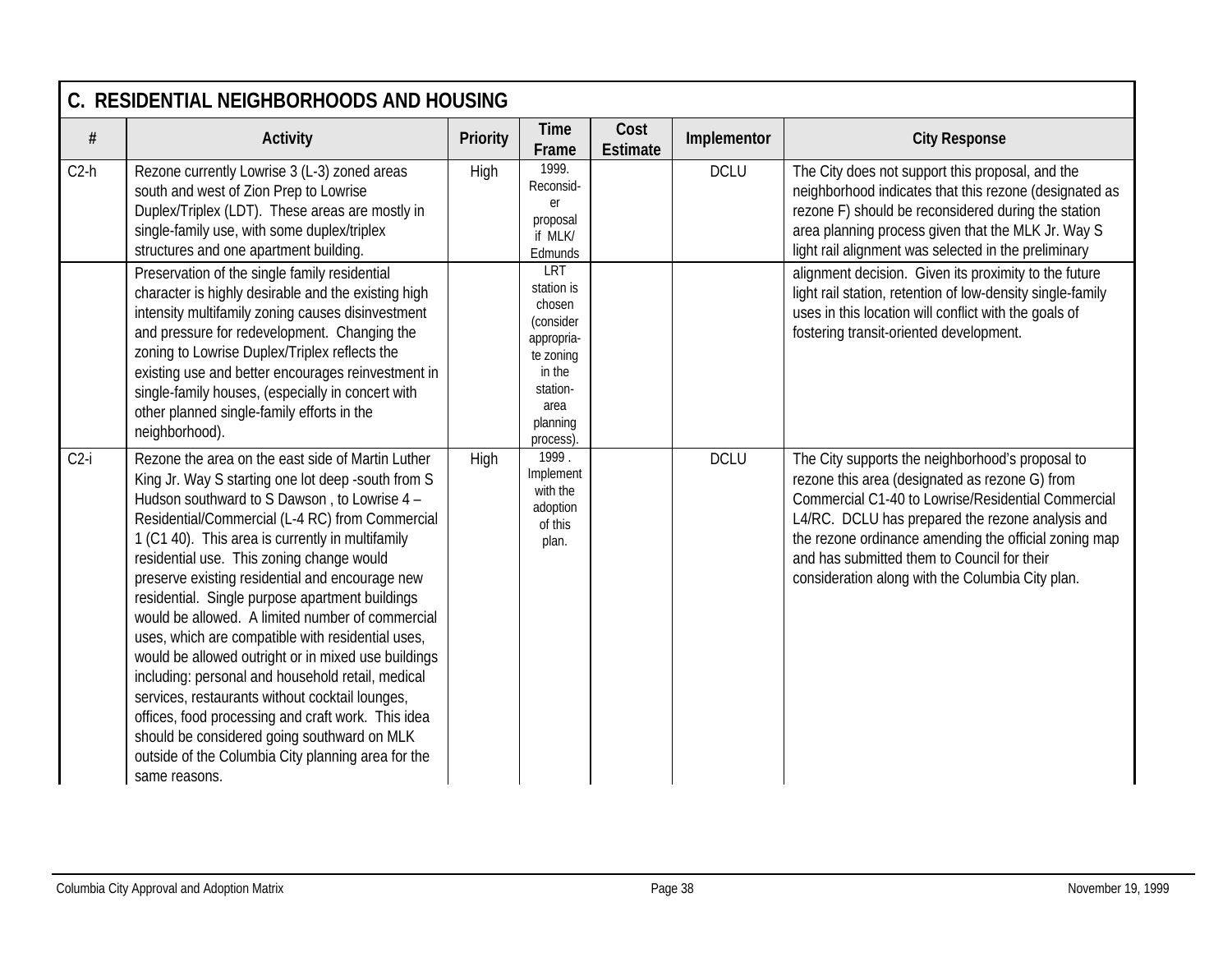|        | C. RESIDENTIAL NEIGHBORHOODS AND HOUSING                                                                                                                                                                                                                                                                                                                                                                                  |          |                                                                                                   |                         |                    |                                                                                                                                                                                                                                                                                                                                                                                                                                                                                                                                                                                                                                                                                                                                                                                                                                  |  |  |  |  |
|--------|---------------------------------------------------------------------------------------------------------------------------------------------------------------------------------------------------------------------------------------------------------------------------------------------------------------------------------------------------------------------------------------------------------------------------|----------|---------------------------------------------------------------------------------------------------|-------------------------|--------------------|----------------------------------------------------------------------------------------------------------------------------------------------------------------------------------------------------------------------------------------------------------------------------------------------------------------------------------------------------------------------------------------------------------------------------------------------------------------------------------------------------------------------------------------------------------------------------------------------------------------------------------------------------------------------------------------------------------------------------------------------------------------------------------------------------------------------------------|--|--|--|--|
| $\#$   | <b>Activity</b>                                                                                                                                                                                                                                                                                                                                                                                                           | Priority | Time<br>Frame                                                                                     | Cost<br><b>Estimate</b> | Implementor        | <b>City Response</b>                                                                                                                                                                                                                                                                                                                                                                                                                                                                                                                                                                                                                                                                                                                                                                                                             |  |  |  |  |
| $C2-j$ | Rezone currently Lowrise 2 and Lowrise 3,<br>Residential/Commercial (L2-RC and L3-RC) zoned<br>areas along Letitia Avenue S. between S. Lilac<br>Street and S. Genesee Street to Lowrise<br>Duplex/Triplex (LDT). This area contains limited<br>existing infrastructure, lies on relatively steep<br>slopes, and contains mostly single family<br>residential uses. Surrounding zoning is SF-5000<br>on nearly all sides. | High     | 1999.<br>Conduct<br>rezone<br>activities<br>during the<br>station<br>area<br>planning<br>process. |                         | <b>DCLU</b>        | The neighborhood plan indicates that these actions<br>(designated as rezones I and J) should be considered<br>future possible rezones. Neither DCLU nor the planning<br>group's consultant prepared analyses of these rezones<br>and they are not included in proposed amendments to<br>the official zoning map. The rezones could be<br>reconsidered in the future during station area planning,<br>although they are not located adjacent from the<br>proposed light rail alignment.                                                                                                                                                                                                                                                                                                                                           |  |  |  |  |
| $C2-k$ | Create specific multi-family residential and<br>commercial development guidelines. Use the<br>design review process to assure that neighborhood<br>goals for compatible design and attractive buildings<br>are achieved for both residential and commercial<br>projects, including rehabilitation of existing<br>structures.                                                                                              | Med      |                                                                                                   |                         | DCLU,<br>community | DCLU will address design guidelines proposed by<br>neighborhoods in three phases. First, fully developed<br>neighborhood design guidelines will be reviewed and<br>possibly adopted. Other neighborhood-developed<br>guidelines & design recommendations will be reviewed<br>in order to include common design elements in the<br>revision of the City-wide design review program. This<br>work is underway and DCLU is scheduled to make<br>recommendations to the City Council in the fourth<br>quarter, 1999. DCLU will also be reviewing other<br>neighborhood design guidelines as they are developed<br>by the neighborhoods. Once design guidelines are<br>developed by the neighborhood, DCLU will conduct a<br>preliminary review of the design guidelines to determine<br>in which phase of DCLU's review they belong. |  |  |  |  |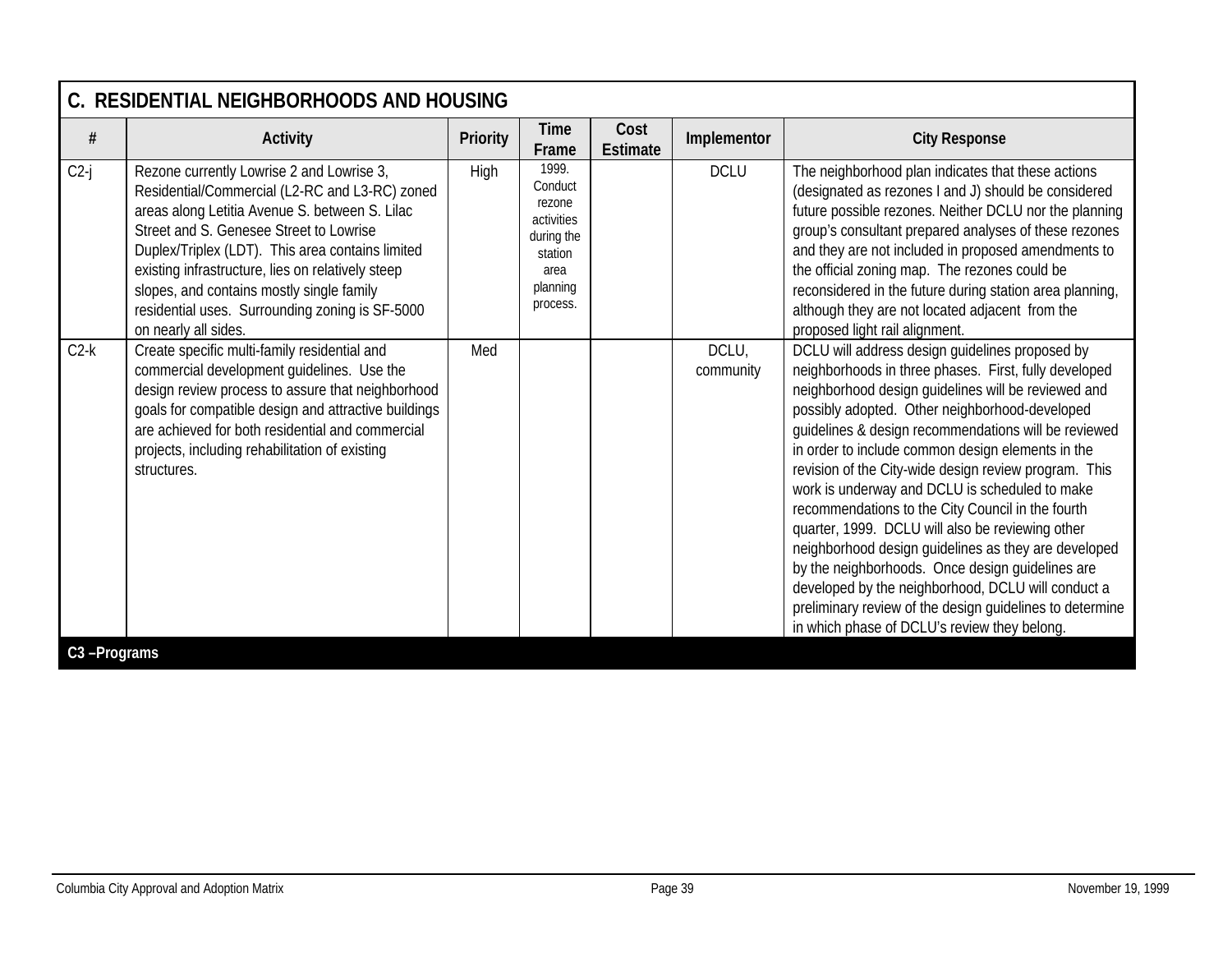|        | C. RESIDENTIAL NEIGHBORHOODS AND HOUSING                                                                                                                                                                                                                                                                                                                                                                                                                                                                                                                                                                                                                                                                                                                                                                                                                                                                                                                                                                               |                 |               |                  |                                                                                            |                                                                                                                                                                                                                                                                                                                                                                                                         |  |  |  |  |
|--------|------------------------------------------------------------------------------------------------------------------------------------------------------------------------------------------------------------------------------------------------------------------------------------------------------------------------------------------------------------------------------------------------------------------------------------------------------------------------------------------------------------------------------------------------------------------------------------------------------------------------------------------------------------------------------------------------------------------------------------------------------------------------------------------------------------------------------------------------------------------------------------------------------------------------------------------------------------------------------------------------------------------------|-----------------|---------------|------------------|--------------------------------------------------------------------------------------------|---------------------------------------------------------------------------------------------------------------------------------------------------------------------------------------------------------------------------------------------------------------------------------------------------------------------------------------------------------------------------------------------------------|--|--|--|--|
| $\#$   | <b>Activity</b>                                                                                                                                                                                                                                                                                                                                                                                                                                                                                                                                                                                                                                                                                                                                                                                                                                                                                                                                                                                                        | <b>Priority</b> | Time<br>Frame | Cost<br>Estimate | Implementor                                                                                | <b>City Response</b>                                                                                                                                                                                                                                                                                                                                                                                    |  |  |  |  |
| $C3-a$ | Develop a land banking and market rate and mixed<br>income housing development program. Private<br>developers are not purchasing land along Martin<br>Luther King Jr. Way and Rainier Avenue for mixed<br>use or single purpose housing because current<br>zoning makes housing development difficult and<br>because the market for new multifamily rental<br>housing in these corridors is unproven. When sites<br>are purchased and developed, the use is usually a<br>single purpose commercial development<br>community development organizations should be<br>capitalized to purchase key land parcels with<br>housing development potential on MLK Jr. Way<br>and Rainier Avenue S. These parcels could then<br>be readied for housing development (rezones, and<br>other regulatory issues resolved) and then remar-<br>keted to housing developers or mixed use<br>developers who are willing to develop market rate<br>housing which meets community objectives for<br>scale, design, amenities, and economic | <b>High</b>     | 1999          |                  | Neighborhood<br>community<br>development<br>organization,<br>OH, OED<br>SEED,<br>Homesight | OED and the Office of Housing will continue to work<br>with SEED and HomeSight to search for new resources<br>for land acquisition and the development of mixed<br>income and market rate housing projects. OED will<br>work to find other resources. OH and OED are<br>currently working with HomeSight on the Nojii Gardens<br>and with SEED on the housing component of Rainier<br>Valley Square II. |  |  |  |  |
|        | development.                                                                                                                                                                                                                                                                                                                                                                                                                                                                                                                                                                                                                                                                                                                                                                                                                                                                                                                                                                                                           |                 |               |                  |                                                                                            |                                                                                                                                                                                                                                                                                                                                                                                                         |  |  |  |  |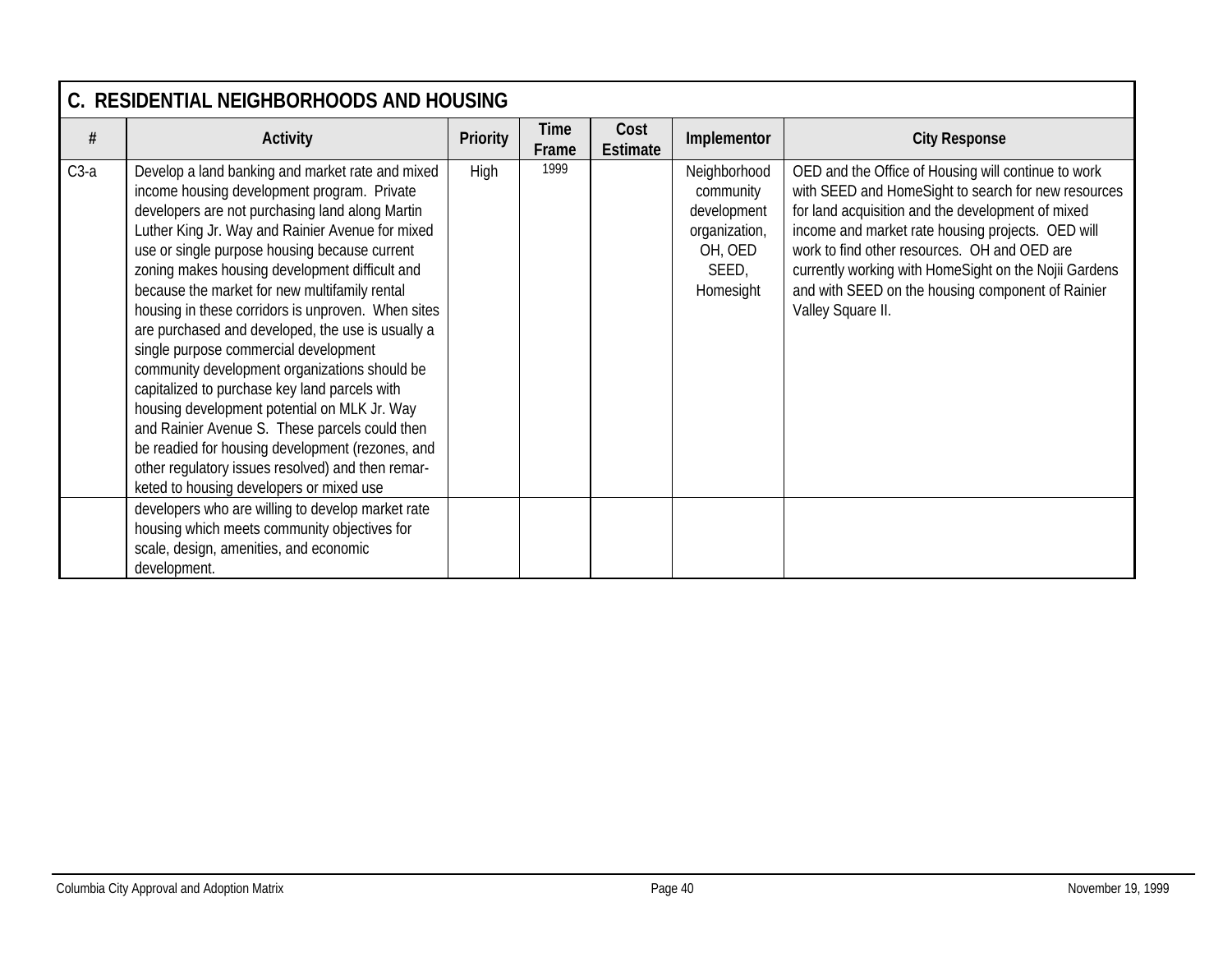|        | C. RESIDENTIAL NEIGHBORHOODS AND HOUSING                                                                                                                                                                                                                                                                                                                                                                                                                                                                                                                                                                                                                                                                                                                                                                                                                                                                                                                                                                                                                                                                                                                                                                                                                                                                                                                                                                                                                                                                                     |                 |                                      |                         |               |                                                                                                                                                                                                                                                                                                                                                                                                                                                                                                                                                                                                                                                                                                                                                                                                                                                                                                                                                                                                                                                                                                                                                                                                                                                                                                                                                                                                                            |  |  |  |  |
|--------|------------------------------------------------------------------------------------------------------------------------------------------------------------------------------------------------------------------------------------------------------------------------------------------------------------------------------------------------------------------------------------------------------------------------------------------------------------------------------------------------------------------------------------------------------------------------------------------------------------------------------------------------------------------------------------------------------------------------------------------------------------------------------------------------------------------------------------------------------------------------------------------------------------------------------------------------------------------------------------------------------------------------------------------------------------------------------------------------------------------------------------------------------------------------------------------------------------------------------------------------------------------------------------------------------------------------------------------------------------------------------------------------------------------------------------------------------------------------------------------------------------------------------|-----------------|--------------------------------------|-------------------------|---------------|----------------------------------------------------------------------------------------------------------------------------------------------------------------------------------------------------------------------------------------------------------------------------------------------------------------------------------------------------------------------------------------------------------------------------------------------------------------------------------------------------------------------------------------------------------------------------------------------------------------------------------------------------------------------------------------------------------------------------------------------------------------------------------------------------------------------------------------------------------------------------------------------------------------------------------------------------------------------------------------------------------------------------------------------------------------------------------------------------------------------------------------------------------------------------------------------------------------------------------------------------------------------------------------------------------------------------------------------------------------------------------------------------------------------------|--|--|--|--|
| #      | <b>Activity</b>                                                                                                                                                                                                                                                                                                                                                                                                                                                                                                                                                                                                                                                                                                                                                                                                                                                                                                                                                                                                                                                                                                                                                                                                                                                                                                                                                                                                                                                                                                              | <b>Priority</b> | <b>Time</b><br>Frame                 | Cost<br><b>Estimate</b> | Implementor   | <b>City Response</b>                                                                                                                                                                                                                                                                                                                                                                                                                                                                                                                                                                                                                                                                                                                                                                                                                                                                                                                                                                                                                                                                                                                                                                                                                                                                                                                                                                                                       |  |  |  |  |
| $C3-c$ | Support the activities of the Home Ownership Zone<br>proposed by HomeSight and established by City<br>Resolution. HomeSight is a non-profit Community<br>Development Corporation (CDC) with a mission to<br>revitalize neighborhoods through affordable home<br>ownership. HomeSight builds homes affordable to<br>low and moderate income buyers and provides<br>down payment assistance. In 1997, HomeSight<br>applied to HUD for funding of a Home Ownership<br>Zone in Southeast Seattle. While not funded by<br>HUD, HomeSight has continued planning for<br>activities within this zone. The zone is bounded by<br>Alaska on the North, Graham on the South, 46th<br>Avenue on the east and 32nd Avenue on the west.<br>HomeSight plans to construct up to 100 new<br>homes, provide 40 down payment assistance<br>loans, provide home buyer education, advise<br>owners about rehabilitation resources, and<br>coordinate home ownership activities with capital<br>improvements. City funds should be invested to<br>support Home Ownership Zone activities.<br>Resources such as land banking funds, utility and<br>down payment assistance, tax exemption<br>programs and infrastructure improvements could<br>all support these activities. Any programs which<br>provide direct and indirect support for increased<br>homeownership are encouraged, including Seattle<br>Housing Authority efforts to increase<br>homeownership opportunities for residents, Habitat<br>for Humanity activities, and any others. | High            | Ongoing,<br>beginning<br>Fall, 1998. |                         | HomeSight, OH | The Homeownership Zone Initiative (HOZ) allows<br>communities to reclaim vacant and blighted properties,<br>increase homeownership, and promote economic<br>revitalization by creating entire neighborhoods of new,<br>single-family homes, called Homeownership Zones.<br>Communities are encouraged to use New Urbanist<br>design principals by providing for a pedestrian-friendly<br>environment, a mix of incomes and compatible uses,<br>defined neighborhood boundaries and access to jobs<br>and mass transit. The HOZ application process is<br>competitive. While the City was not selected in 1997,<br>there may be further opportunities to establish an HOZ<br>in the Columbia City area. There was no competitive<br>HOZ process in 1998 or 1999.<br>The City's Office of Housing (OH) supports the<br>community's housing goals for mixed-use and mixed-<br>income development around the proposed light rail<br>stations and the redevelopment of the Rainier Vista<br>housing project. It further supports the activities of<br>HomeSight in this area and also makes available down-<br>payment assistance funds for first-time buyers. OH<br>does not have other funds available to support most of<br>the market rate housing proposals identified in the plan.<br>However, OH is willing to work with other departments<br>and the community to find ways to help the community<br>achieve its goals. |  |  |  |  |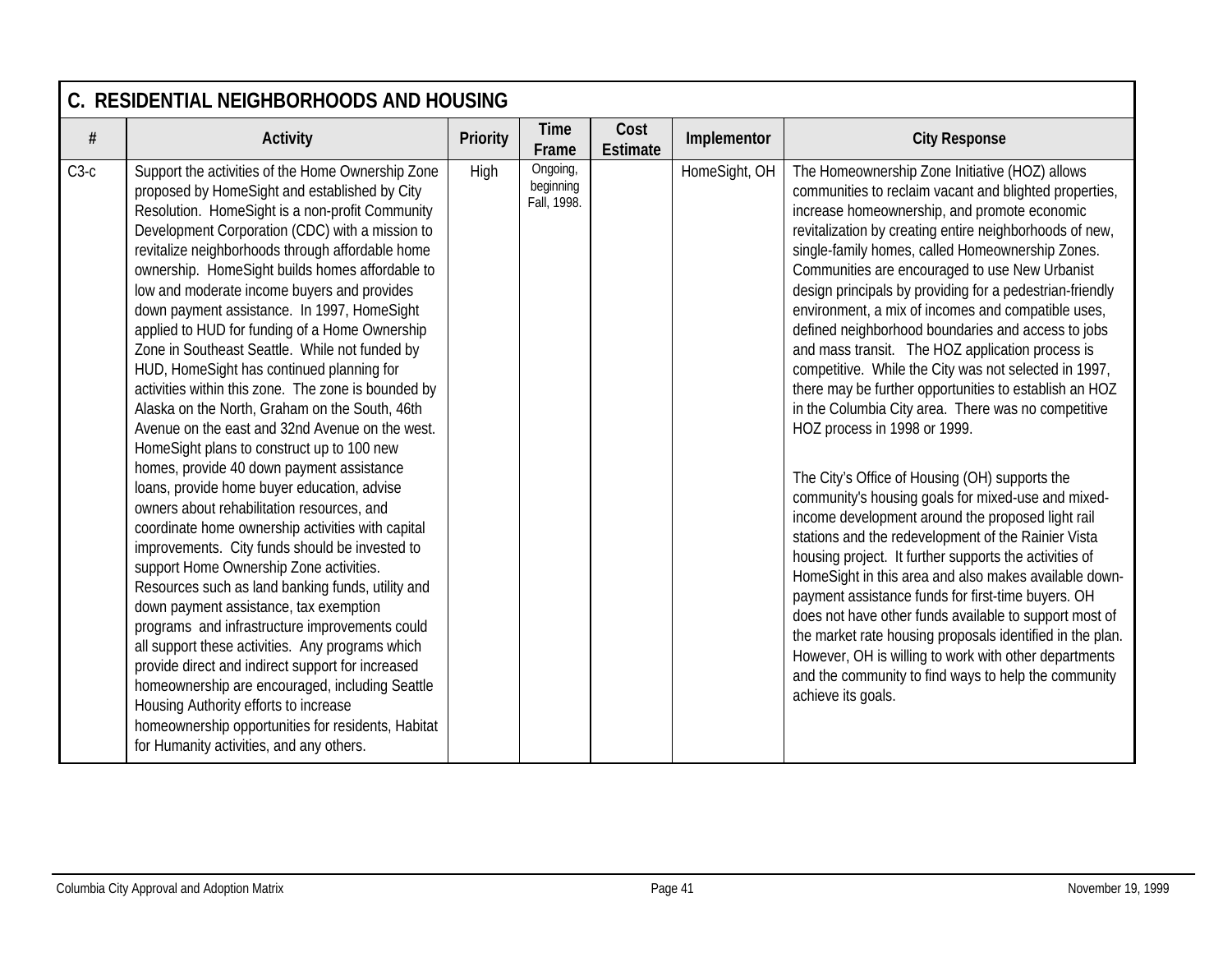|        | C. RESIDENTIAL NEIGHBORHOODS AND HOUSING                                                                                                                                                                                                                                                                                                                                                                                                                                                                                                                                                                                                                                                                                                                                                                                                             |          |                      |                         |                                                                                  |                                                                                                                                                                                                                                                                                                                                                                                                                                                                                                                                                                               |  |  |  |  |
|--------|------------------------------------------------------------------------------------------------------------------------------------------------------------------------------------------------------------------------------------------------------------------------------------------------------------------------------------------------------------------------------------------------------------------------------------------------------------------------------------------------------------------------------------------------------------------------------------------------------------------------------------------------------------------------------------------------------------------------------------------------------------------------------------------------------------------------------------------------------|----------|----------------------|-------------------------|----------------------------------------------------------------------------------|-------------------------------------------------------------------------------------------------------------------------------------------------------------------------------------------------------------------------------------------------------------------------------------------------------------------------------------------------------------------------------------------------------------------------------------------------------------------------------------------------------------------------------------------------------------------------------|--|--|--|--|
| $\#$   | <b>Activity</b>                                                                                                                                                                                                                                                                                                                                                                                                                                                                                                                                                                                                                                                                                                                                                                                                                                      | Priority | <b>Time</b><br>Frame | Cost<br><b>Estimate</b> | Implementor                                                                      | <b>City Response</b>                                                                                                                                                                                                                                                                                                                                                                                                                                                                                                                                                          |  |  |  |  |
| $C3-e$ | Target the City REACH program for repairs to<br>single family houses to the area. The City's 1989<br>Housing Condition Survey shows Southeast<br>Seattle to be among those neighborhoods with a<br>high proportion of "Deteriorated" and "Dilapidated"<br>housing. The City offers a low interest rate<br>program for home repairs to low and moderate<br>income households to enable them to make home<br>repairs they normally could not afford. The City<br>should market this program to all single family<br>homes within the planning area boundaries through<br>concerted, house to house marketing activities<br>including workshops, mailing, signage, publicity,<br>etc. This program should be coordinated with<br>home ownership zone activities, and potentially<br>microtargeted to the immediate vicinity of<br>HomeSight activities. | High     | 1998,<br>Ongoing.    |                         | OH                                                                               | OH is currently completing a program evaluation of the<br>REACH program. The results of the evaluation, along<br>with recommendations for restructuring of the program,<br>will be presented to the Mayor and the City Council in<br>1999. The program's marketing efforts are included in<br>this evaluation.<br>The REACH Program is already using direct mail and<br>doorbelling to market the availability of its single family<br>rehabilitation program in central and southeast Seattle.                                                                               |  |  |  |  |
| $C3-f$ | Use light rail station(s) as an opportunity to<br>encourage new housing development. Station(s)<br>should be located to support neighborhood<br>community development objectives including the<br>development of housing in the immediate vicinity of<br>the stops. While encouraging the development of<br>new housing, protection of existing housing from<br>the impacts of transit stations should also be a high<br>priority. Residents who are displaced because of<br>transit related condemnation of their homes should<br>receive the most generous relocation benefits<br>possible, including 'last resort" housing which is<br>housing financed by transit funds to provide<br>replacement housing which fully meets the<br>financial and physical needs of the families<br>displaced.                                                    | High     | 2000.                |                         | OH, Sound<br>Transit<br>neighborhood<br>community<br>development<br>organization | As part of mitigation for construction impacts, Sound<br>Transit will be providing compensation to property<br>owners and relocation assistance to displaced<br>businesses and residents. Sound Transit has already<br>begun informal discussions with many business and<br>property owners along the light rail corridor and, when<br>the final Federal record of decision is obtained in early<br>2000, Sound Transit's formal property acquisition<br>process will begin and formal discussions to determine<br>appropriate relocation assistance will begin at that time. |  |  |  |  |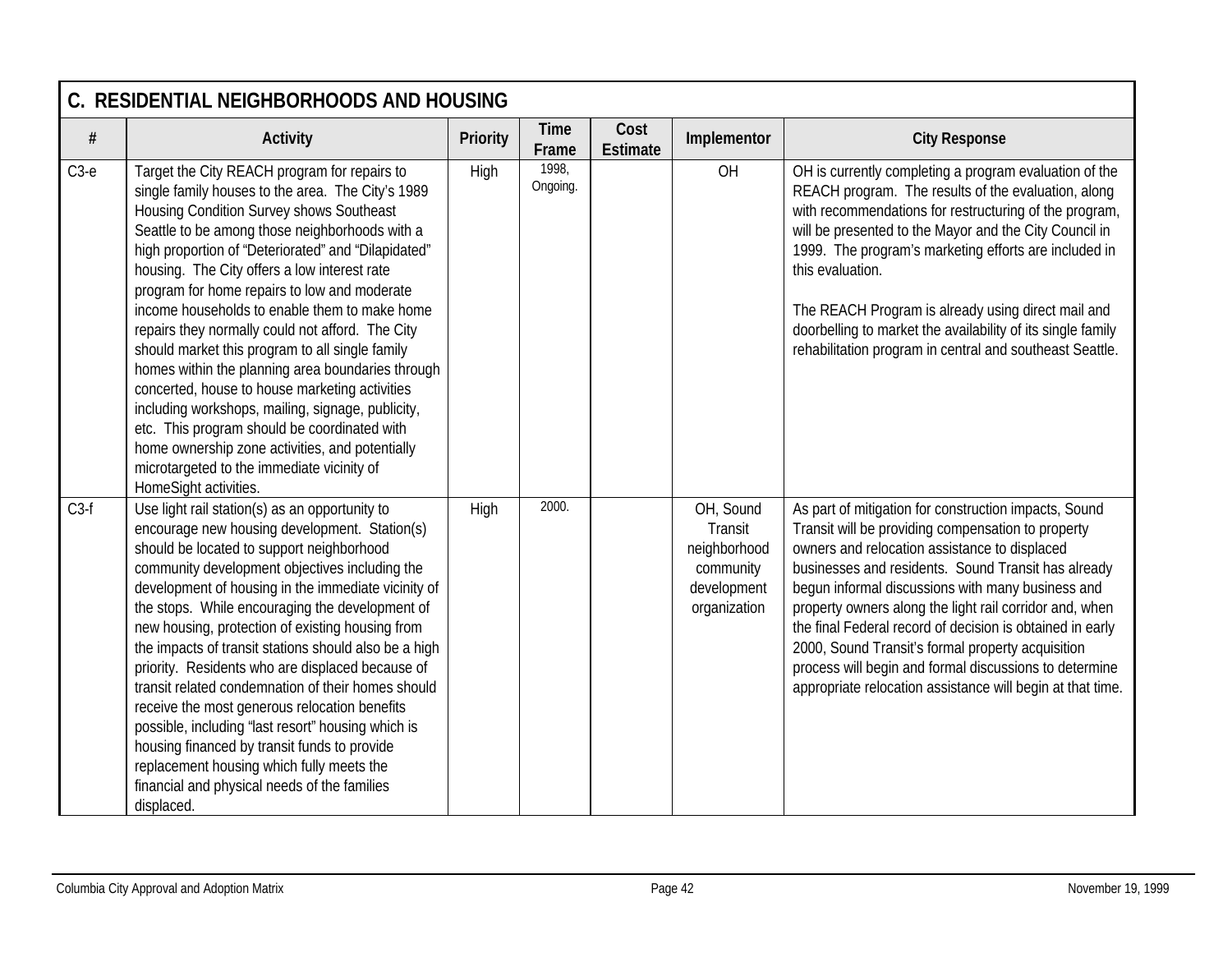|        | C. RESIDENTIAL NEIGHBORHOODS AND HOUSING                                                                                                                                                                                                                                                                                                                                                                                                                                                                                                                                                                                                                                                                                                                                                                                                                                                                                                                                                                                                                                                                                                                                                                                                                                                                                                                                                                                                                                                                                                                                                                                                               |                 |                      |                         |             |                                                                                                                                                                                                                                                                                                                                                                                                         |  |  |  |  |
|--------|--------------------------------------------------------------------------------------------------------------------------------------------------------------------------------------------------------------------------------------------------------------------------------------------------------------------------------------------------------------------------------------------------------------------------------------------------------------------------------------------------------------------------------------------------------------------------------------------------------------------------------------------------------------------------------------------------------------------------------------------------------------------------------------------------------------------------------------------------------------------------------------------------------------------------------------------------------------------------------------------------------------------------------------------------------------------------------------------------------------------------------------------------------------------------------------------------------------------------------------------------------------------------------------------------------------------------------------------------------------------------------------------------------------------------------------------------------------------------------------------------------------------------------------------------------------------------------------------------------------------------------------------------------|-----------------|----------------------|-------------------------|-------------|---------------------------------------------------------------------------------------------------------------------------------------------------------------------------------------------------------------------------------------------------------------------------------------------------------------------------------------------------------------------------------------------------------|--|--|--|--|
| $\#$   | <b>Activity</b>                                                                                                                                                                                                                                                                                                                                                                                                                                                                                                                                                                                                                                                                                                                                                                                                                                                                                                                                                                                                                                                                                                                                                                                                                                                                                                                                                                                                                                                                                                                                                                                                                                        | <b>Priority</b> | <b>Time</b><br>Frame | Cost<br><b>Estimate</b> | Implementor | <b>City Response</b>                                                                                                                                                                                                                                                                                                                                                                                    |  |  |  |  |
| $C3-g$ | Create a program for owners of existing buildings<br>with affordable rents to obtain assistance with<br>building improvements. This planning area has<br>hundreds of rental units built in the 50's and 60's<br>which are in poor repair and unsafe condition. This<br>'blight" affects the personal safety of the residents<br>and negatively affects the community's interest in<br>new housing. Property owners will not reinvest in<br>properties with depressed rents. In the recent<br>past, the City had housing programs which<br>provided funding for private owners of rental<br>housing to obtain low-interest financing to make<br>property repairs, particularly code repairs. In some<br>programs, owners were required to regulate rent<br>for a period of time. In other programs, rents were<br>not controlled. The programs were made available<br>in areas which had a predominantly low and<br>moderate income population and where rents were<br>below the City average. A new below-market loan<br>assistance program should be made available to<br>Rainier and MLK corridor rental property owners. It<br>would be a valuable investment in community<br>revitalization, and would help maintain the housing<br>stock. It is a much less expensive investment than<br>purchase and rehabilitation or construction of<br>properties. Private owners should also be provided<br>management training to assist them to provide well<br>managed communities. The community would<br>encourage the City to offer a program which does<br>not require rent regulation, patterned after the<br>federal rental rehabilitation program. | High            | 1999.                |                         | OH          | As a part of the work being completed on the<br>implementation of the Housing Action Agenda, OH staff<br>are researching potential new program options and new<br>financing mechanisms. OH is also considering<br>revisions to the current Special Objectives Policies<br>included in the Consolidated Plan. These<br>recommendations will be considered during these<br>revisions and future research. |  |  |  |  |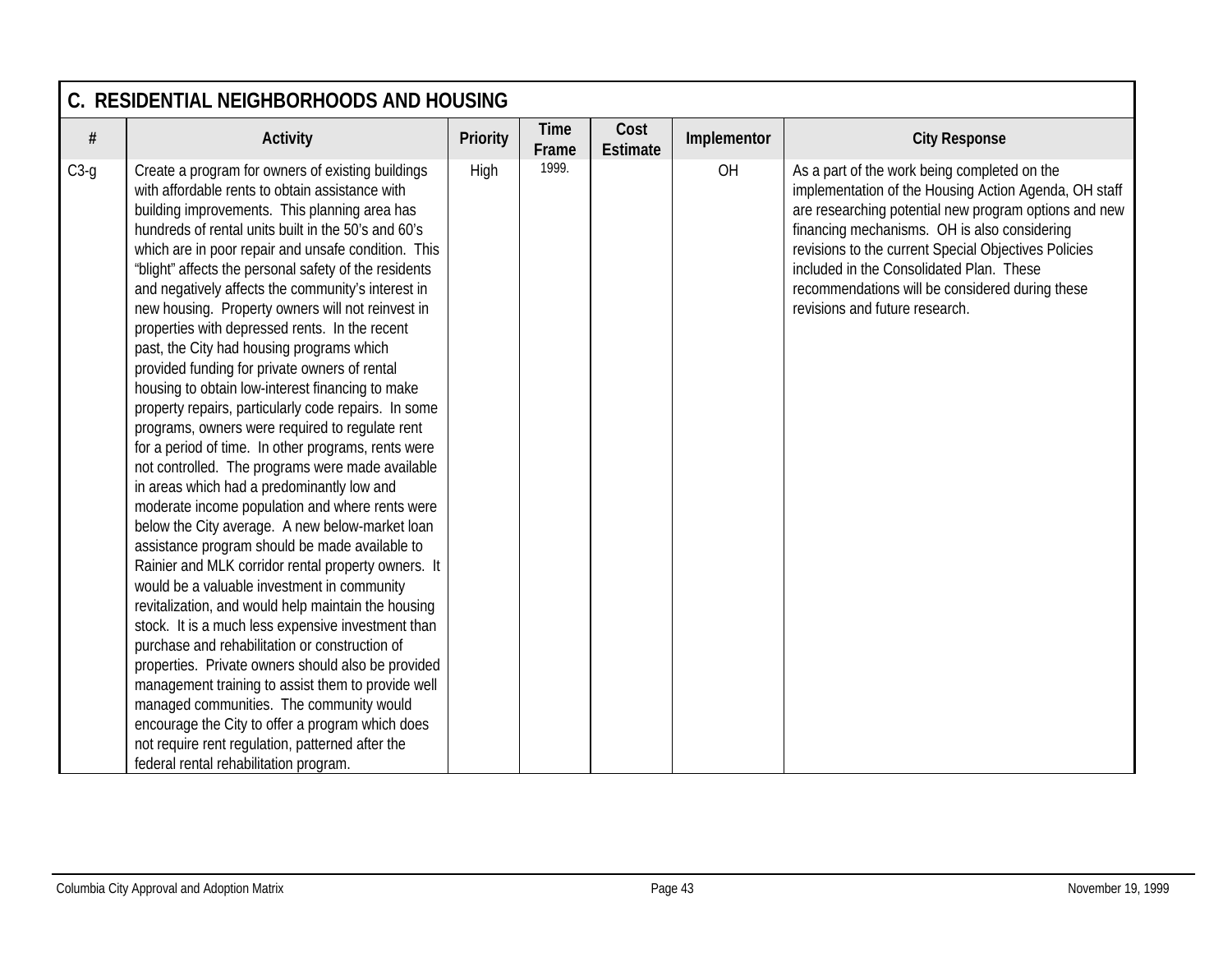|        | C. RESIDENTIAL NEIGHBORHOODS AND HOUSING                                                                                                                                                                                                                                                                                                                                                                                                                                                                                                                                                                                                                                                                                                                                                                                                                                                                                                                                                                                                                                                                                                                                                                                    |                 |                      |                         |                                                                       |                                                                                                                                                                                                                                                                                                                                                                                                                                                                                                                 |
|--------|-----------------------------------------------------------------------------------------------------------------------------------------------------------------------------------------------------------------------------------------------------------------------------------------------------------------------------------------------------------------------------------------------------------------------------------------------------------------------------------------------------------------------------------------------------------------------------------------------------------------------------------------------------------------------------------------------------------------------------------------------------------------------------------------------------------------------------------------------------------------------------------------------------------------------------------------------------------------------------------------------------------------------------------------------------------------------------------------------------------------------------------------------------------------------------------------------------------------------------|-----------------|----------------------|-------------------------|-----------------------------------------------------------------------|-----------------------------------------------------------------------------------------------------------------------------------------------------------------------------------------------------------------------------------------------------------------------------------------------------------------------------------------------------------------------------------------------------------------------------------------------------------------------------------------------------------------|
| $\#$   | <b>Activity</b>                                                                                                                                                                                                                                                                                                                                                                                                                                                                                                                                                                                                                                                                                                                                                                                                                                                                                                                                                                                                                                                                                                                                                                                                             | <b>Priority</b> | <b>Time</b><br>Frame | Cost<br><b>Estimate</b> | Implementor                                                           | <b>City Response</b>                                                                                                                                                                                                                                                                                                                                                                                                                                                                                            |
| $C3-h$ | Create a mixed income housing financing program<br>to assist community based housing developers to<br>build or buy and rehabilitate existing housing in the<br>Rainier and MLK corridors. The Rainier Valley has<br>a high percentage of units for very low income<br>families, estimated to be 51% of all rental units,<br>(Southeast Seattle Impact Area). While public<br>investment in housing development and<br>rehabilitation is necessary for the revitalization of<br>the area, the community feels the funds must be<br>invested to further community revitalization and<br>neighborhood plan goals. Investment of funds is<br>needed which increases home ownership<br>opportunities, provides new construction and<br>acquisition and financial assistance for<br>rehabilitation of multi-family properties where<br>market-rate rents are generally not high enough to<br>provide the cash flow required for private loans,<br>and to assist neighborhood revitalization through<br>encouraging the gradual development of mixed-<br>income multifamily communities. Within these<br>parameters, additional funding must be made<br>available to this community for housing<br>development and rehabilitation. | High            | 1999.                |                         | OH, OED,<br>neighborhood<br>community<br>development<br>organization. | OED and the Office of Housing will continue to work<br>with SEED and HomeSight to search for new resources<br>for land acquisition and the development of mixed<br>income and market rate housing projects. Both<br>strategies were included in the City's Empowerment<br>Zone application, which was not funded, and OED will<br>work to find other resources. OH & OED are currently<br>working with HomeSight on the Nojii Gardens and with<br>SEED on the housing component of Rainier Valley<br>Square II. |
|        | C4 - Special Opportunities                                                                                                                                                                                                                                                                                                                                                                                                                                                                                                                                                                                                                                                                                                                                                                                                                                                                                                                                                                                                                                                                                                                                                                                                  |                 |                      |                         |                                                                       |                                                                                                                                                                                                                                                                                                                                                                                                                                                                                                                 |
| $C4-a$ | Support the Nojii Gardens Home Ownership<br>Project. The first project proposed in the home<br>ownership zone by HomeSight is Nojii Gardens<br>located along South Juneau Street. Up to 100 new<br>construction home ownership units are projected.<br>This plan is supportive of the project and<br>encourages provision of the necessary funding to<br>assure the project is successful.                                                                                                                                                                                                                                                                                                                                                                                                                                                                                                                                                                                                                                                                                                                                                                                                                                  | High            | 1999.                |                         | HomeSight,<br>OED, OH                                                 | Even though the HOZ has not been officially recognized<br>by HUD, projects within the proposed HOZ, such as the<br>Nojii Gardens project are supported by the City. OH<br>has awarded HomeSight \$200,000 for down payment<br>assistance at Nojii Gardens and worked with<br>HomeSight to secure \$500,000 in federal funds for the<br>project. OED provided HomeSight with a \$1.44 million<br>CD Float Loan for land acquisition.                                                                             |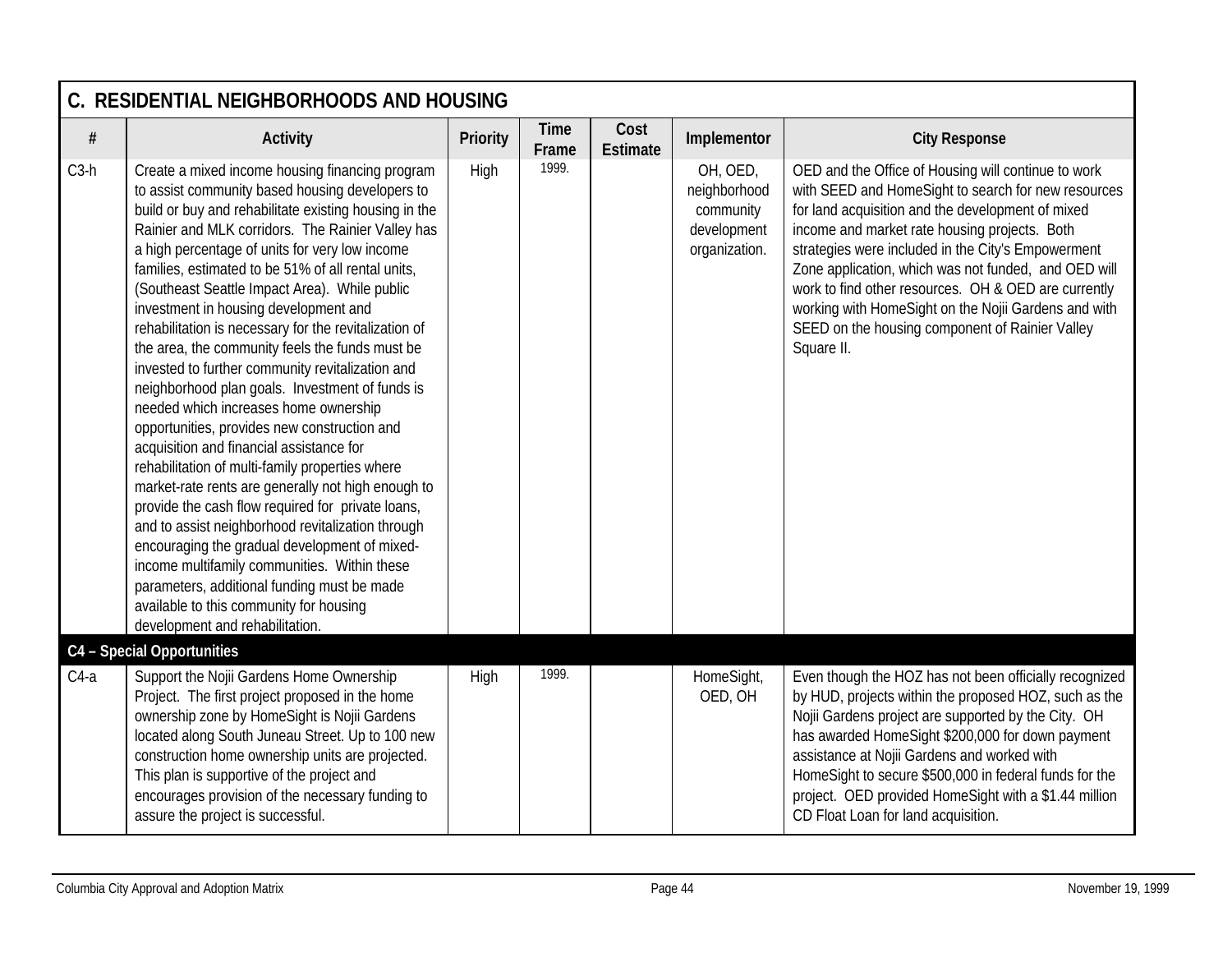|        | C. RESIDENTIAL NEIGHBORHOODS AND HOUSING                                                                                                                                                                                                                                                                                                                                                                                                                                                                                                                                                                                                                                                                                                                                                                                                                                                                                                                                                                                                                                                                                           |                 |                      |                         |                                                                                                  |                                                                                                                                                                                                                                                                                                                                                                                                                                                                                                                                                                                                                               |  |  |  |  |
|--------|------------------------------------------------------------------------------------------------------------------------------------------------------------------------------------------------------------------------------------------------------------------------------------------------------------------------------------------------------------------------------------------------------------------------------------------------------------------------------------------------------------------------------------------------------------------------------------------------------------------------------------------------------------------------------------------------------------------------------------------------------------------------------------------------------------------------------------------------------------------------------------------------------------------------------------------------------------------------------------------------------------------------------------------------------------------------------------------------------------------------------------|-----------------|----------------------|-------------------------|--------------------------------------------------------------------------------------------------|-------------------------------------------------------------------------------------------------------------------------------------------------------------------------------------------------------------------------------------------------------------------------------------------------------------------------------------------------------------------------------------------------------------------------------------------------------------------------------------------------------------------------------------------------------------------------------------------------------------------------------|--|--|--|--|
| $\#$   | <b>Activity</b>                                                                                                                                                                                                                                                                                                                                                                                                                                                                                                                                                                                                                                                                                                                                                                                                                                                                                                                                                                                                                                                                                                                    | <b>Priority</b> | <b>Time</b><br>Frame | Cost<br><b>Estimate</b> | Implementor                                                                                      | <b>City Response</b>                                                                                                                                                                                                                                                                                                                                                                                                                                                                                                                                                                                                          |  |  |  |  |
| $C4-b$ | Support the Rainier Square II development. At the<br>north end of the Columbia City planning area,<br>SEED proposes to develop a mixed-use<br>commercial and residential project. The project<br>would reinforce the existing, successful Rainier<br>Square commercial center, would develop new<br>housing, and would provide retail services in the<br>Rainier corridor to Southeast Seattle residents.                                                                                                                                                                                                                                                                                                                                                                                                                                                                                                                                                                                                                                                                                                                          | Med<br>High     | 1999,<br>Ongoing.    |                         | SEED, OED                                                                                        | See response to B4-b.                                                                                                                                                                                                                                                                                                                                                                                                                                                                                                                                                                                                         |  |  |  |  |
| $C4-c$ | Develop market rate multifamily housing projects<br>through nonprofit/for profit partnerships. The<br>community is lacking in successful, attractive,<br>multifamily housing in the Rainier and Martin<br>Luther King Jr. Way corridors. Using the land<br>banking mechanism, (see Activity C3-b) or other<br>resources available to nonprofit agencies, such as<br>City of Seattle Block Grant Float Loan, or<br>foundation funds, a nonprofit/ for profit developer<br>partnership could jointly purchase and develop a<br>market rate multifamily property. The development<br>should complement existing commercial centers,<br>utilize good design principles, and strengthen<br>pedestrian and transit links. Demonstration of<br>successful new rental or ownership housing on<br>Rainier and MLK, within the planning area, is<br>important. At least three development projects<br>should be built, one on Martin Luther King Jr. Way,<br>one in or near Columbia City and one in Hillman<br>City This activity would enliven and revitalize these<br>areas and demonstrate the look and marketability<br>of new housing. | <b>High</b>     | 1999,<br>Ongoing.    |                         | Neighborhood<br>community<br>development<br>organizations,<br>OH, OED,<br>private<br>developers. | OED and the Office of Housing will continue to work<br>with SEED and HomeSight to search for new resources<br>for land acquisition and the development of mixed<br>income and market rate housing projects. Both<br>strategies were included in the City's Empowerment<br>Zone application, which was not funded, and OED will<br>work to find other resources. OH & OED are currently<br>working with HomeSight on the Nojii Gardens and with<br>SEED on the housing component of Rainier Valley<br>Square II. OED is also working to identify partnerships<br>for new housing development near light rail station<br>areas. |  |  |  |  |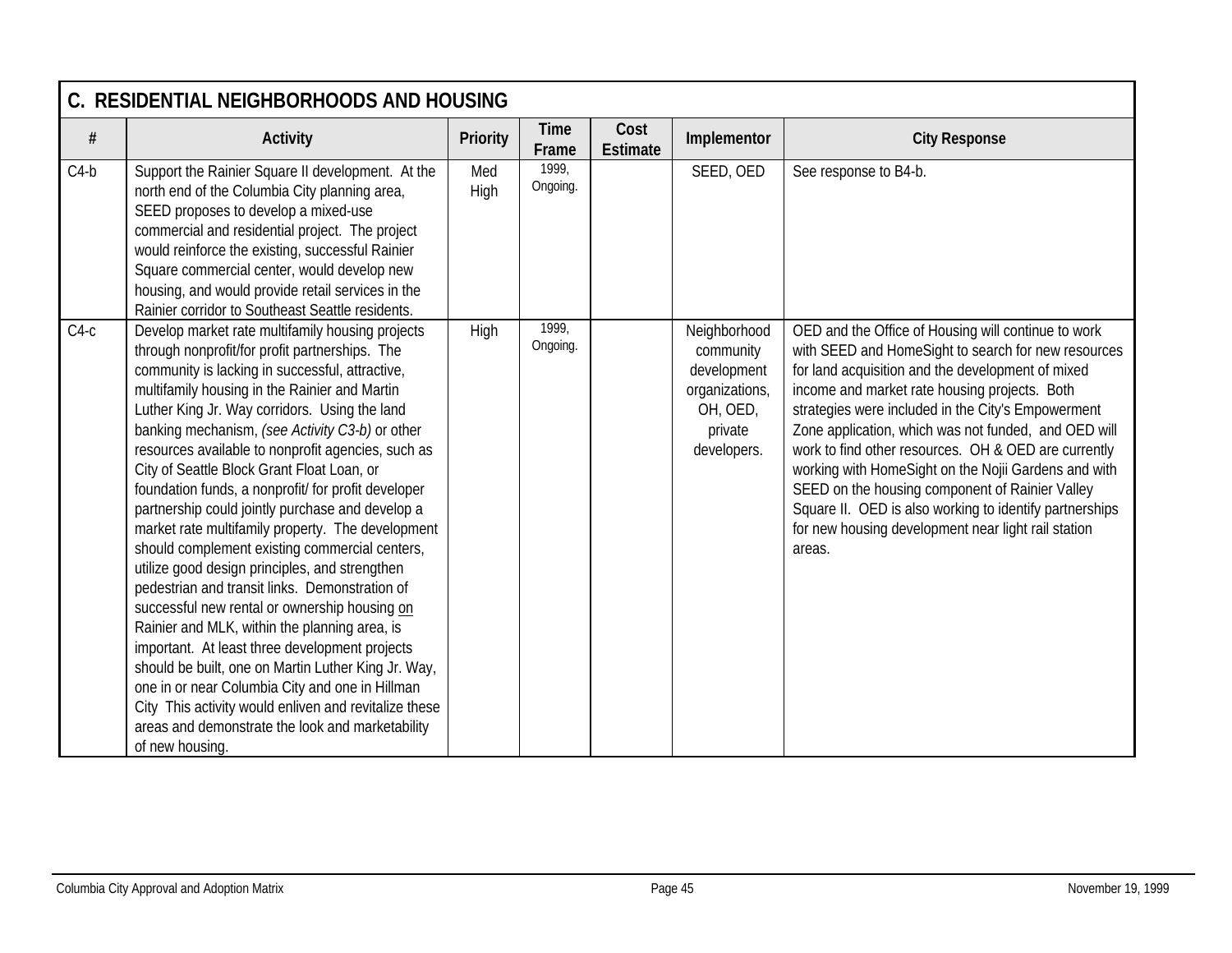|        | C. RESIDENTIAL NEIGHBORHOODS AND HOUSING                                                                                                                                                                                                                                                                                                                                                                                                                                                                                                                                                                                                                                                                                                                                                                                           |             |                      |                         |                             |                                                                                                                                                                                                                                                                                                                                                                                                                                                                                                                                                                                                                                                                                                                                                                                                                                                                                                                                                                                                                                             |  |  |  |  |
|--------|------------------------------------------------------------------------------------------------------------------------------------------------------------------------------------------------------------------------------------------------------------------------------------------------------------------------------------------------------------------------------------------------------------------------------------------------------------------------------------------------------------------------------------------------------------------------------------------------------------------------------------------------------------------------------------------------------------------------------------------------------------------------------------------------------------------------------------|-------------|----------------------|-------------------------|-----------------------------|---------------------------------------------------------------------------------------------------------------------------------------------------------------------------------------------------------------------------------------------------------------------------------------------------------------------------------------------------------------------------------------------------------------------------------------------------------------------------------------------------------------------------------------------------------------------------------------------------------------------------------------------------------------------------------------------------------------------------------------------------------------------------------------------------------------------------------------------------------------------------------------------------------------------------------------------------------------------------------------------------------------------------------------------|--|--|--|--|
| $\#$   | <b>Activity</b>                                                                                                                                                                                                                                                                                                                                                                                                                                                                                                                                                                                                                                                                                                                                                                                                                    | Priority    | <b>Time</b><br>Frame | Cost<br><b>Estimate</b> | Implementor                 | <b>City Response</b>                                                                                                                                                                                                                                                                                                                                                                                                                                                                                                                                                                                                                                                                                                                                                                                                                                                                                                                                                                                                                        |  |  |  |  |
| $C4-d$ | Support efforts at Rainier Vista to provide<br>employment opportunities for Rainier Vista<br>residents, and to plan for community<br>improvements. The 496 unit Rainier Vista garden<br>community is on the northwest end of the planning<br>area on Martin Luther King Jr. Way. Rainier Vista<br>has been designated one of six public housing<br>developments in the country as a "Jobs Plus" site.<br>SHA has established a target of tripling the number<br>of residents who are employed. The remainder of<br>the community and the City should support this<br>effort to improve the lives and resources of the<br>residents.                                                                                                                                                                                                | Med<br>High | 1999,<br>Ongoing.    |                         | SHA, OH, HSD,<br><b>OED</b> | The City (Seattle Jobs Initiative) is supporting the "Jobs<br>Plus" effort. The Seattle Jobs Initiative connects Seattle<br>residents looking for living wage jobs and employers<br>seeking to hire a skilled entry-level workforce.<br>SJI sits on the Jobs Plus Employment and Training<br>Committee and SJI updates the committee twice a<br>month on SJI training options. SJI has discussed<br>pathways that can lead to Rainier Vista residents'<br>participation in the SJI economy sector training.<br>SHA welcomes the active support of the broader<br>community.                                                                                                                                                                                                                                                                                                                                                                                                                                                                 |  |  |  |  |
| $C4-e$ | Support the redevelopment of the Rainier Vista<br>public housing garden community. The Rainier<br>Vista public housing community was built in the<br>1940's to house World War II factory workers.<br>Although some physical improvements have been<br>made to Rainier Vista buildings and infrastructure,<br>extensive improvements will be required within the<br>next ten years. Preliminary planning to address<br>existing or imminent problems with the housing<br>units, the site and the supportive facilities at<br>Rainier Vista has begun. The availability of<br>resources to address these problems will heavily<br>influence the type of improvements made. SHA<br>should be encouraged to continue to master plan<br>Rainier Vista and to actively pursue resources to<br>implement the master plan once finalized. | Med<br>High | 1999,<br>Ongoing.    |                         | OH, SHA                     | SHA recently received a HOPE VI grant from HUD for<br>\$35 million to redevelop Rainier Vista into a mixed<br>income community with a new street grid and increased<br>density to support light rail use. The grant application<br>calls for the following housing mix: 250 rental public<br>housing units, 100 units for low-income seniors, 200<br>home ownership units for current public housing<br>residents (priority to current Rainier Vista residents),<br>and 300 market rate homes, for a total of 850 units on<br>site, 350 of which would serve very low-income people.<br>In addition, SHA will replace the 131 very low income<br>units not replaced on-site at Rainier Vista. At this time,<br>SHA does not intend to ask the City for financial support<br>for this redevelopment.<br>The City's Office of Housing (OH) supports the<br>community's housing goals for mixed-use and mixed-<br>income development around the proposed light rail<br>stations and the redevelopment of the Rainier Vista<br>housing project. |  |  |  |  |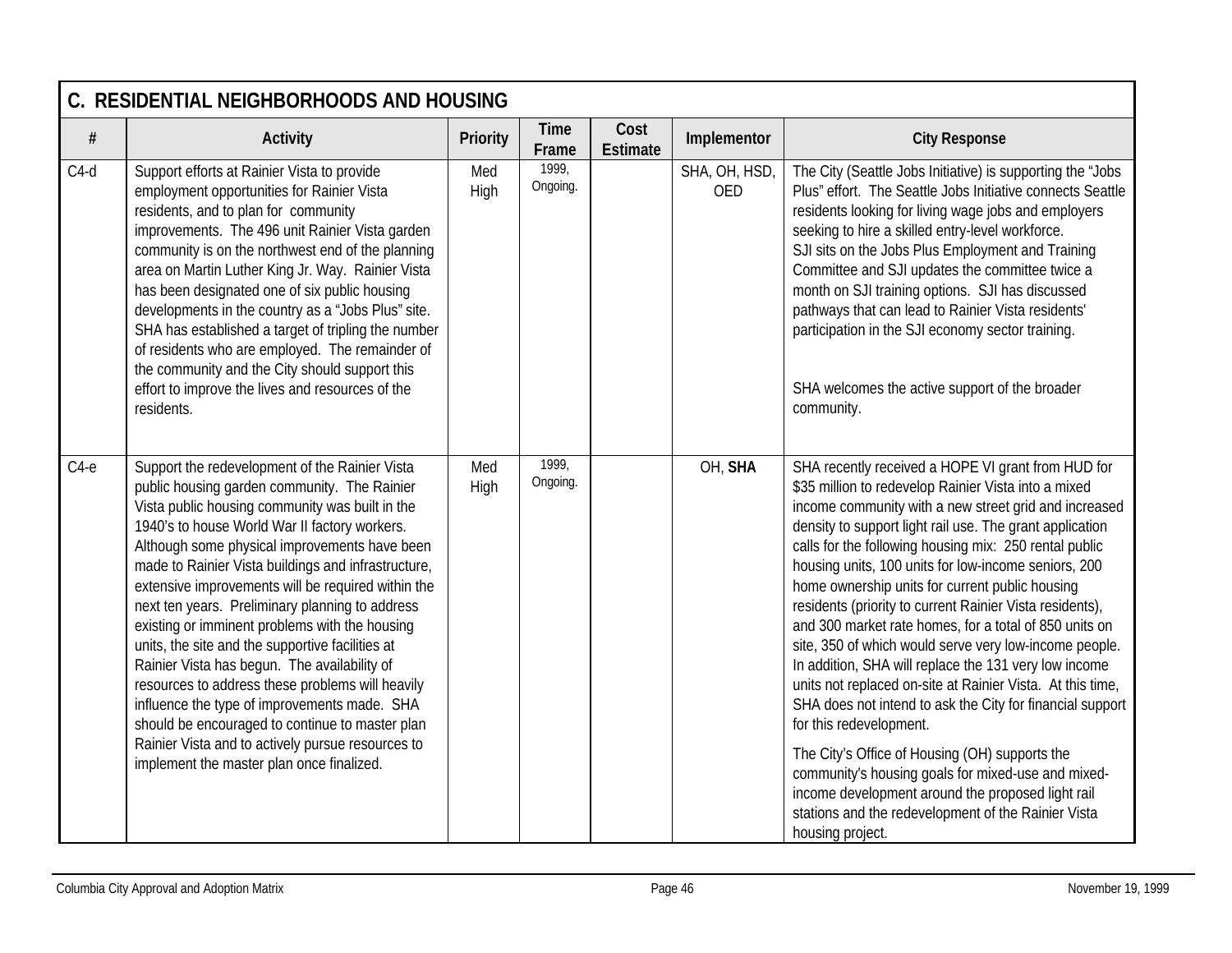|        | C. RESIDENTIAL NEIGHBORHOODS AND HOUSING                                                                                                                                                                                                                                                                                                                                                                                                                                                                                                                                                                                                                                                                                                                                                                                                                                                                                                                                 |                 |               |                         |             |                                                                                                                                                                                                                                                                                                                                                                                                                                                                                                                                                                                                                                                                                                                                                                          |  |  |  |  |
|--------|--------------------------------------------------------------------------------------------------------------------------------------------------------------------------------------------------------------------------------------------------------------------------------------------------------------------------------------------------------------------------------------------------------------------------------------------------------------------------------------------------------------------------------------------------------------------------------------------------------------------------------------------------------------------------------------------------------------------------------------------------------------------------------------------------------------------------------------------------------------------------------------------------------------------------------------------------------------------------|-----------------|---------------|-------------------------|-------------|--------------------------------------------------------------------------------------------------------------------------------------------------------------------------------------------------------------------------------------------------------------------------------------------------------------------------------------------------------------------------------------------------------------------------------------------------------------------------------------------------------------------------------------------------------------------------------------------------------------------------------------------------------------------------------------------------------------------------------------------------------------------------|--|--|--|--|
| #      | <b>Activity</b>                                                                                                                                                                                                                                                                                                                                                                                                                                                                                                                                                                                                                                                                                                                                                                                                                                                                                                                                                          | <b>Priority</b> | Time<br>Frame | Cost<br><b>Estimate</b> | Implementor | <b>City Response</b>                                                                                                                                                                                                                                                                                                                                                                                                                                                                                                                                                                                                                                                                                                                                                     |  |  |  |  |
| $C4-f$ | Support the creation of home ownership<br>opportunities for working households with incomes<br>at or below 50% of the area's median income. A<br>large number of Rainier Vista public housing<br>residents are actively pursuing economic self-<br>sufficiency actions which will lead them to<br>permanent employment. Existing down payment<br>assistance programs assist households with<br>incomes above 50% of median income, incomes<br>which are still above the levels of most Rainier<br>Vista working households. SHA is providing<br>incentives to working residents to save for down<br>payments. This plan encourages the creation of a<br>special program for Rainier Vista residents with<br>good credit and other qualifications for home<br>ownership which working residents could afford.<br>This approach will create upward mobility for<br>Rainier Vista residents which could work in<br>conjunction with the Jobs Plus employment<br>activities. | High            | 1999.         |                         | OH, SHA     | SHA has recently learned of a new program that allows<br>Section 8 vouchers to be used for home ownership.<br>SHA is investigating how this program could be applied<br>at Rainier Vista, and making it the centerpiece of a<br>revitalization plan that calls for a total of 500 home<br>ownership units at Rainier Vista, of which 200 are<br>intended for current public housing residents.<br>OH staff will work closely with SHA staff to identify fund<br>sources, alternative financial mechanisms and links to<br>other programs such as REACH to make<br>homeownership opportunities, as well as home<br>improvement funds, maintenance funding and utility<br>incentives available in Rainier Vista for households with<br>incomes below 50% of Median Income. |  |  |  |  |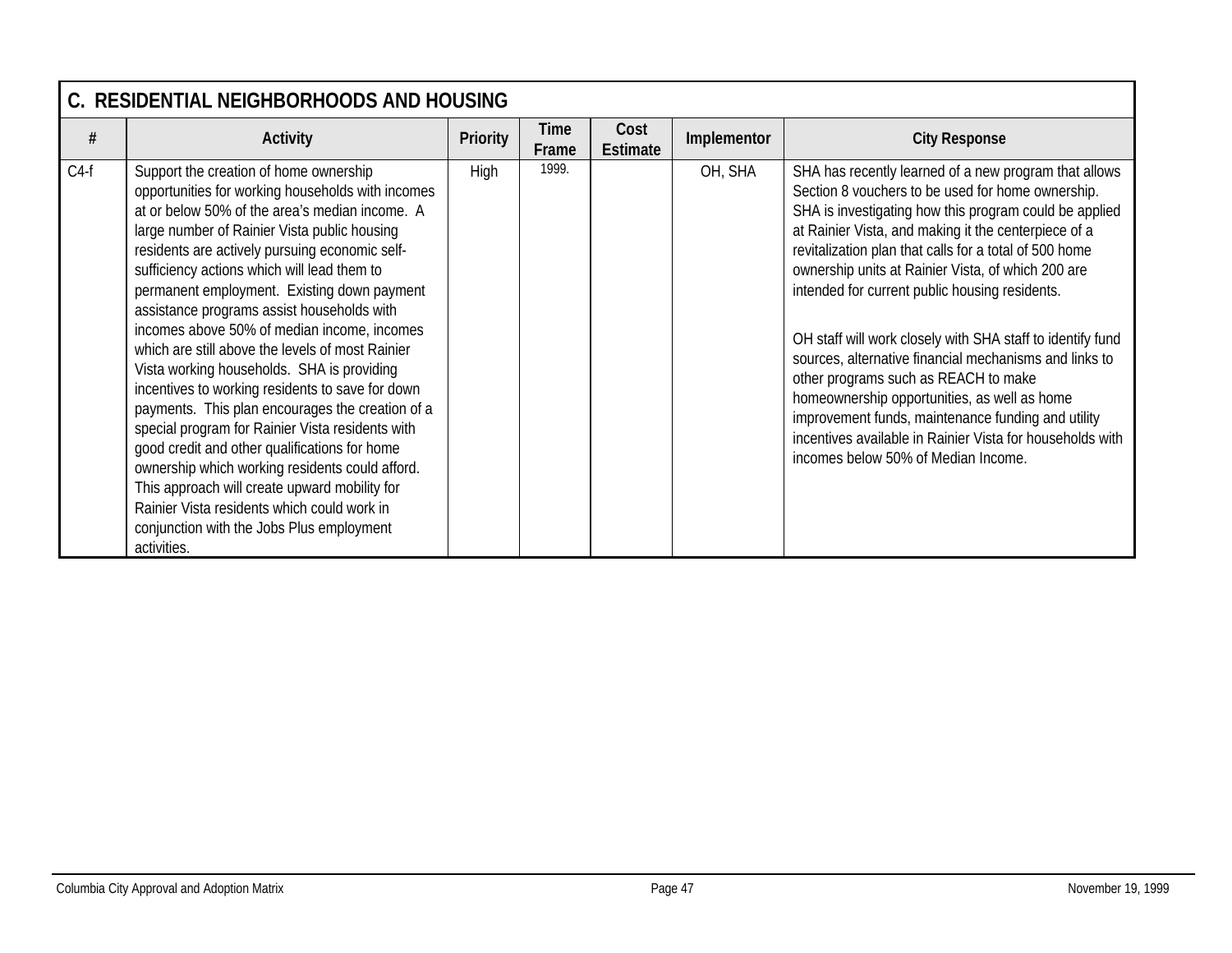# **Description**

Goal: Optimize opportunities to make Sound Transit's rail line a positive community asset**.**

The development of Sound Transit's light rail transit system into Southeast Seattle will likely be the single most important planning event for the area in the next 25 years. Sound Transit's decision of which LRT alignment and station location to choose will likely have far reaching impacts on the direction of future development within the Columbia City/Genesee/Hillman City planning area. Coordination with Sound Transit on the utilization of their route/station selection criteria will be critical to ensure that the goals of the community are being considered in the selection of the LRT route and station location. Columbia City represents the only historic/traditional neighborhood center considered as a possible station location along the light rail route south of the International District. The Columbia City station -- 37<sup>th</sup> Avenue S tunnel route has been recommended by the Planning Committee not only for its unique pedestrian qualities, but also due to its limited transportation impacts, significant community development opportunities, its centralized location, and ability to efficiently serve riders. Despite the Columbia City station recommendation, the community must prepare mitigation measures and recommendations for each of the LRT proposals since the community recommendation by itself will not guarantee the ultimate route selection. There are a number of transportation strategies that exist regardless of the LRT route and station location. The most important of these strategies include retaining existing mobility standards along Rainier Avenue and MLK Jr. Way, developing a bus loop system providing residential areas efficient access to the LRT station, providing a stronger link between Rainier Vista and Columbia City's business district, improving bus service and facilities, and enhancing bicycle and pedestrian safety.

# **Integrated City Response**

This strategy is consistent with the Comprehensive Plan. The Executive strongly supports this activity that is designed to improve the quality of the transportation system, especially in light of the significant public investment being made in light rail transit through Columbia City.

The Sound Transit preliminary alignment decision to put light rail at-grade on MLK Jr. Way S. has been made and the next stage of planning and design has begun. A number of the activities in this key strategy relate to the various proposed alignments and station locations that were preliminarily rejected, and thus these activities are likely no longer applicable. However, the Columbia City planning committee wanted to keep the ideas in the matrix. Issues raised within this key strategy may also significantly change based upon Sound Transit and SAP decisions. As SAP continues, these activities will continue to be considered.

A number of recommendations are already being considered as part of the station area planning process. The final report SAP staff submits to Council, at the end of 1999, will include a list of recommended actions from all the neighborhood plans, (including the Columbia City Approval and Adoption Matrix) relating to station area planning. This list will also detail the recommended actions and issues that still need additional work or consideration. The SAP final report will also include background information from the

station area planning process and identify legislation or further resources needed to implement the recommended actions.

Council can then choose to forward recommendations that were not finalized to the appropriate department for further staff work and also to the Neighborhood Development Manager (NDM) for tracking. These additional recommendations will already be included in the central database as activities for departments to complete and the NDMS to monitor. Each activity as originally written in the matrix will also be included in the database with a cross reference to the recommendation in the SAP final report.

In addition, the City Council has passed an interim ordinance that prevents specific types of new auto-oriented development from occurring within 1/4 mile of proposed light rail stations until station area planning (SAP) is complete.

While directed toward a single goal, the individual activities in this strategy could be implemented independently of one another. Priorities will need to be identified through the City's sector implementation plans to focus City efforts once resources are identified and become available.

### **Lead Department:** DON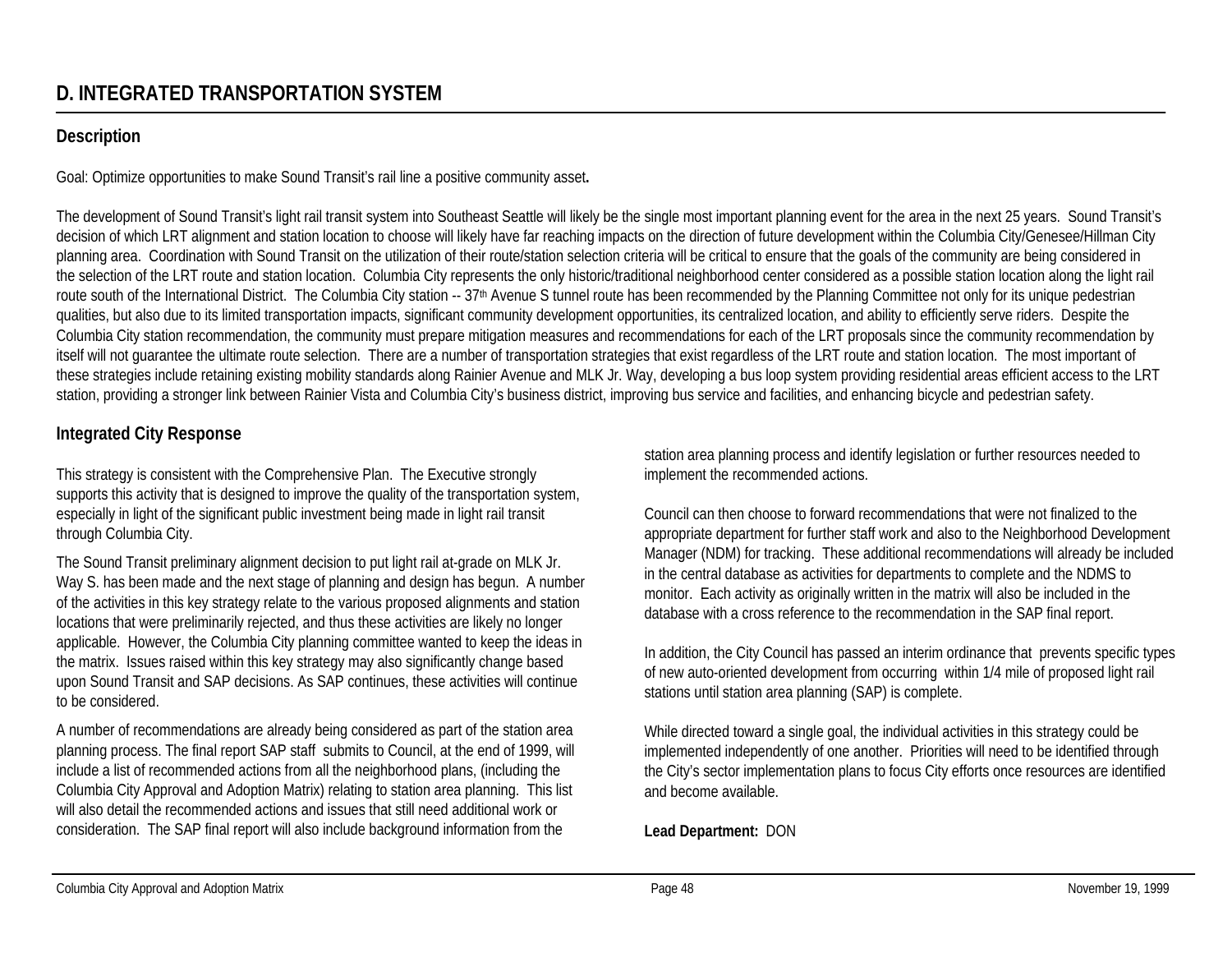#### **Participating Departments:** SAP, SEATRAN **Activities Already Underway**

- 1. As part of light rail SAP, in March 1999 the Seattle City Council passed an ordinance relating to land use and zoning for the areas within approximately 1/4 mile of 10 of the 16 light rail stations planned for the City. Ordinance 119394 recognizes that the station area planning process is designed to encourage transit-oriented development near stations. Because detailed station area plans, due to the City Council by the end of 1999, may include proposals to change the City's zoning to achieve transitoriented development, the ordinance imposed interim regulations that enable the City to temporarily prohibit new land uses that are incompatible, certain auto oriented uses, with transit-oriented development.
- 2. The Seattle Housing Authority (SHA) is actively involved in station area planning work for both the Othello and Edmunds station areas. SHA recently received approval of a proposal for a federal HOPE VI grant for the redevelopment of Rainier Vista. Included in the preliminary plans are potential receiving sites for businesses displaced by rail construction.
- 3. A southeast corridor market analysis has been completed that evaluates development potential and other economic development issues around Southeast

 and Beacon Hill stations. This analysis is expected to offer insights about opportunities for specific mixes of uses around station and provide policy and program direction.

4. The City's station area planning team is considering the activities in this and other plans.

#### **Tasks to be Undertaken in 1999-2000**

- 1. SEATRAN is pursuing the development of the "Chief Sealth Trail", a trail in the power line corridor on the west side of MLK Jr Way S.
- 2. During the development/redesign of MLK Jr. Way S, SEATRAN will review the potential for incorporating cycling facilities on this street.
- 3. The City will forward transit related requests to KC Metro on the community's behalf.
- 4. Identify those activities in this Key Strategy that are good candidates for next steps for implementation considering priorities, possible funding sources and departmental staffing capabilities through the Southeast sector implementation plan.
- 5. Identify next steps for continued implementation.

| . INTEGRATED TRANSPORTATION SYSTEM             |                 |                      |                         |                    |                      |
|------------------------------------------------|-----------------|----------------------|-------------------------|--------------------|----------------------|
| <b>Activity</b>                                | <b>Priority</b> | <b>Time</b><br>Frame | Cost<br><b>Estimate</b> | <b>Implementor</b> | <b>City Response</b> |
| D1 - Criteria for LRT Route/Station Selection. |                 |                      |                         |                    |                      |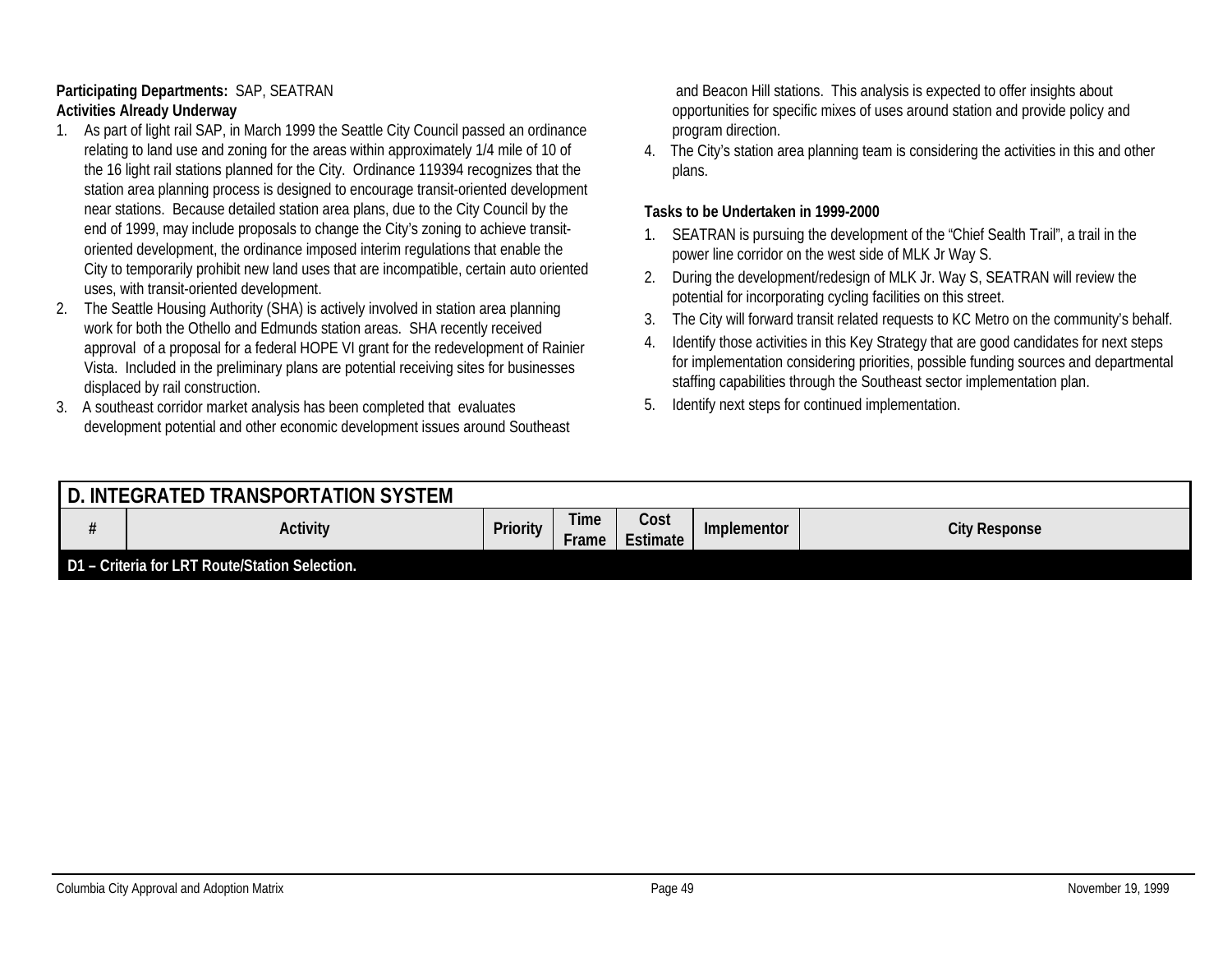|                 | D. INTEGRATED TRANSPORTATION SYSTEM                                                                                                                                                                                                                                                                                                                                                                                                                                                                                                                                                                                                                                                                                                                                                                                                                                                                                                                                                                                                                                                                                                                                                                                                                                                                                                                                                                                                                                                                                                                                       |                 |                      |                         |                                                       |                                                                                                                                                                                                                                                                                                                                                                                                                                                                                                                                                                                                                                                                                                                                                                                                                                                                                                                                                                                                                                                                                                                                                                                                                                                                                                                                                                                                                                                                                                      |  |  |  |  |  |
|-----------------|---------------------------------------------------------------------------------------------------------------------------------------------------------------------------------------------------------------------------------------------------------------------------------------------------------------------------------------------------------------------------------------------------------------------------------------------------------------------------------------------------------------------------------------------------------------------------------------------------------------------------------------------------------------------------------------------------------------------------------------------------------------------------------------------------------------------------------------------------------------------------------------------------------------------------------------------------------------------------------------------------------------------------------------------------------------------------------------------------------------------------------------------------------------------------------------------------------------------------------------------------------------------------------------------------------------------------------------------------------------------------------------------------------------------------------------------------------------------------------------------------------------------------------------------------------------------------|-----------------|----------------------|-------------------------|-------------------------------------------------------|------------------------------------------------------------------------------------------------------------------------------------------------------------------------------------------------------------------------------------------------------------------------------------------------------------------------------------------------------------------------------------------------------------------------------------------------------------------------------------------------------------------------------------------------------------------------------------------------------------------------------------------------------------------------------------------------------------------------------------------------------------------------------------------------------------------------------------------------------------------------------------------------------------------------------------------------------------------------------------------------------------------------------------------------------------------------------------------------------------------------------------------------------------------------------------------------------------------------------------------------------------------------------------------------------------------------------------------------------------------------------------------------------------------------------------------------------------------------------------------------------|--|--|--|--|--|
| #               | <b>Activity</b>                                                                                                                                                                                                                                                                                                                                                                                                                                                                                                                                                                                                                                                                                                                                                                                                                                                                                                                                                                                                                                                                                                                                                                                                                                                                                                                                                                                                                                                                                                                                                           | <b>Priority</b> | <b>Time</b><br>Frame | Cost<br><b>Estimate</b> | Implementor                                           | <b>City Response</b>                                                                                                                                                                                                                                                                                                                                                                                                                                                                                                                                                                                                                                                                                                                                                                                                                                                                                                                                                                                                                                                                                                                                                                                                                                                                                                                                                                                                                                                                                 |  |  |  |  |  |
| $D1-a$          | Coordinate with Sound Transit to have them utilize the<br>following criteria created by the Columbia City Planning<br>Committee for their route/station selection:<br>Choose the LRT station/route that has the best<br>opportunity for positive community development<br>effects.<br>The light rail station should be centrally located in<br>$\bullet$<br>order to serve the most people. It should be within<br>easy walking distance of Columbia City's Business<br>District.<br>The LRT station should have the ability to draw<br>$\bullet$<br>people into the Columbia City Business District.<br>The light rail station should be supported by strong<br>$\bullet$<br>local transit connections (both east-west and north-<br>south).<br>Construction impacts should be minimized and<br>$\bullet$<br>mitigated.<br>Parking impacts to surrounding neighborhoods<br>$\bullet$<br>should be minimized.<br>Traffic impacts such as congestion, safety hazards,<br>$\bullet$<br>and the creation of neighborhood barriers should be<br>minimized.<br>Pedestrians and bicyclists should have safe,<br>$\bullet$<br>inviting, and convenient access to the LRT station<br>and along the LRT route.<br>Development should be concentrated near the<br>$\bullet$<br>station.<br>The station should serve as the catalyst for new housing.<br>Rainier Vista residents should be provided with strong<br>links to the new light rail stations. The station itself<br>should be developed on sites which are blighted or<br>deteriorating, rather than on sites with viable | High            | Ongoing<br>activity. |                         | Community,<br>Planning<br>Committee,<br>Sound Transit | In February 1999, the Sound Transit board voted and<br>approved a preferred light rail alignment that would emerge<br>from a tunnel under Beacon Hill, to an aerial station in the<br>McClellan area, touching down to a surface alignment on MLK<br>Jr. Way S. The exact location of the station platforms is still<br>being finalized, but Sound Transit and the City have worked<br>with the community to determine that it will be north of S<br>Edmunds and south of S Alaska.<br>The City will work with Sound Transit to ensure that mitigation<br>addresses impacts resulting from the construction and<br>operation of the light rail - especially for property and business<br>owners. As appropriate, the City's Station Area Planning effort<br>will explore opportunities to address many of the specific<br>bulleted issues listed in this activity.<br>Specifically, station area planning has looked at and will<br>integrate in the final station area plan, consideration of:<br>--pedestrian connections between the station and Columbia<br>City<br>--transit connections with the station<br>--potential parking management strategies<br>--qualitative analysis of traffic impacts<br>-- bike facilities and routes<br>--potential station area development opportunities.<br>Seattle Housing Authority project staff working on Rainier Vista<br>redevelopment plans as well as residents of Rainier Vista have<br>participated in the station area planning process and have |  |  |  |  |  |
| $D1-a$<br>con't | commercial or residential uses.<br>Impacts to viable single family housing in the<br>neighborhood should be minimized.                                                                                                                                                                                                                                                                                                                                                                                                                                                                                                                                                                                                                                                                                                                                                                                                                                                                                                                                                                                                                                                                                                                                                                                                                                                                                                                                                                                                                                                    |                 |                      |                         |                                                       | provided significant input on how the station should relate to,<br>provide access to, and create benefits for the Rainier Vista<br>community.                                                                                                                                                                                                                                                                                                                                                                                                                                                                                                                                                                                                                                                                                                                                                                                                                                                                                                                                                                                                                                                                                                                                                                                                                                                                                                                                                        |  |  |  |  |  |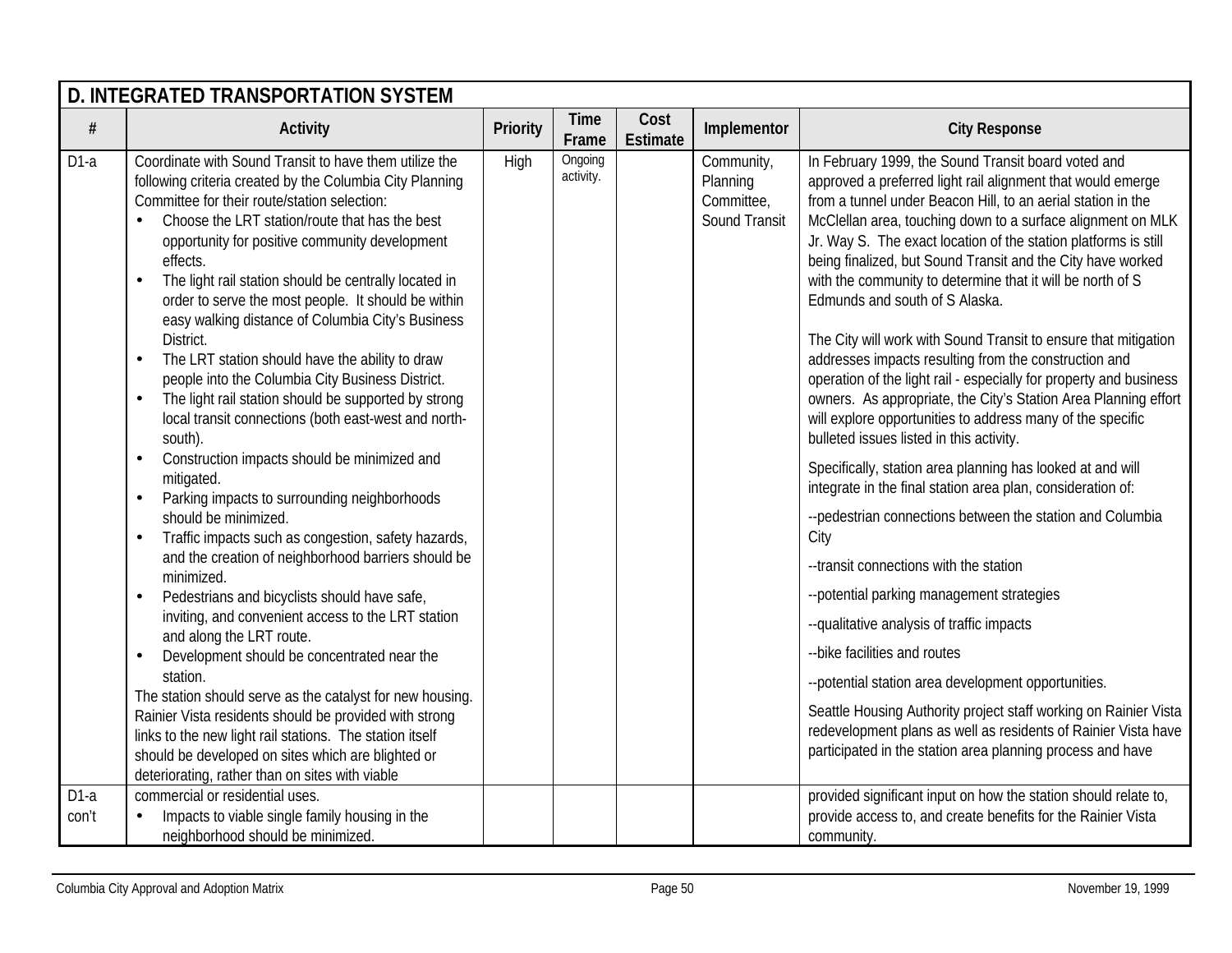|        | D. INTEGRATED TRANSPORTATION SYSTEM                                                                                                                                                                                                                                                                                                                                                                                                                                                                                                                                                                                                                                                                                                                                                                                                                                                                                                                                                                                                                                                                                                                   |          |                      |                         |               |                                                                                                                                                                                                                                                                                                                                                                                                                                                                                 |  |  |  |  |
|--------|-------------------------------------------------------------------------------------------------------------------------------------------------------------------------------------------------------------------------------------------------------------------------------------------------------------------------------------------------------------------------------------------------------------------------------------------------------------------------------------------------------------------------------------------------------------------------------------------------------------------------------------------------------------------------------------------------------------------------------------------------------------------------------------------------------------------------------------------------------------------------------------------------------------------------------------------------------------------------------------------------------------------------------------------------------------------------------------------------------------------------------------------------------|----------|----------------------|-------------------------|---------------|---------------------------------------------------------------------------------------------------------------------------------------------------------------------------------------------------------------------------------------------------------------------------------------------------------------------------------------------------------------------------------------------------------------------------------------------------------------------------------|--|--|--|--|
| $\#$   | <b>Activity</b>                                                                                                                                                                                                                                                                                                                                                                                                                                                                                                                                                                                                                                                                                                                                                                                                                                                                                                                                                                                                                                                                                                                                       | Priority | <b>Time</b><br>Frame | Cost<br><b>Estimate</b> | Implementor   | <b>City Response</b>                                                                                                                                                                                                                                                                                                                                                                                                                                                            |  |  |  |  |
|        | Opportunities for green space in connection with the<br>$\bullet$<br>station and route should be considered.<br>The Columbia City Branch Library expansion should<br>be coordinated with the LRT station planning and<br>development.<br>The station should be designed to ensure public<br>$\bullet$<br>safety.<br>The station should include public art.<br>$\bullet$<br>The LRT station/route should have minimal noise<br>impacts on the surrounding neighborhoods.<br>The LRT station should be close to a variety of<br>public services and amenities.                                                                                                                                                                                                                                                                                                                                                                                                                                                                                                                                                                                          |          |                      |                         |               | The station area planning process has considered and will<br>integrate into final station area plans, consideration of:<br>--opportunities for supporting housing around the station<br>--green space and other public improvements<br>--opportunities for neighborhood serving services and<br>amenities.<br>Sound Transit, through its station design process, is exploring<br>ways to design stations for safety, to integrate public art, and<br>to minimize noise impacts. |  |  |  |  |
|        | D2 - Community LRT Route/Station Recommendations.                                                                                                                                                                                                                                                                                                                                                                                                                                                                                                                                                                                                                                                                                                                                                                                                                                                                                                                                                                                                                                                                                                     |          |                      |                         |               |                                                                                                                                                                                                                                                                                                                                                                                                                                                                                 |  |  |  |  |
| $D2-a$ | The Columbia City/Genesee/Hillman City Planning<br>Committee and community participants at the July 30,<br>1998, Light Rail Forum recommended the 37th Avenue<br>S. tunnel alignment with the Columbia City station.<br>Preference is due to greater transit-oriented<br>development potential, the centralized location, and<br>lesser potential negative traffic and noise impacts.<br>Additional reasons include:<br>Ability to draw people into the Columbia City<br><b>Business District.</b><br>Fewer potential traffic impacts such as congestion,<br>$\bullet$<br>safety hazards, and the creation of neighborhood<br>barriers.<br>Better pedestrian and bicycle access.<br>$\bullet$<br>Concentrated development near the station.<br>$\bullet$<br>This station is more likely to stimulate new housing.<br>$\bullet$<br>Station location presents an opportunity to<br>$\bullet$<br>redevelop existing intrusive development.<br>Best opportunity to enhance existing parks.<br>$\bullet$<br>Best access to the Columbia City Branch Library.<br>$\bullet$<br>Station will not be located in the middle of a busy<br>$\bullet$<br>arterial. | High     |                      |                         | Sound Transit | Based on the Sound Transit Board's preliminary selection of a<br>light rail alignment, it appears that the station will not be<br>located at the site described in this activity. Please see D1-a<br>above.                                                                                                                                                                                                                                                                     |  |  |  |  |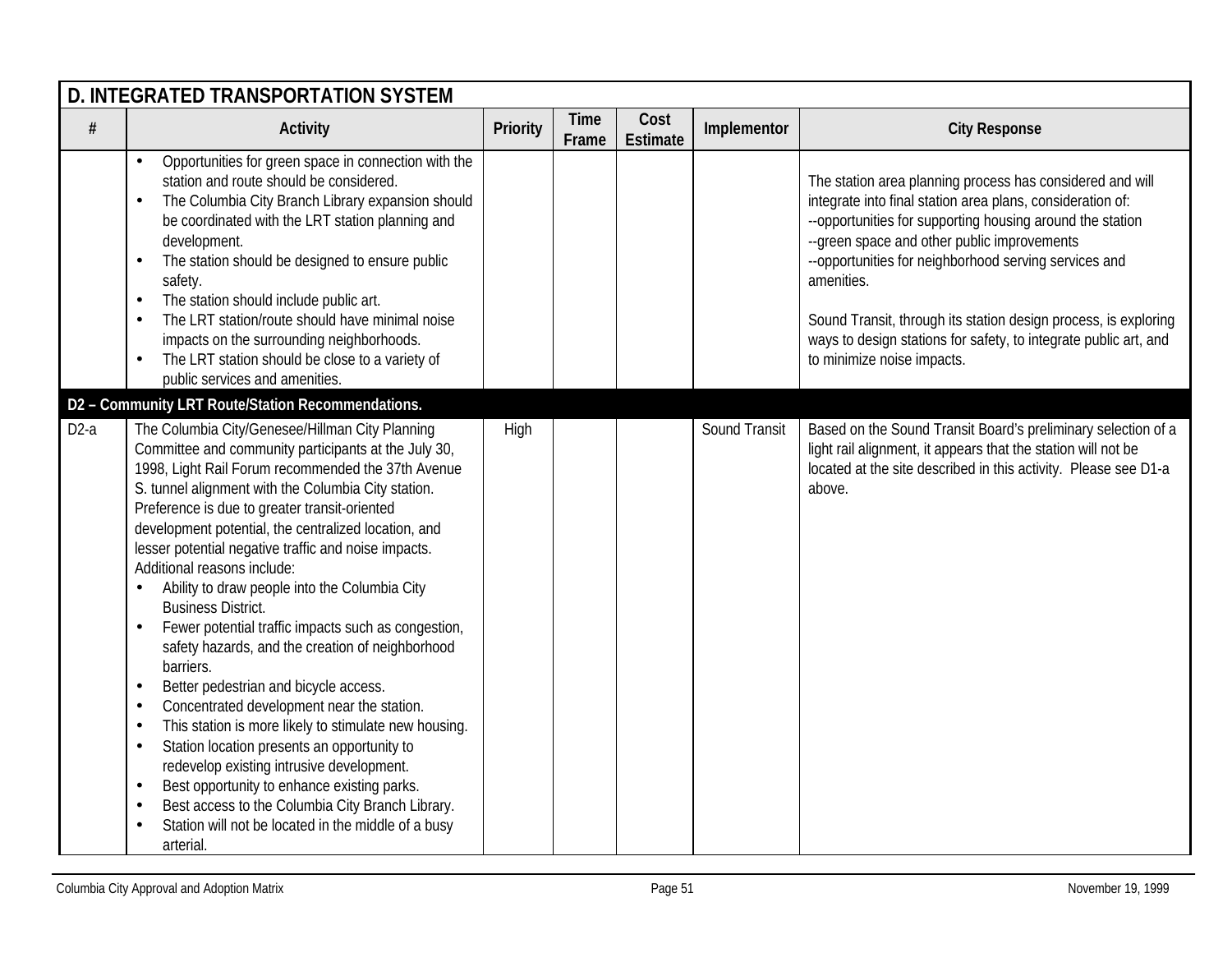|        | D. INTEGRATED TRANSPORTATION SYSTEM                                                                                                                                                                                                                                                                                                                                                                                                                                                                                                                                                                                                                                                                                                                                                                                                                                                                                                                                                                                                                                                                                                                                                  |             |                      |                         |             |                                                                                                                                                                                                                                                                                                    |  |  |  |  |
|--------|--------------------------------------------------------------------------------------------------------------------------------------------------------------------------------------------------------------------------------------------------------------------------------------------------------------------------------------------------------------------------------------------------------------------------------------------------------------------------------------------------------------------------------------------------------------------------------------------------------------------------------------------------------------------------------------------------------------------------------------------------------------------------------------------------------------------------------------------------------------------------------------------------------------------------------------------------------------------------------------------------------------------------------------------------------------------------------------------------------------------------------------------------------------------------------------|-------------|----------------------|-------------------------|-------------|----------------------------------------------------------------------------------------------------------------------------------------------------------------------------------------------------------------------------------------------------------------------------------------------------|--|--|--|--|
| $\#$   | <b>Activity</b>                                                                                                                                                                                                                                                                                                                                                                                                                                                                                                                                                                                                                                                                                                                                                                                                                                                                                                                                                                                                                                                                                                                                                                      | Priority    | <b>Time</b><br>Frame | Cost<br><b>Estimate</b> | Implementor | <b>City Response</b>                                                                                                                                                                                                                                                                               |  |  |  |  |
|        | Best opportunity to incorporate public art.<br>$\bullet$<br>Least potential noise impacts on the surrounding<br>$\bullet$<br>neighborhoods.<br>Station is close to a variety of public services and<br>$\bullet$<br>amenities.                                                                                                                                                                                                                                                                                                                                                                                                                                                                                                                                                                                                                                                                                                                                                                                                                                                                                                                                                       |             |                      |                         |             |                                                                                                                                                                                                                                                                                                    |  |  |  |  |
| $D2-b$ | The option for the Martin Luther King Jr. Way S. at-grade<br>alignment is undesirable while the aerial alignment is<br>unacceptable. The community has identified the<br>following reasons for the MLK alternatives to not be<br>chosen:<br>The station will not be centrally located.<br>$\bullet$<br>The LRT station will not have the ability to draw<br>$\bullet$<br>people into the Columbia City Business District.<br>Unacceptable possible traffic impacts such as<br>$\bullet$<br>congestion and safety hazards (at-grade alignment<br>only).<br>Unacceptable neighborhood barriers created<br>$\bullet$<br>(severely restricted street crossings).<br>Pedestrian and bicyclist access is poor.<br>$\bullet$<br>Development is not concentrated near the station.<br>$\bullet$<br>A station on MLK is least likely to stimulate new<br>$\bullet$<br>housing or commercial development.<br>The station location in the middle of MLK presents a<br>$\bullet$<br>safety concern and will detract usage.<br>Greater noise impacts on the surrounding<br>$\bullet$<br>neighborhoods than the 37th Avenue tunnel.<br>Unacceptable view blockage (aerial alignment).<br>$\bullet$ | $\mathsf X$ |                      |                         |             | Please see D1-a above.                                                                                                                                                                                                                                                                             |  |  |  |  |
| $D2-c$ | The option for the 'S" curve alignment (Rainier Avenue<br>S. and Martin Luther King Jr. Way S. at-grade) is<br>unacceptable. Possible station locations associated with<br>this station are at MLK/S. Edmunds Street or Rainier<br>Avenue S. /Genesee Street S. intersections. The<br>community has given the following reasons for the "S"<br>curve alignment to not be chosen.<br>The route does not involve the station location within                                                                                                                                                                                                                                                                                                                                                                                                                                                                                                                                                                                                                                                                                                                                           | Χ           |                      |                         |             | Based on the Sound Transit's Board's preliminary selection of<br>a light rail alignment, it appears that light rail will not follow the<br>"S" curve alignment described in this activity and the station<br>will not be located at the site described in this activity. Please<br>see D1-a above. |  |  |  |  |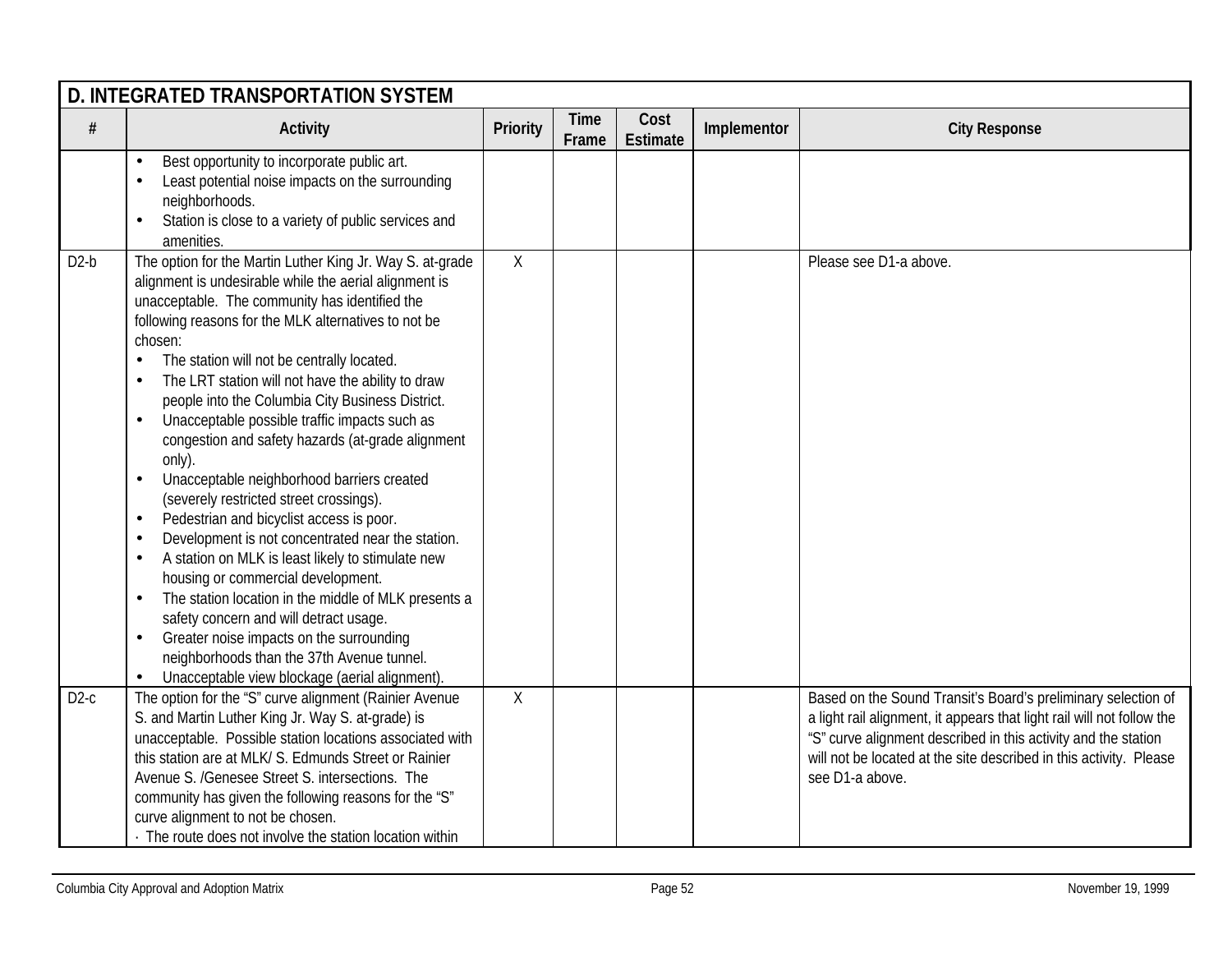|        | <b>D. INTEGRATED TRANSPORTATION SYSTEM</b>                                                                                                                                                                                                                                                                                                                                                                                                                                                                                              |          |                                                                                                     |                         |                                          |                                                                                                                                                                                                                                                                                                                                                                                                                                                                                                                                                                                                                                                                                                                                                                                                                                                                                                                                                                                                                                                                                                                                                                                                              |  |  |  |  |
|--------|-----------------------------------------------------------------------------------------------------------------------------------------------------------------------------------------------------------------------------------------------------------------------------------------------------------------------------------------------------------------------------------------------------------------------------------------------------------------------------------------------------------------------------------------|----------|-----------------------------------------------------------------------------------------------------|-------------------------|------------------------------------------|--------------------------------------------------------------------------------------------------------------------------------------------------------------------------------------------------------------------------------------------------------------------------------------------------------------------------------------------------------------------------------------------------------------------------------------------------------------------------------------------------------------------------------------------------------------------------------------------------------------------------------------------------------------------------------------------------------------------------------------------------------------------------------------------------------------------------------------------------------------------------------------------------------------------------------------------------------------------------------------------------------------------------------------------------------------------------------------------------------------------------------------------------------------------------------------------------------------|--|--|--|--|
| $\#$   | <b>Activity</b>                                                                                                                                                                                                                                                                                                                                                                                                                                                                                                                         | Priority | <b>Time</b><br>Frame                                                                                | Cost<br><b>Estimate</b> | Implementor                              | <b>City Response</b>                                                                                                                                                                                                                                                                                                                                                                                                                                                                                                                                                                                                                                                                                                                                                                                                                                                                                                                                                                                                                                                                                                                                                                                         |  |  |  |  |
|        | Columbia City<br>The LRT station will not have the ability to draw people<br>into the Columbia City Business District.<br>Unacceptable possible traffic impacts such as<br>congestion and safety hazards.<br>· Unacceptable creation of neighborhood barriers.<br>· The most significant potential noise impacts.<br>D3 - Transportation Strategies (regardless of selected LRT route/station).                                                                                                                                         |          |                                                                                                     |                         |                                          |                                                                                                                                                                                                                                                                                                                                                                                                                                                                                                                                                                                                                                                                                                                                                                                                                                                                                                                                                                                                                                                                                                                                                                                                              |  |  |  |  |
| $D3-a$ | Coordinate with Sound Transit to provide bicycle facilities<br>on, or adjacent to, Martin Luther King Jr. Way S. or<br>Rainier Avenue S. Bicycling on either road is currently<br>extremely dangerous. Non-existent shoulders and heavy<br>traffic discourage bicycle use, not to mention pedestrian<br>use. Since almost no reasonable alternatives exist for<br>north-south bicycle access due to topography and the<br>area's street pattern, measures to accommodate bicycle<br>access along the light rail corridor are essential. | High     | Develop<br>strategy<br>and<br>plans<br>during<br>station<br>area<br>planning<br>process<br>in 1999. |                         | Sound Transit,<br>SEATRAN,<br>community  | SEATRAN agrees that Rainier Avenue S. and MLK Jr. Way S<br>are currently not attractive routes for cycling. With the many<br>demands for mobility on these streets it's not clear that they<br>will operate as efficient bicycle routes. There may be some<br>opportunities for incorporating cycling facilities on this street<br>with the redesign of MLK Jr. Way for the light rail system. At<br>this point, though, the new design of MLK Jr. Way has not<br>been finalized.<br>The City supports expanding the usable north/south<br>bicycle/pedestrian trail system in Southeast Seattle. To the<br>west of MLK Jr. Way S, SEATRAN is pursuing the<br>development of a trail in the power line corridor, from roughly<br>the Beacon Avenue S/ S Orcas Street intersection to the south<br>City limit. Called the "Chief Sealth Trail", this work is in the<br>planning stages and SEATRAN is pursuing funding for the<br>trail's construction. As envisioned, this idea would include<br>providing a pathway for pedestrians and cyclists.<br>There are other routes that can be used for north-south travel<br>through Southeast Seattle. These are presented in the Seattle<br>Bicycling Guide Map. |  |  |  |  |
| $D3-b$ | Develop a bus loop system connecting area<br>neighborhoods to the LRT station. This will be essential<br>to effectively serve the residential areas that lie beyond<br>1/4 mile from the station (Seward Park, Beacon Hill,<br>$etc.$ ).                                                                                                                                                                                                                                                                                                | High     | Planning<br>for bus<br>loops<br>should<br>begin in<br>the                                           |                         | Sound Transit,<br>KC Metro,<br>community | SEATRAN would want to review proposed transit routes to<br>ensure that they would operate safely and would not cause<br>operational problems on community streets.<br>The Executive will forward this and related transit requests to                                                                                                                                                                                                                                                                                                                                                                                                                                                                                                                                                                                                                                                                                                                                                                                                                                                                                                                                                                        |  |  |  |  |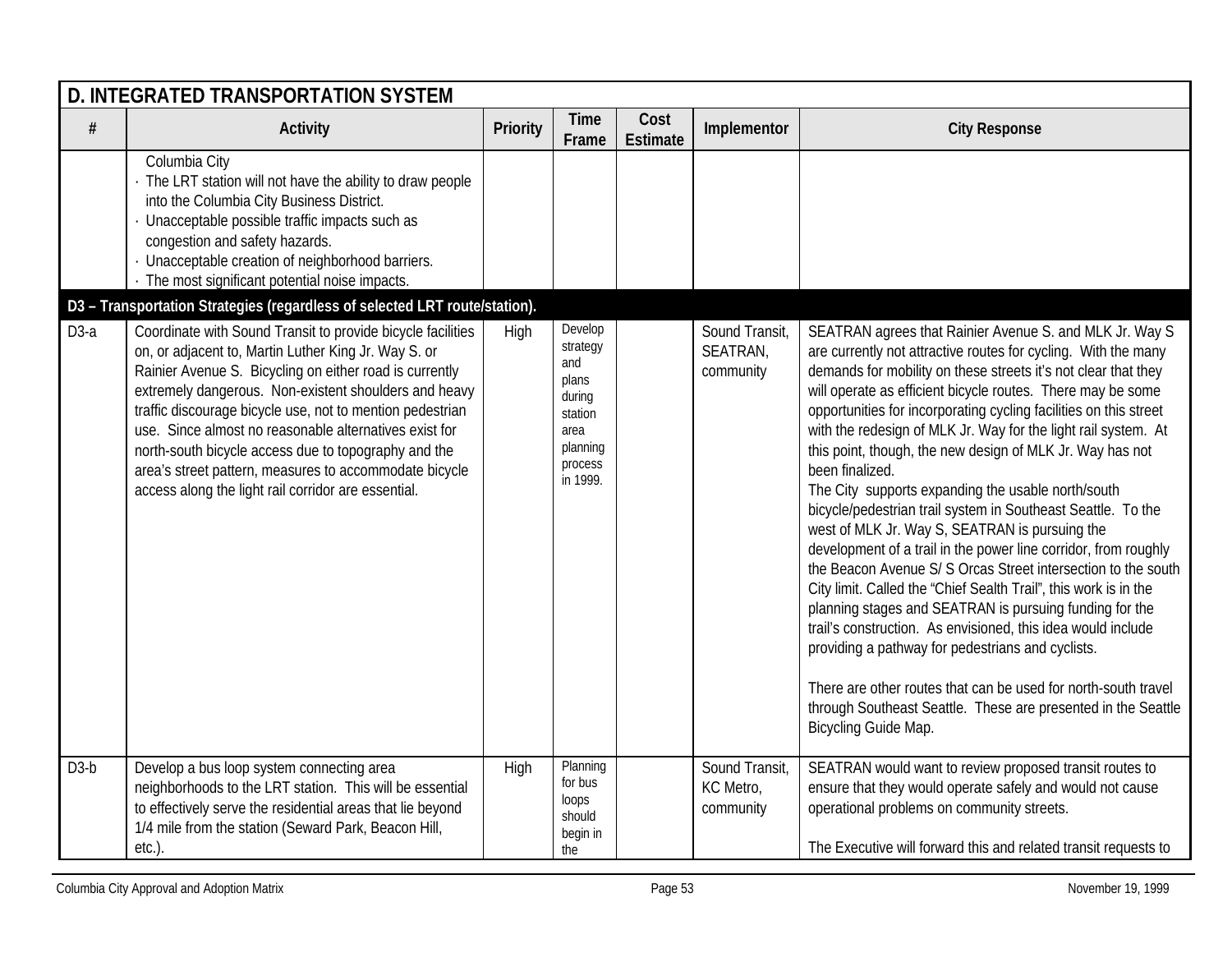|        | <b>D. INTEGRATED TRANSPORTATION SYSTEM</b>                                                                                                                                                                                                                                                                                                                                                                                                                                                                                                                                                                                                                                                                                                                                                                    |          |                                                    |                         |                           |                                                                                                                                                                                                                                                                                                                                                                                                                                                                                                                                                                                                                                                                                                                                                                                                                                                                                                                                                                                                                                                         |  |  |  |  |  |
|--------|---------------------------------------------------------------------------------------------------------------------------------------------------------------------------------------------------------------------------------------------------------------------------------------------------------------------------------------------------------------------------------------------------------------------------------------------------------------------------------------------------------------------------------------------------------------------------------------------------------------------------------------------------------------------------------------------------------------------------------------------------------------------------------------------------------------|----------|----------------------------------------------------|-------------------------|---------------------------|---------------------------------------------------------------------------------------------------------------------------------------------------------------------------------------------------------------------------------------------------------------------------------------------------------------------------------------------------------------------------------------------------------------------------------------------------------------------------------------------------------------------------------------------------------------------------------------------------------------------------------------------------------------------------------------------------------------------------------------------------------------------------------------------------------------------------------------------------------------------------------------------------------------------------------------------------------------------------------------------------------------------------------------------------------|--|--|--|--|--|
| #      | <b>Activity</b>                                                                                                                                                                                                                                                                                                                                                                                                                                                                                                                                                                                                                                                                                                                                                                                               | Priority | <b>Time</b><br>Frame                               | Cost<br><b>Estimate</b> | Implementor               | <b>City Response</b>                                                                                                                                                                                                                                                                                                                                                                                                                                                                                                                                                                                                                                                                                                                                                                                                                                                                                                                                                                                                                                    |  |  |  |  |  |
|        |                                                                                                                                                                                                                                                                                                                                                                                                                                                                                                                                                                                                                                                                                                                                                                                                               |          | station<br>area<br>planning<br>process<br>in 1999. |                         |                           | King County Metro on the community's behalf. SPO,<br>SEATRAN and DON will review the transit service requests<br>and transit stop improvements identified in the neighborhood<br>plans and integrate those requested improvements into the<br>work being done under Strategy T4 "Establish and Implement<br>Transit Service Priorities" in the City's Transportation Strategic<br>Plan (TSP). The Executive will report to the City Council<br>Transportation Committee on its progress on Strategy T4 as<br>part of its ongoing reporting requirements on the TSP and to<br>the Neighborhoods, Growth Planning and Civic Engagement<br>Committee.<br>Station area planning has considered transit connections to<br>the station and has received community input on alternatives<br>for exploring the most effective routes for a bus loop system.                                                                                                                                                                                                     |  |  |  |  |  |
| $D3-c$ | Conduct a detailed transportation analysis of all major<br>north-south transportation corridors within the influence<br>area in conjunction with the Sound Transit light rail line.<br>This includes Rainier Avenue S., Martin Luther King Jr.<br>Way S., Lake Washington Boulevard, and the<br>Wilson/50th/Seward Park corridor. Analyze potential<br>options for the improvement of MLK/Rainier and the<br>corresponding potential impacts on traffic flow,<br>channelization, signalization, bicycle and pedestrian<br>access, and adjacent uses, in addition to potential<br>impacts to other important transportation corridors. The<br>overall intent is to ensure that if traffic revisions are made<br>to one of the corridors, it doesn't come at the<br>expense/degradation of the other corridors. | High     | Ongoing                                            |                         | Sound Transit,<br>SEATRAN | Analysis is being performed for operation of the MLK Jr. Way<br>S corridor. SEATRAN is not aware of broader analysis<br>capturing the operations of the set of north-south corridors in<br>Southeast Seattle. Currently, there is not an identified<br>resource to support a detailed analysis of all major corridors.<br>Given constraints in staff levels, an effort like this would<br>presently have to be led outside of SEATRAN.<br>SAP work conducted through the end of 1999 will provide<br>qualitative analysis of and recommendations relating to critical<br>traffic concerns in each station area. This may form the basis<br>for a more detailed and comprehensive transportation study to<br>be conducted in the future.<br>SEATRAN and Sound Transit have preliminarily agreed to<br>have Sound Transit rebuild Martin Luther King Jr. Way S.,<br>curb-to-curb, to accommodate a 4-lane through traffic<br>operation. Turn lanes at intersections increase the number of<br>lanes where needed, but the through-lanes would be a 4-lane |  |  |  |  |  |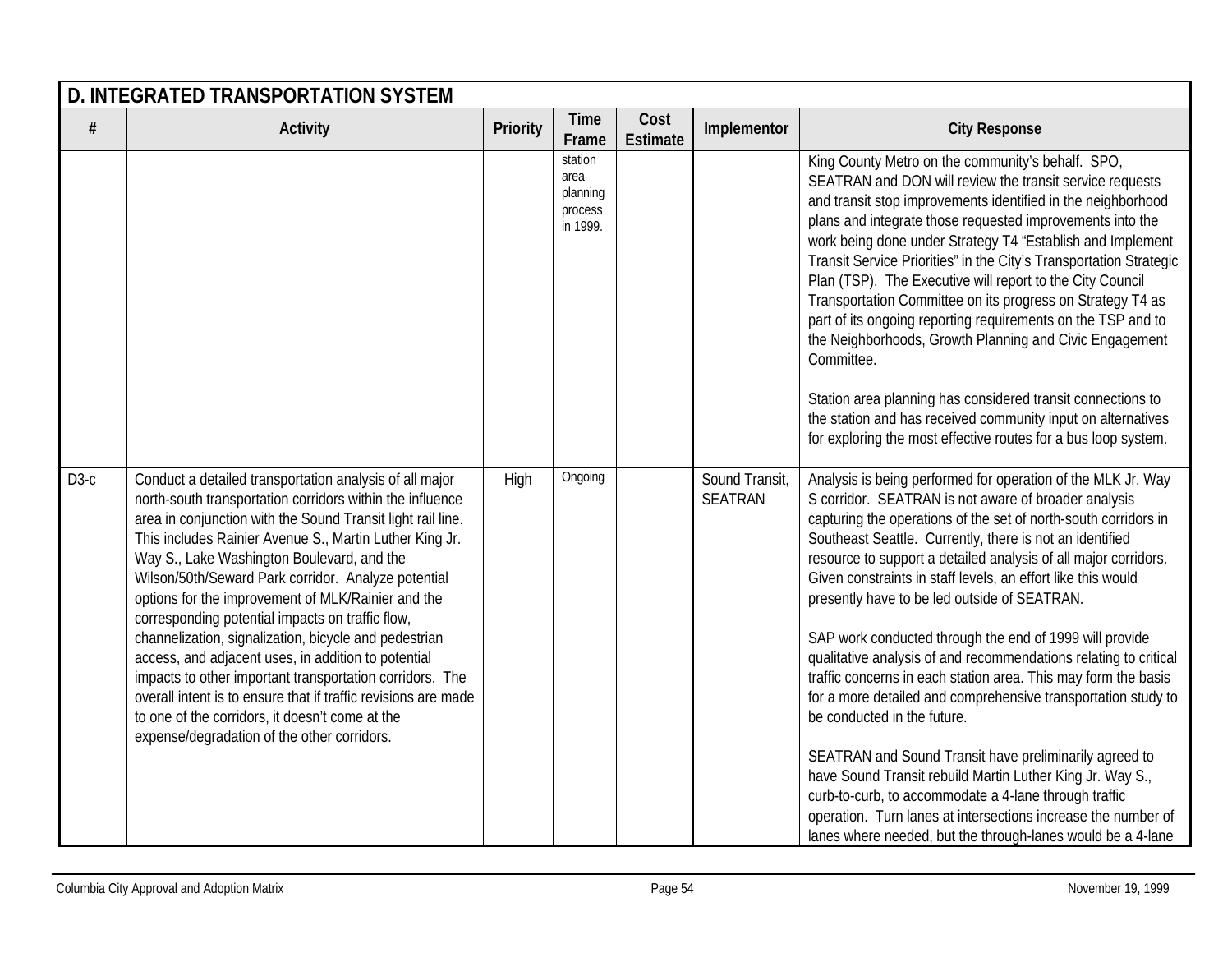|        | D. INTEGRATED TRANSPORTATION SYSTEM                                                                                                                                                                      |                 |                      |                         |                                  |                                                                                                                                                                                                                                                                                                                                                                                                                                                                                                                                                                                                                                                                                                                                                                                                                                                   |  |  |  |  |
|--------|----------------------------------------------------------------------------------------------------------------------------------------------------------------------------------------------------------|-----------------|----------------------|-------------------------|----------------------------------|---------------------------------------------------------------------------------------------------------------------------------------------------------------------------------------------------------------------------------------------------------------------------------------------------------------------------------------------------------------------------------------------------------------------------------------------------------------------------------------------------------------------------------------------------------------------------------------------------------------------------------------------------------------------------------------------------------------------------------------------------------------------------------------------------------------------------------------------------|--|--|--|--|
| $\#$   | <b>Activity</b>                                                                                                                                                                                          | <b>Priority</b> | <b>Time</b><br>Frame | Cost<br><b>Estimate</b> | Implementor                      | <b>City Response</b>                                                                                                                                                                                                                                                                                                                                                                                                                                                                                                                                                                                                                                                                                                                                                                                                                              |  |  |  |  |
|        |                                                                                                                                                                                                          |                 |                      |                         |                                  | width. The choice of how to operate the street, by using<br>striping, buttons, etc, is a City decision, and could be either a<br>2-lane or 4-lane use. Choices for operation could vary<br>depending on abutting business needs for on-street parking or<br>loading zones, during off-peak periods. SEATRAN and Sound<br>Transit will be discussing these issues with the community<br>beginning in 1999 and continuing until an operational decision<br>is made. Finally, the street reconstruction by Sound Transit<br>would at the earliest be done in 2004, and SEATRAN's follow-<br>up striping plan would not actually be implemented until<br>approximately 2006 The initial decision on whether to operate<br>the street with 2 or 4 lanes can be revisited and may be<br>informed by how the street actually operates as either a 2 or 4 |  |  |  |  |
| $D3-d$ | Minimize construction impacts of LRT system to<br>surrounding residents, businesses and traffic flow. Take<br>precautions to reduce negative impacts to businesses,<br>adjacent residences, and traffic. | High            | $2001 -$<br>2003     |                         | Sound Transit                    | lane street.<br>City staff will work with Sound Transit to ensure the mitigation<br>of impacts resulting from construction - especially for property<br>and business owners.                                                                                                                                                                                                                                                                                                                                                                                                                                                                                                                                                                                                                                                                      |  |  |  |  |
| $D3-e$ | Maintain current standards of mobility along Martin<br>Luther King Jr. Way S.                                                                                                                            | High            | Ongoing              |                         | Sound Transit,<br><b>SEATRAN</b> | MLK Jr. Way S is a key arterial, heavily relied on to carry the<br>large north-south volumes through and to Southeast Seattle.<br>It is a heavy carrier of local and regional traffic as well as<br>transit. MLK Jr. Way S will soon be carrying light rail.<br>Pedestrian system improvements are envisioned along the<br>corridor. There is discussion about trying to better integrate<br>north-south cycling facilities through this part of the city, as<br>well.<br>With the construction of the light rail line along MLK Jr. Way S,<br>and accompanying street improvement work, SEATRAN sees<br>that the standard for mobility along the street will change. This<br>change is expected to be positive, in particular with the<br>operation of the light rail and associated pedestrian system<br>improvements.                          |  |  |  |  |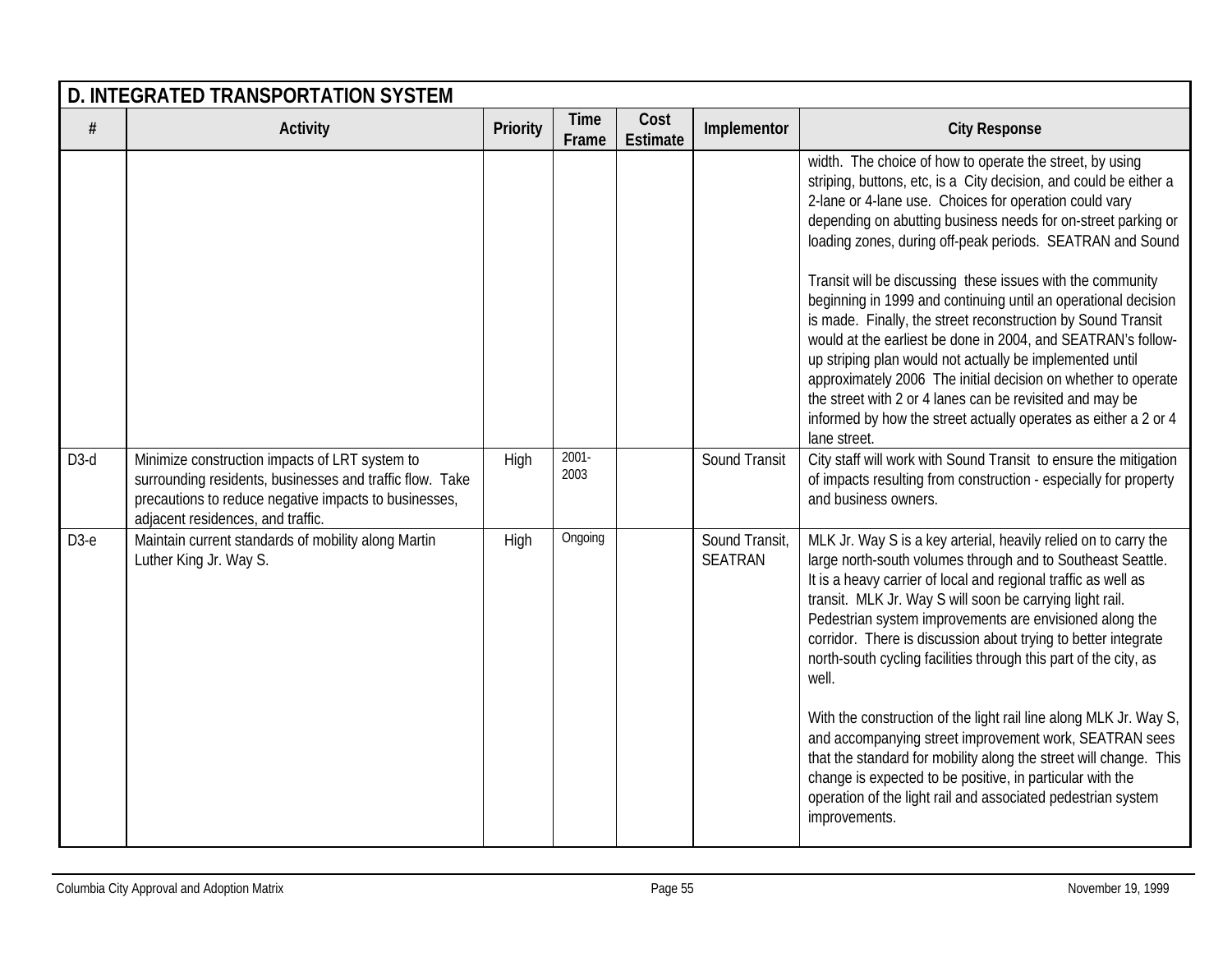|                   | D. INTEGRATED TRANSPORTATION SYSTEM                                                                                                                             |          |                      |                         |             |                                                                                                                                                                                                                                                                                                                                                                                                                                                                                                                                                                                                                                                                                                                                                                                                                                                                                                                                                                                                                                                                                                                                                                                                                                                                                                                                                                                                                                                                                                                                                                                                                                                                                                                                                                                                    |  |  |  |
|-------------------|-----------------------------------------------------------------------------------------------------------------------------------------------------------------|----------|----------------------|-------------------------|-------------|----------------------------------------------------------------------------------------------------------------------------------------------------------------------------------------------------------------------------------------------------------------------------------------------------------------------------------------------------------------------------------------------------------------------------------------------------------------------------------------------------------------------------------------------------------------------------------------------------------------------------------------------------------------------------------------------------------------------------------------------------------------------------------------------------------------------------------------------------------------------------------------------------------------------------------------------------------------------------------------------------------------------------------------------------------------------------------------------------------------------------------------------------------------------------------------------------------------------------------------------------------------------------------------------------------------------------------------------------------------------------------------------------------------------------------------------------------------------------------------------------------------------------------------------------------------------------------------------------------------------------------------------------------------------------------------------------------------------------------------------------------------------------------------------------|--|--|--|
| #                 | <b>Activity</b>                                                                                                                                                 | Priority | <b>Time</b><br>Frame | Cost<br><b>Estimate</b> | Implementor | <b>City Response</b>                                                                                                                                                                                                                                                                                                                                                                                                                                                                                                                                                                                                                                                                                                                                                                                                                                                                                                                                                                                                                                                                                                                                                                                                                                                                                                                                                                                                                                                                                                                                                                                                                                                                                                                                                                               |  |  |  |
| D <sub>3</sub> -f | Develop principles for station area planning. Develop                                                                                                           | High     | 1999.                |                         | Community   | SEATRAN and Sound Transit have preliminarily agreed to<br>have Sound Transit rebuild Martin Luther King Jr. Way S.,<br>curb-to-curb, to accommodate a 4-lane through traffic<br>operation. Turn lanes at intersections increase the number of<br>lanes where needed, but the through-lanes would be a 4-lane<br>width. The choice of how to operate the street, by using<br>striping, buttons, etc, is a City decision, and could be either a<br>2-lane or 4-lane use. Choices for operation could vary<br>depending on abutting business needs for on-street parking or<br>loading zones, during off-peak periods. SEATRAN and Sound<br>Transit will be discussing these issues with the community<br>beginning in 1999 and continuing until an operational decision<br>is made. Finally, the street reconstruction by Sound Transit<br>would at the earliest be done in 2004, and SEATRAN's follow-<br>up striping plan would not actually be implemented until<br>approximately 2006 The initial decision on whether to operate<br>the street with 2 or 4 lanes can be revisited and may be<br>informed by how the street actually operates as either a 2 or 4<br>lane street.<br>Rainier Avenue S is a key corridor through southeast Seattle<br>as well. The standard for the operation of Rainier Avenue S<br>and how it accommodates traffic could change as change is<br>made to MLK Jr. Way S to accommodate future light rail<br>operation.<br>This matrix element seems to conflict with element #A1-q.<br>SEATRAN thinks reducing the number of through-lanes on<br>Rainier Avenue S (suggested by matrix element #A1-g) would<br>reduce the street's ability to accommodate the demands of<br>general traffic and transit.<br>The City's SAP staff, with neighborhood involvement, is |  |  |  |
|                   | principles that will preserve and enhance the<br>neighborhood character, reduce and mitigate impacts of<br>transit oriented development, and incorporate public |          |                      |                         |             | working with Sound Transit to identify development<br>opportunities and parking management options around station<br>locations, especially on Sound Transit's excess construction                                                                                                                                                                                                                                                                                                                                                                                                                                                                                                                                                                                                                                                                                                                                                                                                                                                                                                                                                                                                                                                                                                                                                                                                                                                                                                                                                                                                                                                                                                                                                                                                                  |  |  |  |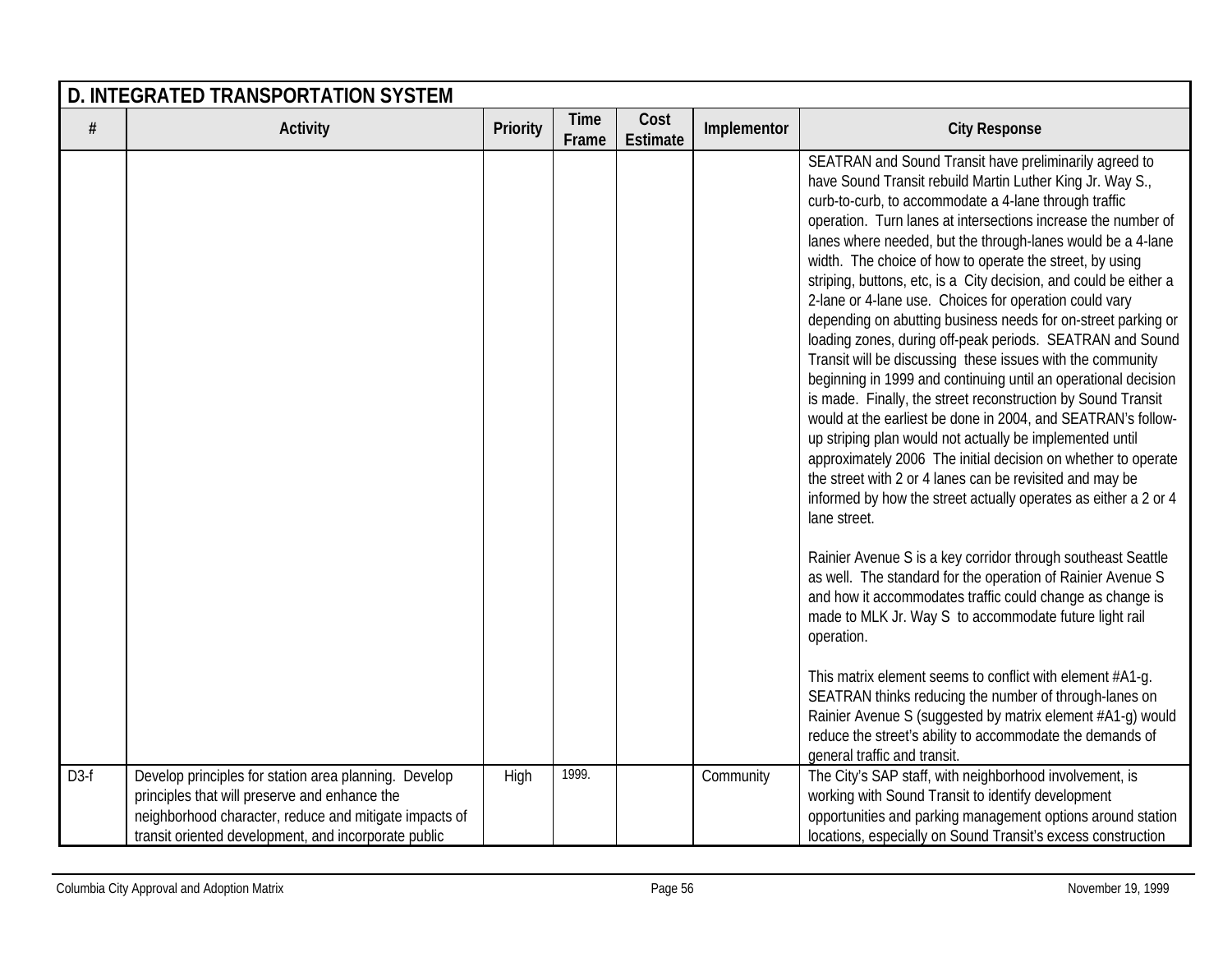|        | D. INTEGRATED TRANSPORTATION SYSTEM                                                                                                                                                                                                                                                                                                                                                          |             |                                                                                                     |                         |                                            |                                                                                                                                                                                                                                                                                                                                                                                                                                                                                                                                                                                                                                                                                                                                               |  |  |  |  |  |
|--------|----------------------------------------------------------------------------------------------------------------------------------------------------------------------------------------------------------------------------------------------------------------------------------------------------------------------------------------------------------------------------------------------|-------------|-----------------------------------------------------------------------------------------------------|-------------------------|--------------------------------------------|-----------------------------------------------------------------------------------------------------------------------------------------------------------------------------------------------------------------------------------------------------------------------------------------------------------------------------------------------------------------------------------------------------------------------------------------------------------------------------------------------------------------------------------------------------------------------------------------------------------------------------------------------------------------------------------------------------------------------------------------------|--|--|--|--|--|
| $\#$   | <b>Activity</b>                                                                                                                                                                                                                                                                                                                                                                              | Priority    | <b>Time</b><br>Frame                                                                                | Cost<br><b>Estimate</b> | Implementor                                | <b>City Response</b>                                                                                                                                                                                                                                                                                                                                                                                                                                                                                                                                                                                                                                                                                                                          |  |  |  |  |  |
|        | amenities in station area developments.                                                                                                                                                                                                                                                                                                                                                      |             |                                                                                                     |                         |                                            | staging property for stations.<br>The City Council has adopted Citywide goals and strategies<br>for Station Area Planning which are the basis of further policy<br>development with regard to specific station area issues. The<br>Executive will provide the neighborhood planning group with<br>these goals and strategies.                                                                                                                                                                                                                                                                                                                                                                                                                 |  |  |  |  |  |
| $D3-q$ | Provide Rainier Vista residents with strong links to the<br>new light rail station. Since car ownership is relatively<br>low at Rainier Vista, residents will need effective public<br>transportation links to job opportunities. Therefore, the<br>establishment of strong and convenient links to the new<br>light rail transit stations for Rainier Vista residents is<br>important.      | Med<br>High | Develop<br>strategy<br>and<br>plans<br>during<br>station<br>area<br>planning<br>process<br>in 1999. |                         | Sound Transit,<br>community,<br><b>SHA</b> | SAP staff, since March 1999, have been working closely with<br>neighborhood stakeholders in developing station area planning<br>recommendations which reflect community desires for station<br>area development and associated improvements. Both<br>Seattle Housing Authority project staff for the Rainier Vista<br>redevelopment as well as Rainier Vista residents have been<br>involved with the SAP process and have worked with the SAP<br>team and other community stakeholders to ensure that the<br>Rainier Vista plans are well integrated with station area plans.<br>The SAP recommended actions, to be forwarded to City<br>Council at the end of 1999, will reflect these neighborhood<br>desires.<br>Please also see D3-b.    |  |  |  |  |  |
| $D3-h$ | Create restricted parking zones (RPZ) in residential<br>neighborhoods adjacent to the selected transit stations to<br>discourage commuter parking in such neighborhoods.<br>Since the proposed station areas have a very limited<br>capacity for parking facilities that may be associated with<br>the transit station, the creation of an RPZ in adjacent<br>residential areas is critical. | Med<br>High | Begin<br>process<br>during<br>station<br>area<br>planning<br>process<br>in 1999.                    |                         | SEATRAN,<br>SPO,<br>community              | Maintaining a functional parking system will need to be<br>addressed as the station goes into operation. City's SAP staff<br>are discussing hide-and-ride parking and station area parking<br>management strategies in further detail during SAP. It is not<br>yet clear what this impact would be $-$ as the station is not<br>designed and in operation. Several parking management<br>strategies, including RPZs, can be used to deal with the<br>commuter parking problems that might be expected around a<br>station. A best solution would likely involve implementing<br>several strategies in combination. The combination of<br>strategies that would best address station-related parking<br>impacts will be clarified through SAP. |  |  |  |  |  |
| $D3-i$ | Improve the east-west transit service. Particularly                                                                                                                                                                                                                                                                                                                                          | Med         |                                                                                                     |                         | <b>KC</b> Metro                            | Please see D3-b.                                                                                                                                                                                                                                                                                                                                                                                                                                                                                                                                                                                                                                                                                                                              |  |  |  |  |  |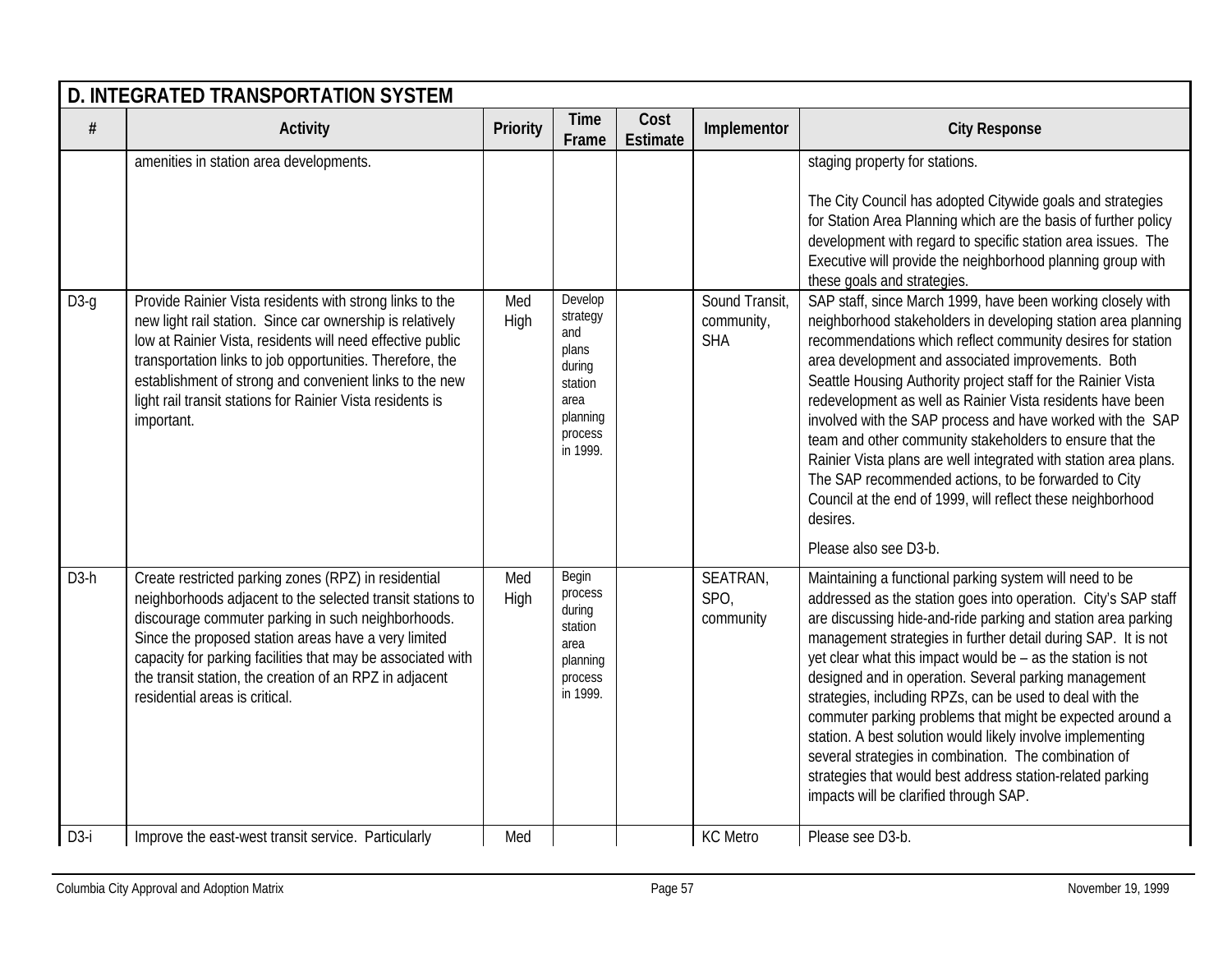|        | <b>D. INTEGRATED TRANSPORTATION SYSTEM</b>                                                                                                                                                                                                                                                                                                                                                                                                                                                                                                                                                                             |          |                      |                  |                 |                                                                                                                                                                                                                                                                                                                                                                                 |  |  |  |  |
|--------|------------------------------------------------------------------------------------------------------------------------------------------------------------------------------------------------------------------------------------------------------------------------------------------------------------------------------------------------------------------------------------------------------------------------------------------------------------------------------------------------------------------------------------------------------------------------------------------------------------------------|----------|----------------------|------------------|-----------------|---------------------------------------------------------------------------------------------------------------------------------------------------------------------------------------------------------------------------------------------------------------------------------------------------------------------------------------------------------------------------------|--|--|--|--|
| $\#$   | <b>Activity</b>                                                                                                                                                                                                                                                                                                                                                                                                                                                                                                                                                                                                        | Priority | <b>Time</b><br>Frame | Cost<br>Estimate | Implementor     | <b>City Response</b>                                                                                                                                                                                                                                                                                                                                                            |  |  |  |  |
|        | important is access to Lake Washington and West<br>Seattle. At a minimum, improve the transfer between<br>Route #39 and West Seattle routes.                                                                                                                                                                                                                                                                                                                                                                                                                                                                           | High     |                      |                  |                 | Station area planning has considered transit connections to<br>the station and has received community input on alternatives<br>for exploring the most effective routes for a bus loop system.<br>Metro has been involved in station area planning work<br>sessions with the community and has engaged in exploring<br>alternative routes for east west transit service as well. |  |  |  |  |
| $D3-j$ | Improve bus stops, particularly those that function as<br>transfer stations. Provide necessary benches, shelters,<br>lighting, and transit information. Incorporate public art<br>around stops.                                                                                                                                                                                                                                                                                                                                                                                                                        | High     |                      |                  | <b>KC</b> Metro | Please see D3-b.<br>Station area planning has involved Metro in work sessions with<br>the community and has received input and is exploring<br>appropriate locations for bus stops.                                                                                                                                                                                             |  |  |  |  |
| $D3-k$ | Improve bicycle access on S. Alaska Street/ S.<br>Columbian Way, west of Rainier Avenue S. Although the<br>steep hill west of MLK discourages most cyclists, this is<br>one of the only through east-west roads in the immediate<br>area and thus is important, particularly for those who<br>commute to work by bike. Improvements could include<br>adding a bicycle lane or providing shoulder<br>improvements (west of MLK).                                                                                                                                                                                        | Med      |                      |                  | <b>SEATRAN</b>  | This street is a steep and heavily-used, four-lane arterial. The<br>street does not have the width for including bike lanes without<br>removing lanes for general traffic. SEATRAN does not<br>support this change.                                                                                                                                                             |  |  |  |  |
|        | D4 - Strategies for Individual Station-Area Alternatives                                                                                                                                                                                                                                                                                                                                                                                                                                                                                                                                                               |          |                      |                  |                 |                                                                                                                                                                                                                                                                                                                                                                                 |  |  |  |  |
| $D4-a$ | Columbia City Station. As a top priority, develop the<br>underground Columbia City Station at 37th Avenue S.<br>and S. Edmunds. Consider:<br>Integrating the primary station entry into the<br>redevelopment of the Columbia Plaza site.<br>Create station entries at 37th Avenue S./ S.<br>$\bullet$<br>Edmunds Street and off of Rainier Avenue S.<br>Preserve historic streetfront buildings in Columbia<br>$\bullet$<br>City.<br>Special consideration should be given towards<br>private property loss compensation and relocation<br>assistance.<br>Develop car/bus drop off sites on Rainier Ave S<br>$\bullet$ | High     |                      |                  |                 | Please see D2-a.                                                                                                                                                                                                                                                                                                                                                                |  |  |  |  |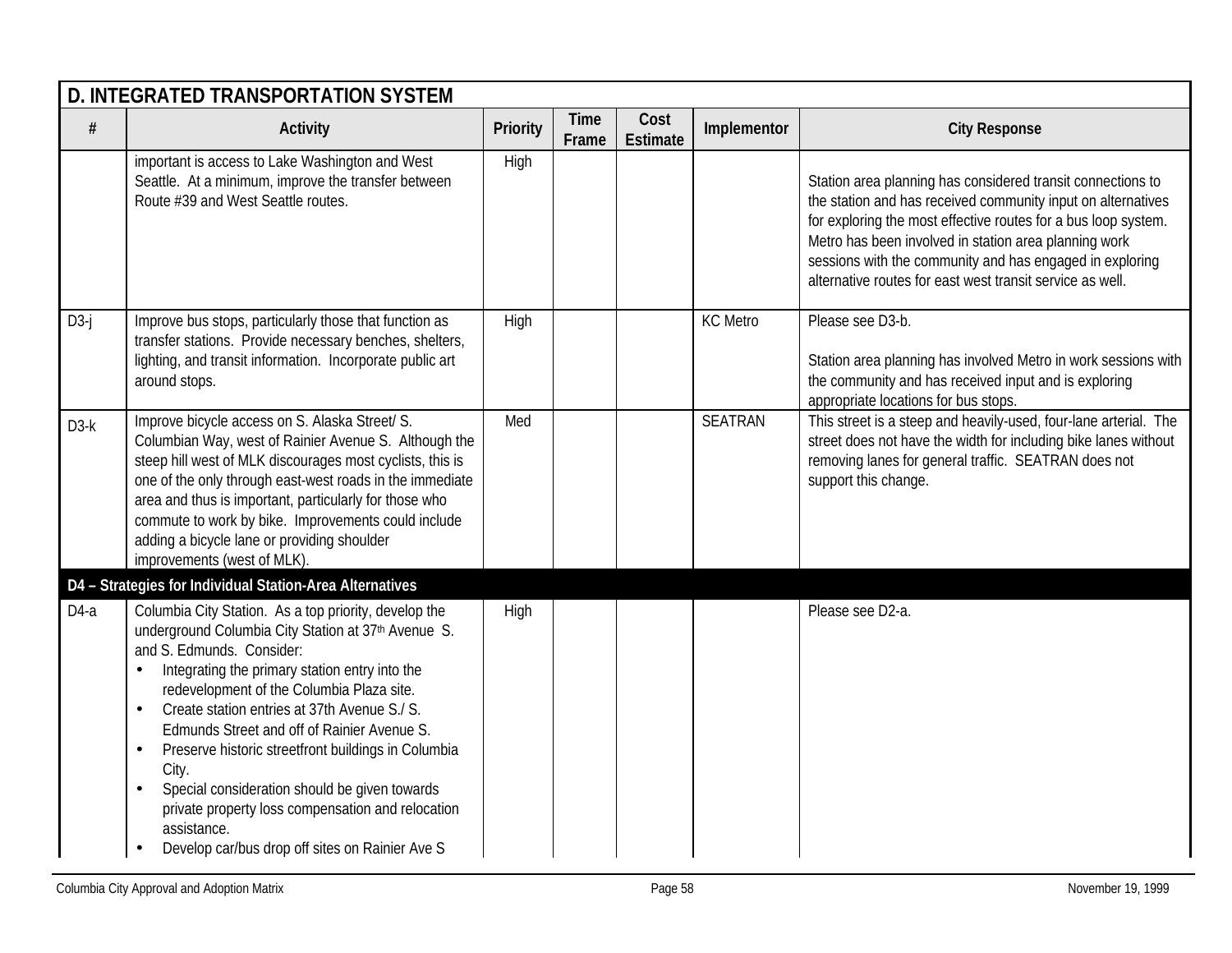|        | D. INTEGRATED TRANSPORTATION SYSTEM                                                                                                                                                                                                                                                                                                                                                                                                                                                                                                                                                                                                                                                                                                                                                                                                                                                                                                                                                                                                                                                                    |                 |                      |                         |               |                      |  |  |  |
|--------|--------------------------------------------------------------------------------------------------------------------------------------------------------------------------------------------------------------------------------------------------------------------------------------------------------------------------------------------------------------------------------------------------------------------------------------------------------------------------------------------------------------------------------------------------------------------------------------------------------------------------------------------------------------------------------------------------------------------------------------------------------------------------------------------------------------------------------------------------------------------------------------------------------------------------------------------------------------------------------------------------------------------------------------------------------------------------------------------------------|-----------------|----------------------|-------------------------|---------------|----------------------|--|--|--|
| #      | <b>Activity</b>                                                                                                                                                                                                                                                                                                                                                                                                                                                                                                                                                                                                                                                                                                                                                                                                                                                                                                                                                                                                                                                                                        | <b>Priority</b> | <b>Time</b><br>Frame | Cost<br><b>Estimate</b> | Implementor   | <b>City Response</b> |  |  |  |
|        | near S Edmunds.<br>Provide streetscape improvements on 37th including<br>$\bullet$<br>street trees, curbs, gutters, new sidewalks, street<br>furniture, signage, etc.<br>Improve pedestrian access from Rainier Vista to<br>$\bullet$<br>station via Alaska and Edmunds.<br>Strengthen Columbia Park.<br>$\bullet$<br>Expand the Columbia City Branch Library consistent<br>$\bullet$<br>with architectural integrity.<br>Provide streetscape improvements on 35th Avenue<br>$\bullet$<br>S. between Edmunds and Alaska (curbs, gutters,<br>sidewalks, and street trees).<br>Develop a linear park with separated pathways<br>$\bullet$<br>along Rainier north of Alaska.                                                                                                                                                                                                                                                                                                                                                                                                                              |                 |                      |                         |               |                      |  |  |  |
| $D4-b$ | Genesee Station. If this station and subsequent<br>alignment is chosen despite community<br>recommendations, provide substantially more extensive<br>traffic, aesthetic, and environmental improvements, as<br>well as redevelopment projects along the MLK corridor,<br>and substantially more extensive public investment must<br>be made in the Columbia City core than if the<br>underground station is selected. Consider the following:<br>Special consideration should be given towards<br>$\bullet$<br>private property loss compensation and relocation<br>assistance.<br>Develop a linear park with separated pathways<br>$\bullet$<br>along Rainier Avenue S. north of Alaska.<br>Develop car/bus drop off sites on Rainier near the<br>$\bullet$<br>station.<br>Incorporate the redevelopment of the Columbia<br>$\bullet$<br>Plaza site into the station area plans.<br>In conjunction with proposed linear park and<br>$\bullet$<br>pathway, provide for redevelopment opportunities<br>between the LRT rail and Rainier.<br>Develop a stairclimb/pedestrian access from S.<br>$\bullet$ | $\chi$          |                      |                         | Sound Transit | Please see D2-a.     |  |  |  |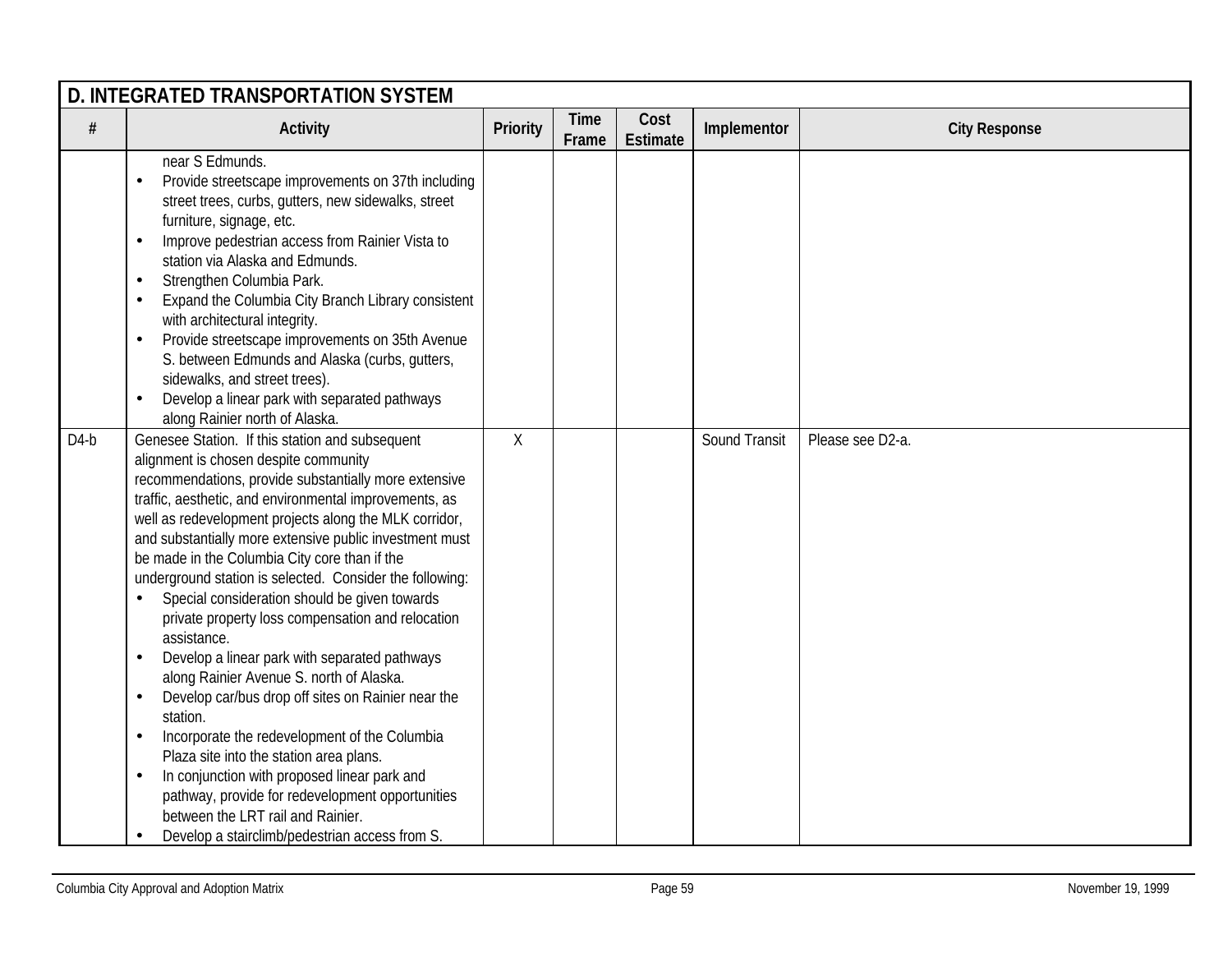|        | <b>D. INTEGRATED TRANSPORTATION SYSTEM</b>                                                                                                                                                                                                                                                                                                                                                                                                                                                                                                                                                                                                                                                                                                                                                                                                                                                                                                                                                                                                                                                                                                                                                                                                                                                                                                                                     |          |                      |                         |               |                                                                                                                                                                                                                                                                                                                                                                                                                                                                                                                                                                                                                                                                                                                  |  |  |  |  |
|--------|--------------------------------------------------------------------------------------------------------------------------------------------------------------------------------------------------------------------------------------------------------------------------------------------------------------------------------------------------------------------------------------------------------------------------------------------------------------------------------------------------------------------------------------------------------------------------------------------------------------------------------------------------------------------------------------------------------------------------------------------------------------------------------------------------------------------------------------------------------------------------------------------------------------------------------------------------------------------------------------------------------------------------------------------------------------------------------------------------------------------------------------------------------------------------------------------------------------------------------------------------------------------------------------------------------------------------------------------------------------------------------|----------|----------------------|-------------------------|---------------|------------------------------------------------------------------------------------------------------------------------------------------------------------------------------------------------------------------------------------------------------------------------------------------------------------------------------------------------------------------------------------------------------------------------------------------------------------------------------------------------------------------------------------------------------------------------------------------------------------------------------------------------------------------------------------------------------------------|--|--|--|--|
| $\#$   | <b>Activity</b>                                                                                                                                                                                                                                                                                                                                                                                                                                                                                                                                                                                                                                                                                                                                                                                                                                                                                                                                                                                                                                                                                                                                                                                                                                                                                                                                                                | Priority | <b>Time</b><br>Frame | Cost<br><b>Estimate</b> | Implementor   | <b>City Response</b>                                                                                                                                                                                                                                                                                                                                                                                                                                                                                                                                                                                                                                                                                             |  |  |  |  |
|        | Genesee Street westward to 37th Ave.                                                                                                                                                                                                                                                                                                                                                                                                                                                                                                                                                                                                                                                                                                                                                                                                                                                                                                                                                                                                                                                                                                                                                                                                                                                                                                                                           |          |                      |                         |               |                                                                                                                                                                                                                                                                                                                                                                                                                                                                                                                                                                                                                                                                                                                  |  |  |  |  |
|        | Provide streetscape improvements on 37th and 38th<br>avenues including street trees, curbs, gutters, new<br>sidewalks, street furniture, signage, etc.<br>Provide streetscape and pedestrian improvements on<br>Alaska and MLK to mitigate for rail alignment and<br>crossings.<br>Redevelop the parking lot on the old Safeway site at<br>the northeast corner of Rainier and Genesee with<br>pedestrian-oriented development.                                                                                                                                                                                                                                                                                                                                                                                                                                                                                                                                                                                                                                                                                                                                                                                                                                                                                                                                                |          |                      |                         |               |                                                                                                                                                                                                                                                                                                                                                                                                                                                                                                                                                                                                                                                                                                                  |  |  |  |  |
| $D4-c$ | MLK/Alaska Station. If this station and subsequent<br>alignment is chosen despite community<br>recommendations, provide substantially more extensive<br>traffic, aesthetic, and environmental improvements, as<br>well as redevelopment projects along the MLK corridor,<br>and substantially more extensive public investment must<br>be made in the Columbia City core than if the<br>underground station is selected. Consider the following:<br>Coordinate the development of the station and alignment<br>with the redevelopment of the Rainier Vista public<br>housing garden community. Although some physical<br>improvements have been made since Rainier Vista was<br>built in the 1940's, extensive improvements will be<br>required within the next ten years. Preliminary planning<br>to address existing or imminent problems with the<br>housing units, the site, and supportive facilities has<br>begun. A MLK/Alaska station will nevertheless have a<br>major impact on the master plan for Rainier Vista.<br>Working with the neighborhood, the Seattle Housing<br>Authority should be encouraged to coordinate the master<br>planning of Rainier Vista with Sound Transit on new<br>transportation improvements.<br>Provide for streetscape and pedestrian<br>improvements such as widened sidewalks,<br>landscaping, street trees, and improved sidewalks | $\sf X$  |                      |                         | Sound Transit | SAP staff, since March 1999 have been working closely<br>with neighborhood stakeholders in developing station<br>area planning recommendations which reflect community<br>desires for station area development and associated<br>improvements. Both Seattle Housing Authority project<br>staff for the Rainier Vista redevelopment as well as<br>Rainier Vista residents have been involved with the SAP<br>process and have worked with the SAP team and other<br>community stakeholders to ensure that the Rainier Vista<br>plans are well integrated with station area plans. The SAP<br>recommended actions, to be forwarded to City Council at<br>the end of 1999, will reflect these neighborhood desires. |  |  |  |  |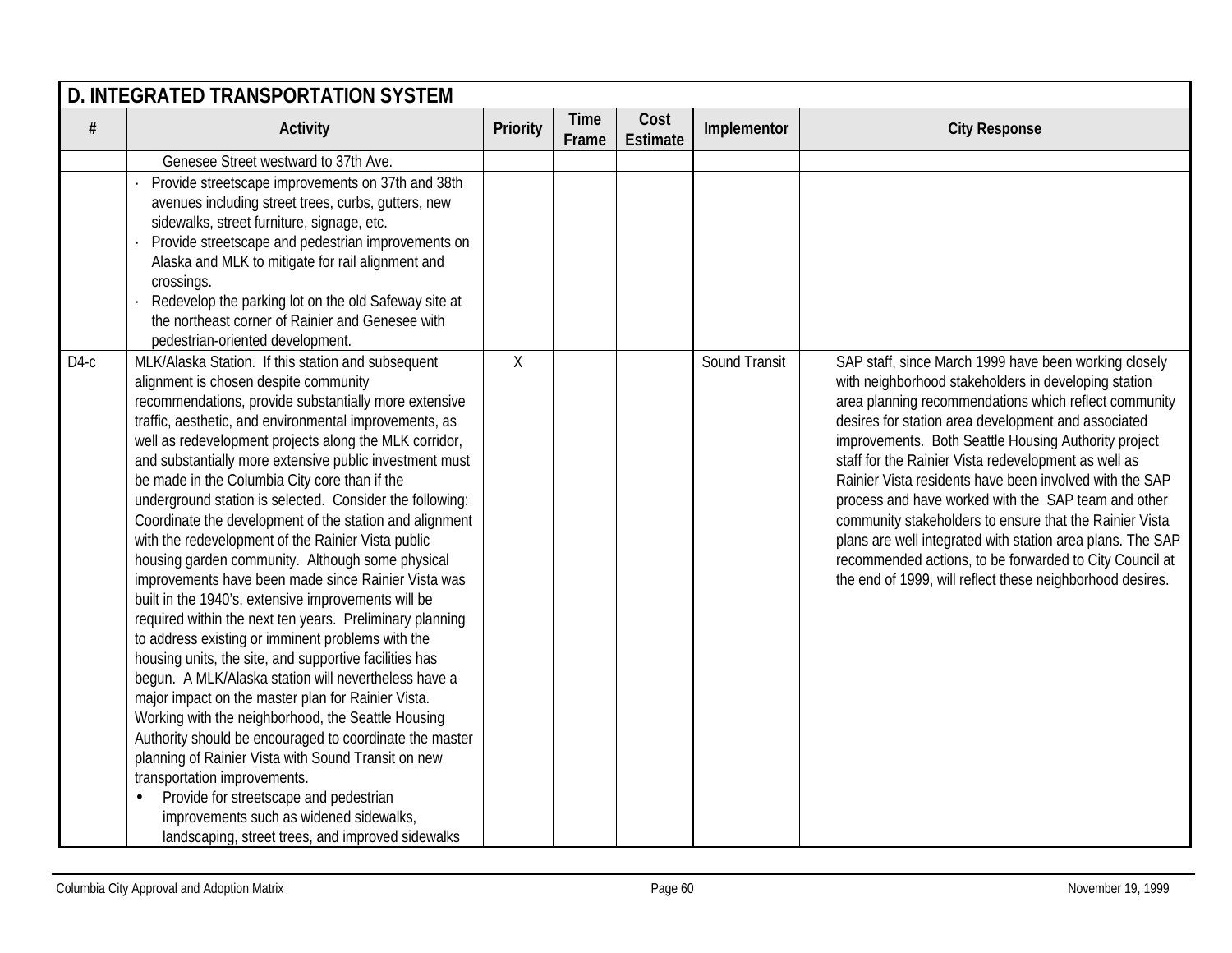|      | D. INTEGRATED TRANSPORTATION SYSTEM                                                                                                                                                                                                                                                                                                                                                                                                                                                                                                                                                                                                                                                                                                                                                                                                                                                     |          |                      |                  |             |                      |  |  |  |  |
|------|-----------------------------------------------------------------------------------------------------------------------------------------------------------------------------------------------------------------------------------------------------------------------------------------------------------------------------------------------------------------------------------------------------------------------------------------------------------------------------------------------------------------------------------------------------------------------------------------------------------------------------------------------------------------------------------------------------------------------------------------------------------------------------------------------------------------------------------------------------------------------------------------|----------|----------------------|------------------|-------------|----------------------|--|--|--|--|
| $\#$ | <b>Activity</b>                                                                                                                                                                                                                                                                                                                                                                                                                                                                                                                                                                                                                                                                                                                                                                                                                                                                         | Priority | <b>Time</b><br>Frame | Cost<br>Estimate | Implementor | <b>City Response</b> |  |  |  |  |
|      | on MLK to mitigate for rail alignment and limited<br>street crossings.<br>Provide for effective signalization and traffic control<br>$\bullet$<br>at the MLK/Alaska intersection to enhance<br>pedestrian safety while maintaining good mobility<br>standards. Explore the option of closing off 31st<br>Avenue S between Alaska and MLK to increase<br>redevelopment opportunities.<br>Focus on mixed use redevelopment opportunities at<br>$\bullet$<br>or near the intersection of MLK and Alaska, while<br>focusing on multi family residential redevelopment<br>opportunities on vacant or underutilized property in<br>other areas within close proximity to the station.<br>Improve pedestrian access from Columbia City's<br>$\bullet$<br>business district to station. This includes                                                                                           |          |                      |                  |             |                      |  |  |  |  |
|      | streetscape improvements such as landscaping,<br>street trees, sidewalk improvements, signage, and<br>lighting for Alaska and Edmunds streets between<br>MLK and Rainier Avenue S.<br>Incorporate the redevelopment of the Columbia<br>$\bullet$<br>Plaza site into the station area plans.<br>Provide car/bus drop off points near Alaska and<br>$\bullet$<br>MLK.<br>Explore the option of realigning 30th Avenue S. and<br>$\bullet$<br>S. Angeline Street from Alaska to MLK to increase<br>redevelopment opportunities.<br>Retain the existing ballfield at Rainier Vista.<br>$\bullet$<br>Develop a pedestrian pathway from Renton Ave S.,<br>$\bullet$<br>southwesterly around the ballfield to near the<br>MLK/Alaska intersection to improve access to the<br>station.<br>Explore opportunities to create a small park/open<br>space area near the southeast corner of MLK and |          |                      |                  |             |                      |  |  |  |  |
|      | Alaska in conjunction with condemnation for<br>alignment and possible closure of 31st Avenue S.                                                                                                                                                                                                                                                                                                                                                                                                                                                                                                                                                                                                                                                                                                                                                                                         |          |                      |                  |             |                      |  |  |  |  |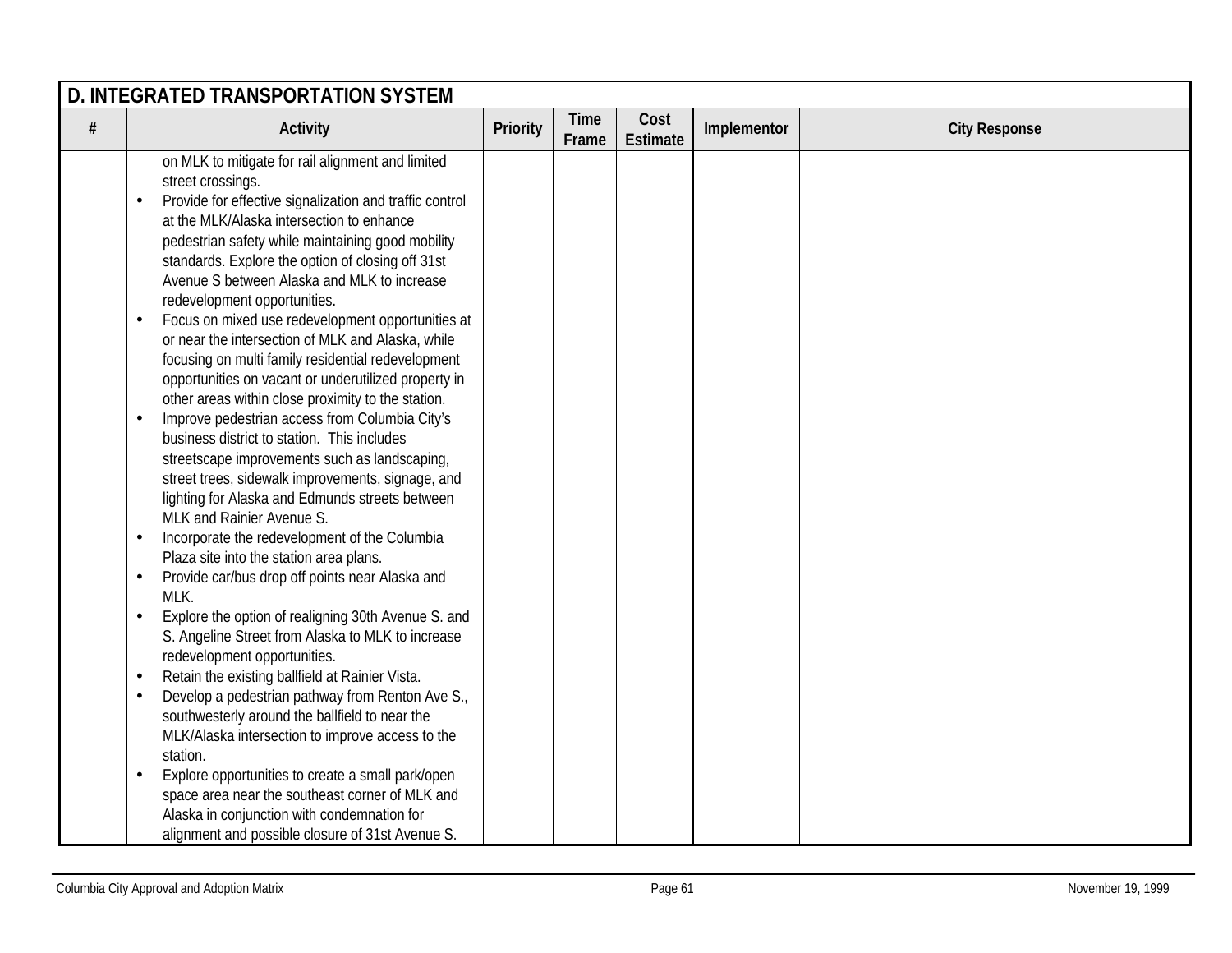|        | D. INTEGRATED TRANSPORTATION SYSTEM                                                                                                                                                                                                                                                                                                                                                                                                                                                                                                                                                                                                                                                                                                                                                                                                                                                                                                                                                                                                                                                                                                                                                                                                                                                                                                                                                                                                                                                                                                                                                                                                                              |                 |                      |                         |               |                                                                                                                                                                                                                                                                                                                                  |  |  |  |  |
|--------|------------------------------------------------------------------------------------------------------------------------------------------------------------------------------------------------------------------------------------------------------------------------------------------------------------------------------------------------------------------------------------------------------------------------------------------------------------------------------------------------------------------------------------------------------------------------------------------------------------------------------------------------------------------------------------------------------------------------------------------------------------------------------------------------------------------------------------------------------------------------------------------------------------------------------------------------------------------------------------------------------------------------------------------------------------------------------------------------------------------------------------------------------------------------------------------------------------------------------------------------------------------------------------------------------------------------------------------------------------------------------------------------------------------------------------------------------------------------------------------------------------------------------------------------------------------------------------------------------------------------------------------------------------------|-----------------|----------------------|-------------------------|---------------|----------------------------------------------------------------------------------------------------------------------------------------------------------------------------------------------------------------------------------------------------------------------------------------------------------------------------------|--|--|--|--|
| #      | <b>Activity</b>                                                                                                                                                                                                                                                                                                                                                                                                                                                                                                                                                                                                                                                                                                                                                                                                                                                                                                                                                                                                                                                                                                                                                                                                                                                                                                                                                                                                                                                                                                                                                                                                                                                  | <b>Priority</b> | <b>Time</b><br>Frame | Cost<br><b>Estimate</b> | Implementor   | <b>City Response</b>                                                                                                                                                                                                                                                                                                             |  |  |  |  |
|        | Develop a stairclimb/pedestrian access from<br>Angeline southwesterly to Mountainview Drive<br>S./30th Avenue S.<br>Develop a stairclimb/pedestrian access from 30th<br>$\bullet$<br>Avenue westward to 29th Avenue S.                                                                                                                                                                                                                                                                                                                                                                                                                                                                                                                                                                                                                                                                                                                                                                                                                                                                                                                                                                                                                                                                                                                                                                                                                                                                                                                                                                                                                                           |                 |                      |                         |               |                                                                                                                                                                                                                                                                                                                                  |  |  |  |  |
| $D4-d$ | MLK/Edmunds Station-If the station and subsequent<br>alignment is chosen despite community<br>recommendations, provide substantially more extensive<br>traffic, aesthetic, and environmental improvements, as<br>well as redevelopment projects along the MLK corridor,<br>and substantially more extensive public investment must<br>be made in the Columbia City core than if the<br>underground station is selected. Consider the following:<br>Give special consideration towards private property<br>loss compensation and relocation assistance.<br>Provide substantial streetscape and pedestrian<br>$\bullet$<br>improvements such as widened sidewalks,<br>landscaping, street trees, lighting, and signage on<br>MLK Jr. Way, 32 <sup>nd</sup> Avenue S., and S. Alaska Street<br>(with "S" curve route) to mitigate for the effects of<br>the rail line and rail street crossings.<br>Develop a linear park with separated pathways west<br>$\bullet$<br>of Rainier Avenue (between the rail line and the<br>street) north of Alaska Street (with "S" curve route).<br>Provide streetscape improvements on Edmunds,<br>$\bullet$<br>Ferdinand, and Hudson streets, such as improved<br>sidewalks, landscaping, street trees, lighting, and<br>signage, to improve access between the LRT station<br>and Columbia City<br>Explore the option of closing off 31st Avenue S<br>$\bullet$<br>between Alaska and MLK to increase safety and<br>improve redevelopment opportunities.<br>Incorporate the redevelopment of the Columbia<br>$\bullet$<br>Plaza site into the station area plans.<br>Retain and strengthen single family residential areas<br>٠ | $\mathsf{X}$    |                      |                         | Sound Transit | Both this activity and D4-c most closely reflect the future<br>station site as preliminarily selected by the Sound Transit<br>Board. The specific bulleted recommendations are included<br>in this matrix as specific activities. SAP will be reviewing all<br>recommended area improvements as proposed by the<br>neighborhood. |  |  |  |  |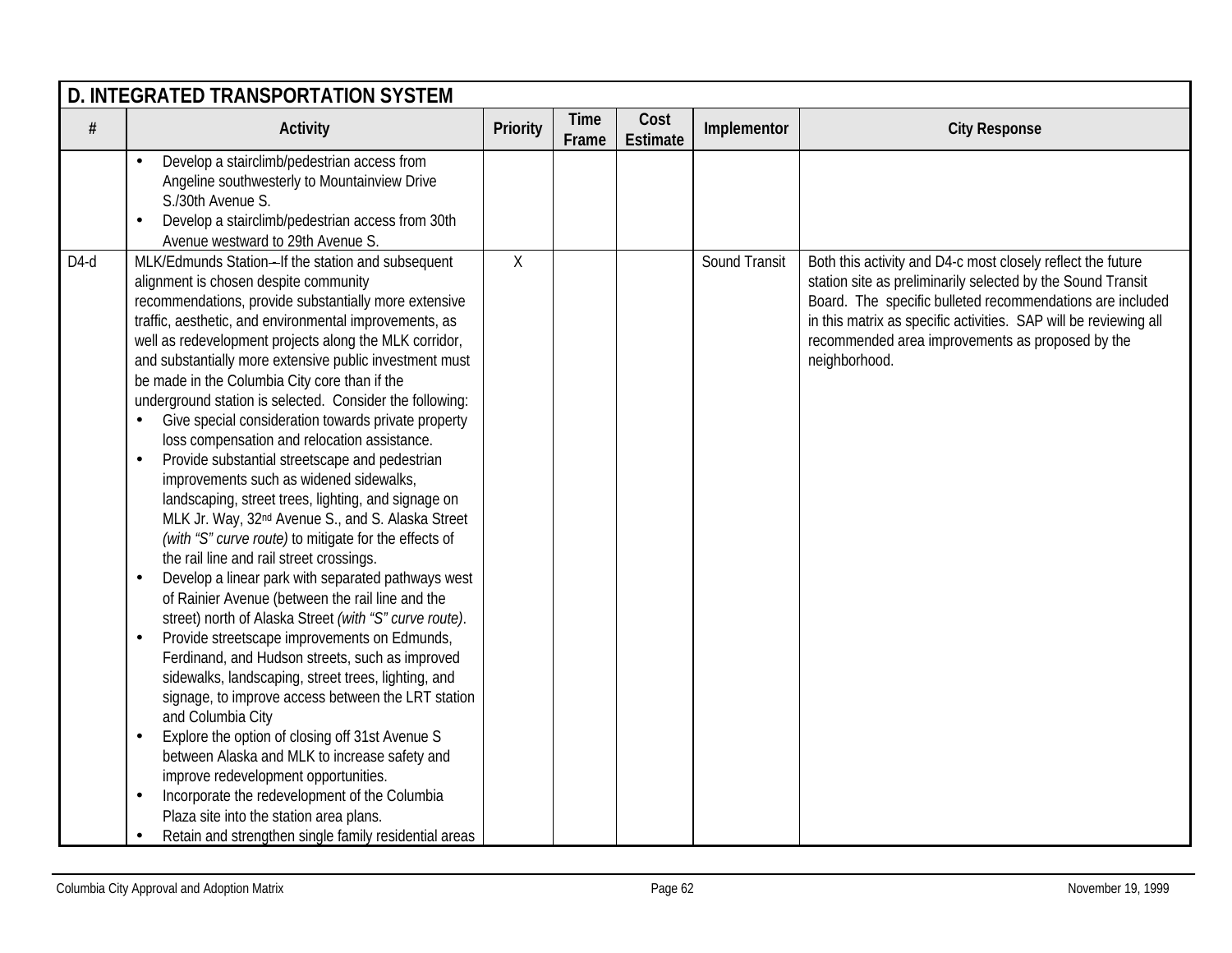| D. INTEGRATED TRANSPORTATION SYSTEM |                                                                                                                                                                                                                                                                                                                                                                                                                                                                                                                                                                                                                                                                                                                                                |          |               |                         |             |                      |  |  |  |
|-------------------------------------|------------------------------------------------------------------------------------------------------------------------------------------------------------------------------------------------------------------------------------------------------------------------------------------------------------------------------------------------------------------------------------------------------------------------------------------------------------------------------------------------------------------------------------------------------------------------------------------------------------------------------------------------------------------------------------------------------------------------------------------------|----------|---------------|-------------------------|-------------|----------------------|--|--|--|
|                                     | Activity                                                                                                                                                                                                                                                                                                                                                                                                                                                                                                                                                                                                                                                                                                                                       | Priority | Time<br>Frame | Cost<br><b>Estimate</b> | Implementor | <b>City Response</b> |  |  |  |
|                                     | between station and historic district.<br>Provide for effective signalization and traffic control<br>at the MLK/Alaska intersection to enhance<br>pedestrian safety while maintaining good mobility<br>standards.<br>Focus on mixed use redevelopment opportunities at<br>the MLK/Hudson and MLK/Alaska intersections,<br>while focusing on residential redevelopment<br>opportunities on vacant or underutilized property in<br>other areas within close proximity to the station.<br>Provide car/bus drop off points on MLK near the<br>station.<br>Develop a stairclimb/pedestrian access from<br>Angeline southwesterly to Mountainview/30th Ave.<br>Develop a stairclimb/pedestrian access from 30th<br>Avenue westward to 29th Avenue S. |          |               |                         |             |                      |  |  |  |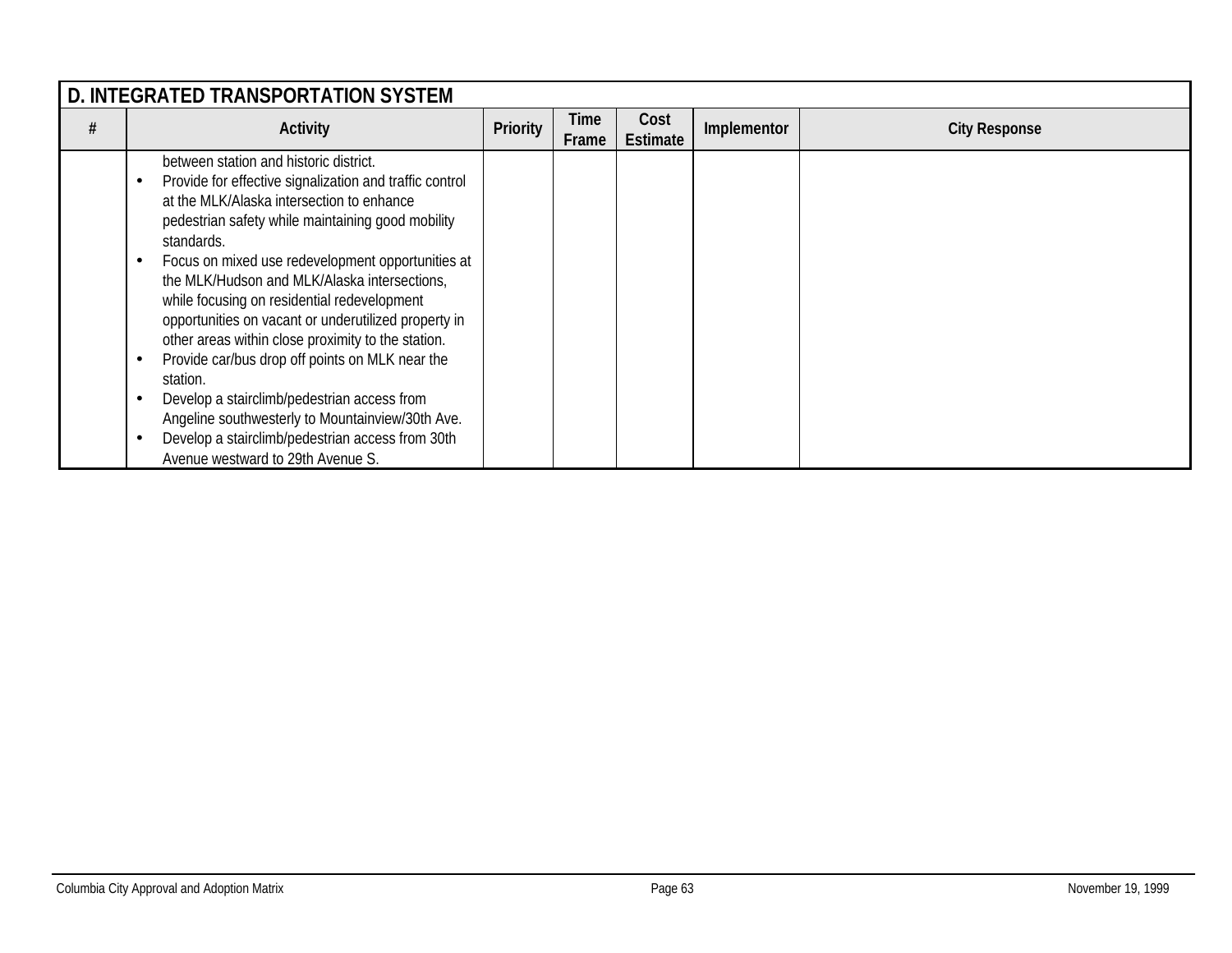## **Description**

Goal: Improve the appearance of the MLK corridor while retaining its function as an efficient transportation corridor*.*

Martin Luther King Jr. Way S. was originally designed to serve as an efficient high speed transportation corridor providing alternative north-south access to Rainier Avenue S. To this day, MLK retains this valuable function. However, efforts to mitigate the negative impacts of heavy traffic on adjacent property and pedestrian activity, have largely been insufficient. Moreover, the continued emphasis of commercial zoning along the MLK corridor, particularly south of Rainier Vista, has had a deleterious effect on the visual quality of the corridor. The overall consequence has been a general pattern of disinvestment and lack of property maintenance. The plan recommends activities that improve the appearance of the corridor, increase pedestrian safety while maintaining traffic capacity, and encourage new or redevelopment of vacant or blighted properties.

## **Integrated City Response**

This strategy is consistent with the Comprehensive Plan. The Executive supports the neighborhood's desire to improve major roads. SAP will have a major impact on this arterial and the recommendations put forth in this key strategy will be incorporated as appropriate into the overall transit and station area design.

The final report SAP staff submits to Council, at the end of 1999, will include a list of recommended actions from all the neighborhood plans, (including the Columbia City Approval and Adoption Matrix) relating to station area planning. This list will also detail the recommended actions and issues that still need additional work or consideration. The SAP final report will also include background information from the station area planning process and identify legislation or further resources needed to implement the recommended actions.

Council can then choose to forward recommendations that were not finalized to the appropriate department for further staff work and also to the Neighborhood Development Manager (NDM) for tracking. These additional recommendations will already be included in the central database as activities for departments to complete and the NDMS to monitor. Each activity as originally written in the matrix will also be included in the database with a cross reference to the recommendation in the SAP final report.

While directed toward a single goal, the individual activities in this strategy could be implemented independently of one another.

### **Lead Department:** SEATRAN

### **Participating Departments:** SAP, SPO

### **Activities Already Underway**

- 1. As part of light rail SAP, in March 1999 the Seattle City Council passed an ordinance relating to land use and zoning for the areas within approximately 1/4 mile of 10 of the 16 light rail stations planned for the City. Ordinance 119394 recognizes that the station area planning process is designed to encourage transit-oriented development near stations. Because detailed station area plans, due to the City Council by the end of 1999, may include proposals to change the City's zoning to achieve transitoriented development, the ordinance imposed interim regulations that enable the City to temporarily prohibit new land uses that are incompatible, certain auto oriented uses, with transit-oriented development.
- 2. The City's station area planning team is considering the activities in this and other plans.

### **Tasks to be Undertaken in 1999-2000**

- 1. SEATRAN is planning a pedestrian signal at S Hudson and MLK Jr. Way S, and this work will be done as part of the overall MLK street redesign.
- 2. SEATRAN will review community developed gateway design and streetscape ideas to ensure they will not present safety or operational problems.
- 3. Policy Docket Issues: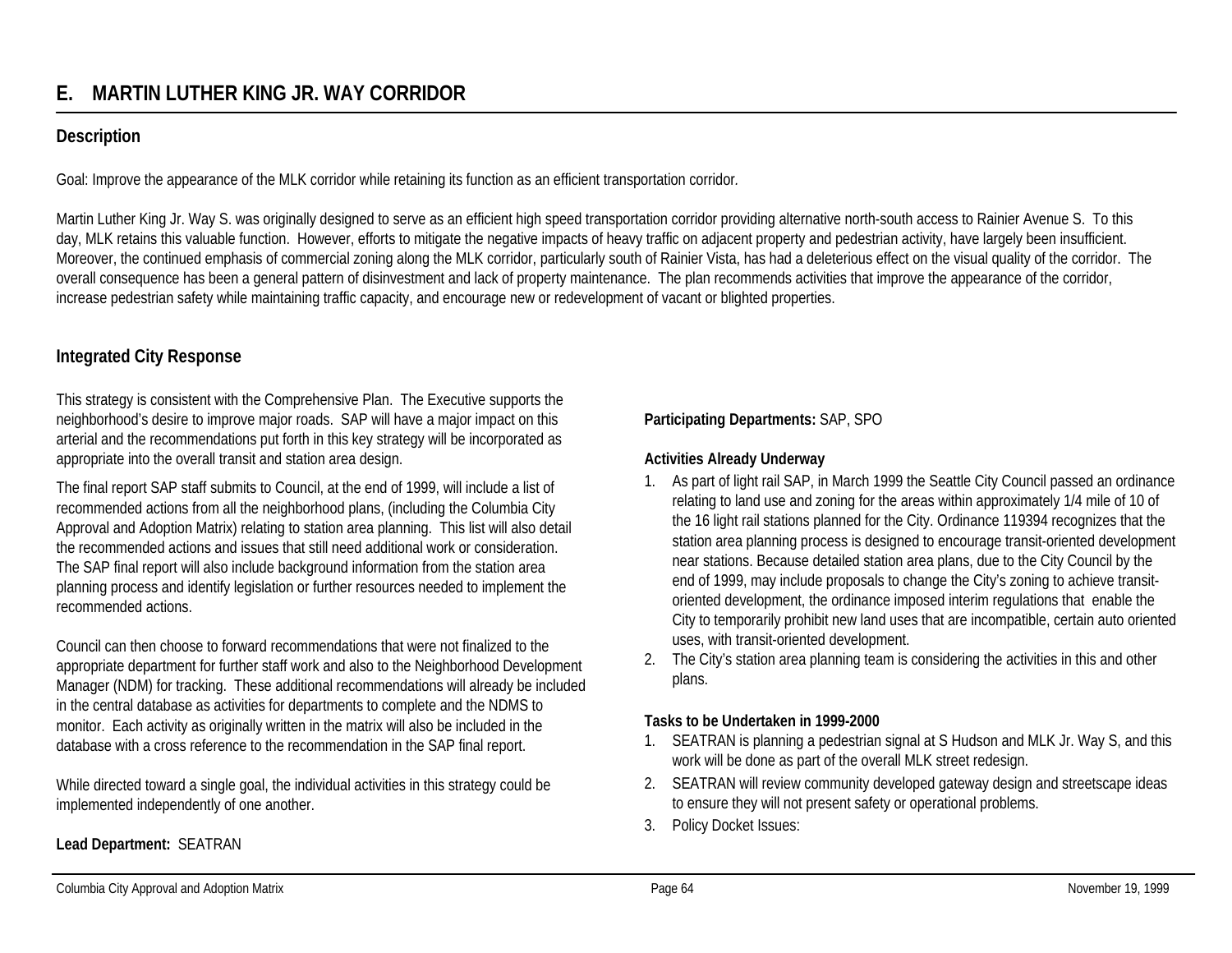- a) A report on results of the pedestrian push-button study and the crosswalk safety study and how new policies respond to the range of neighborhood recommendations is due to Council in 1999.
- 4. Identify those activities in this Key Strategy that are good candidates for next steps for implementation considering priorities, possible funding sources and departmental staffing capabilities through the Southeast sector implementation plan.
- 5. Identify next steps for continued implementation.

| Ε.     | <b>MARTIN LUTHER KING JR. WAY CORRIDOR</b>                                                                                                                                                                                         |                 |                                      |                         |                |                                                                                                                                                                                                                                                                                                                                                                                                                                                                                                                                                                                                                                                                                                                                                                                                                                                                                                                                                                                                                                                                                                                                                                                                                                                                                                      |  |  |  |  |
|--------|------------------------------------------------------------------------------------------------------------------------------------------------------------------------------------------------------------------------------------|-----------------|--------------------------------------|-------------------------|----------------|------------------------------------------------------------------------------------------------------------------------------------------------------------------------------------------------------------------------------------------------------------------------------------------------------------------------------------------------------------------------------------------------------------------------------------------------------------------------------------------------------------------------------------------------------------------------------------------------------------------------------------------------------------------------------------------------------------------------------------------------------------------------------------------------------------------------------------------------------------------------------------------------------------------------------------------------------------------------------------------------------------------------------------------------------------------------------------------------------------------------------------------------------------------------------------------------------------------------------------------------------------------------------------------------------|--|--|--|--|
| #      | <b>Activity</b>                                                                                                                                                                                                                    | <b>Priority</b> | <b>Time</b><br>Frame                 | Cost<br><b>Estimate</b> | Implementor    | <b>City Response</b>                                                                                                                                                                                                                                                                                                                                                                                                                                                                                                                                                                                                                                                                                                                                                                                                                                                                                                                                                                                                                                                                                                                                                                                                                                                                                 |  |  |  |  |
|        | E1 - Capital Infrastructure                                                                                                                                                                                                        |                 |                                      |                         |                |                                                                                                                                                                                                                                                                                                                                                                                                                                                                                                                                                                                                                                                                                                                                                                                                                                                                                                                                                                                                                                                                                                                                                                                                                                                                                                      |  |  |  |  |
| $E1-a$ | Install pedestrian activated signals along Martin Luther<br>King Jr. Way S at S Edmunds (or S Ferdinand) and S<br>Dawson streets, and at Rainier Vista, north of Columbian<br>Way S. Include pedestrian islands to enhance safety. | <b>High</b>     | 1999. High<br>immediate<br>priority. |                         | <b>SEATRAN</b> | Pedestrian signal issues have been referred to the<br>Policy Docket for consideration by Council.<br>SEATRAN has recently modified their policy on<br>placing pedestrian push buttons at crosswalks and is<br>testing its recently modified policy. A report on results<br>of this study and how the new policy responds to the<br>range of neighborhood recommendations is due to<br>Council in 1999. A report on the crosswalk safety<br>study will also be given at the same time.<br>A conceptual level proposal for improvements in the<br>Martin Luther King Jr Way S corridor that would<br>accompany investment in light rail has been<br>developed. While detailed design work isn't<br>completed, the conceptual proposal includes:<br>an attractive, unified streetscape design<br>additional safe, signalized and marked functional<br>pedestrian and vehicular crossings along MLK<br>Jr. Way S<br>attractive, usable crossings at the intersections<br>at S Edmunds and S Dawson Streets to connect<br>existing neighborhood centers to the proposed<br>stations<br>construction of median improvements, including<br>better traffic channeling for left-turning vehicles.<br>While signal installation at major intersections is<br>supported by both SEATRAN and Sound Transit, it's |  |  |  |  |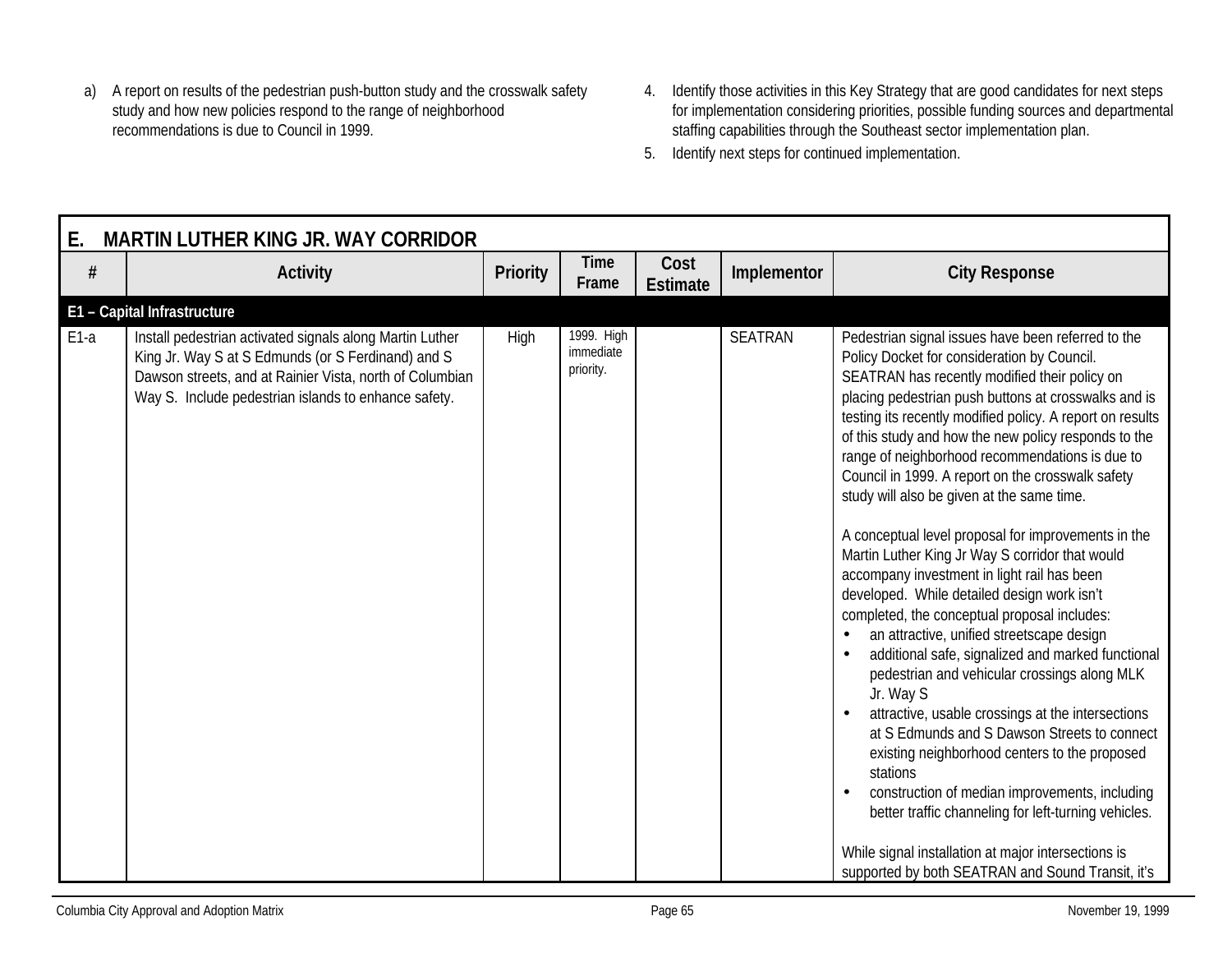| Ε.     | <b>MARTIN LUTHER KING JR. WAY CORRIDOR</b>                                                                                                                                                                                                                                                                                                                                                                 |          |                                                                                                                    |                         |                                         |                                                                                                                                                                                                                                                                                                                           |  |  |  |
|--------|------------------------------------------------------------------------------------------------------------------------------------------------------------------------------------------------------------------------------------------------------------------------------------------------------------------------------------------------------------------------------------------------------------|----------|--------------------------------------------------------------------------------------------------------------------|-------------------------|-----------------------------------------|---------------------------------------------------------------------------------------------------------------------------------------------------------------------------------------------------------------------------------------------------------------------------------------------------------------------------|--|--|--|
| #      | <b>Activity</b>                                                                                                                                                                                                                                                                                                                                                                                            | Priority | <b>Time</b><br>Frame                                                                                               | Cost<br><b>Estimate</b> | Implementor                             | <b>City Response</b>                                                                                                                                                                                                                                                                                                      |  |  |  |
|        |                                                                                                                                                                                                                                                                                                                                                                                                            |          |                                                                                                                    |                         |                                         | not clear at this point whether these crossings would<br>include pedestrian-activated signals or not.                                                                                                                                                                                                                     |  |  |  |
|        |                                                                                                                                                                                                                                                                                                                                                                                                            |          |                                                                                                                    |                         |                                         | SEATRAN is also planning a pedestrian signal as a<br>minimum treatment at S Hudson Street. SEATRAN<br>supports a more comprehensive treatment at S<br>Hudson to include cross traffic access onto MLK from<br>S Hudson if the community is interested. The<br>community work should be a Sound Transit/SAP led<br>effort. |  |  |  |
|        |                                                                                                                                                                                                                                                                                                                                                                                                            |          |                                                                                                                    |                         |                                         | There will be opportunities for community members<br>to shape/participate in the streets' design. A key<br>opportunity will be through the station area design<br>process for the station planned at S Edmunds Street.                                                                                                    |  |  |  |
|        |                                                                                                                                                                                                                                                                                                                                                                                                            |          |                                                                                                                    |                         |                                         | If there are locations along MLK Jr. Way S., about<br>which community members have immediate safety<br>concerns, these can be presented directly to<br>SEATRAN operations staff.                                                                                                                                          |  |  |  |
| $E1-b$ | Enhance the Martin Luther King Jr. Way Streetscape.<br>Develop a unified streetscape design that creates a<br>continuous, safe, attractive pedestrian route. Include<br>widened sidewalks, street trees, marked crosswalks,<br>pedestrian lights, vegetated boulevards, and other<br>landscaping.                                                                                                          | Med High | Can be<br>done in<br>connection<br>with LRT<br>constructio<br>n from<br>2001-2003<br>if MLK<br>route is<br>chosen. |                         | SEATRAN.<br>Sound Transit,<br>community | See responses to A1-b & E1-a.                                                                                                                                                                                                                                                                                             |  |  |  |
| $E1-c$ | Provide decorative gateway features along MLK to direct<br>travelers to Columbia City's historic business district.<br>Without such an informative feature, motorists and other<br>travelers may be unaware that the unique business<br>district exists. For northbound traffic, install feature just<br>south of S. Hudson Street. For southbound traffic, install<br>feature just north of S. Alaska St. | Med      | <b>This</b><br>becomes a<br>top priority<br>if an MLK<br>LRT<br>station is<br>developed.                           |                         | SEATRAN,<br>Sound Transit<br>community  | See responses to A1-b & E1-a.<br>In addition, improvements along S Edmunds Street is<br>part of the Sound Transit project, from MLK Jr. Way<br>S. to Rainier Avenue S. Alternative options for S.<br>Edmunds streetscape improvements have been<br>explored as part of the SAP process.                                   |  |  |  |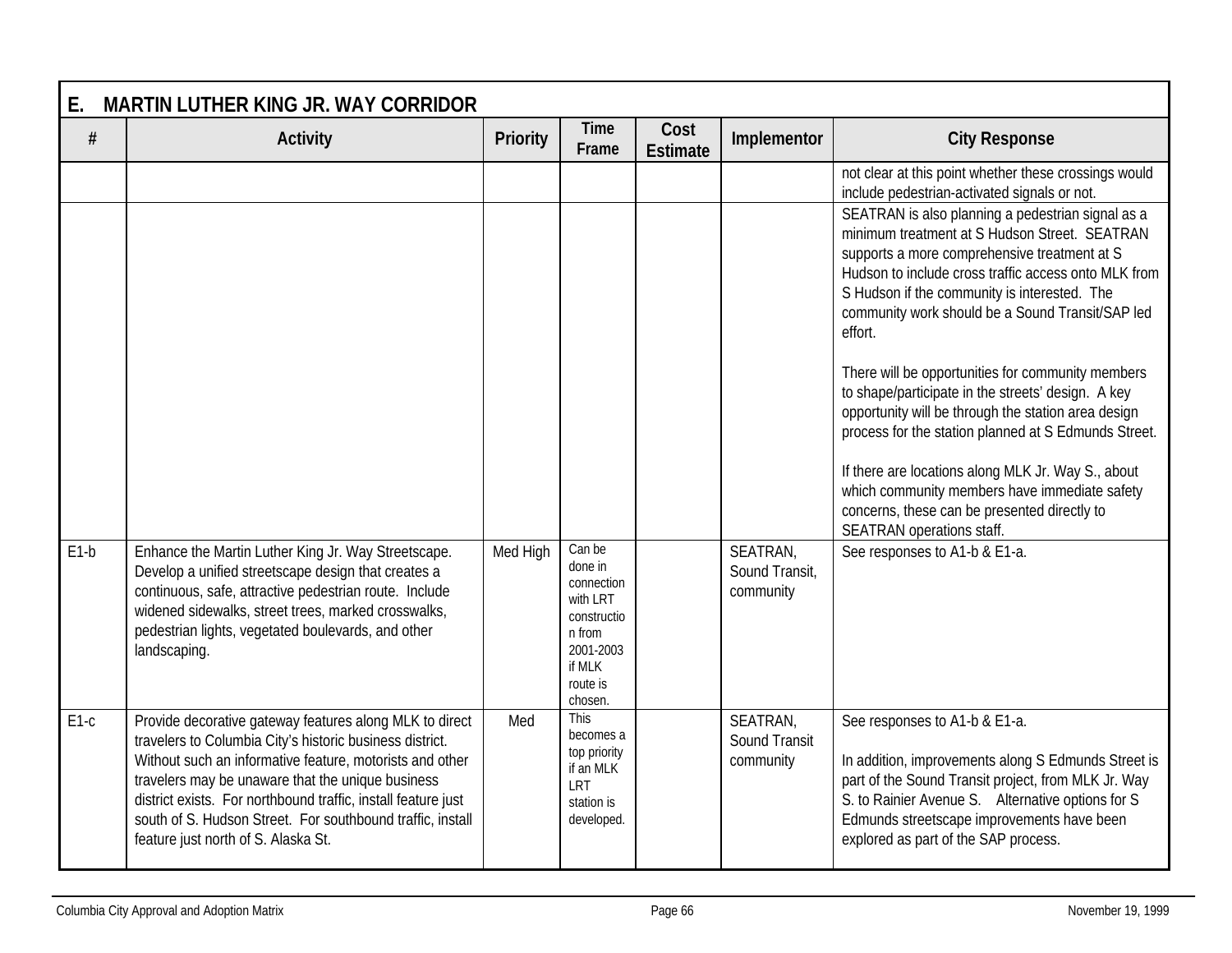| <b>MARTIN LUTHER KING JR. WAY CORRIDOR</b><br>Ε. |                                                                                                                                                                                                                                                                                                                                                              |                 |                                                                                                                    |                         |                                           |                                                                                                                                                                                                                                                                                                                                        |  |  |
|--------------------------------------------------|--------------------------------------------------------------------------------------------------------------------------------------------------------------------------------------------------------------------------------------------------------------------------------------------------------------------------------------------------------------|-----------------|--------------------------------------------------------------------------------------------------------------------|-------------------------|-------------------------------------------|----------------------------------------------------------------------------------------------------------------------------------------------------------------------------------------------------------------------------------------------------------------------------------------------------------------------------------------|--|--|
| $\#$                                             | <b>Activity</b>                                                                                                                                                                                                                                                                                                                                              | <b>Priority</b> | Time<br>Frame                                                                                                      | Cost<br><b>Estimate</b> | Implementor                               | <b>City Response</b>                                                                                                                                                                                                                                                                                                                   |  |  |
|                                                  |                                                                                                                                                                                                                                                                                                                                                              |                 |                                                                                                                    |                         |                                           | Sound Transit's Public Art program will provide<br>opportunities to explore arts in the light rail station<br>area and as part of the station design itself, and may<br>lead to creative ways to address this<br>recommendation.<br>The NMF is also a possible funding source for the<br>design and construction of decorative gateway |  |  |
| $E1-d$                                           | Reconfigure intersections with wider than normal<br>approaches along Martin Luther King Jr. Way to shorten<br>pedestrian walking distance. This includes intersections<br>at obtuse angles and/or more than one cross-street that<br>increase the amount of street that pedestrians must<br>cross.                                                           | Med             | Can be<br>done in<br>connection<br>with LRT<br>constructio<br>n from<br>2001-2003<br>if MLK<br>route is<br>chosen. |                         | SEATRAN,<br>Sound Transit                 | features.<br>See responses to A1-b & E1-a.                                                                                                                                                                                                                                                                                             |  |  |
| $E1-e$                                           | Close direct access from MLK Jr. Way S. to 31st Ave S.<br>Make 31st Avenue a one-way street (northbound only)<br>and provide curb bulbs to slow down traffic. This<br>eliminates dangerous short cuts from Alaska to MLK Jr.<br>Way S.                                                                                                                       | Low             | Can be<br>done in<br>connection<br>with LRT<br>constructio<br>n from<br>2001-2003<br>if MLK<br>route is<br>chosen. |                         | SEATRAN.<br>Sound Transit,<br>developers. | See responses to A1-b & E1-a. At this stage of MLK<br>Jr. Way's design, SEATRAN recommends that this<br>part of 31 <sup>st</sup> Avenue S. operate as southbound only,<br>reflected in plans for the street being developed by<br>Sound Transit.                                                                                       |  |  |
| $E1-f$                                           | Improve pedestrian access from Beacon Hill to the MLK<br>area/Columbia City. This can be accomplished by<br>developing a stairclimb from 30th Avenue S./S.<br>Mountainview Drive to S. Angeline Street. Provide<br>landscaping at the stairway entryways. Complementary<br>to the development of the stairclimb, preserve and<br>enhance the greenbelt area. | Low             | This<br>becomes a<br>high<br>priority if<br>an MLK<br>LRT<br>station is<br>chosen.                                 |                         | SEATRAN,<br>Sound Transit,<br>community   | This connection is being proposed in conjunction with<br>the light rail station. This proposed stairclimb will be<br>reviewed as part of Station Area Planning work.                                                                                                                                                                   |  |  |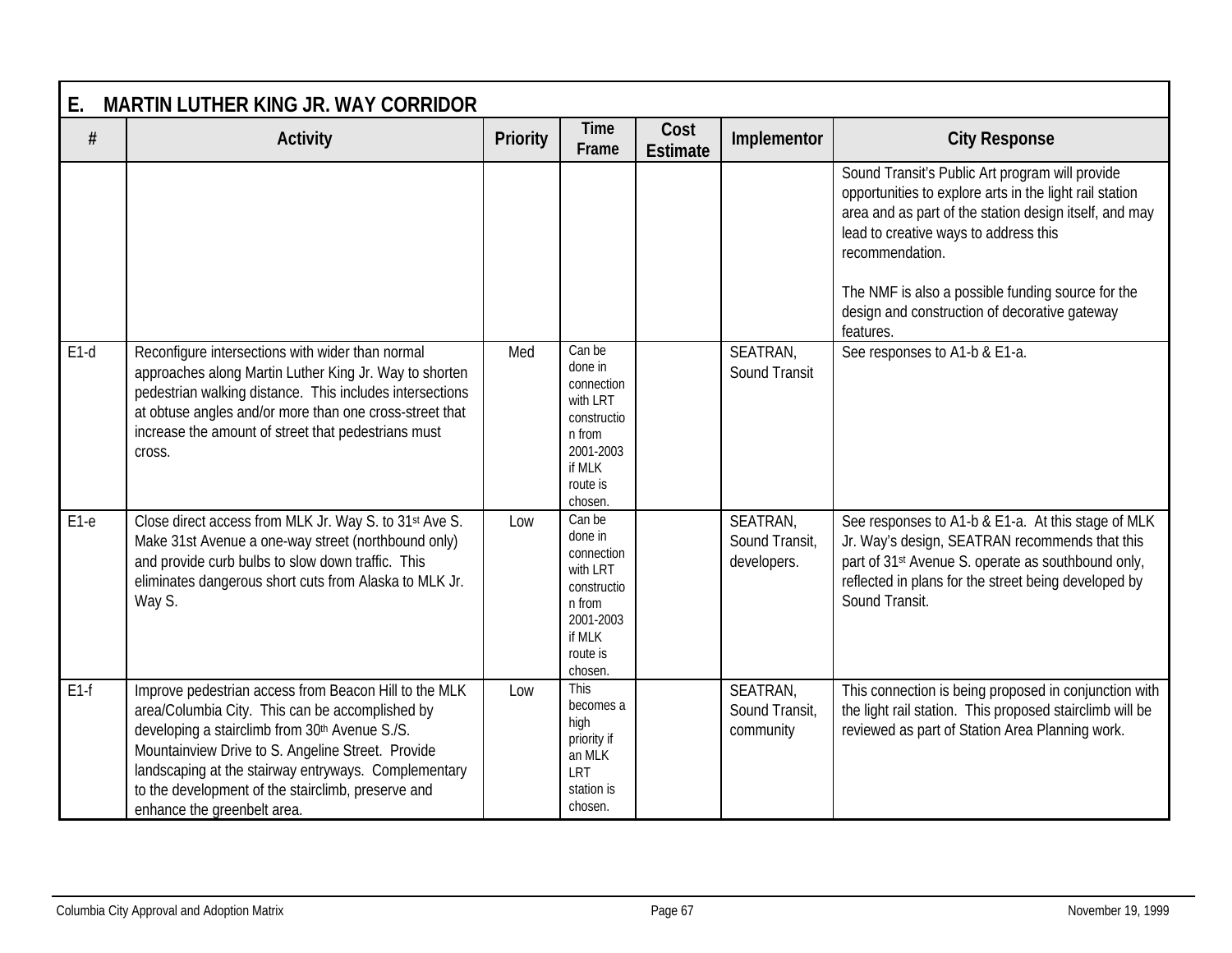## **Description**

Goal: Stabilize and enhance the Columbia City area as a safe and clean neighborhood in which to live, work, and recreate.

Three attributes are critical in improving the area's livability. They include enhancing the area's physical attractiveness, improving standards of law and code enforcement, and strengthening community identity and pride related programs and activities.

# **Integrated City Response**

The City supports the goals of this Key Strategy. The Seattle Police Department will work with the community to implement many of these activities, including increasing crime prevention and community policing work in the neighborhoods. Some activities are underway, including OED currently working with non-profit developers in the neighborhood, station area planning, and citywide policy discussions regarding human service siting and pedestrian lighting issues.

While directed toward a single goal, the individual activities in this strategy could be implemented independently of one another.

**Lead Department:** DON

**Participating Departments:** SEATRAN, SCL, DPR, DCLU, SPD, OED, SAP OH, HSD

### **Activities Already Underway**

- 1. As part of light rail SAP, in March 1999 the Seattle City Council passed an ordinance relating to land use and zoning for the areas within approximately 1/4 mile of 10 of the 16 light rail stations planned for the City. Ordinance 119394 recognizes that the station area planning process is designed to encourage transit-oriented development near stations. Because detailed station area plans, due to the City Council by the end of 1999, may include proposals to change the City's zoning to achieve transitoriented development, the ordinance imposed interim regulations that enable the City to temporarily prohibit new land uses that are incompatible, certain auto oriented uses, with transit-oriented development.
- 2. DCLU has prepared legislation for Land Use Code amendments on housing projects and for demonstration projects, both of which should help to increase good-quality affordable housing in the community.
- 3. OH & HSD are undertaking an update of the City's housing and human service siting policies.
- 4. The City's station area planning team is considering the activities in this and other plans.

#### **Tasks to be Undertaken in 1999-2000**

- 2. Policy Docket Issues:
	- a) A review of existing City lighting policies, analysis and recommendations is due to Council in 1999.
	- b) A briefing on Housing and Human Service Facilities Siting Policy will be given to Council prior to adoption.
- 3. SPU will continue to provide support for ongoing community organized graffiti removal activities.
- 4. OED is currently finishing up a three year contract with SEED to help develop and define goals, objectives and outcomes in relation to SEED's Main Street program.
- 5. OED will continue to support Rainier Chamber of Commerce functions and work with the Chamber staff on an ongoing basis
- 6. SPD will continue to pursue improvements to public safety in the neighborhood, including hiring additional officers to fully staff the South Precinct, using foot & bike patrols and working with residents and businesses to foster cooperation.
- 7. Identify those activities in this Key Strategy that are good candidates for next steps for implementation considering priorities, possible funding sources and departmental staffing capabilities through the Southeast sector implementation plan.
- 8. Identify next steps for continued implementation.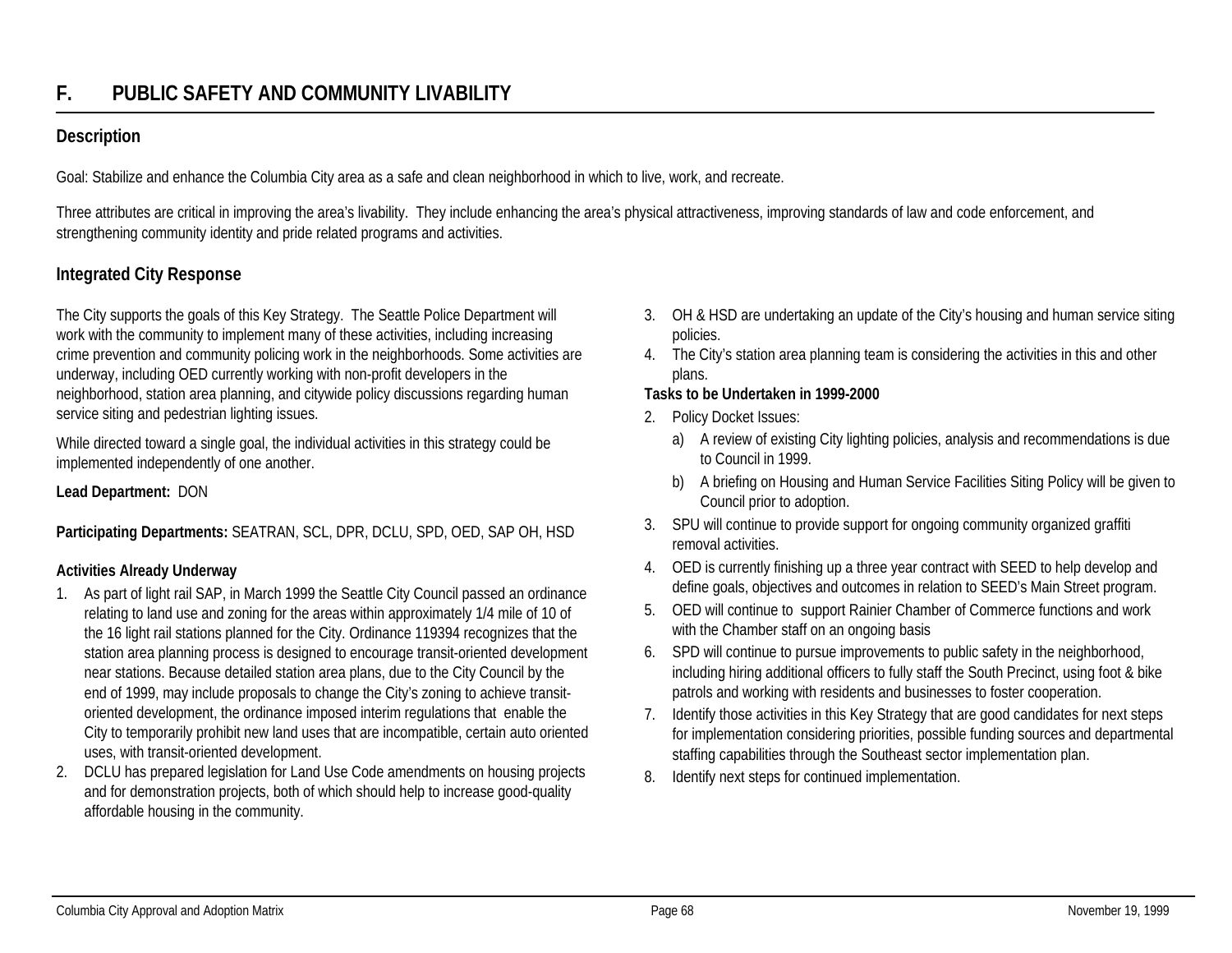| F.     | PUBLIC SAFETY AND COMMUNITY LIVABILITY                                                                                                                                                                                                                   |          |                      |                         |                                                   |                                                                                                                                                                                                                                                                                                                                                                                                                                                                                                                                                                                                                                                                                                                                                                                                                                                                                  |  |  |  |  |  |
|--------|----------------------------------------------------------------------------------------------------------------------------------------------------------------------------------------------------------------------------------------------------------|----------|----------------------|-------------------------|---------------------------------------------------|----------------------------------------------------------------------------------------------------------------------------------------------------------------------------------------------------------------------------------------------------------------------------------------------------------------------------------------------------------------------------------------------------------------------------------------------------------------------------------------------------------------------------------------------------------------------------------------------------------------------------------------------------------------------------------------------------------------------------------------------------------------------------------------------------------------------------------------------------------------------------------|--|--|--|--|--|
| $\#$   | <b>Activity</b>                                                                                                                                                                                                                                          | Priority | <b>Time</b><br>Frame | Cost<br><b>Estimate</b> | Implementor                                       | <b>City Response</b>                                                                                                                                                                                                                                                                                                                                                                                                                                                                                                                                                                                                                                                                                                                                                                                                                                                             |  |  |  |  |  |
|        | F1 - Capital Infrastructure                                                                                                                                                                                                                              |          |                      |                         |                                                   |                                                                                                                                                                                                                                                                                                                                                                                                                                                                                                                                                                                                                                                                                                                                                                                                                                                                                  |  |  |  |  |  |
| $F1-a$ | Improve security lighting around schools, parks, public<br>facilities, parking lots, and alleys.                                                                                                                                                         | Med High | Ongoing.             |                         | SCL,<br>SEATRAN,<br><b>DPR</b>                    | Lighting. The neighborhood is encouraged to<br>develop a 'lighting plan" by working with SCL's<br>Service Center. The plan should include the specific<br>location and type of lighting fixtures that will be the<br>basis of project feasibility and cost estimates. SCL<br>staff works closely with SPD staff to address security<br>issues. Lighting in parks should involve DPR.<br>Please reference SCL's new publication entitled<br>'Resources for Neighborhood Planning<br>Opportunities" for more details. This is available at<br>the Neighborhood Service Center. Issues regarding<br>lighting have been referred to the Policy Docket for<br>consideration by Council. A review of existing City<br>policies, analysis and recommendations are due to<br>Council in 1999. These recommendations will be<br>reviewed again when that policy analysis is<br>completed. |  |  |  |  |  |
| $F1-c$ | Identify and develop sites for new P-patches,<br>particularly in areas with predominately multifamily<br>residential uses.                                                                                                                               | Med High | 1999>                |                         | <b>DON</b>                                        | The city supports the communities' efforts to develop<br>new P-Patch sites. The community should begin<br>exploring potential sites for P-Patches with the<br>Department of Neighborhoods (DON) since any site<br>acquisition will need to occur through a future bond<br>measure.                                                                                                                                                                                                                                                                                                                                                                                                                                                                                                                                                                                               |  |  |  |  |  |
| $F1-d$ | Work with the Rainier Community Center to develop a<br>new toddler gym. While the planning area has a much<br>higher concentration of children under the age of 5<br>than the city as a whole, there are no applicable<br>community facilities for them. | Med High | 1999>                |                         | DPR,<br>community<br>development<br>organizations | The community has been discussing the idea of a<br>new toddler gym or programs at the Rainier<br>Community Center for some time and submitted an<br>NMF grant for equipment. This NMF grant has been<br>funded and the community has begun selecting<br>equipment and exploring programming for the<br>program.                                                                                                                                                                                                                                                                                                                                                                                                                                                                                                                                                                  |  |  |  |  |  |
|        | F2 - Regulatory Measures                                                                                                                                                                                                                                 |          |                      |                         |                                                   |                                                                                                                                                                                                                                                                                                                                                                                                                                                                                                                                                                                                                                                                                                                                                                                                                                                                                  |  |  |  |  |  |
| $F2-a$ | Aggressively enforce property maintenance and<br>nuisance codes. Pay special attention to the condition                                                                                                                                                  | High     | Ongoing.             |                         | <b>DCLU</b>                                       | DCLU is working to strengthen its enforcement of<br>land use, housing, noise and building code                                                                                                                                                                                                                                                                                                                                                                                                                                                                                                                                                                                                                                                                                                                                                                                   |  |  |  |  |  |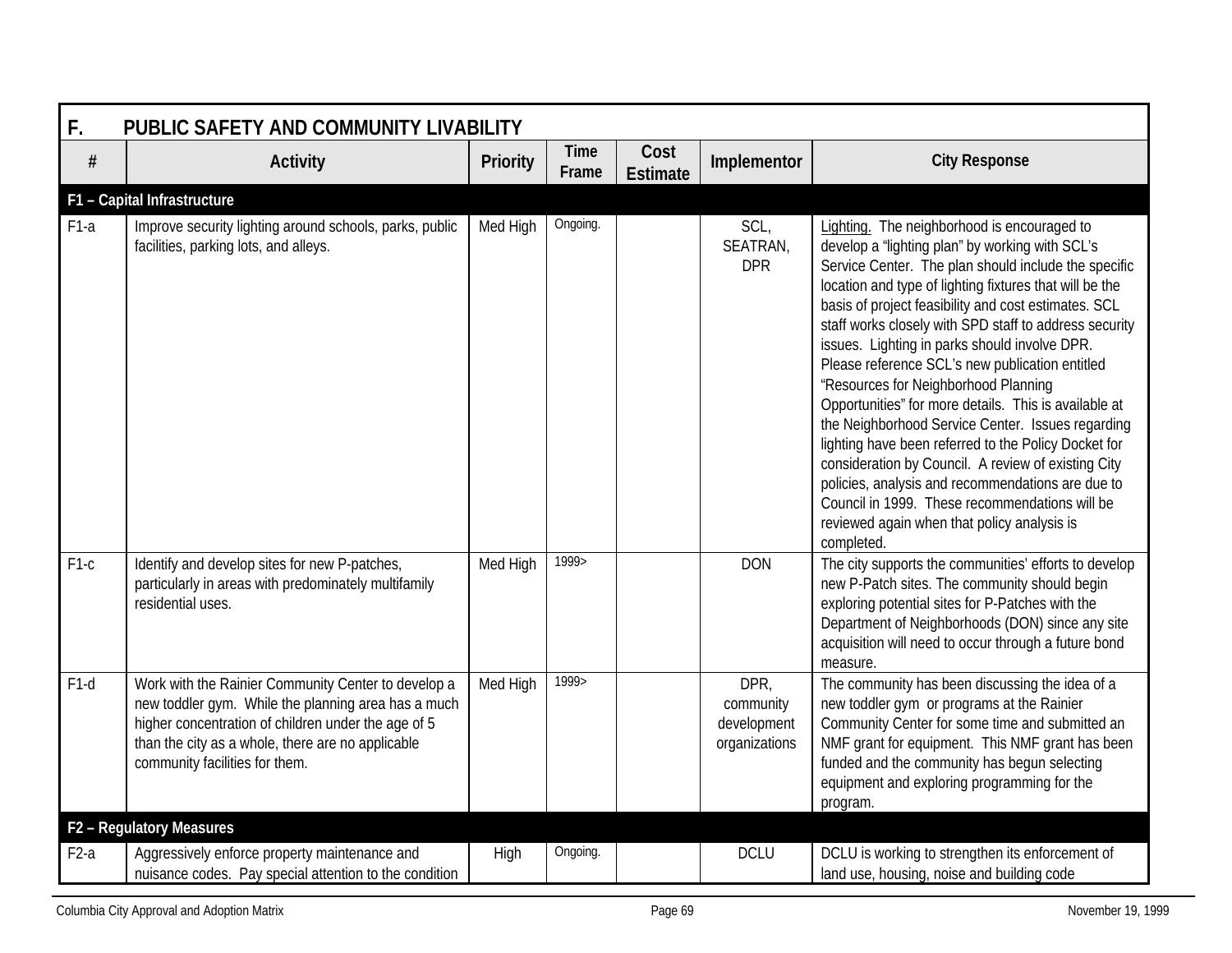| F.     | PUBLIC SAFETY AND COMMUNITY LIVABILITY                                                                       |          |                      |                         |             |                                                                                                                                                                                                                                                                                                                                                                                                                                                                                                                                                                                                                                                                                                                                                                                                                                                                                                                                                                                                                                                                                                                                                                                                                                                                                                                                                                                                                                                                                                                                                                                                               |  |  |  |
|--------|--------------------------------------------------------------------------------------------------------------|----------|----------------------|-------------------------|-------------|---------------------------------------------------------------------------------------------------------------------------------------------------------------------------------------------------------------------------------------------------------------------------------------------------------------------------------------------------------------------------------------------------------------------------------------------------------------------------------------------------------------------------------------------------------------------------------------------------------------------------------------------------------------------------------------------------------------------------------------------------------------------------------------------------------------------------------------------------------------------------------------------------------------------------------------------------------------------------------------------------------------------------------------------------------------------------------------------------------------------------------------------------------------------------------------------------------------------------------------------------------------------------------------------------------------------------------------------------------------------------------------------------------------------------------------------------------------------------------------------------------------------------------------------------------------------------------------------------------------|--|--|--|
| $\#$   | <b>Activity</b>                                                                                              | Priority | <b>Time</b><br>Frame | Cost<br><b>Estimate</b> | Implementor | <b>City Response</b>                                                                                                                                                                                                                                                                                                                                                                                                                                                                                                                                                                                                                                                                                                                                                                                                                                                                                                                                                                                                                                                                                                                                                                                                                                                                                                                                                                                                                                                                                                                                                                                          |  |  |  |
|        | of storefronts, abandoned vehicles, and graffiti.                                                            |          |                      |                         |             | standards. DCLU will continue to enforce the<br>appropriate codes; complaint based enforcement<br>actions; work with police community officers and<br>other departments to resolve enforcement issues;<br>work with owners and tenants to inform them about<br>tenant/landlord responsibilities and to obtain code<br>compliance; and provide information to other<br>agencies and City departments regarding minimum<br>housing standards so they can assist their customers<br>to find code compliant housing. DCLU has also been<br>working with Law and the Hearing Examiner to<br>develop the proposed Citation Enforcement Process<br>that is intended to help change the behavior of code<br>violators from whom the City has had difficulty<br>gaining compliance in the past. The proposed<br>process is built on the traditional citation framework,<br>and includes features such as pre-set penalties that<br>increase with repeat offenses, and an opportunity for<br>a hearing to contest the violation or request mitigation<br>of the penalty.<br>DCLU prepared legislation for Land Use Code<br>amendments in 1998 on housing production and for<br>demonstration projects, both of which should<br>continue to help increase good-quality affordable<br>housing within the community and city-wide<br>Graffiti removal violations can be reported to the SPU<br>Illegal Dumping/Graffiti Hot Line. SPU also provides<br>support for ongoing community organized graffiti<br>removal activities, Adopt-a-street organizing, and<br>Spring Clean Community Clean-ups (March-May<br>annually). |  |  |  |
| $F2-b$ | Ensure that the South Precinct funding keeps pace<br>with population growth and changes in crime statistics. | High     | Ongoing.             |                         | SPD         | SPD is actively hiring police officers so that all police<br>precincts, including the south precinct, are fully<br>staffed at authorized levels. Any additional Officers<br>assigned to the South Precinct above current<br>authorized levels would require additional funding.                                                                                                                                                                                                                                                                                                                                                                                                                                                                                                                                                                                                                                                                                                                                                                                                                                                                                                                                                                                                                                                                                                                                                                                                                                                                                                                               |  |  |  |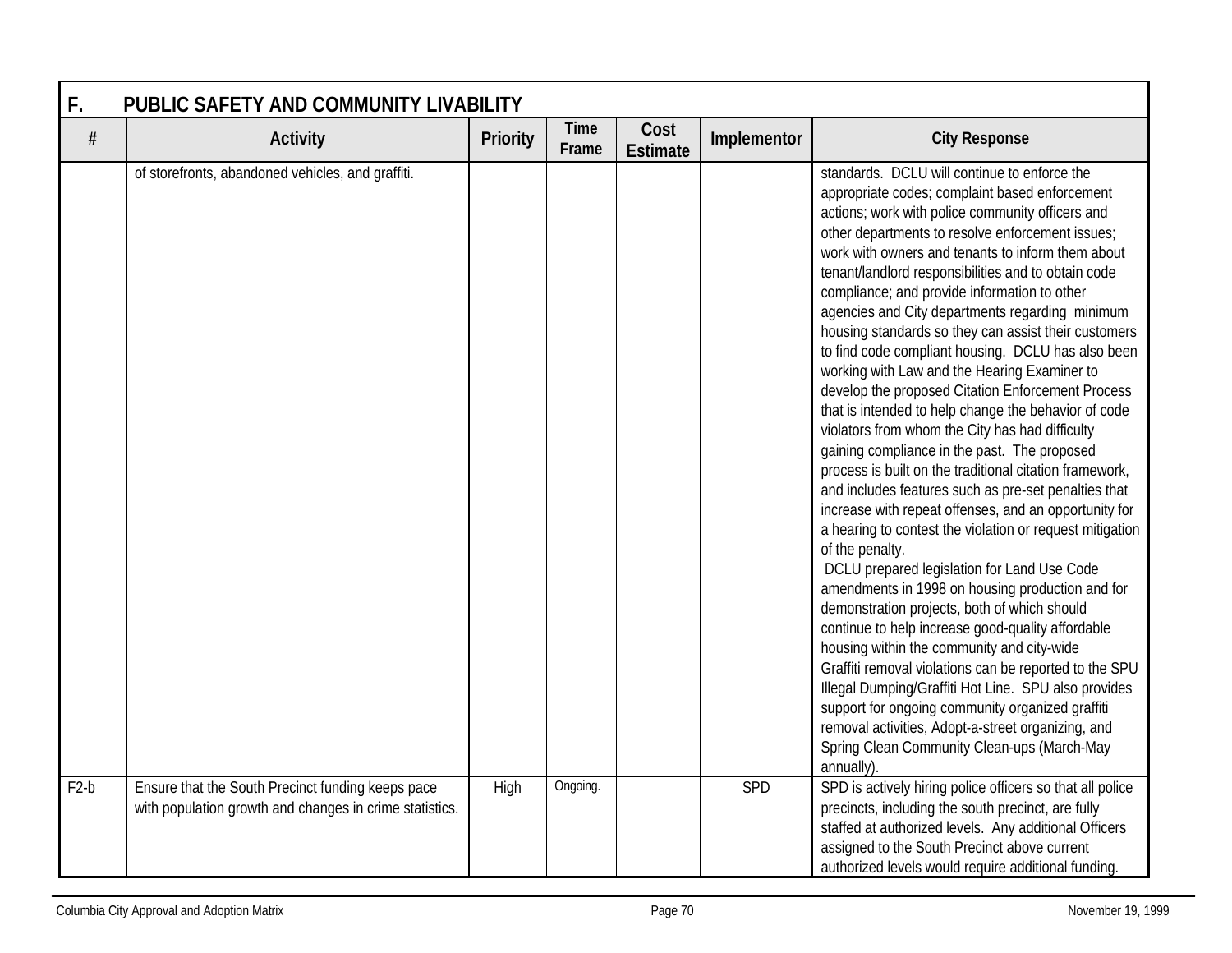| F.                       | PUBLIC SAFETY AND COMMUNITY LIVABILITY                                                                                                                                                                                                                                                                                                                                                                                                                                                          |          |                      |                         |                       |                                                                                                                                                                                                                                                                                                                                                                                                           |  |  |  |  |
|--------------------------|-------------------------------------------------------------------------------------------------------------------------------------------------------------------------------------------------------------------------------------------------------------------------------------------------------------------------------------------------------------------------------------------------------------------------------------------------------------------------------------------------|----------|----------------------|-------------------------|-----------------------|-----------------------------------------------------------------------------------------------------------------------------------------------------------------------------------------------------------------------------------------------------------------------------------------------------------------------------------------------------------------------------------------------------------|--|--|--|--|
| #                        | <b>Activity</b>                                                                                                                                                                                                                                                                                                                                                                                                                                                                                 | Priority | <b>Time</b><br>Frame | Cost<br><b>Estimate</b> | Implementor           | <b>City Response</b>                                                                                                                                                                                                                                                                                                                                                                                      |  |  |  |  |
|                          |                                                                                                                                                                                                                                                                                                                                                                                                                                                                                                 |          |                      |                         |                       | SPD uses a computer based staffing model to<br>determine staffing levels for all precincts. The<br>computer model takes into consideration a number of<br>factors, including the number of calls for service<br>received by precinct.                                                                                                                                                                     |  |  |  |  |
| $F2-c$                   | Develop measures to control the siting of new social<br>services in the planning area. The large number of<br>human service agencies operating within the area<br>have led to community concerns that the continued<br>concentration of these facilities will undermine<br>redevelopment and stabilization efforts. Concern has<br>been expressed over the proximity of some facilities to<br>local schools and business districts, such as Hillman<br>City, which are struggling to redevelop. | Med High | $2000 \rightarrow$   |                         | OH, HSD,<br>community | OH & HSD are undertaking an update of the City's<br>housing and human service siting policies. As part of<br>policy docket work, a briefing on Human Service<br>Facilities Siting Policy will be given to Council prior to<br>adoption.                                                                                                                                                                   |  |  |  |  |
| F <sub>3</sub> -Programs |                                                                                                                                                                                                                                                                                                                                                                                                                                                                                                 |          |                      |                         |                       |                                                                                                                                                                                                                                                                                                                                                                                                           |  |  |  |  |
| F <sub>3</sub> -a        | Establish and maintain a visible police presence via<br>foot patrol and bicycle patrol within the planning area's<br>commercial centers.                                                                                                                                                                                                                                                                                                                                                        | High     | $1999 \rightarrow$   |                         | SPD                   | SPD supports and does have a visible presence in<br>this community. Foot patrols and bike patrols are<br>used when staffing levels and calls for service permit<br>this type of service.                                                                                                                                                                                                                  |  |  |  |  |
| F <sub>3</sub> -b        | Restore and expand community-based policing.<br>Foster a more cooperative relationship between<br>residents, businesses, and public safety officials.                                                                                                                                                                                                                                                                                                                                           | High     | $1999 \rightarrow$   |                         | SPD                   | In September, 1998 Community Policing Officers<br>were reassigned from Patrol back to their Community<br>Policing responsibilities. SPD through the South<br>Precinct, Crime Prevention and CSO works<br>extensively with residents and businesses to foster a<br>more cooperative relationship.<br>SPD is attempting to expand community policing to<br>all parts of department operations, not just the |  |  |  |  |
|                          |                                                                                                                                                                                                                                                                                                                                                                                                                                                                                                 |          |                      |                         |                       | specific Community Policing Team. Additional<br>officers and programs beyond this would require<br>additional resources.                                                                                                                                                                                                                                                                                  |  |  |  |  |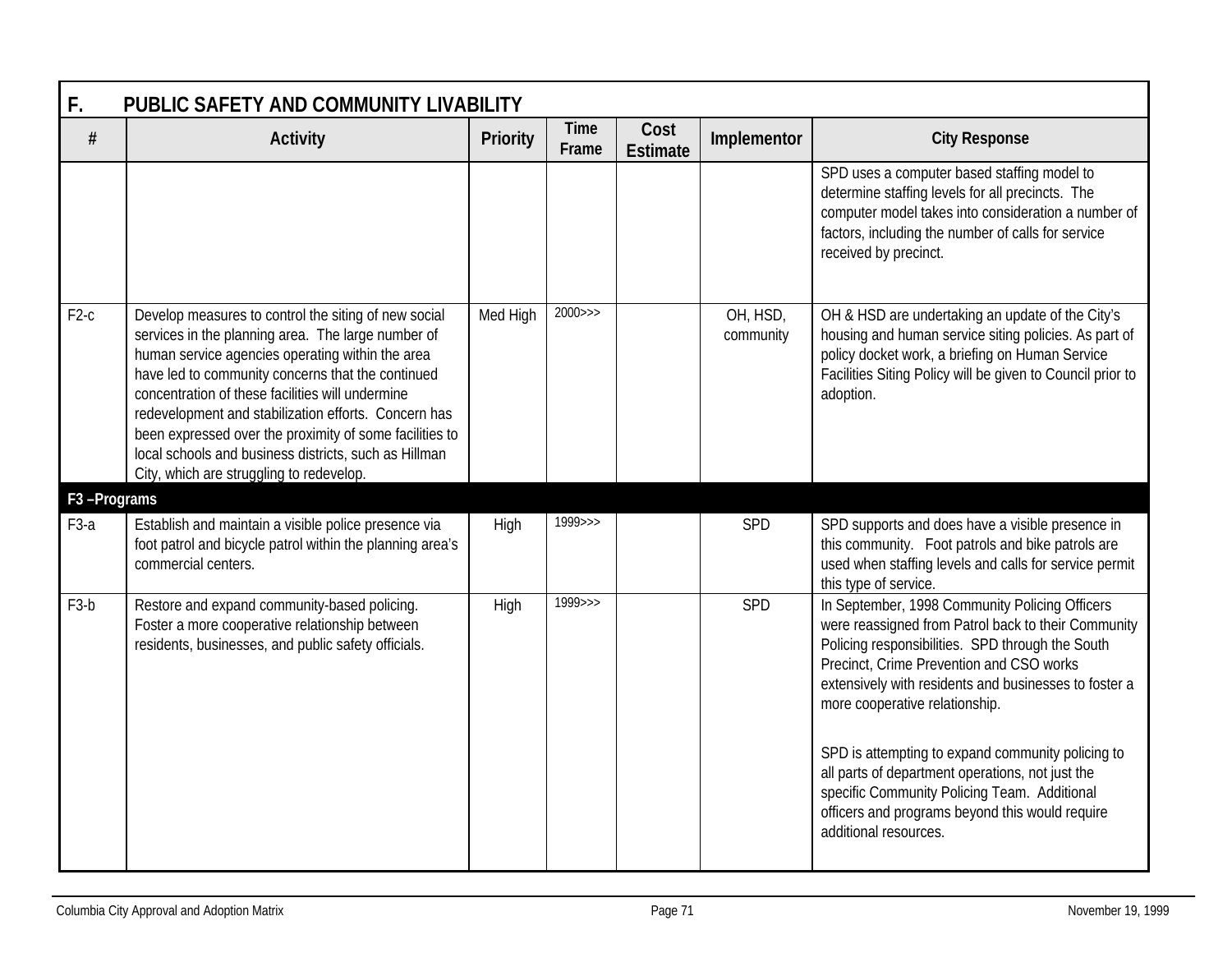| F.                | PUBLIC SAFETY AND COMMUNITY LIVABILITY                                                                                                                                                                                                                                                                                                                                                                                                                                                                                                                                                                             |                 |                      |                         |                                                                  |                                                                                                                                                                                                                                                                                                                                                                                                                                                                                                                                                                                                                                           |  |  |  |  |
|-------------------|--------------------------------------------------------------------------------------------------------------------------------------------------------------------------------------------------------------------------------------------------------------------------------------------------------------------------------------------------------------------------------------------------------------------------------------------------------------------------------------------------------------------------------------------------------------------------------------------------------------------|-----------------|----------------------|-------------------------|------------------------------------------------------------------|-------------------------------------------------------------------------------------------------------------------------------------------------------------------------------------------------------------------------------------------------------------------------------------------------------------------------------------------------------------------------------------------------------------------------------------------------------------------------------------------------------------------------------------------------------------------------------------------------------------------------------------------|--|--|--|--|
| $\#$              | <b>Activity</b>                                                                                                                                                                                                                                                                                                                                                                                                                                                                                                                                                                                                    | <b>Priority</b> | <b>Time</b><br>Frame | Cost<br><b>Estimate</b> | Implementor                                                      | <b>City Response</b>                                                                                                                                                                                                                                                                                                                                                                                                                                                                                                                                                                                                                      |  |  |  |  |
| F <sub>3-c</sub>  | Increase SEATRAN's budget for Southeast Seattle to<br>improve all services, including street sweeping, litter<br>and garbage service, landscaping maintenance, etc.                                                                                                                                                                                                                                                                                                                                                                                                                                                | High            | $1999 \rightarrow$   |                         | <b>SEATRAN</b><br>Council                                        | SEATRAN does not budget for individual sectors,<br>funding for street sweeping and other maintenance is<br>provided through the general fund. In addition, the<br>community may want to consider leveraging BIA or<br>LID funding to hire non-profit organizations to<br>supplement SEATRAN's efforts.                                                                                                                                                                                                                                                                                                                                    |  |  |  |  |
| F <sub>3</sub> -d | Support the continued activities of the Rainier Main<br>Street Program. Administered by Southeast Effective<br>Development (SEED), the Main Street Program is a<br>business retention, promotion, and attraction program<br>that works with small businesses located in the<br>community, or potential businesses and investors<br>interested in the community. As an image related<br>measure, continue to explore alternative security<br>measures to the security bars on business windows.                                                                                                                     | Med High        | Ongoing.             |                         | SEED, OED,<br>community                                          | The Office of Economic Development provides<br>financial and technical assistance to SEED's Main<br>Street Project. In 1997, OED established a 3 year<br>contract with SEED to help develop and define goals,<br>objectives and outcomes. This funding expires at the<br>end of 1999                                                                                                                                                                                                                                                                                                                                                      |  |  |  |  |
| $F3-e$            | Secure the ongoing funding for the Good Neighbor<br>Fund which includes a facade improvement program<br>and consulting assistance for businesses. This<br>program is part of the Rainier Main Street Program<br>that provides matching grants for exterior<br>improvements. Beyond funding, additional needs and<br>priorities for the GNF involve more promotion of the<br>program and technical assistance with facade design.                                                                                                                                                                                   | Med High        | Ongoing.             |                         | SEED, OED                                                        | Since 1993, OED has contributed funding to the<br>SEED Good Neighbor Fund to enable business and<br>property owners to make exterior improvements to<br>private property and expects to continue doing so. In<br>1996, OED provided additional funds to support the<br>program through its Main Street Contract with SEED.                                                                                                                                                                                                                                                                                                                |  |  |  |  |
| F <sub>3-f</sub>  | Support the continued efforts of the Southeast Seattle<br>Arts Council (SESAC) in adding murals, sculptures,<br>and other visual art to the community Specifically:<br>Support efforts of community cultural groups with<br>facilities in which to work, perform, exhibit, and<br>teach.<br>Integrate cultural development with other<br>community development efforts.<br>Expand municipal funding for cultural programs,<br>services and development efforts.<br>Develop cultural programs, instruction, classes and<br>residencies for children and special needs<br>populations who do not have access to arts | Med High        | Ongoing.             |                         | Sound Transit,<br>SAC, SAP,<br>community,<br>property<br>owners. | SAC will provide technical assistance for a fee,<br>especially if DON funds are involved.<br>Artists can be involved in the development of<br>streetscape amenities and station development<br>through SAC and START. If there are "1% for Art"<br>funds generated out of station construction and<br>pedestrian improvements an artist should be<br>involved. Ideally, an artist would be involved in the<br>total design of the station area and streetscape, or at<br>least in the design of amenities. If there are no "1%<br>for Art" funds, but the community seeks DON funds to<br>implement amenities, SAC will provide technical |  |  |  |  |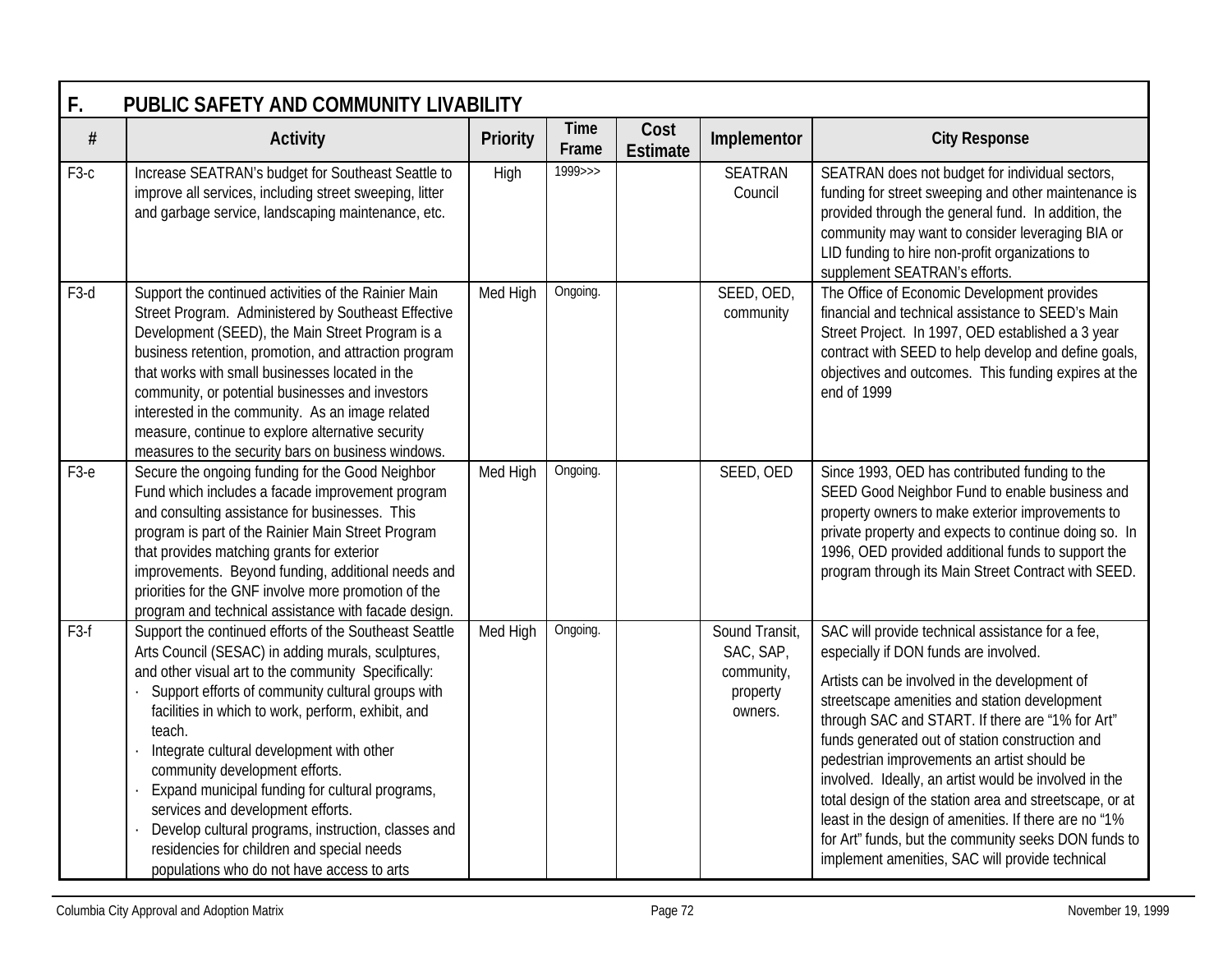| F.<br>PUBLIC SAFETY AND COMMUNITY LIVABILITY |                                                                                                                                                                                                                                                                                                                                                                                                                                                            |          |                      |                         |                                                         |                                                                                                                                                                                                                                                                                                                                                                                                                                              |  |  |  |  |
|----------------------------------------------|------------------------------------------------------------------------------------------------------------------------------------------------------------------------------------------------------------------------------------------------------------------------------------------------------------------------------------------------------------------------------------------------------------------------------------------------------------|----------|----------------------|-------------------------|---------------------------------------------------------|----------------------------------------------------------------------------------------------------------------------------------------------------------------------------------------------------------------------------------------------------------------------------------------------------------------------------------------------------------------------------------------------------------------------------------------------|--|--|--|--|
| $\#$                                         | <b>Activity</b>                                                                                                                                                                                                                                                                                                                                                                                                                                            | Priority | <b>Time</b><br>Frame | Cost<br><b>Estimate</b> | Implementor                                             | <b>City Response</b>                                                                                                                                                                                                                                                                                                                                                                                                                         |  |  |  |  |
|                                              | opportunities.                                                                                                                                                                                                                                                                                                                                                                                                                                             |          |                      |                         |                                                         | assistance.<br>Sound Transit's station design process has begun<br>and is conducting a series of community meetings in<br>the fall of 1999 to elicit neighborhood feedback on<br>desirable public art elements for the light rail station.<br>Coordination between SESAC and Sound Transit's<br>station design will be key.                                                                                                                  |  |  |  |  |
| $F3-g$                                       | Support the continued activities of the Rainier<br>Chamber of Commerce. Assist in Chamber's biannual<br>neighborhood cleanups. Support the Chamber's anti-<br>graffiti efforts and the Rainier Valley Rose Project,<br>which aims to deter vandalism while beautifying the<br>area.                                                                                                                                                                        | Med High | Ongoing              |                         | Community,<br><b>OED</b>                                | The Office of Economic Development (OED)<br>supports the Rainier Chamber of Commerce and<br>works with the Chamber staff on an ongoing basis.                                                                                                                                                                                                                                                                                                |  |  |  |  |
| F <sub>3</sub> -h                            | Develop and distribute informational brochures/flyers<br>on graffiti, litter, and weed removal tactics. Such a<br>brochure or flyer could include contact numbers for the<br>Department of Design, Construction and Land Use<br>and the Rainier Chamber of Commerce, applicable<br>City codes, and graffiti removal tips. Post<br>brochure/flyers at neighborhood bulletin boards,<br>kiosks, public facilities, and local businesses, with<br>permission. | Med      | 1999.                |                         | DCLU, SPU,<br>community<br>development<br>organizations | DCLU maintains a fact sheet on the Weeds and<br>Vegetation ordinance, available for distribution. SPU<br>maintains and enforces the graffiti and litter codes.<br>Brochures regarding SPU Environmental Partnership<br>Programs (Adopt-a-street, illegal dumping, graffiti<br>removal, litter clean-up) are currently available at the<br>NSC.                                                                                               |  |  |  |  |
| F <sub>3</sub> -i                            | Incorporate Crime Prevention Through Environmental<br>Design (CPTED) techniques. This involves the siting<br>of buildings to allow for security and surveillance.                                                                                                                                                                                                                                                                                          | Low      | 1999.                |                         | Community<br>SPD, DCLU                                  | SPD has increased its incorporation of CPTED<br>principles and plans to train more staff to use this<br>technique. When requested, SPD does review<br>development plans of projects proposed in the<br>community and recommends that a CPTED review<br>become a standard requirement for any new<br>development in the community. SPD also<br>recommends that CPTED principles be incorporated<br>in the design review phase of development. |  |  |  |  |
| $F3-j$                                       | Develop a design assistance program for new and<br>existing community businesses through pro-bono work<br>by local architects and artists. This could involve<br>assistance in the design of new signage, building                                                                                                                                                                                                                                         | Low      |                      |                         | Community<br>development<br>organizations               | This is a community based activity. The development<br>of such a program should directly relate to the<br>development of design guidelines for the<br>neighborhood. Please see the response to C2-k.                                                                                                                                                                                                                                         |  |  |  |  |